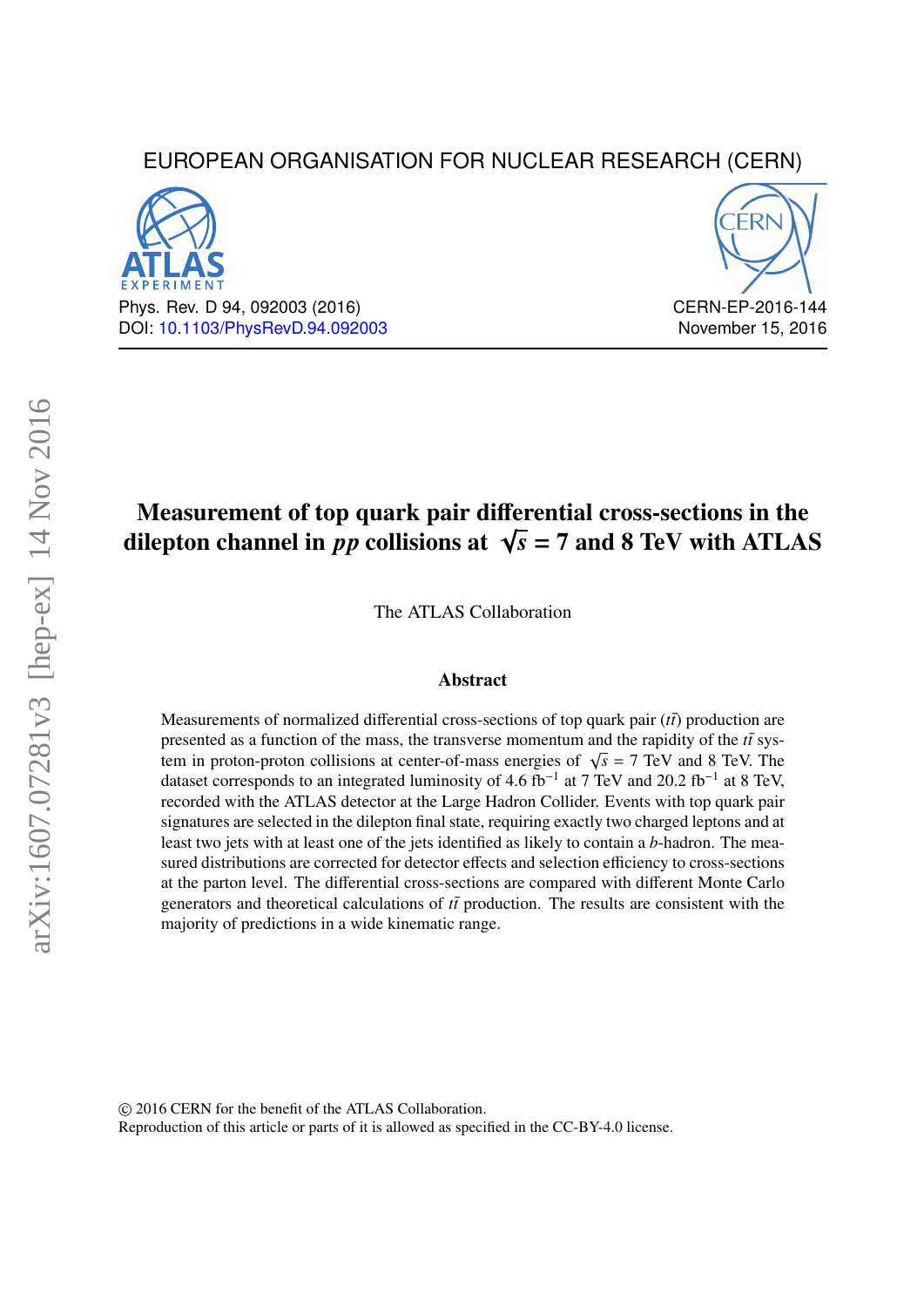### Contents

| 9            | <b>Conclusions</b>                                           | 27               |
|--------------|--------------------------------------------------------------|------------------|
| 8            | <b>Results</b>                                               | 15               |
|              | Summary of the main sources of systematic uncertainty<br>7.4 | 15               |
|              | Detector modeling uncertainties<br>7.3                       | 14               |
|              | 7.2<br>Background modeling uncertainties                     | 13               |
|              | Signal modeling uncertainties<br>7.1                         | 12               |
| 7            | <b>Uncertainties</b>                                         | 12               |
| 6            | Differential cross-section determination                     | 9                |
| 5            | Reconstruction                                               | 7                |
|              | 4.2 Event selection                                          | $\overline{7}$   |
|              | Object definition<br>4.1                                     | 6                |
| 4            | Object and event selection                                   | 6                |
| $\mathbf{3}$ | Data and simulation samples                                  | $\boldsymbol{3}$ |
| $\mathbf{2}$ | <b>ATLAS</b> detector                                        | $\boldsymbol{3}$ |
| $\mathbf{1}$ | <b>Introduction</b>                                          | $\overline{2}$   |

# <span id="page-1-0"></span>1 Introduction

The top quark is the most massive elementary particle in the Standard Model (SM). Its mass is close to the scale of electroweak symmetry breaking, implying a unique sensitivity to interactions beyond the SM. The production of top quarks at the Large Hadron Collider (LHC) is dominated by pair production of top and antitop quarks  $(t\bar{t})$  via the strong interaction. Possible new phenomena beyond the SM can modify the kinematic properties of the *tt*<sup></sup> system. Thus measurements of these distributions provide a means of testing the SM prediction at the TeV scale. In addition, more accurate and detailed knowledge of top quark pair production is an essential component of the wide-ranging LHC physics program, since  $t\bar{t}$  events are the dominant background to many searches for new physics as well as Higgs boson measurements.

The large  $t\bar{t}$  production cross-section at the LHC leads to a large number of  $t\bar{t}$  pairs, allowing precise inclusive and differential measurements in a wide kinematic range. The inclusive  $t\bar{t}$  production crosssection ( $\sigma_{t\bar{t}}$ ) has been measured in proton-proton (*pp*) collisions at  $\gamma$ <br>the ATI AS and CMS experiments [1–6] with a best reported precision  $\overline{s}$  = 7 TeV, 8 TeV and 13 TeV by the ATLAS and CMS experiments  $[1-6]$  $[1-6]$ , with a best reported precision of 3.6% (3.7%) at 7 (8) TeV [\[4\]](#page-28-2). Measurements of the  $t\bar{t}$  differential cross-section as a function of the kinematic properties of the top quark or the  $t\bar{t}$  pair have also been performed by ATLAS  $[7-11]$  $[7-11]$  and CMS  $[12-15]$  $[12-15]$ .

This paper presents measurements of the normalized differential  $t\bar{t}$  cross-sections as a function of the invariant mass  $(m_{t\bar{t}})$ , the transverse momentum  $(p_{T,t\bar{t}})$ , and the rapidity  $(|y_{t\bar{t}}|)$  of the  $t\bar{t}$  system in *pp* collisions variant mass ( $m_{t\bar{t}}$ ), the transverse momentum ( $p_{\text{T},t\bar{t}}$ ), and the rapidity ( $|y_{t\bar{t}}|$ ) or the *t* system in  $p\bar{p}$  comsions at  $\sqrt{s} = 7$  TeV and 8 TeV recorded by the ATLAS detector [\[16\]](#page-29-1). The dilepton  $t\bar$ measurement yields a clean signal and thus provides an accurate test for the modeling of  $t\bar{t}$  production.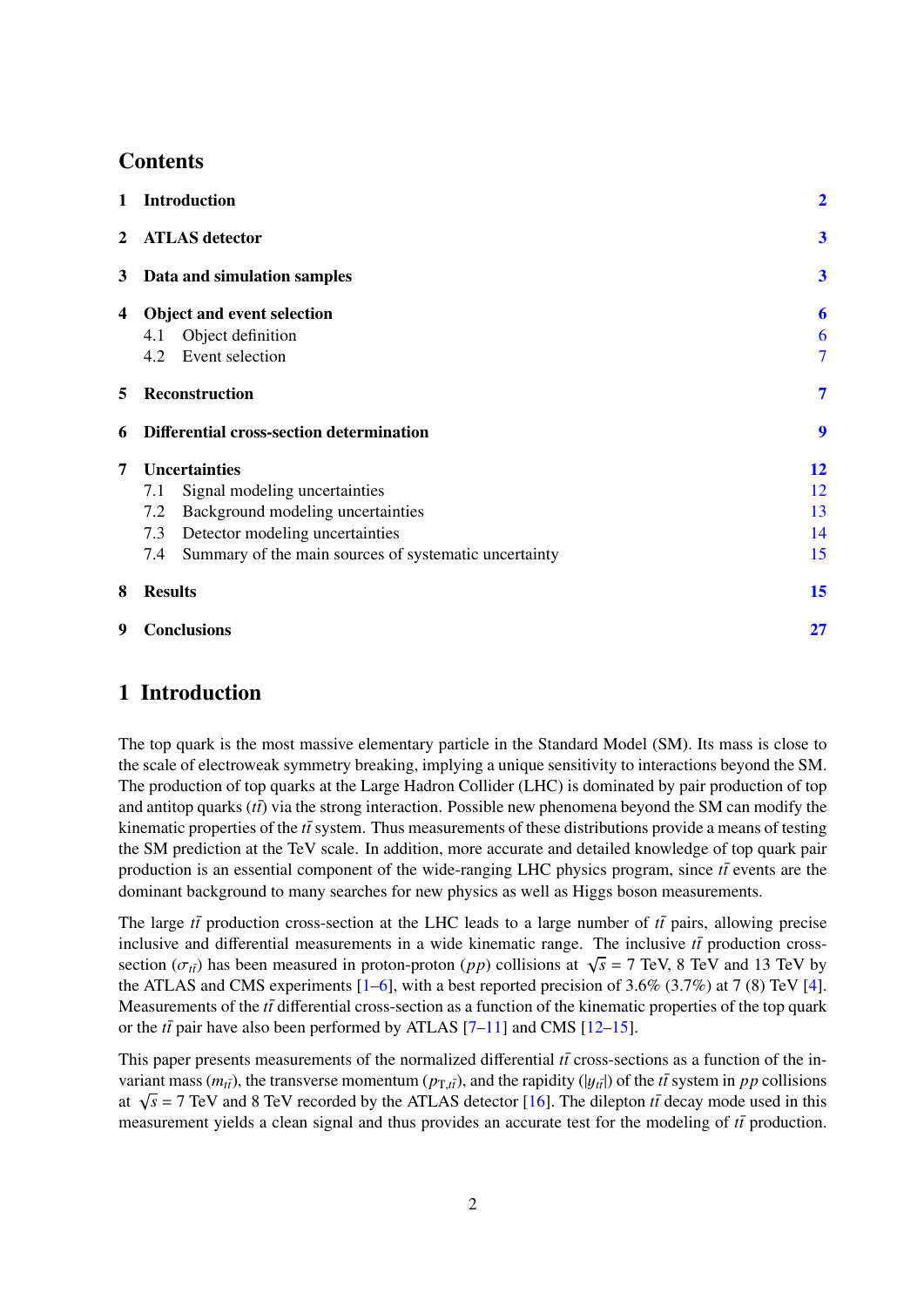This paper complements other ATLAS measurements that use the lepton+jets  $(\ell+$ jets) *tt* $\ell$  decay mode [\[7–](#page-28-3) [11\]](#page-28-4).

A top quark pair is assumed to decay into two *W* bosons and two *b*-quarks with a branching ratio of 100%. The dilepton decay mode of  $t\bar{t}$  used in this analysis refers to the mode where both *W* bosons decay into a charged lepton (electron or muon) and a neutrino. Events in which the *W* boson decays into an electron or a muon through a  $\tau$  lepton decay are also included.

Dileptonic  $t\bar{t}$  events are selected by requiring two leptons (electron or muon) and at least two jets, where at least one of the jets is identified as containing a *b*-hadron. The specific decay modes refer to the *ee*,  $\mu\mu$ , and *<sup>e</sup>*µ channels. In the 8 TeV measurement, one lepton must be an electron and the other must be a muon (the *<sup>e</sup>*µ channel). This channel provides a data sample large enough for the measurement to be limited by systematic uncertainties at 8 TeV. In the 7 TeV analysis, where the integrated luminosity is smaller, events containing same-flavor electron or muon pairs (the *ee* and µµ channels) are also selected in order to maximize the size of the available dataset.

### <span id="page-2-0"></span>2 ATLAS detector

The ATLAS detector<sup>[1](#page-2-2)</sup> is a general-purpose, cylindrically symmetric detector with a barrel and two endcap components. The inner detector (ID) is closest to the interaction point and provides precise reconstruction of charged-particle tracks. It is a combination of high-resolution silicon pixel and strip detectors, and a straw-tube tracking detector. The ID covers a range of  $|\eta| < 2.5$  and is surrounded by a superconducting solenoid that produces a 2 T axial field within the ID. Surrounding the ID are electromagnetic and hadronic sampling calorimeters. The liquid argon (LAr) sampling electromagnetic calorimeter covers the pseudorapidity range of  $|\eta| < 3.2$  with high granularity. The hadronic sampling calorimeters use steel/scintillator-tiles in  $|\eta|$  < 1.7 and LAr technology for 1.5 <  $|\eta|$  < 4.9. The muon spectrometer is the outermost subdetector and is composed of three layers of chambers. It is designed for precision measurement and detection of muons exploiting the track curvature in the toroidal magnetic field. The trigger system involves a combination of hardware- and software-based triggers at three levels to reduce the raw trigger rate of 20 MHz to 400 Hz.

#### <span id="page-2-1"></span>3 Data and simulation samples

The datasets used in this analysis were collected from LHC *pp* collisions at  $\sqrt{s} = 7$  and 8 TeV in 2011 and 2012. The total integrated luminosities are  $4.6 \text{ fb}^{-1}$  with an uncertainty of 1.8% at  $\sqrt{s} = 7$  TeV and  $\sqrt{s} = 7$  TeV and 20.2 fb<sup>-1</sup> with an uncertainty of 1.9% at  $\sqrt{s} = 8$  TeV. The luminosity was measured using techniques 20.2 fb<sup>-1</sup> with an uncertainty of 1.9% at  $\sqrt{s} = 8$  TeV. The luminosity was measured using techniques described in Refs. [\[17,](#page-29-2) [18\]](#page-29-3). The average number of *pp* interactions per bunch crossing (pileup) is about 9 for the 7 TeV dataset and increases to about 21 for the 8 TeV dataset. The data sample was collected using  $\sin \theta$  is a sample was concluded using the value of the value of the value of the data sample was concluded using  $\sin \theta$  is  $\sin \theta$  is  $\sin \theta$  is  $\sin \theta$  is  $\sin \theta$  is  $\sin \theta$  is  $\sin \theta$  is  $\sin \theta$  is  $\sin \theta$  is  $\sin \theta$  is  $\sin \theta$  with transverse momentum  $p_T$  above 18GeV and a single-electron trigger requiring at least one electron

<span id="page-2-2"></span> $<sup>1</sup>$  ATLAS uses a right-handed coordinate system with its origin at the nominal interaction point (IP) in the center of the detector</sup> and the *z*-axis along the beam pipe. The *x*-axis points from the IP to the center of the LHC ring, and the  $y$ -axis points upward. Cylindrical coordinates  $(r, \phi)$  are used in the transverse plane,  $\phi$  being the azimuthal angle around the beam pipe. The pseudorapidity is defined in terms of the polar angle  $\theta$  as  $\eta = -\ln \tan(\theta/2)$ , and transverse momentum and energy are defined as  $p_T = p \sin \theta$  and  $E_T = E \sin \theta$ . Distances in  $(\eta, \phi)$  space are denoted by  $\Delta R = \sqrt{(\Delta \eta)^2 + (\Delta \phi)^2}$ .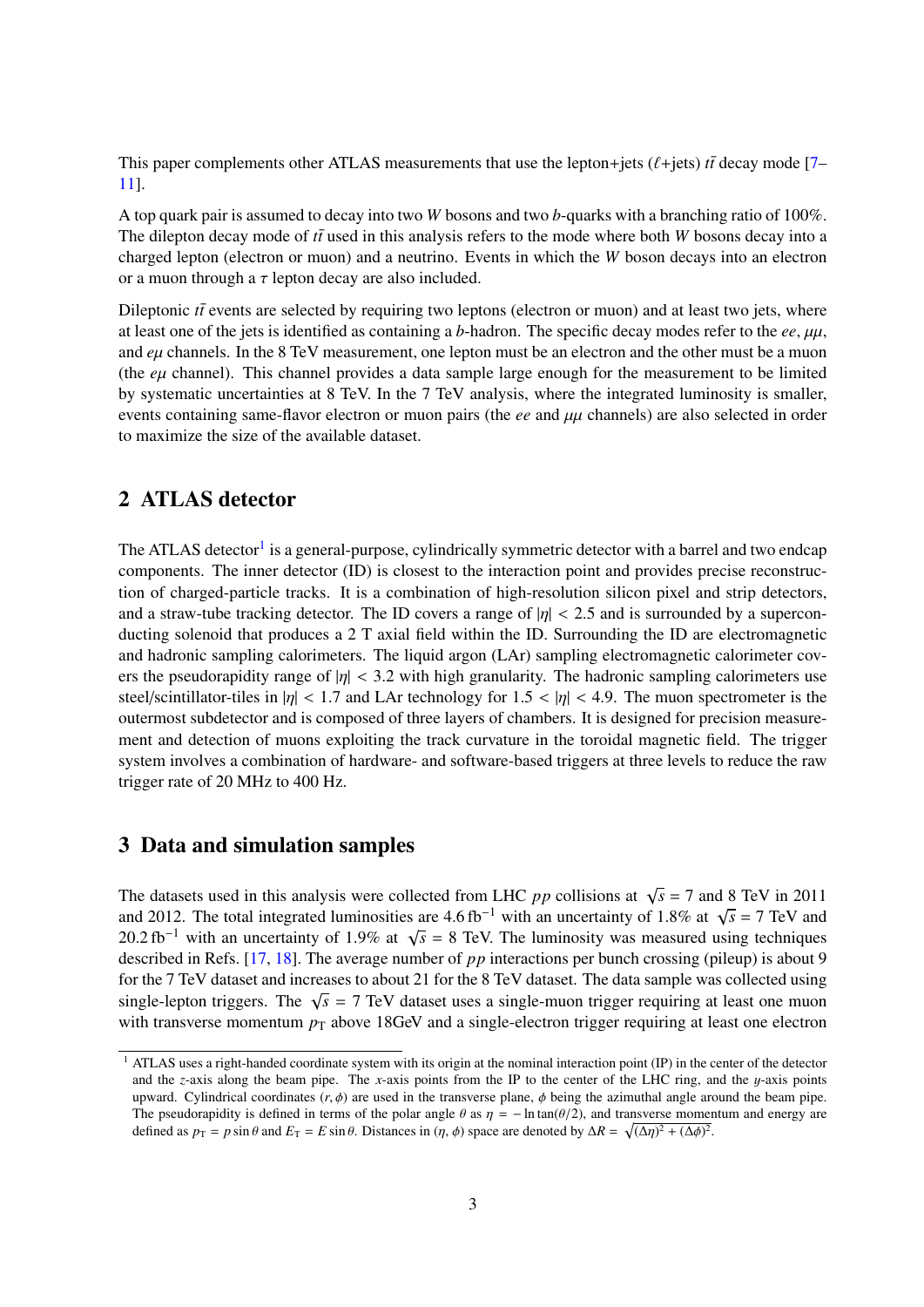with a  $p_T$  threshold of either 20 or 22GeV, with the  $p_T$  threshold being increased during data-taking to with a  $p_T$  uneshold of entired 20 of 22GeV, with the  $p_T$  uneshold being increased during data-taking to cope with increased luminosity. In the  $\sqrt{s}$  = 8 TeV dataset, the logical OR of two triggers is used in order to increase the efficiency for isolated leptons at low transverse momentum, for each lepton type. For electrons the two  $p_T$  thresholds are 24 GeV and 60 GeV, and for muons the thresholds are 24 GeV and 36 GeV, where only the lower- $p_T$  triggers impose lepton isolation requirements.

Samples of Monte Carlo (MC) simulated events are used to characterize the detector response and efficiency for reconstructing  $t\bar{t}$  events, to estimate systematic uncertainties, and to predict the background contributions from various physics processes. The samples were processed through the Geant4 [\[19\]](#page-29-4) simulation of the ATLAS detector [\[20\]](#page-29-5) and the ATLAS reconstruction software. For the evaluation of some systematic uncertainties, generated samples are passed through a fast simulation using a parameterization of the performance of the ATLAS electromagnetic and hadronic calorimeters [\[21\]](#page-29-6). The simulated events include pileup interactions to emulate the multiple pp interactions in each event present in the data.

The nominal signal  $t\bar{t}$  sample, Powheg+Pythia, is generated using the Powheg (Powheg-hvq patch4, revision 2330, version 3.0) [\[22](#page-29-7)[–25\]](#page-29-8) generator, which is based on next-to-leading-order (NLO) QCD matrix element calculations. The CT10 [\[26\]](#page-29-9) parton distribution functions (PDF) are employed and the top quark mass  $(m_t)$  is set to 172.5 GeV. The  $h_{\text{damp}}$  parameter in Powheg, which controls the  $p_T$  of the first additional emission beyond the Born configuration, is set to infinity for the 7 TeV sample and set to *m<sup>t</sup>* for the 8 TeV sample. The main effect of this parameter is to regulate the high- $p<sub>T</sub>$  emission against which the top quark  $\frac{1}{2}$  pair system recoils. In studies [\[27,](#page-29-10) [28\]](#page-29-11) using data from  $\sqrt{s} = 7$  TeV ATLAS *tt* differential cross-section measurements in the  $\ell$ +jets channel [\[8\]](#page-28-6),  $h_{\text{damp}} = m_t$  was shown to give a better description of data than  $h_{\text{damp}} = \infty$ , especially in the  $p_{\text{T},t\bar{t}}$  spectrum [\[27,](#page-29-10) [28\]](#page-29-11). Thus, the Powheg  $h_{\text{damp}} = m_t$  sample was generated at 8 TeV as the nominal sample. At 7 TeV, while only the Powheg  $h_{\text{damp}} = \infty$  full MC sample is available, the generated parton-level distributions with  $h_{\text{damp}} = m_t$  can be accessed and are used for comparison to the results. Parton showering and hadronization are simulated with P $\gamma$ THIA [\[29\]](#page-29-12) (version 6.427) using the Perugia 2011C (P2011C) set of tuned parameters (tune) [\[30\]](#page-29-13) and the corresponding leading-order (LO) CTEQ6L1 PDF set [\[31\]](#page-29-14).

The effect of the choice of generators and parton showering models are studied with predictions from MC@NLO [\[32,](#page-30-0) [33\]](#page-30-1) (version 4.01) interfaced to Herwig [\[34\]](#page-30-2) (version 6.520) for parton showering and hadronization, and to JIMMY [\[35\]](#page-30-3) (version 4.31) for modeling multiple parton scattering in the underlying event using the ATLAS AUET2 tune [\[36\]](#page-30-4) and the CT10 PDFs, and predictions from Powheg interfaced to Herwig. The uncertainties in the modeling of extra OCD radiation in  $t\bar{t}$  events are estimated with samples generated using ALPGEN (version 2.14) [\[37\]](#page-30-5) with CTEQ5L [\[38\]](#page-30-6) PDFs interfaced to PYTHIA with varied radiation settings and MC@NLO interfaced to HERWIG with varied renormalization and factorization  $s$ cales ( $\sqrt{s}$  = 7 TeV), or Powheg interfaced to Pythia ( $\sqrt{s}$  = 8 TeV) in which the parton shower parameters are varied to span the ranges compatible with the results of measurements of  $t\bar{t}$  production in association with jets [\[27,](#page-29-10) [39,](#page-30-7) [40\]](#page-30-8). All *tt* samples are normalized to the NNLO+NNLL cross-sections [\[41–](#page-30-9)[46\]](#page-30-10):  $\sigma_{t\bar{t}} =$  $177.3^{+10}_{-11}$  pb at  $\sqrt{s} = 7$  TeV and  $\sigma_{t\bar{t}} = 253^{+13}_{-15}$  pb at  $\sqrt{s} = 8$  TeV.

Backgrounds with two real prompt leptons from decays of *W* or *Z* bosons (including those produced via leptonic τ decays) include *Wt* single-top production, *<sup>Z</sup>*+jets production, and diboson (*WW*, *WZ*, and *ZZ*)+jets production. The largest background in this analysis, *Wt* production, is modeled using Powheg (Powheg-st\_wtch) [\[47\]](#page-31-0) with the CT10 PDF set and showered with Pythia using the Perugia 2011C tune and the corresponding CTEQ6L1 PDF set. The baseline *Wt* sample uses the "diagram removal" scheme to remove interference terms involving  $t\bar{t}$  production, and an alternative method using the "diagram subtraction" scheme [\[48\]](#page-31-1) is used to cross-check the validity of the prediction from the diagram removal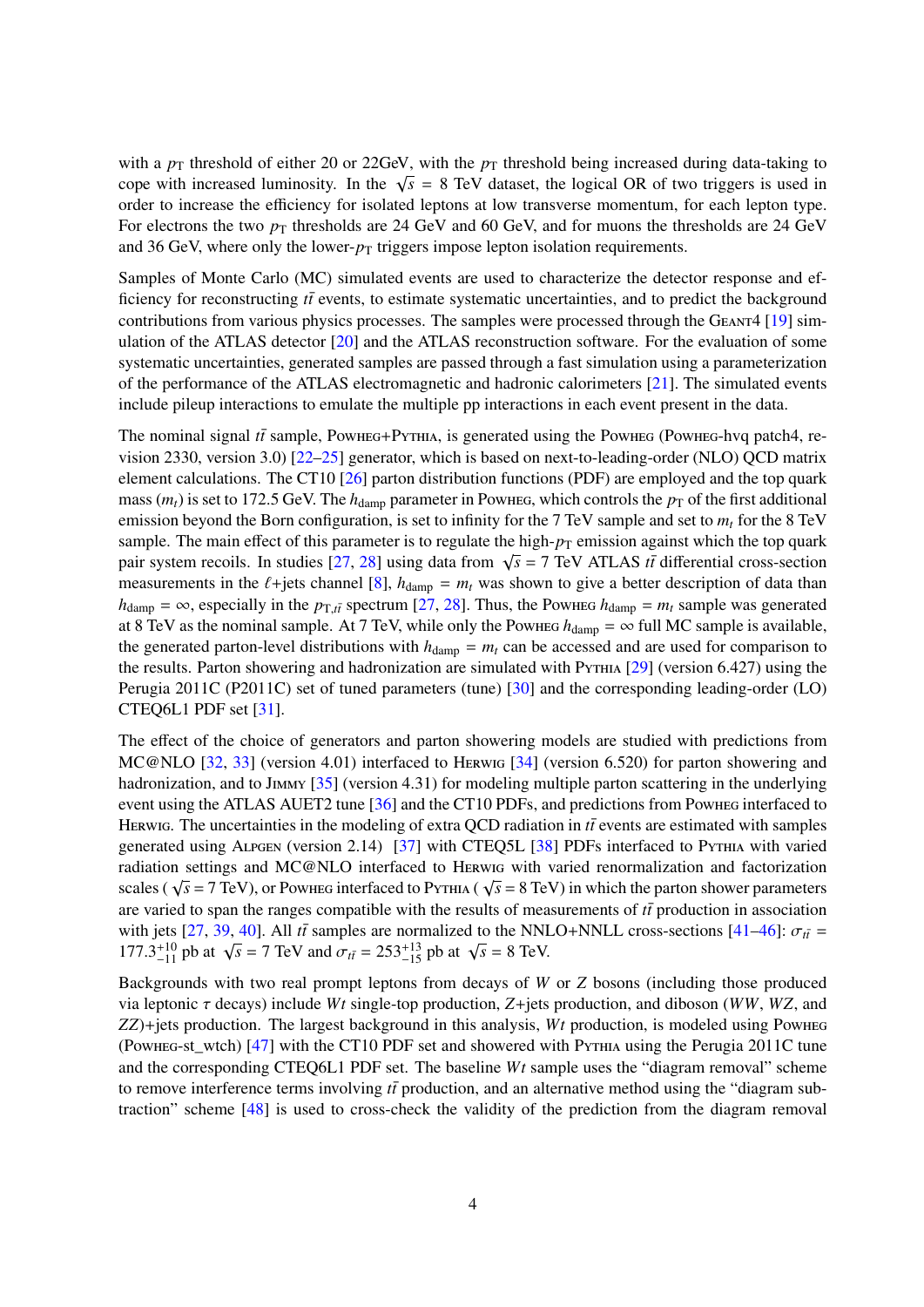<span id="page-4-0"></span>

| Physics process                  | 7 TeV analysis                             | 8 TeV analysis                          |  |  |
|----------------------------------|--------------------------------------------|-----------------------------------------|--|--|
| $t\bar{t}$                       | POWHEG+PYTHIA $(h_{\text{damp}} = \infty)$ | POWHEG+PYTHIA $(h_{\text{damp}} = m_t)$ |  |  |
| $W_t$                            | POWHEG+PYTHIA                              | POWHEG+PYTHIA                           |  |  |
| $Z(\rightarrow \tau\tau)$ +jets  | ALPGEN+HERWIG                              | ALPGEN+PYTHIA                           |  |  |
| $Z(\rightarrow ee/\mu\mu)$ +jets | ALPGEN+HERWIG and data                     |                                         |  |  |
| Diboson+jets                     | ALPGEN+HERWIG                              | ALPGEN+HERWIG                           |  |  |
| Fake leptons                     | Data                                       | Various MC samples and data             |  |  |

Table 1: List of baseline MC samples used in the 7 TeV and 8 TeV analyses. The  $Z(\rightarrow ee/\mu\mu)$ +jets process is not included in the 8 TeV analysis as the analysis uses only the  $e\mu$  channel.

scheme and to assess systematic uncertainties. The cross-section employed for *Wt* single-top event generation is  $15.7\pm1.2$  pb ( $\sqrt{s} = 7$  TeV) and  $22.4\pm1.5$  pb ( $\sqrt{s} = 8$  TeV), as obtained from NLO+NNLL calculations [\[49\]](#page-31-2). The  $Z(\rightarrow \ell\ell)$ +jets background is modeled using ALPGEN with the CTEQ6L1 PDFs,  $\alpha$  extended either to Herwig and Jimmy with the ATLAS AUET2 tune and the CT10 PDFs ( $\sqrt{s} = 7$  TeV) or to Pythia6 with the Perugia P2011C tune and the CTEQ6L1 PDFs, including LO matrix elements for *Zbb* and *Zcc*<sup> $\bar{c}$ </sup> production ( $\sqrt{s}$  = 8 TeV). Inclusive *Z* boson cross-sections are set to the NNLO predictions  $Z_{UU}$  and  $Z_{CC}$  production ( $\sqrt{y} = 8$  TeV). Inclusive  $Z$  boson cross-section<br>from FEWZ [\[50\]](#page-31-3), but the normalizations of  $Z(\rightarrow ee/\mu\mu)$ +jets in the  $\sqrt{y}$ <br>from data using the same procedure used in Refs. [51, 52]. The dib  $\overline{s}$  = 7 TeV analysis are determined from data using the same procedure used in Refs. [\[51,](#page-31-4) [52\]](#page-31-5). The diboson background is modeled using Alpgen with the CTEQ6L1 PDFs interfaced to Herwig and Jimmy with the AUET2 tune and the CT10 PDFs, and the cross-sections are normalized to NLO QCD calculations [\[53\]](#page-31-6).

Background processes where one or more of the reconstructed lepton candidates are nonprompt or misidentified (referred to as "fake leptons") arise from  $t\bar{t}$  production,  $W+$  jets production, and single-top productined (referred to as a fake reprofit *f* and *the production*,  $w +$  jets production, and single-top production in the *t*-channel or *s*-channel. The  $\sqrt{s} = 7$  TeV analysis uses a matrix method [\[51\]](#page-31-4) to estimate the from the *t*-channel of s-channel. The  $\sqrt{s}$  = 7 TeV analysis uses a matrix method [51] to estimate the fake-lepton background directly from data, while the  $\sqrt{s}$  = 8 TeV analysis uses event samples of samesign leptons in both data and simulations to estimate the fake-lepton contributions in these processes [\[1\]](#page-28-0). The fake-lepton contributions from  $t\bar{t}$  production are simulated from the same baseline  $t\bar{t}$  signal sample, which includes the  $\ell$ +jets decay channel, and  $t\bar{t}+V$  samples where  $V = W$  or *Z*, modeled by Mapgraph [\[54\]](#page-31-7) interfaced to Pythia with the Perugia P2011C tune and the CTEQ6L1 PDFs. The *W*+jets production is simulated using ALPGEN with the CTEQ6L1 PDFs interfaced to PYTHIA6 with the Perugia P2011C tune and the CTEQ6L1 PDFs, including LO matrix elements for  $Wb\bar{b}$ ,  $Wc\bar{c}$ , and  $Wc$  processes. The *t*-channel single-top production is modeled using the AcerMC [\[55\]](#page-31-8) generator, while Powheg is used for the production in the *s*-channel, and both generators are interfaced to Pythia6 using the Perugia P2011C tune and the CTEQ6L1 PDFs. Different methods are used in the two datasets due to the different trigger conditions and because the 7 TeV analysis uses all 3 dilepton channels. Other backgrounds are negligible after the event selections used in this analysis.

Table [1](#page-4-0) summarizes the baseline signal and background MC simulated samples used in the 7 TeV and 8 TeV analyses.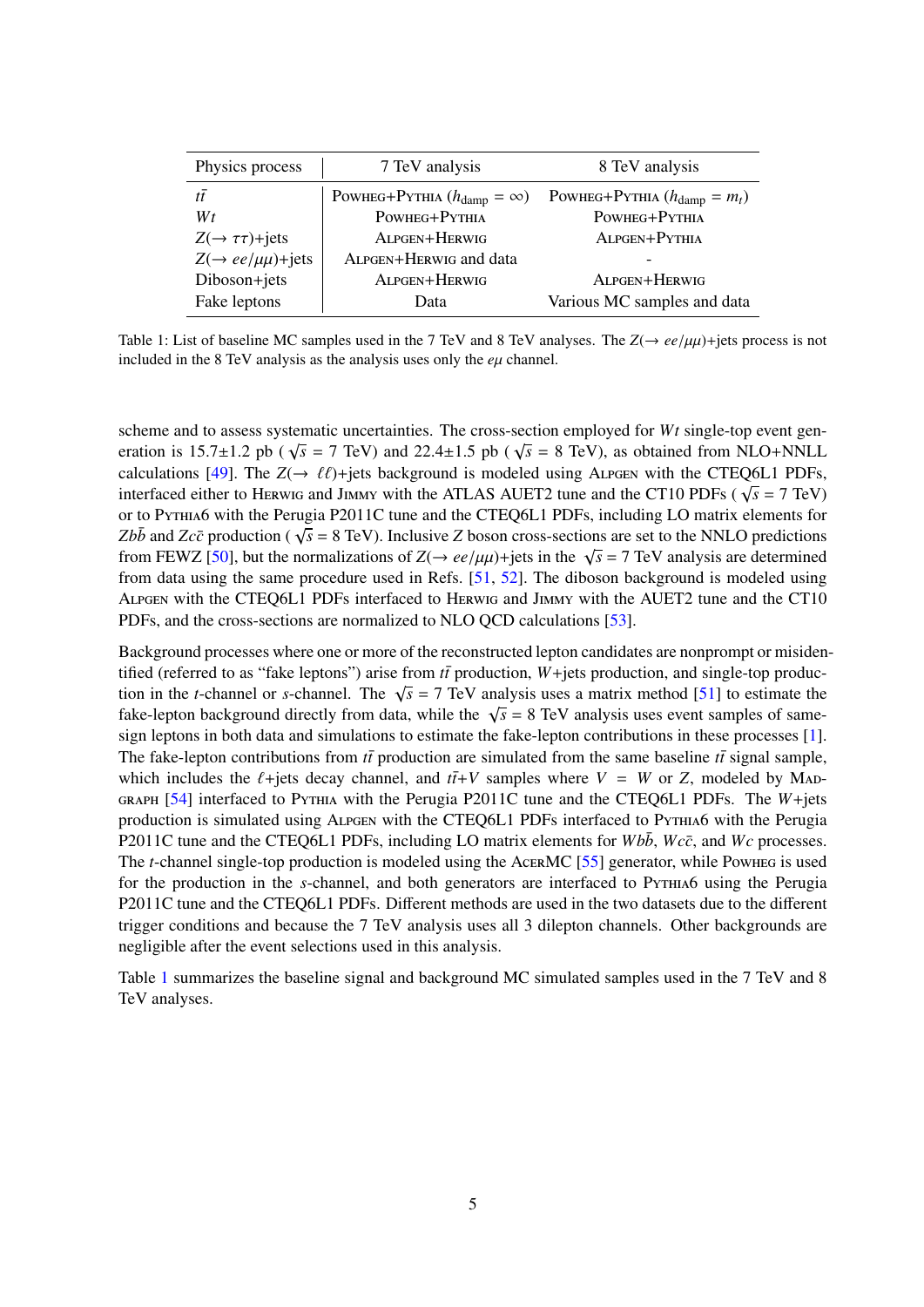### <span id="page-5-0"></span>4 Object and event selection

#### <span id="page-5-1"></span>4.1 Object definition

Electron candidates are reconstructed as charged-particle tracks in the inner detector associated with energy deposits in the electromagnetic calorimeter, and must satisfy tight identification criteria [\[56\]](#page-31-9). Electron candidates are required to have transverse energy  $E_T > 25$ GeV and pseudorapidity  $|\eta| < 2.47$ , while excluding the transition region between the barrel and the endcap calorimeters (1.37  $\langle \eta | \langle 1.52 \rangle$ ). Isolation requirements on calorimeter and tracking variables are used to reduce the background from nonprompt electrons. The calorimeter isolation variable is based on the energy sum of cells within a cone of size <sup>∆</sup>*<sup>R</sup>* <sup>=</sup> <sup>0</sup>.2 around the direction of each electron candidate. This energy sum excludes cells associated with the electron cluster and is corrected for leakage from the electron cluster itself and for energy deposits from pileup. The tracking isolation variable is based on the track  $p<sub>T</sub>$  sum around the electron in a cone of size  $\Delta R = 0.3$ , excluding the electron track. In every  $p<sub>T</sub>$  bin, both requirements are chosen to result separately in a 90% (98%) electron selection efficiency for prompt electrons from  $Z \rightarrow ee$  decays in the 7 TeV (8 TeV) analysis.

Muon candidates are identified by matching track segments in the muon spectrometer with tracks in the inner detector, and are required to be in the region  $|\eta| < 2.5$  and have  $p_T > 20(25)$ GeV in the 7 TeV (8) TeV) analysis. To reduce the background from muons originating from heavy-flavor decays inside jets, muons are required to be separated by <sup>∆</sup>*<sup>R</sup>* <sup>=</sup> <sup>0</sup>.4 from the nearest jet, and to be isolated. In the 7 TeV analysis, the isolation of muons requires the calorimeter transverse energy within a cone of fixed size  $\Delta R = 0.2$  and the sum of track  $p<sub>T</sub>$  within a cone of fixed size  $\Delta R = 0.3$  around the muon, except the contribution from the muon itself, to be less than 4GeV and 2.5GeV, respectively. In the 8 TeV analysis, muons are required to satisfy  $I^{\ell} < 0.05$  where the isolation variable is the ratio of the sum of  $p_T$  of tracks,<br>excluding the muon, in a cone of variable size  $\Delta R = 10 \text{GeV}/p_T(u)$  to the  $p_T$  of the muon [57]. Both excluding the muon, in a cone of variable size  $\Delta R = 10$ GeV/ $p_T(\mu)$  to the  $p_T$  of the muon [\[57\]](#page-31-10). Both isolation requirements result in an efficiency of about 97% for prompt muons from  $Z \rightarrow \mu\mu$  decays.

Jets are reconstructed by the anti- $k_t$  algorithm [\[58\]](#page-31-11) with a radius parameter  $R = 0.4$  using calorimeter energy clusters [\[59\]](#page-31-12), which are calibrated at the electromagnetic energy scale for the  $\sqrt{s} = 7$  TeV dataset, or using the local cluster weighting method for  $\sqrt{s} = 8$  TeV [\[60\]](#page-31-13). The energies of jets are then calibrated or using the local cluster weighting method for  $\sqrt{s} = 8$  TeV [60]. The energies of jets are then calibrated using an energy- and η-dependent simulation-based calibration scheme with *in situ* corrections based on data. Different calibration procedures were used for the 7 TeV and 8 TeV datasets due to the different pileup conditions. The effects of pileup on the jet energy calibration at 8 TeV are further reduced using the jet area method as described in Ref. [\[61\]](#page-31-14). Jets with  $p_T > 25$  GeV and  $|\eta| < 2.5$  are accepted. To suppress jets from pileup, a requirement on the jet vertex fraction (JVF), the ratio of the sum of the  $p<sub>T</sub>$  of tracks associated with both the jet and the primary vertex to the sum of the  $p<sub>T</sub>$  of all tracks associated with the associated with both the jet and the primary vertex to the sum of the  $p_T$  or an tracks associated with the jet, is imposed based on the different pileup conditions in the  $\sqrt{s}$  = 7 TeV and  $\sqrt{s}$  = 8 TeV [\[1\]](#page-28-0). At 7 TeV, jets are required to satisfy  $|JVF| > 0.75$  while at 8 TeV, jets with  $p_T < 50$  GeV and  $|\eta| < 2.4$  are required to satisfy  $|JVF| > 0.5$ . To prevent double-counting of electron energy deposits as jets, the closest jet lying <sup>∆</sup>*<sup>R</sup>* < <sup>0</sup>.2 from a reconstructed electron is removed; and finally, a lepton lying <sup>∆</sup>*<sup>R</sup>* < <sup>0</sup>.4 from a selected jet is discarded to reject leptons from heavy-flavor decays.

The purity of *tt*<sup> $\vec{t}$ </sup> events in the selected sample is improved by tagging jets containing *b*-hadrons ("*b*tagging"). Information from the track impact parameters, secondary vertex position, and decay topology is combined in a multivariate discriminant (MV1) [\[62,](#page-31-15) [63\]](#page-32-0). Jets are defined to be *b*-tagged if the MV1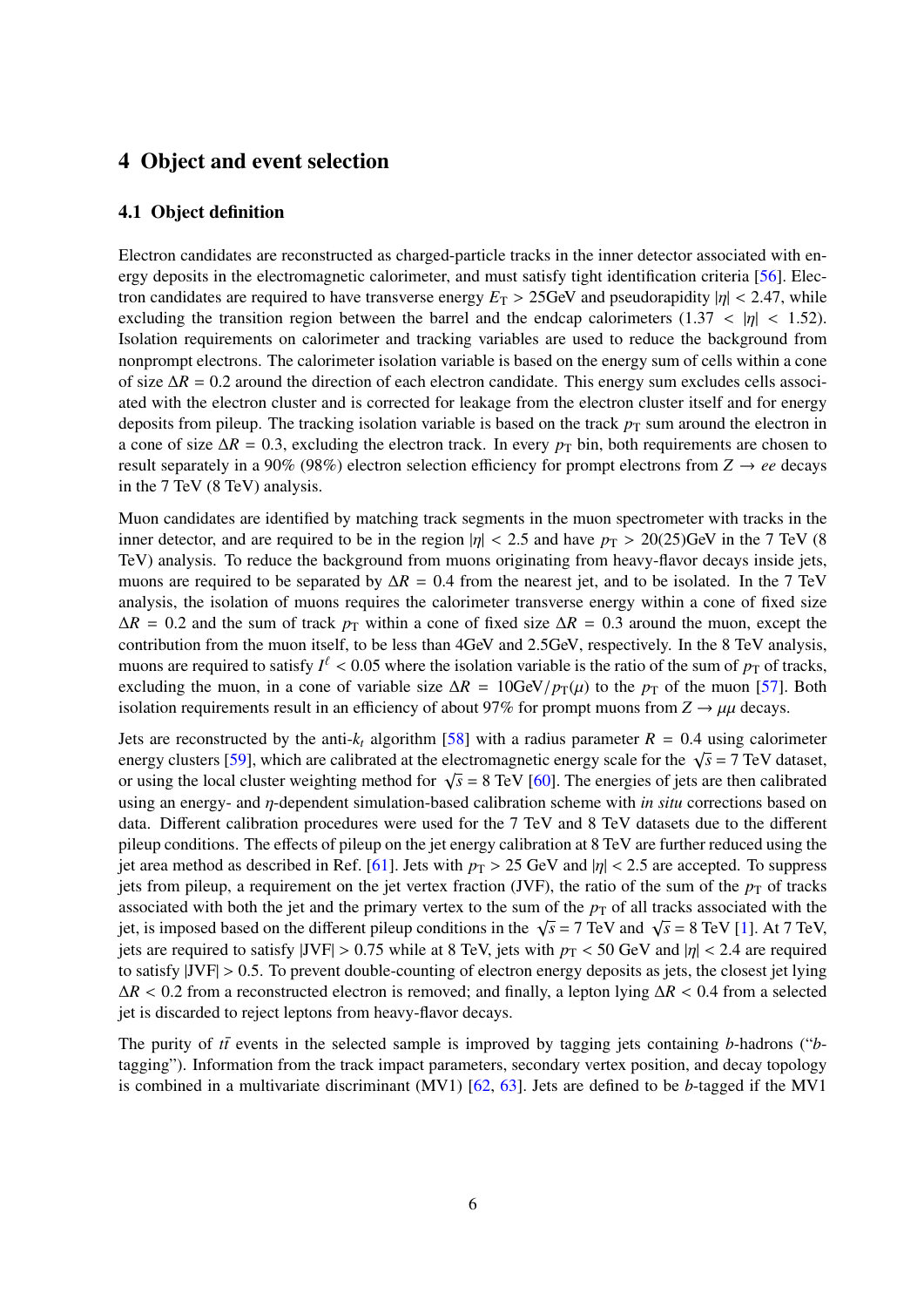discriminant value is larger than a threshold (operating point) corresponding to an average 70% efficiency for tagging *b*-quark jets from top quark decays in  $t\bar{t}$  events, with about 1% and 20% probability of misidentifying light-flavor jets and charm-jets, respectively.

The missing transverse momentum  $E_{\text{T}}^{\text{miss}}$  is derived from the vector sum of calorimeter cell energies within  $|\eta|$  < 4.9 associated with physics objects (electrons, muons, and jets) and corrected with their dedicated calibrations, as well as the transverse energy deposited in the calorimeter cells not associated with these objects [\[64\]](#page-32-1).

#### <span id="page-6-0"></span>4.2 Event selection

Events in the 7 TeV and 8 TeV analyses are selected based on the above definitions of reconstructed objects and the event quality. All events are required to have at least one primary vertex $2$  reconstructed from at least five tracks with  $p_T > 0.4$  GeV, and events compatible with cosmic-ray interactions are rejected. All jets are required to pass jet quality and timing requirements and at least one lepton is required to match in  $(\eta, \phi)$  space with particle(s) that triggered the event. The dilepton event sample is selected by requiring exactly two charged leptons (electrons or muons) with opposite-sign charge and at least two jets, including at least one that is *b*-tagged.

To suppress backgrounds from Drell-Yan and multijet processes in the  $ee$  and  $\mu\mu$  channels in the 7 TeV analysis, the missing transverse momentum  $E_{\text{T}}^{\text{miss}}$  is required to be greater than 60 GeV, and the dilepton invariant mass  $m_{\ell\ell}$  is required to be outside the *Z* boson mass window  $|m_{\ell\ell} - 91 \text{GeV}| > 10 \text{ GeV}$ . The dilepton invariant mass is also required to be above 15 GeV in the  $ee$  and  $\mu\mu$  channels to reject backgrounds from bottom-quark pair and vector-meson decays. No  $E_T^{\text{miss}}$  nor  $m_{\ell\ell}$  requirements are applied in the  $e\mu$ <br>channel but a reconstructed variable.  $H_T$  defined to be the scalar sum of the r-p of all selected leptons channel, but a reconstructed variable,  $H_T$ , defined to be the scalar sum of the  $p_T$  of all selected leptons and jets in an event, is required to be greater than 130 GeV to suppress remaining background from *<sup>Z</sup>*/γ∗+jets processes at 7 TeV. In the 8 TeV analysis the  $H<sub>T</sub>$  requirement is not applied, since the improvement is negligible due to a higher muon  $p_T$  requirement than the 7 TeV analysis.

In the 7 TeV analysis, an additional requirement using the invariant mass of a jet and a lepton is also applied to reject events where the reconstructed jet does not originate from the  $t\bar{t}$  decay (wrong-jet events). Exploiting the kinematics of top quark decay with the constraint from the top quark mass  $m_t$ , the invariant mass of the jet with the second highest value of the *b*-tagging discriminant *j*<sup>2</sup> and either of the leptons  $\frac{1}{2}$  optimized to provide about 94% selection efficiency while rejecting about 16% of the wrong-jet events in <sup>+</sup>/ $\ell^-$  is required to be less than 0.8 of  $m_t$  ( $m_{j2}\ell^+/m_t$  < 0.8 OR  $m_{j2}\ell^-/m_t$  < 0.8). This cut value was primized to provide about 94% selection efficiency while rejecting about 16% of the wrong-jet events in the simulated  $t\bar{t}$  dilepton event sample.

Table [2](#page-7-0) shows a summary of the event selections for the 7 TeV and 8 TeV analyses. The numbers of events that fulfill all selection requirements are shown in Table [3.](#page-7-1)

### <span id="page-6-1"></span>5 Reconstruction

To reconstruct the  $t\bar{t}$  system the two jets identified as most likely to contain *b*-hadrons are used. This choice improves the resolution of the *tt*¯-system observables as the jets are more likely to have originated from top quark decay. In both the 7 TeV and 8 TeV analyses, the fractional resolution for  $m_{t\bar{t}}$  is typically

<span id="page-6-2"></span><sup>&</sup>lt;sup>2</sup> The primary vertex is defined to be the reconstructed vertex with the highest  $\sum p_T^2$  of the associated tracks in the event.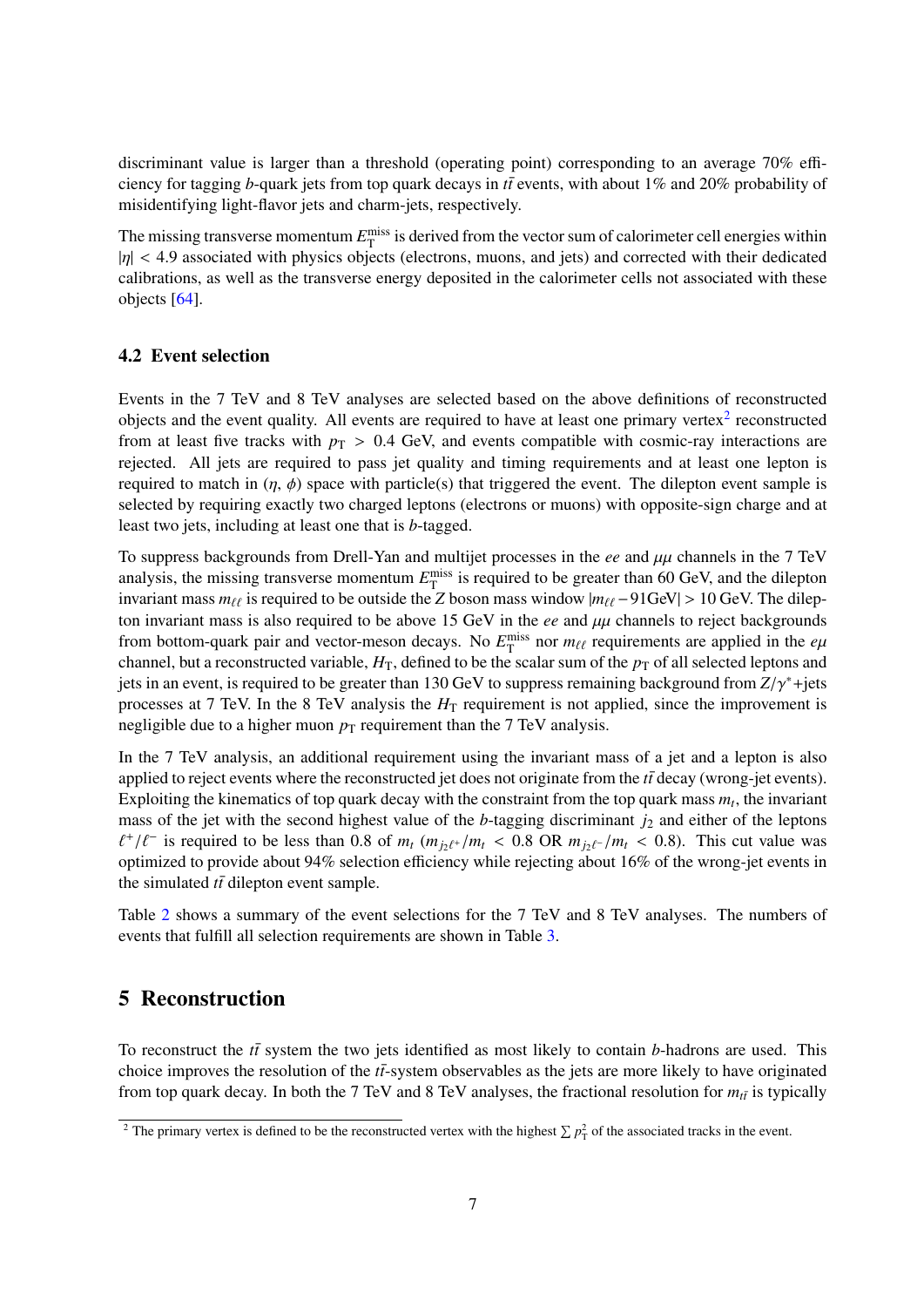<span id="page-7-0"></span>

|                                    | 7TeV                                                                           | 8TeV                                                                          |  |  |  |  |  |
|------------------------------------|--------------------------------------------------------------------------------|-------------------------------------------------------------------------------|--|--|--|--|--|
| <b>Selection</b>                   | ee<br>$\mu\mu$                                                                 | $e\mu$<br>$e\mu$                                                              |  |  |  |  |  |
| Leptons                            | Exactly 2 leptons, opposite-sign charge, isolated                              |                                                                               |  |  |  |  |  |
|                                    |                                                                                | Electrons: $E_T > 25$ GeV, $ \eta  < 2.47$ , excluding $1.37 <  \eta  < 1.52$ |  |  |  |  |  |
|                                    | Muons: $p_T > 20$ GeV, $ \eta  < 2.5$<br>$p_{\rm T} > 25$ GeV, $ \eta  < 2.5$  |                                                                               |  |  |  |  |  |
| <b>Jets</b>                        | $\geq$ 2 jets, $p_T > 25$ GeV, $ \eta  < 2.5$                                  |                                                                               |  |  |  |  |  |
|                                    | $\geq$ 1 <i>b</i> -tagged jet at $\epsilon_b$ = 70%                            |                                                                               |  |  |  |  |  |
| $m_{\ell\ell}$                     | $ m_{\ell\ell} - 91 \text{GeV}  > 10 \text{GeV}, m_{\ell\ell} > 15 \text{GeV}$ | None                                                                          |  |  |  |  |  |
| $E_{\rm T}^{\rm miss}$<br>or $H_T$ | $E_{\rm T}^{\rm miss} > 60$ GeV $\vert H_{\rm T} > 130$ GeV                    | None                                                                          |  |  |  |  |  |
| $m_{i\ell}$                        | $m_{i_2\ell^+}/m_t < 0.8$ OR $m_{i_2\ell^-}/m_t < 0.8$<br>None                 |                                                                               |  |  |  |  |  |

Table 2: Summary of the event selections for the 7 TeV and 8 TeV analyses.

<span id="page-7-1"></span>

|                                  |                            | 7TeV           |                | 8TeV              |
|----------------------------------|----------------------------|----------------|----------------|-------------------|
| Channel                          | ee                         | $\mu\mu$       | $e\mu$         | $e\mu$            |
| $t\bar{t}$                       | $480 \pm 40$               | $1420 + 60$    | $3740 + 170$   | $26700 \pm 800$   |
| $W_t$                            | $\overline{4}$<br>$20 \pm$ | $58 \pm 15$    | $155 \pm 23$   | 1280<br>$\pm$ 110 |
| Fake leptons                     | $12 +$<br>-6               | $11.4 \pm 3.4$ | 50<br>$\pm$ 20 | 230<br>$+110$     |
| $Z(\rightarrow \tau\tau)$ +jets  | $0.43 \pm 0.33$            | $2.6 + 1.2$    | $5.8 + 1.2$    | 80<br>$+34$       |
| $Z(\rightarrow ee/\mu\mu)$ +jets | $2.2 + 1.0$                | 6<br>$+4$      |                |                   |
| Diboson+jets                     | $1.03 \pm 0.31$            | $3.2 \pm 1.0$  | ± 2.4<br>9.0   | 77<br>$\pm$ 31    |
| Predicted                        | $520 + 40$                 | $1500 \pm 60$  | $3960 \pm 180$ | $28400 \pm 800$   |
| Observed                         | 532                        | 1509           | 4038           | 28772             |

Table 3: Predicted event yields and uncertainties for  $t\bar{t}$  signal and backgrounds compared to observed event yields in the 7 TeV and 8 TeV analyses. The uncertainties include all systematic uncertainties discussed in Section [7](#page-11-0) except *tt*¯modeling.

below 20%, while for  $p_{T,t\bar{t}}$  the fractional resolution is 35% at 100 GeV and improves as a function of  $p_{\text{T},t\bar{t}}$ . The resolution for  $|y_{t\bar{t}}|$  is on average 17%.

An approximate four-momentum of the  $t\bar{t}$  system is reconstructed from two leptons, two jets, and missing transverse momentum  $E_{\rm T}^{\rm miss}$  as:

$$
E_{\text{total}} = E(\ell_1) + E(\ell_2) + E(j_1) + E(j_2) + E_{\text{T}}^{\text{miss}}
$$
  
\n
$$
p_x = p_x(\ell_1) + p_x(\ell_2) + p_x(j_1) + p_x(j_2) + E_x^{\text{miss}}
$$
  
\n
$$
p_y = p_y(\ell_1) + p_y(\ell_2) + p_y(j_1) + p_y(j_2) + E_y^{\text{miss}}
$$
  
\n
$$
p_z = p_z(\ell_1) + p_z(\ell_2) + p_z(j_1) + p_z(j_2)
$$

where *E* indicates the energy of the corresponding objects, the  $p_{x,y,z}$  is the momentum along to *x*-, *y*-, or  $z$ -axis and the indicate  $f_x$ ,  $f_y$ , i. and *is* indicate the two lentons and two jets respectively. The *z*-axis, and the indices  $\ell_1$ ,  $\ell_2$ ,  $j_1$ , and  $j_2$  indicate the two leptons and two jets, respectively. The *tt*-system observables in consideration (invariant mass, transverse momentum, and rapidity) are obtained from this four-momentum.

Figures [1](#page-9-0) and [2](#page-10-0) show the distributions of the reconstructed  $m_{t\bar{t}}$ ,  $p_{T,t\bar{t}}$ , and  $|y_{t\bar{t}}|$  together with the MC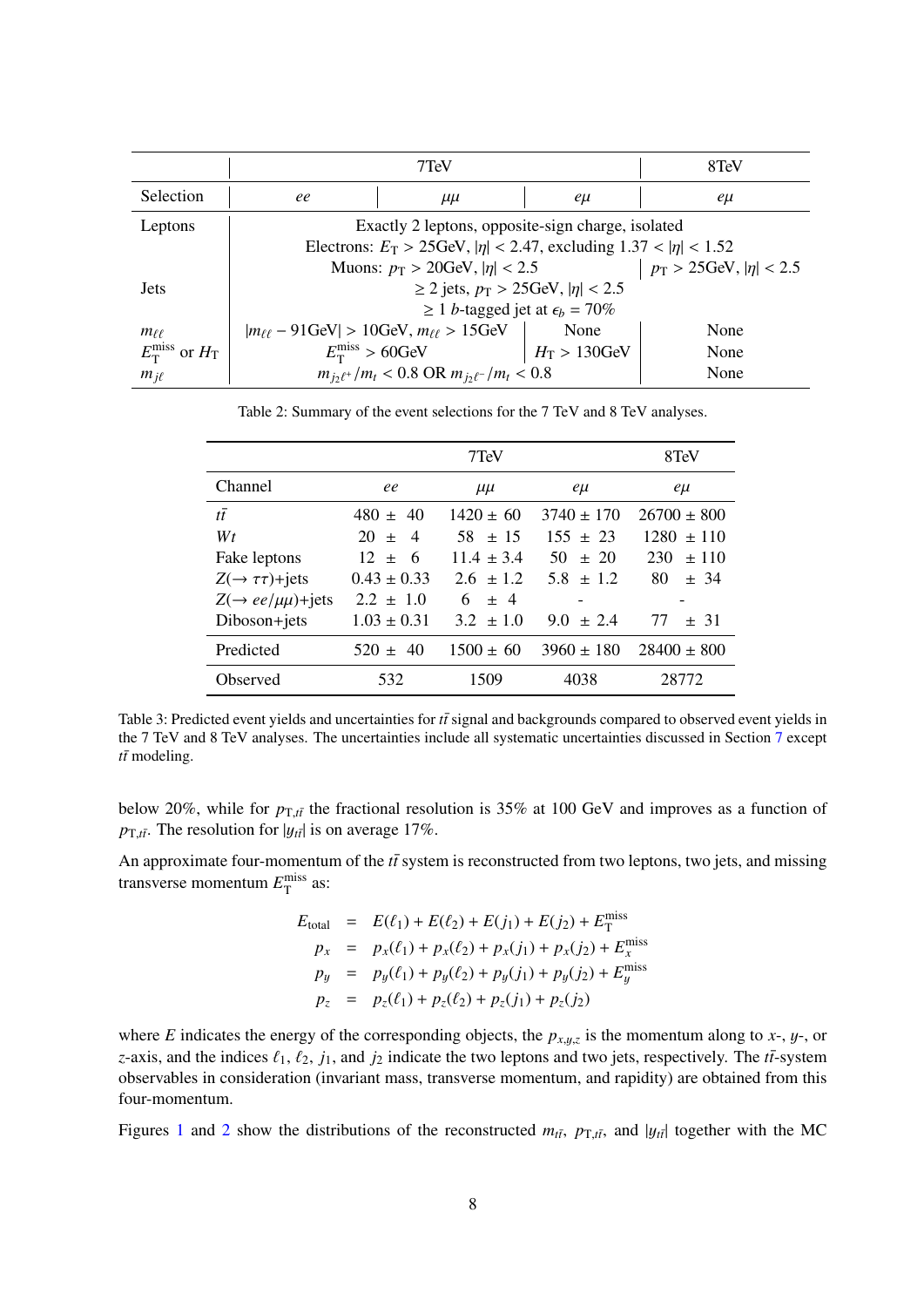predictions at 7 TeV and 8 TeV, respectively. The bottom panel shows the ratio of the data to the total prediction. Overall there is satisfactory agreement between data and prediction.

### <span id="page-8-0"></span>6 Differential cross-section determination

The normalized differential cross-sections with respect to the  $t\bar{t}$ -system observables, denoted as *X*, are obtained as follows. The estimated background contributions are subtracted from the observed number of events for each bin in the distribution of the reconstructed observable. The background-subtracted distributions are then corrected for detector acceptance and resolution effects (unfolded) and the efficiency to pass the event selection, thus extrapolated to the full phase space of  $t\bar{t}$  production at parton level. The differential cross-sections are finally normalized by the total *tt*<sup> $\tau$ </sup> cross-section, obtained by integrating over all bins for each observable.

The differential cross-section is obtained from

$$
\frac{d\sigma_{t\bar{t}}}{dX_i} = \frac{1}{\Delta X_i \cdot \mathcal{L} \cdot \sum_{\alpha} (\mathcal{B}^{\alpha} \cdot \epsilon_i^{\alpha})} \sum_{\alpha} \sum_{j} (\mathcal{M}_{ij}^{-1})^{\alpha} (N_j^{\text{obs},\alpha} - N_j^{\text{bkg},\alpha}), \tag{1}
$$

where *i* (*j*) indicates the bin for the observable *X* at parton (detector) level,  $N_j^{\text{obs}}$  is the number of observed events in data,  $N_i^{\text{bkg}}$ <sup>bkg</sup> is the estimated number of background events,  $\mathcal{M}_{ij}^{-1}$  is the inverse of the migration matrix representing the correction for detector resolution effects,  $\epsilon_i$  is the event selection efficiency with respect to the channel,  $\mathcal B$  is the branching ratio of the *tt*<sup> $\bar{t}$ </sup> decays in the dilepton channel,  $\mathcal L$  is the integrated luminosity,  $\Delta X_i$  is the bin width, and  $\alpha$  is the dilepton channel being considered, where  $\alpha = ee$ ,  $\mu\mu$  or  $e^{\mu\mu}$  or  $e^{\mu\mu}$  or  $e^{\mu\mu}$  or  $e^{\mu\mu}$  or  $e^{\mu\mu}$  or  $e^{\mu\mu}$  or  $e^{\mu\mu}$  or  $e^{\mu\mu}$  or  $e^{\mu$ *e*µ for 7TeV and  $\alpha = e\mu$  for 8TeV. The measured cross-section at each bin *i* represents the bin-averaged value at the bin. The normalized differential cross-section is obtained as  $1/\sigma_{t\bar{t}} \cdot d\sigma_{t\bar{t}}/dX_i$ , where  $\sigma_{t\bar{t}}$  is the inclusive  $t\bar{t}$  cross-section inclusive  $t\bar{t}$  cross-section.

The unfolding from reconstruction level to parton level is carried out using the RooUnfold package [\[65\]](#page-32-2) with an iterative method inspired by Bayes' theorem [\[66\]](#page-32-3). The number of iterations used in the unfolding procedure balances the goodness of fit and statistical uncertainties. The smallest number of iterations with  $\chi^2/NDF$  ( $\chi^2$  between the unfolded and parton-level spectra over number of degrees of freedom) less<br>than one is chosen for the distribution. In the 7 TeV analysis, two to four iterations are used depending than one is chosen for the distribution. In the 7 TeV analysis, two to four iterations are used depending on the observable; in the 8 TeV analysis, four iterations are used for all observables. The effect of varying the number of iterations by one was tested and confirmed to be negligible.

The detector response is described using a migration matrix that relates the generated parton-level distributions to the measured distributions. The migration matrix  $M$  is determined using  $t\bar{t}$  Monte Carlo samples, where the parton-level top quark is defined as the top quark after radiation and before decay.<sup>[3](#page-8-1)</sup> Figure [3](#page-11-2) presents the migration matrices of  $p_{T,t\bar{t}}$  for both 7 TeV and 8 TeV in the  $e\mu$  channel. The matrix  $M_{ij}$  represents the probability for an event generated at parton level with  $X$  in bin  $i$  to have a reconstructed *X* in bin *j*, so the elements of each row add up to unity (within rounding uncertainties). The probability for the parton-level events to remain in the same bin in the measured distribution is shown in the diagonal, and the off-diagonal elements represent the fraction of parton-level events that migrate into other bins. The fraction of events in the diagonal bins are the highest for  $p_{T,t\bar{t}}$ , while for other observables more significant migrations are present due to the effect of  $p<sub>z</sub>$  of the undetected neutrinos in the reconstruction.

<span id="page-8-1"></span><sup>&</sup>lt;sup>3</sup> The generator status code for the top or antitop quark is required to be 3 in PYTHIA and 155 in HERWIG.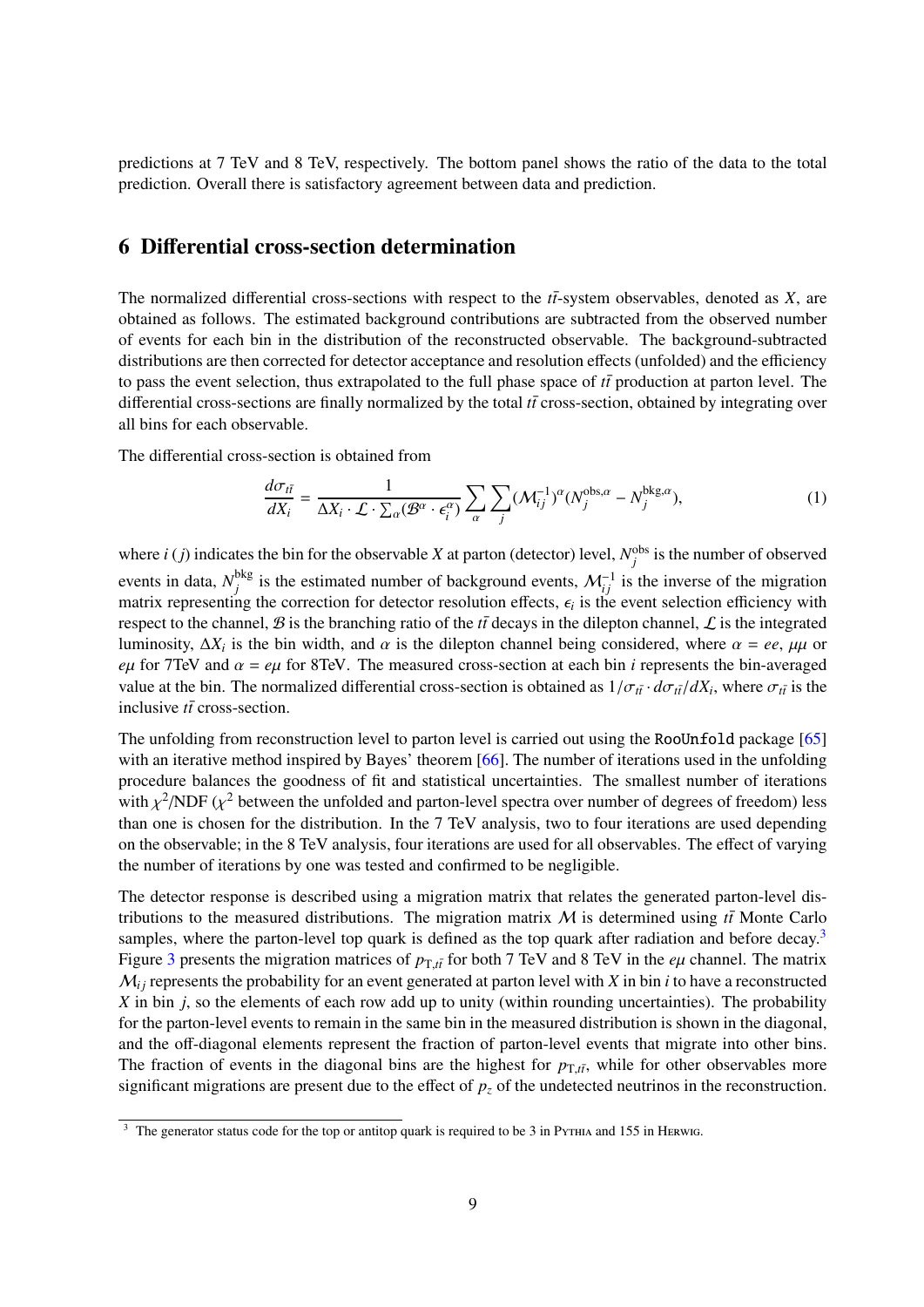<span id="page-9-2"></span><span id="page-9-1"></span><span id="page-9-0"></span>

<span id="page-9-3"></span>Figure 1: Distributions of [\(a\)](#page-9-1) the invariant mass, [\(b\)](#page-9-2) the transverse momentum, and [\(c\)](#page-9-3) the rapidity of the *tt*<sup></sup> system at the reconstruction level obtained from the  $\sqrt{s} = 7$  TeV data compared with the total signal and background predictions, in the *ee* (left),  $\mu\mu$  (center) and  $e\mu$  (right) channels. The bottom panel shows the ratio of data to prediction. The error band includes all systematic uncertainties except *tt* modeling uncertainties. The Powheg+PyThIA with  $h_{\text{damp}} = \infty$  sample is used for the signal *tt* and is normalized to NNLO+NNLL calculations.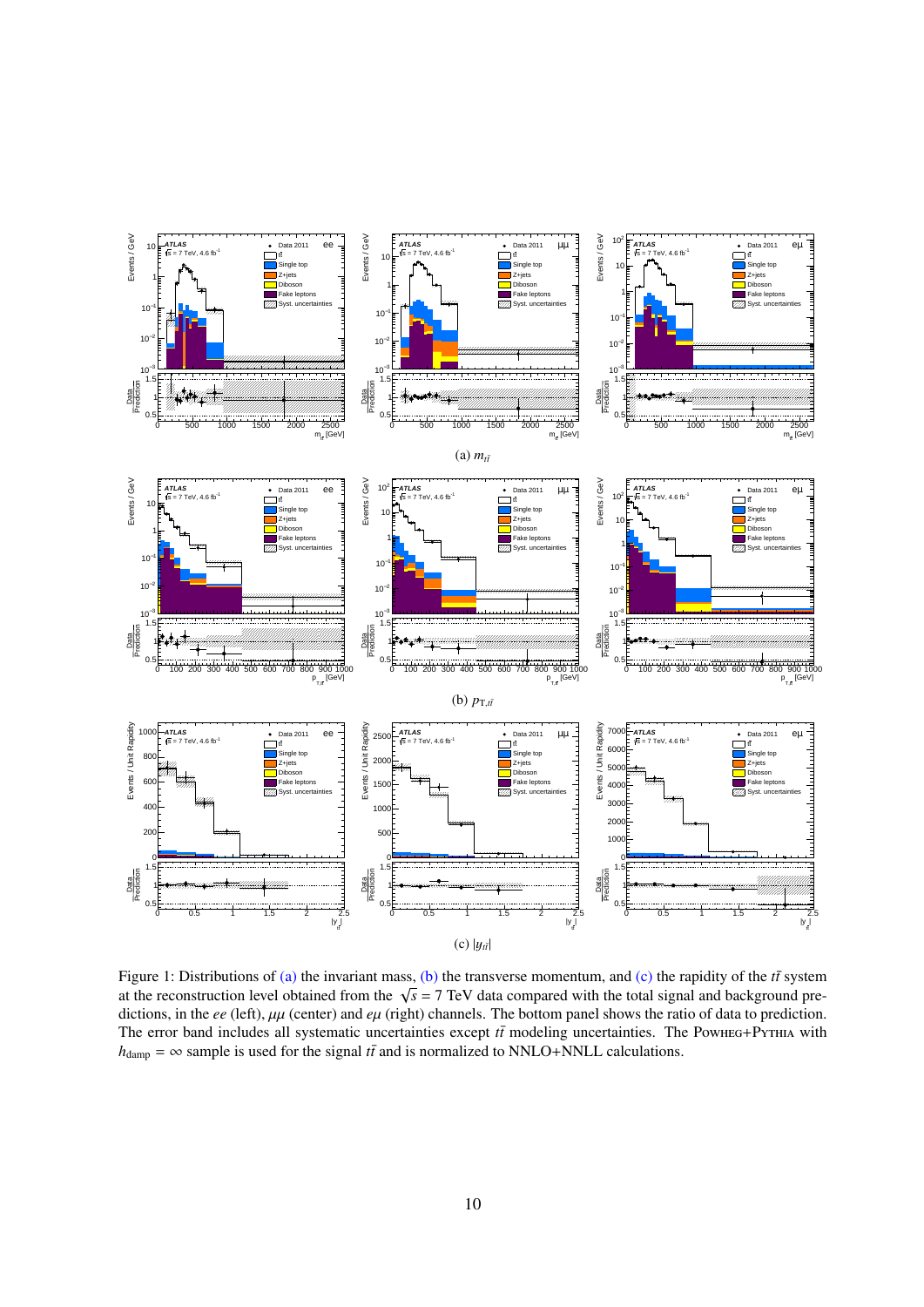<span id="page-10-1"></span><span id="page-10-0"></span>

<span id="page-10-3"></span><span id="page-10-2"></span>Figure 2: Distributions of [\(a\)](#page-10-1) the invariant mass, [\(b\)](#page-10-2) the transverse momentum, and [\(c\)](#page-10-3) the rapidity of the  $t\bar{t}$  system at the reconstruction level obtained from the  $\sqrt{s} = 8$  TeV data compared with the total signal and background tem at the reconstruction level obtained from the  $\sqrt{s} = 8$  TeV data compared with the total signal and ba predictions. The bottom panel shows the ratio of data to prediction. The error band includes all systematic uncertainties except *tt* modeling uncertainties. The Powheg+PyTHIA with  $h_{\text{damp}} = m_t$  sample is used for the signal *tt* $\bar{t}$  and is normalized to NNLO+NNLL calculations.

In the 7 TeV analysis, the effect of bin migrations in the *ee* and  $\mu\mu$  channels are similar to those in the *e*µ channel. In the 8 TeV analysis, the bin boundaries for  $m_t$  and  $|y_t|$  are determined separately for the parton-level and reconstruction-level observables, based on the migrations between them.

The event selection efficiency  $\epsilon_i$  for each bin *i* is evaluated as the ratio of the parton-level spectra before and after implementing the event selection at the reconstruction level. In both the 7 TeV and 8 TeV analyses, the efficiencies generally increase towards higher  $m_{t\bar{t}}$  and  $p_{\text{T},t\bar{t}}$ , while at high values of  $|y_{t\bar{t}}|$  the efficiency decreases due to leptons and jets falling outside the required pseudorapidity range for reconstructed leptons and jets. The efficiencies are typically in the range of 15–20% for the *<sup>e</sup>*µ channel at both 7 and 8 TeV, and 3–5% and 8–13% for the *ee* and µµ channels, respectively, in the 7 TeV analysis. The lower values in the same-flavor channels are due to the rejection cuts for Drell-Yan and  $Z \rightarrow \ell \ell$  events in these channels, while isolation requirements that are more restrictive for electrons than for muons in 7 TeV analyses result in further lowered efficiencies in the *ee* channel.

The bin width for each observable is determined by considering the resolution of the observable and the statistical precision in each bin. In the 7 TeV analysis, the bin widths are set to be the same as the ones used in the previous 7TeV ATLAS measurement in the  $\ell$ +jets channel [\[8\]](#page-28-6) due to comparable resolutions for each observable, and to enable a direct comparison of the results between the two channels. For the 8 TeV analysis, the determined bin widths are generally finer than the bin widths for the 7 TeV analysis due to the larger dataset available.

Possible biases due to the use of the MC generator in the unfolding procedure are assessed by altering the shape of the parton-level spectra in simulation using continuous functions. The altered shapes studied cover the difference observed between the default MC and data for each observable. These studies verify that the altered shapes are recovered by the unfolding based on the nominal migration matrices within statistical uncertainties.

A multichannel combination is performed in the 7TeV analysis by summing the background-subtracted observed events corrected by the migration matrix and the event selection efficiency over channels. The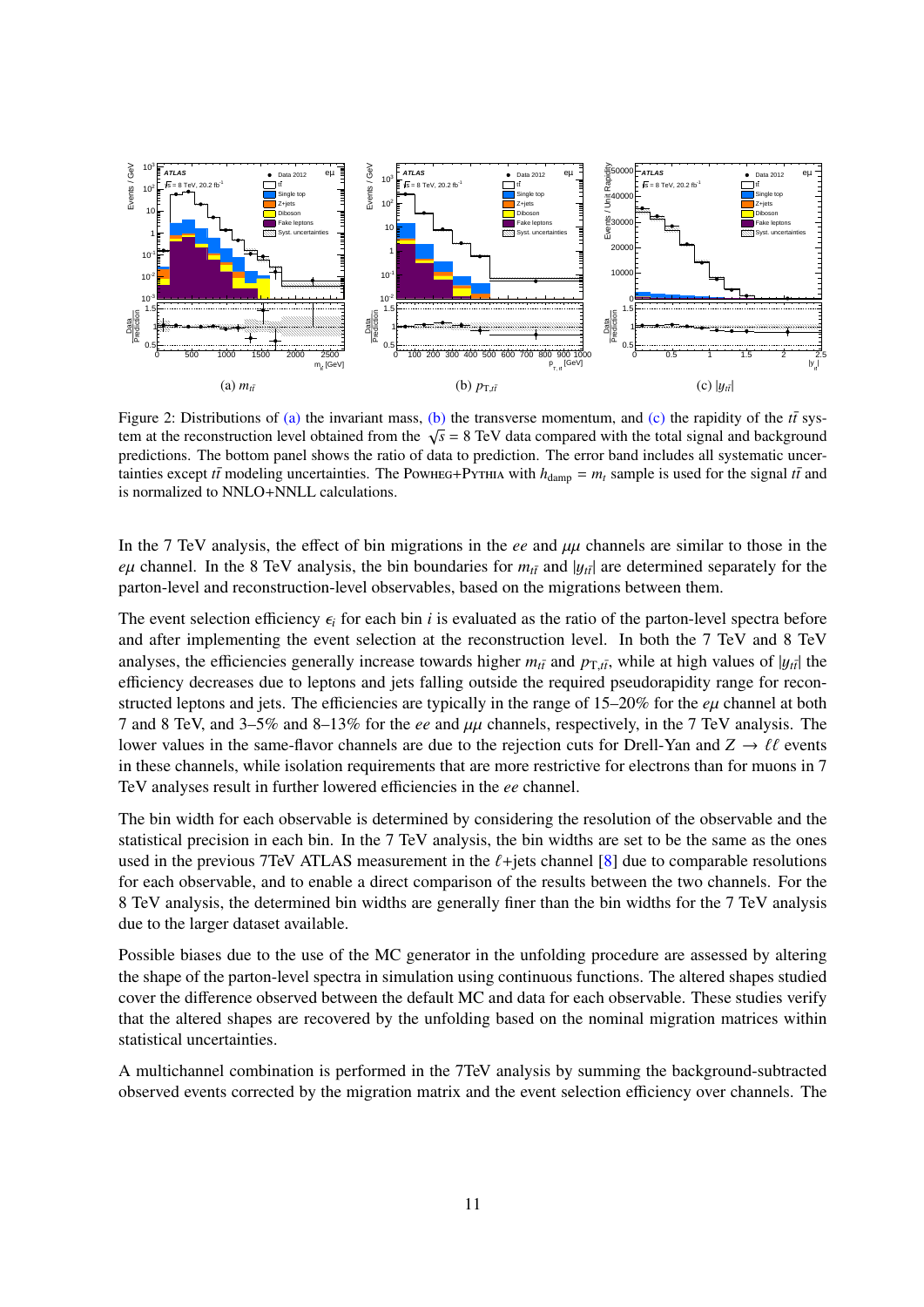<span id="page-11-2"></span>results obtained from the combined dilepton channel are consistent with those from the individual channels.



(a)  $p_{T,t\bar{t}}$  for 7TeV analysis in  $e\mu$  channel (b)  $p_{T,t\bar{t}}$  for 8TeV analysis in  $e\mu$  channel

Figure 3: The migration matrix of  $p_{T,t\bar{t}}$  represented in probability for (a) 7TeV and (b) 8TeV in the  $e\mu$  channel, obtained from  $t\bar{t}$  simulation with the Powheg+Pythia generator. Different  $h_{\text{damp}}$  parameters are used at 7 TeV  $(h_{\text{damp}} = \infty)$  and 8 TeV  $(h_{\text{damp}} = m_t)$  in the Powheg+PyTHIA sample, where the effect of the different  $h_{\text{damp}}$  in the migration matrix is negligible. Elements in each row add up to unity. Empty elements indicate either a probability of lower than 0.5% or no events are present.

### <span id="page-11-0"></span>7 Uncertainties

Various sources of systematic uncertainty affect the measurement and are discussed below. The systematic uncertainties due to signal modeling and detector modeling affect the estimation of the detector response and the signal reconstruction efficiency. The systematic uncertainties due to the background estimation and the detector modeling affect the background subtraction.

The covariance matrix due to the statistical and systematic uncertainties for each normalized unfolded spectrum is obtained by evaluating the correlations between the bins for each uncertainty contribution. In particular, the correlations due to statistical fluctuations are evaluated from an ensemble of pseudoexperiments, each by varying the data event counts independently in each bin and propagating the variations through the unfolding procedure.

#### <span id="page-11-1"></span>7.1 Signal modeling uncertainties

The signal modeling uncertainties are estimated by repeating the full analysis procedure, using an alternative MC sample to derive the migration matrix and the corrections for selection efficiency. The differences between the results obtained using the alternative and nominal MC samples are taken as systematic uncertainties.

At  $\sqrt{s}$  = 7 TeV, the uncertainties due to the choice of generator are estimated by comparing Powheg+PyTHIA and MC@NLO+Herwig signal MC samples. The uncertainty is found to be up to 2% in  $m_{t\bar{t}}$  and  $|y_{t\bar{t}}|$ , and in the range of 2–19% in  $p_{T,t\bar{t}}$  with larger values with increasing  $p_{T,t\bar{t}}$ , due to the difference at the parton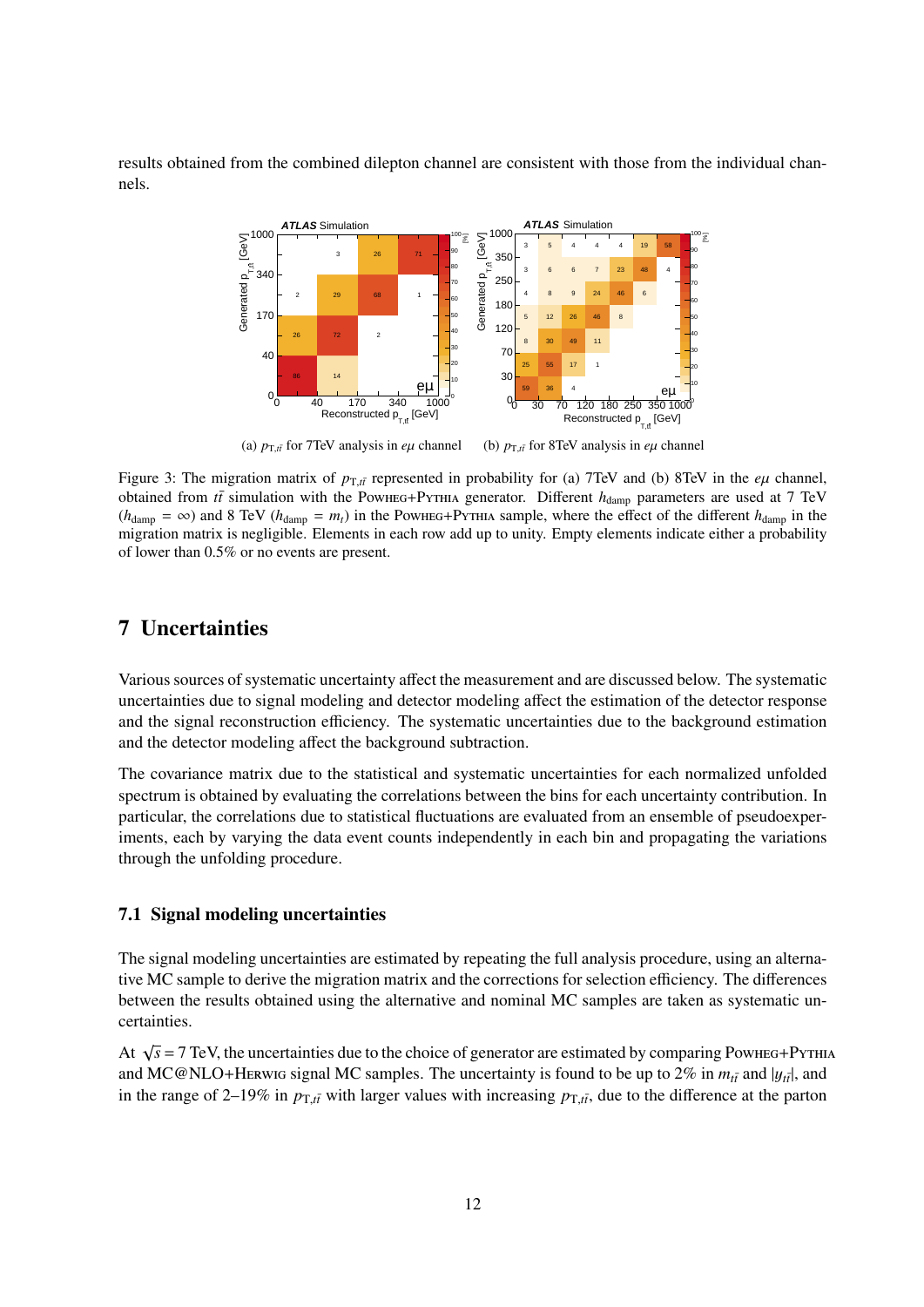level between the two MC *tt*<sup> $\tau$ </sup> samples in the high  $p_{\text{T},t\bar{t}}$  region. At  $\sqrt{s} = 8$  TeV, the uncertainties related to the generator are estimated using Powheg+Herwig and MC@NLO+Herwig signal MC samples, and the uncertainties due to parton shower and hadronization are estimated using Powheg+Pythia and Powheg+Herwig signal MC samples. These uncertainties are typically less than  $10\%$  (3%) in  $m_{t\bar{t}}$  and  $p_{\text{T},t\bar{t}}$  ( $|y_{t\bar{t}}|$ ), and increase to 20% at large  $m_{t\bar{t}}$  in the case of generator uncertainty.

The effects due to modeling of extra radiation in *tt*<sup> $\tau$ </sup> events are assessed at both the matrix element and par-The effects due to modeling of extra radiation in  $\mu$  events are assessed at both the matrix element and parton shower levels. At  $\sqrt{s}$  = 7 TeV, the uncertainty due to matrix element renormalization and factorization scales is evaluated using MC@NLO+Herwig samples with varied renormalization/factorization scales, and the uncertainty due to parton showering in different initial-state and final-state radiation (ISR/FSR) conditions is estimated using two different ALPGEN+PYTHIA samples with varied radiation settings. The overall effects in both cases are less than 1% in  $|y_{t\bar{t}}|$  and up to 6% for  $m_{t\bar{t}}$  and  $p_{T,t\bar{t}}$  with the larger values towards higher values of  $m_{t\bar{t}}$  and  $p_{\text{T},t\bar{t}}$ . At  $\sqrt{s} = 8$  TeV, the treatment of these uncertainties was improved<br>towards higher values of  $m_{t\bar{t}}$  and  $p_{\text{T},t\bar{t}}$ . At  $\sqrt{s} = 8$  TeV, the treatment of these by using Powheg+Pythia samples with tuned parameters to span the variations in radiation compatible  $\sigma$  with the ATLAS *tt*<sup> $\tau$ </sup> gap fraction measurements at  $\sqrt{s}$  = 7 TeV [\[39\]](#page-30-7) as discussed in detail in Ref. [\[67\]](#page-32-4). The samples have varied renormalization/factorization scales and  $h_{\text{damp}}$  parameter values, resulting in either more or less radiation than the nominal signal sample. The overall impact is typically less than 2% for all observables, and up to 4% towards higher values of  $p_{T,t\bar{t}}$ .

The uncertainties due to the choice of PDFs, which affect most significantly the signal selection efficiency, are estimated based on the PDF4LHC recommendations [\[68\]](#page-32-5) using the MC@NLO+Herwig sample with three different NLO PDF sets: CT10 [\[26\]](#page-29-9), MSTW2008nlo68cl [\[69\]](#page-32-6), and NNPDF2.3 [\[70\]](#page-32-7). An intra-PDF uncertainty is obtained for each PDF set by following its respective prescription while an inter-PDF uncertainty is computed as the envelope of the three intra-PDF uncertainties. The overall effect is less than 2% for all observables in both the 7 TeV and 8 TeV measurements (except for the highest  $|y_{t\bar{t}}|$  bin at 8 TeV where the effect is up to 8%).

The dependence of the *tt*-system observables on the top quark mass  $m_t$  is evaluated at  $\sqrt{s} = 7$  TeV using  $t\bar{t}$  samples with different mass points at 170 GeV and 175 GeV to unfold the data, then the difference of the results at the two mass points is taken and divided by the difference ∆*m<sup>t</sup>* to extract the difference of the differential cross-section per GeV change of ∆*m<sup>t</sup>* . These studies show that the dependence of the differential cross-sections on the  $m<sub>t</sub>$  is no more than 1% per GeV for all kinematic observables. These variations are not included in the total uncertainty.

#### <span id="page-12-0"></span>7.2 Background modeling uncertainties

Uncertainties arising from the background estimates are evaluated by repeating the full analysis procedure, varying the background contributions by  $\pm 1\sigma$  from the nominal values. The differences between the results obtained using the nominal and the varied background estimations are taken as systematic uncertainties.

The uncertainties due to the *Wt* background modeling are estimated by comparing the inclusive "diagram removal" and inclusive "diagram subtraction" samples. The uncertainty is typically below 1%, except for high  $m_{t\bar{t}}$  and  $p_{\text{T},t\bar{t}}$  bins where the uncertainty is up to about 5% and 2%, respectively.

The relative uncertainties of 7.7% (7 TeV) and 6.8% (8 TeV) in the predicted cross-section of *Wt* production are applied in all bins of the differential cross-sections. An uncertainty of  $5\%$  is assigned to the predicted diboson cross-section, with an additional uncertainty of 24% per additional selected jet added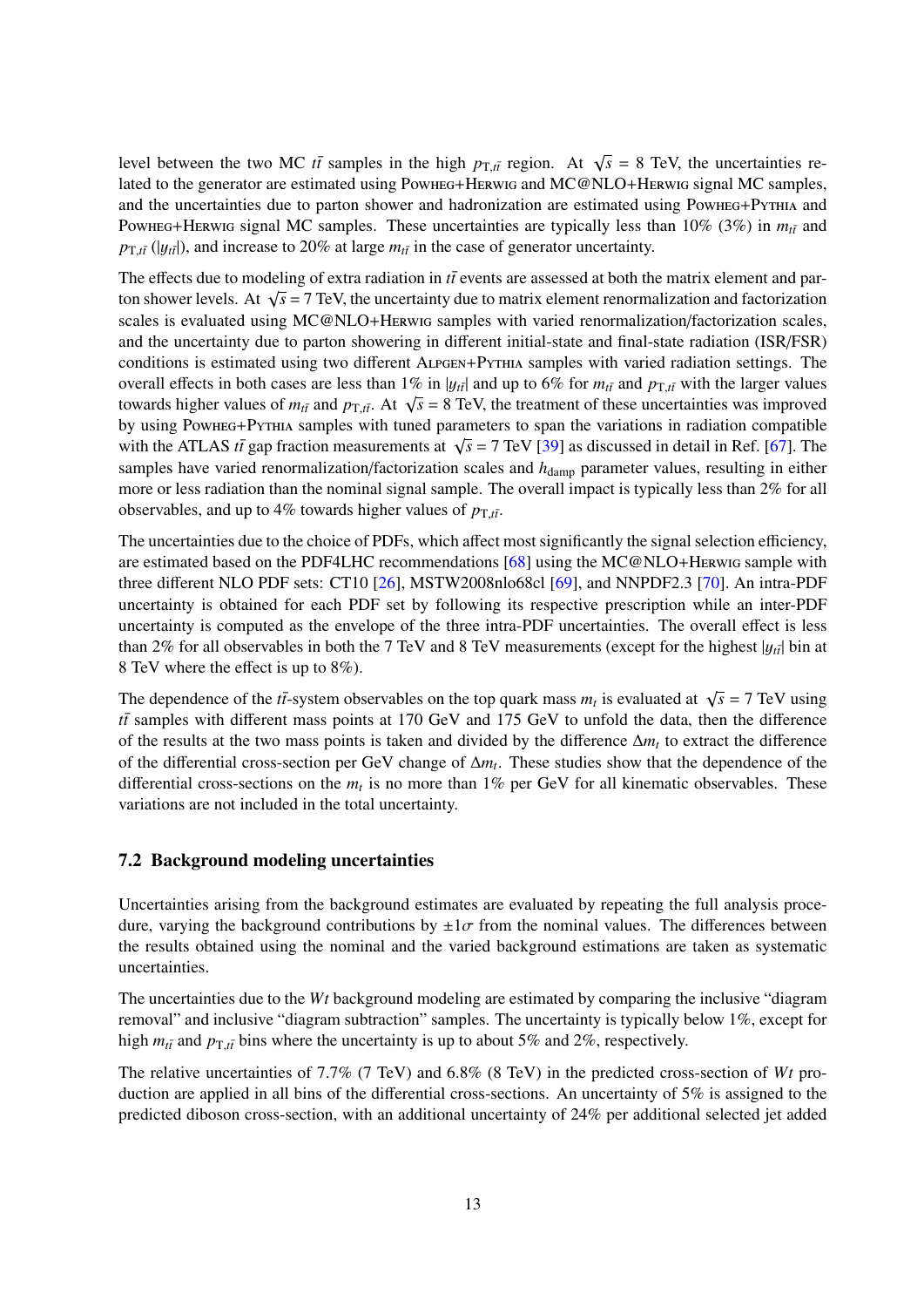in quadrature to account for the assumption that the  $(W + n + 1)$  jets)/ $(W + n)$  jets) ratio is constant [\[51,](#page-31-4) [71\]](#page-32-8). The overall impact of these uncertainties is less than 1%.

For the *Z*+jets background, in the *eµ* channel only the  $Z(\rightarrow \tau\tau)$ +jets process contributes, while the  $Z(\rightarrow \tau\tau)$  $ee$ )+jets ( $Z(\rightarrow \mu\mu)$ +jets) process contributes only to the *ee* ( $\mu\mu$ ) channel. An inclusive uncertainty of 4% is assigned to the predicted cross-section of  $Z(\rightarrow \tau\tau)$ +jets, with an additional uncertainty of 24% per additional selected jet added in quadrature. The  $Z(\rightarrow ee/\mu\mu)$ +jets background is estimated by a datadriven method [\[51,](#page-31-4) [52\]](#page-31-5) that uses a control region populated with *Z* events. The uncertainty is evaluated by varying the control region (defined by  $|m_{\ell\ell} - m_Z| < 10$ GeV and  $E_T^{\text{miss}} > 30$ GeV) by  $\pm 5$  GeV in  $E_T^{\text{miss}}$ .<br>The overall impact of these uncertainties is less than 1% in both the 7 TeV and 8 TeV measurements The overall impact of these uncertainties is less than 1% in both the 7 TeV and 8 TeV measurements.

The fake-lepton contribution is estimated directly from data, using a matrix method [\[51\]](#page-31-4) in 7 TeV data and the same-sign dilepton events in the 8 TeV data sample [\[1\]](#page-28-0). In the 7 TeV analysis, the uncertainty of the fake-lepton background is evaluated by considering the uncertainties in the real- and fake-lepton efficiency measurements and by comparing results obtained from different matrix methods. In the 8 TeV analysis a conservative uncertainty of 50% is assigned to the fake-lepton background [\[1\]](#page-28-0). The impact of the uncertainty is typically less than 1% in all observables, except in high- $m_t$ <sup>t</sup> and high- $p_{\text{T},t\bar{t}}$  bins where it is up to 5%.

#### <span id="page-13-0"></span>7.3 Detector modeling uncertainties

The uncertainties due to the detector modeling are estimated for each bin based on the methods described in Ref. [\[1\]](#page-28-0). They affect the detector response including signal reconstruction efficiency and the estimation of background events that passed all event selections and their kinematic distribution. The full analysis procedure is repeated with the varied detector modeling, and the difference between the results using the nominal and the varied modeling is taken as a systematic uncertainty.

The lepton reconstruction efficiency in simulation is calibrated by correction factors derived from measurements of these efficiencies in data using control regions enriched in  $Z \rightarrow \ell \ell$  events. The lepton trigger and reconstruction efficiency correction factors, energy scale, and resolution are varied within the uncertainties in the  $Z \rightarrow \ell \ell$  measurements [\[72,](#page-32-9) [73\]](#page-32-10).

The jet energy scale (JES) uncertainty is derived using a combination of simulations, test beam data and *in situ* measurements [\[60,](#page-31-13) [74,](#page-32-11) [75\]](#page-32-12). Additional contributions from the jet flavor composition, calorimeter response to different jet flavors, and pileup are taken into account. Uncertainties in the jet energy resolution are obtained with an *in situ* measurement of the jet response balance in dijet events [\[76\]](#page-32-13).

The difference in *b*-tagging efficiency between data and MC simulation is estimated in lepton+jets  $t\bar{t}$ events with the selected jet containing a *b*-hadron on the leptonic side [\[77\]](#page-32-14). Correction factors are also applied for jets originating from light hadrons that are misidentified as jets containing *b*-hadrons. The associated systematic uncertainties are computed by varying the correction factors within their uncertainties.

The uncertainty associated with  $E_T^{\text{miss}}$  is calculated by propagating the energy scale and resolution systematic uncertainties to all jets and leptons in the  $E_T^{\text{miss}}$  calculation. Additional  $E_T^{\text{miss}}$  uncertainties arising from energy deposits not associated with any reconstructed objects are also included [\[64\]](#page-32-1).

The uncertainty due to the finite size of the MC simulated samples are evaluated by varying the content of the migration matrix with a Poisson distribution. The standard deviation of the ensemble of results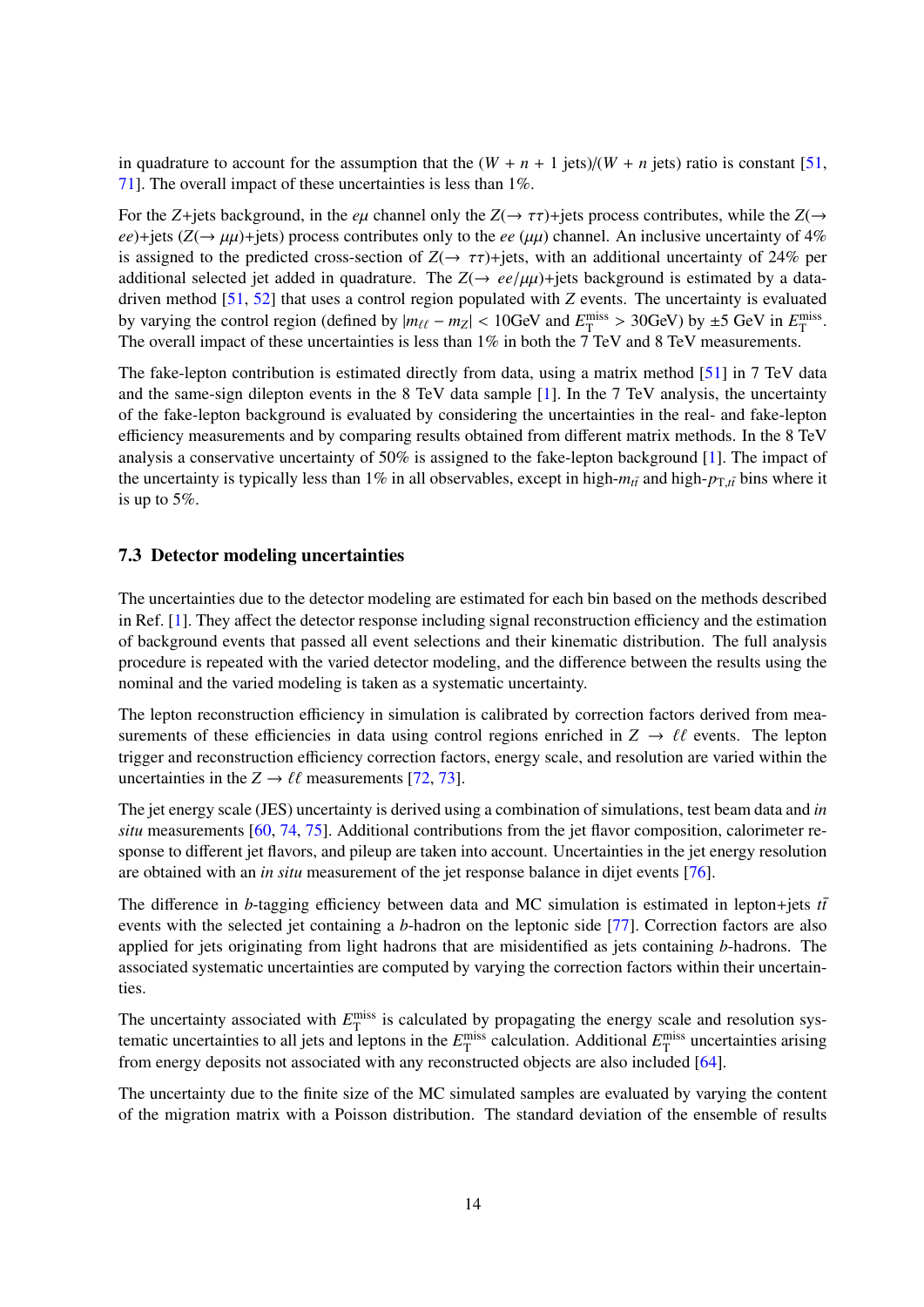unfolded with the varied matrices is taken as the uncertainty. The effect is more significant in the 7 TeV analysis (up to 3% in high- $m_{t\bar{t}}$  and high- $p_{\text{T},t\bar{t}}$  bins), due to the smaller size of the MC simulation sample available at 7 TeV. In the 8 TeV analysis, while the MC statistical uncertainty is less significant (subpercent overall), an additional uncertainty is included to account for the bias introduced by the unfolding procedure due to the observed deviation between data and the predicted  $t\bar{t}$  events. The typical size of the bias is less than 1%, and increases towards higher  $m_{t\bar{t}}$ ,  $p_{T,t\bar{t}}$ , and  $|y_{t\bar{t}}|$  up to about 4%. The bias in the 7 TeV analysis is taken into account by choosing an unfolding parameter based on the level of bias for an observable, which is reflected in the data statistical uncertainty and thus not included as a systematic uncertainty.

The uncertainty in the integrated luminosity is estimated to be 1.8% for  $\sqrt{s} = 7$  TeV [\[17\]](#page-29-2) and 1.9% for  $\sqrt{s}$  = 8 TeV [\[18\]](#page-29-3). The effect of the uncertainty is substantially reduced in the normalized differential cross-sections due to large bin-to-bin correlations.

#### <span id="page-14-0"></span>7.4 Summary of the main sources of systematic uncertainty

For  $m_{t\bar{t}}$ , the largest systematic uncertainties come from signal modeling (including generator choice, parton showering and hadronization, and extra radiation), JES, and *Wt* background modeling (at large  $m_f$ ). The uncertainty due to signal modeling in  $m<sub>t</sub>$  is generally smaller at 7 TeV because of the requirement on the jet-lepton invariant mass, which reduces the fraction of wrong-jet events used to reconstruct the *tt* $\bar{t}$ -system, is applied in the 7 TeV analysis but not in the 8 TeV analysis. For  $p_{\text{T},t\bar{t}}$ , the uncertainty from signal modeling (including generator choice, parton showering and hadronization, and extra radiation) is the largest, followed by JES. The main uncertainties for  $|y_{t\bar{t}}|$  come from PDF and signal generator choice.

#### <span id="page-14-1"></span>8 Results

The unfolded parton-level normalized differential cross-sections for  $\sqrt{s}$  = 7TeV and  $\sqrt{s}$  = 8TeV are shown in Table [4](#page-16-0) and Table [5,](#page-17-0) respectively. The total inclusive  $t\bar{t}$  cross-sections, evaluated by integrating the spectra before the normalization, agree with the theoretical calculations and other inclusive measurements within uncertainties at both energies. The estimated uncertainties include all sources discussed in Section [7.](#page-11-0)

Comparisons of the data distributions with different SM predictions are quantified by computing  $\chi^2$  values<br>and inferring a values (probability of obtaining a  $\chi^2$  is larger than or equal to the observed value) from and inferring *p*-values (probability of obtaining a  $\chi^2$  is larger than or equal to the observed value) from the  $\chi^2$  values and the number of degrees of freedom (NDF). The  $\chi^2$  is defined as the  $\chi^2$  values and the number of degrees of freedom (NDF). The  $\chi^2$  is defined as

$$
\chi^2 = V^{\mathrm{T}} \cdot \mathrm{Cov}^{-1} \cdot V \tag{2}
$$

where *V* is the vector of the differences between the data and the theoretical predictions, and  $Cov^{-1}$  is the inverse of the full bin-to-bin covariance matrix. Due to the normalization constraint in the derivation of normalized differential cross-sections, the NDF and the rank of the covariance matrix is reduced by one unit to  $N_b - 1$ , where  $N_b$  is the number of bins in the spectrum being considered. Consequently, one of the  $N_b$  elements in *V* and the corresponding row and column in the  $N_b \times N_b$  full covariance matrix Cov is discarded, and the  $N_b - 1 \times N_b - 1$  submatrix obtained in this way is invertible, allowing the  $\chi^2$  to be computed. The  $\chi^2$  value does not depend on which element is discarded from the vector  $V_{\text{tot}}$ , and the computed. The  $\chi^2$  value does not depend on which element is discarded from the vector  $V_{N_b-1}$  and the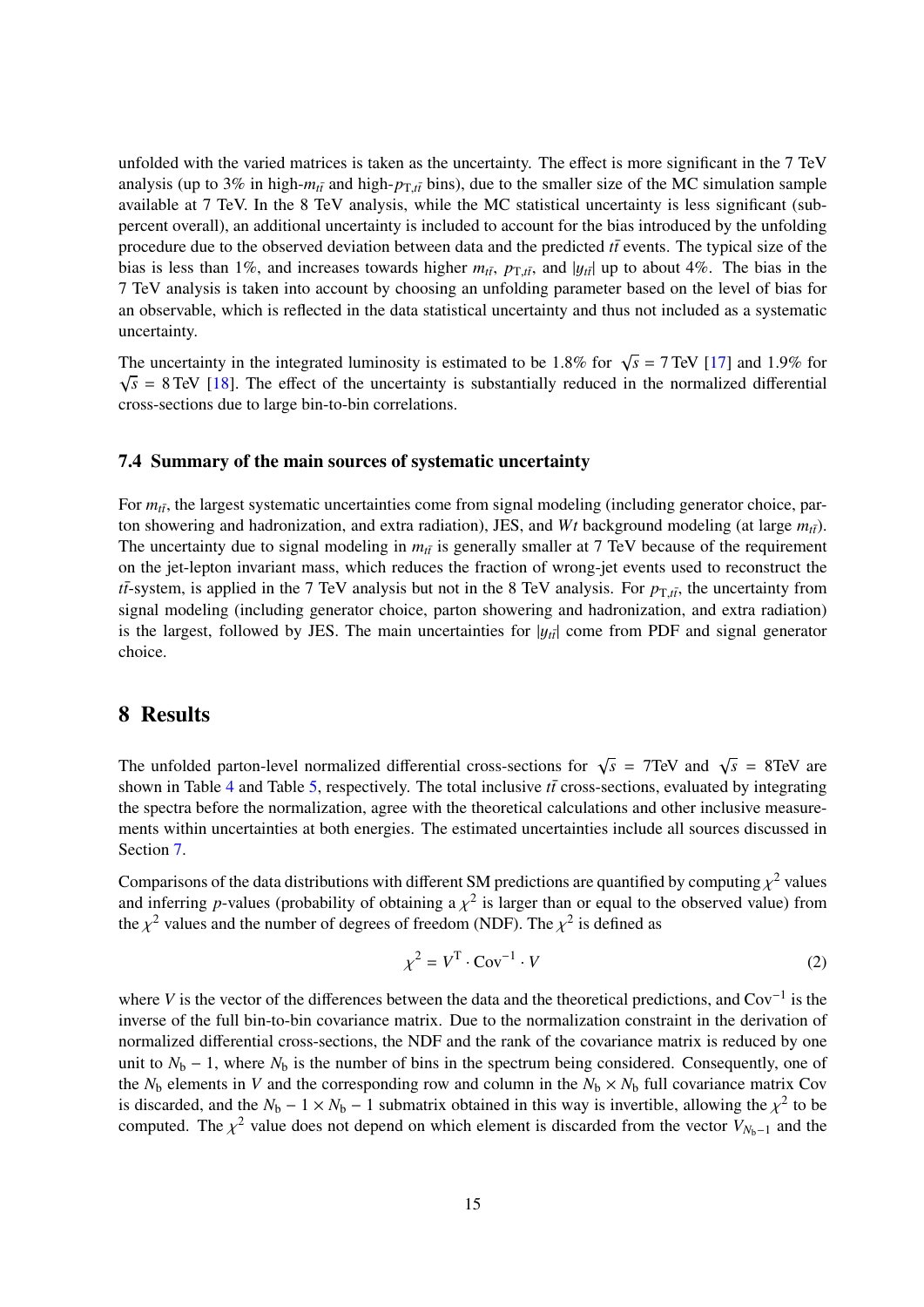corresponding sub-matrix  $Cov_{N_b-1}$ . The evaluation of  $\chi^2$  under the normalization constraint follows the same procedure as described in Refs. [8, 11] same procedure as described in Refs. [\[8,](#page-28-6) [11\]](#page-28-4).

The comparison of the measured normalized distributions to predictions from different MC generators of *tt* production are shown graphically in Figure [4](#page-18-0) for  $\sqrt{s}$  = 7TeV and Figure [5](#page-19-0) for  $\sqrt{s}$  = 8TeV, with the corresponding *p*-values comparing the measured spectra to the predictions from the MC genera-tors in Table [6](#page-24-0) and Table [7.](#page-24-1) Predictions from Powheg+PyTHIA with  $h_{\text{damp}} = m_t$ , MC@NLO+Herwig, Powheg+Pythia with  $h_{\text{damp}} = \infty$ , and Powheg+Herwig are used for comparison with data. In the 7 TeV analysis, Alpgen+Herwig is also used for the comparison, as it was the default sample used in the differential measurement in the  $\ell$ +jets channel by ATLAS [\[8\]](#page-28-6). Both NLO generators (Powheg and MC@NLO) use the NLO CT10 [\[26\]](#page-29-9) PDF set, while Alpgen+Herwig uses the LO CTEQ6L1 [\[78\]](#page-32-15) PDF set.

Most of the generators agree with data in a wide kinematic range of the distributions. The  $m_{t\bar{t}}$  spectrum is well described by most of the generators at both 7 TeV and 8 TeV, except for Powheg+Pythia in the highest  $m_{t\bar{t}}$  bin in the 7 TeV analysis. For  $p_{T,t\bar{t}}$ , agreement with Powheg+PyTHIA with  $h_{\text{damp}} = \infty$  is particularly bad due to a harder  $p_{T,t\bar{t}}$  spectrum than data at both 7 TeV and 8 TeV. Better agreement with data is obtained from Powheg+Pythia with  $h_{\text{damp}} = m_t$ . This is consistent with the studies in Refs. [\[27,](#page-29-10) ada is obtained from Fown<br>[28\]](#page-29-11) using data from the  $\sqrt{ }$  $\overline{s}$  = 7 TeV ATLAS parton-level measurement in the  $\ell$ +jets channel [\[8\]](#page-28-6). In<br>analyses, MC@NI O+Hrawic describes the re-spectrum well also. Similar both the 7 TeV and 8 TeV analyses, MC@NLO+Herwig describes the  $p_{T,t\bar{t}}$  spectrum well also. Similar good agreement is also observed in 7 TeV and 8 TeV parton-level measurements by ATLAS in the  $\ell$ +jets channel [\[8,](#page-28-6) [11\]](#page-28-4). For  $|y_{t\bar{t}}|$ , all the generators show fair agreement with data in the 7 TeV analysis, while at 8 TeV, none of the generators provides an adequate description of  $|y_{t\bar{t}}|$ . This difference in the level of agreement is due to the improved statistical precision and finer binning in  $|y_{t\bar{t}}|$  for the 8 TeV analysis. The increasing discrepancy between data and MC prediction with increasing  $|y_{t\bar{t}}|$  is also observed at the reconstructed level for both energies, as shown in Figure [1](#page-9-0) and Figure [2.](#page-10-0) This observation is also consistent with the results of the ATLAS differential cross-section measurements in the  $\ell$ +jets channel, at both 7 and 8 TeV[\[8,](#page-28-6) [11\]](#page-28-4).

Figure [6](#page-20-0) shows the normalized differential cross-sections at  $\sqrt{s}$  = 8TeV compared with the predictions of MC@NLO+Herwig reweighted with different PDF sets: CT10, MSTW2008nlo68cl, NNPDF2.3, and HERAPDF15NLO. The hatched bands show the uncertainty of each PDF set. All predictions are compatible with the measured cross-sections within the uncertainties in the cases of  $m_{t\bar{t}}$  and  $p_{\text{T},t\bar{t}}$ . However, for  $|y_{t\bar{t}}|$ , the MC@NLO+Herwig sample with the CT10 PDF set does not agree with the measured cross-sections at  $|y_{t\bar{t}}| \sim 1.6$ . Using NNPDF or HERAPDF significantly improves the agreement. The corresponding *p*-values are shown in Table [8.](#page-24-2)

Figure [7](#page-21-0) and Table [9](#page-25-0) show the comparison of the measured normalized differential cross-sections at ∠  $\sqrt{s}$  = 8TeV to Powheg+Pythia with different levels of radiation. The nominal sample (with  $h_{\text{damp}} = m_t$ ) and two other samples, one with lower radiation ( $h_{\text{damp}} = m_t$  and  $\mu = 2.0$ ) and one with higher radiation  $(h_{\text{damp}} = 2.0m_t$  and  $\mu = 0.5)$  than the nominal one, are used in the comparison. The  $p_{T,t\bar{t}}$  spectrum, particularly sensitive to radiation activity, shows that the nominal sample has better agreement with data. This observation is also consistent with the studies in Refs. [\[27,](#page-29-10) [28\]](#page-29-11).

The parton-level measured distributions are also compared to fixed-order QCD calculations. Figure [8](#page-22-0) and Figure [9](#page-22-1) show the comparison with theoretical QCD NLO+NNLL predictions for  $m_{t\bar{t}}$  [\[79\]](#page-33-0) and  $p_{T,t\bar{t}}$  [\[80,](#page-33-1) Figure 9 show the comparison with theoretical QCD NLO+INNLL predictions for  $m_{t\bar{t}}$  [19] and  $p_{T,t\bar{t}}$  [60, [81\]](#page-33-2) distributions at  $\sqrt{s}$  = 7TeV and  $\sqrt{s}$  = 8TeV, respectively, and the corresponding *p*-values are giv in Table [10.](#page-25-1) The predictions are calculated using the mass of the  $t\bar{t}$  system as the dynamic scale of the process and the MSTW2008nnlo PDF [\[69\]](#page-32-6) set. The NLO+NNLL calculation shows a good agreement process and the *M*<sub>*s*</sub> in w 2006 and *PDF* [09] set. The NLO+NNLL calculation shows a good agreement in the  $m_{t\bar{t}}$  spectrum and a large discrepancy for high values of  $p_{T,t\bar{t}}$  in measurements at both  $\sqrt{s} = 7$  Te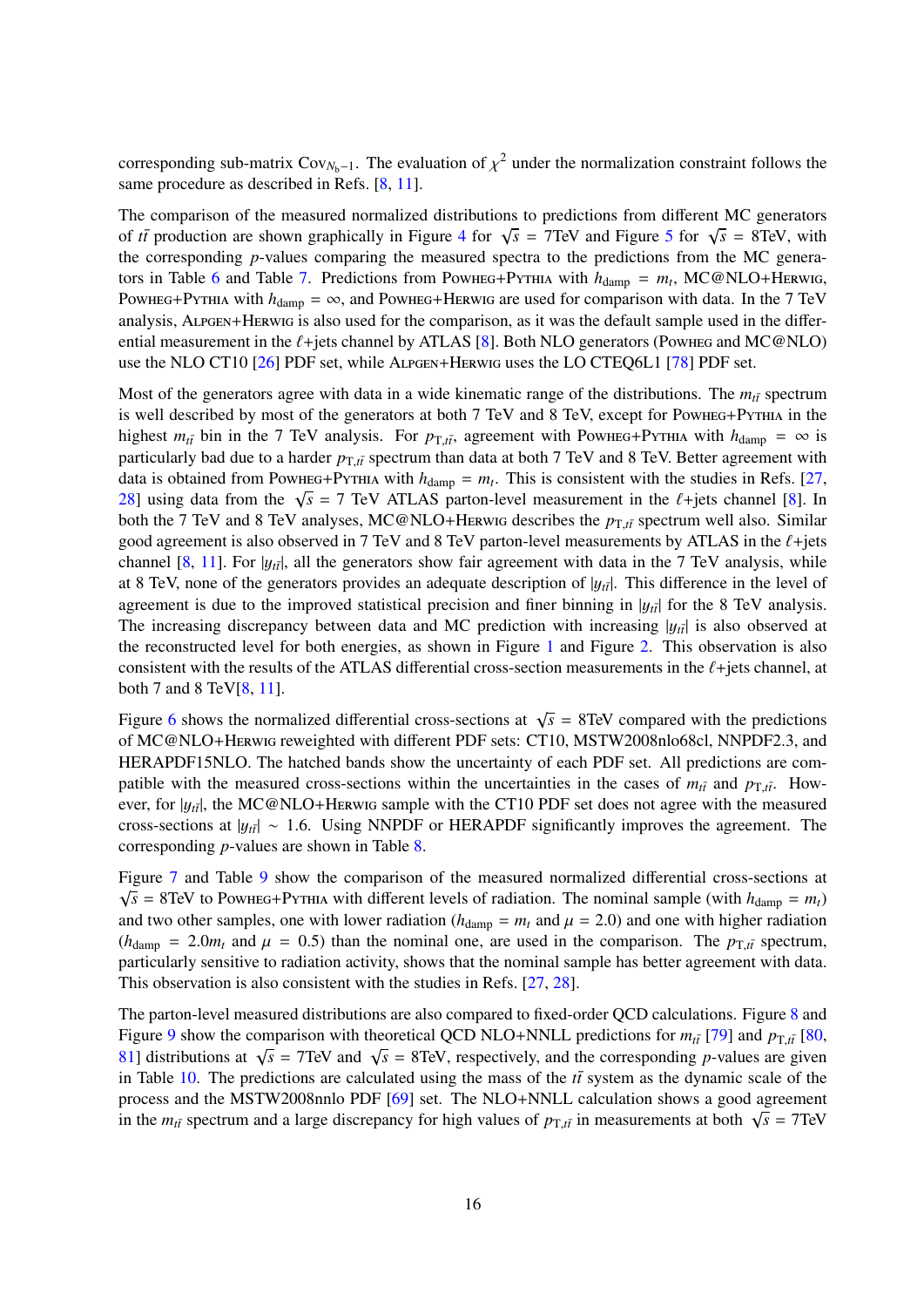and  $\sqrt{s}$  = 8TeV. Figure [10](#page-23-0) shows the comparison of a full NNLO calculation [\[82\]](#page-33-3) to the  $m_{t\bar{t}}$  and  $|y_{t\bar{t}}|$  measurements at  $\sqrt{s}$  = 8 TeV. The full NNLO calculation is evaluated using the fixed scale  $u = m$  and  $\frac{1}{2}$  measurements at  $\sqrt{ }$  $\overline{s}$  = 8 TeV. The full NNLO calculation is evaluated using the fixed scale  $\mu = m_t$  and  $\overline{s}$  PDE [60]. The range of the NNLO prediction does not fully cover the highest bins the MSTW2008nnlo PDF [\[69\]](#page-32-6). The range of the NNLO prediction does not fully cover the highest bins in  $m_{t\bar{t}}$  and  $|y_{t\bar{t}}|$  and thus no prediction is shown in those bins.

<span id="page-16-0"></span>The  $\sqrt{ }$  $\overline{s}$  = 7TeV results, together with previous results reported in  $\ell$ +jets channel by ATLAS [\[8\]](#page-28-6), are rized with the SM predictions in Figure 11. This direct comparison can be performed due to summarized with the SM predictions in Figure [11.](#page-26-1) This direct comparison can be performed due to the same bin widths of the *tt*¯-system observables used in both analyses. All distributions are plotted as ratios with respect to dilepton channel results. The normalized results from both the dilepton and  $\ell$ +jets channels are consistent with each other in all  $\ell\bar{\tau}$ -system variables within the uncertainties of the measurements.

| $m_{t\bar{t}}$ [GeV]            | $\frac{1}{\sigma} \frac{d\sigma}{dm_{\scriptscriptstyle{H}}}$ [10 <sup>-3</sup> GeV <sup>-1</sup> ] | Stat. $[\%]$ | Syst. $[\%]$ |
|---------------------------------|-----------------------------------------------------------------------------------------------------|--------------|--------------|
| 250–450                         | $2.41 \pm 0.08$                                                                                     | $\pm 1.6$    | $\pm 2.9$    |
| 450 - 550                       | $2.79 \pm 0.05$                                                                                     | $\pm 1.4$    | $\pm 1.0$    |
| 550-700                         | $1.09 \pm 0.06$                                                                                     | $\pm 3.1$    | $\pm 4.6$    |
| 700-950                         | $0.252 \pm 0.023$                                                                                   | $\pm$ 5.7    | $\pm 7.2$    |
| 950-2700                        | $0.0066 \pm 0.0014$                                                                                 | $\pm 16$     | ±14          |
|                                 |                                                                                                     |              |              |
| $p_{\mathrm{T},t\bar{t}}$ [GeV] | $\frac{1}{\sigma} \frac{d\sigma}{dp_{T,i}}$ [10 <sup>-3</sup> GeV <sup>-1</sup> ]                   | Stat. $[\%]$ | Syst. $[\%]$ |
| $0 - 40$                        | $13.5 \pm 0.7$                                                                                      | $\pm 1.2$    | $\pm 4.7$    |
| $40 - 170$                      | $3.14 \pm 0.17$                                                                                     | $\pm 1.5$    | $\pm 5.1$    |
| 170–340                         | $0.269 \pm 0.033$                                                                                   | $\pm 6.1$    | $\pm$ 11     |
| 340-1000                        | $0.0088 \pm 0.0026$                                                                                 | $\pm 19$     | $\pm 22$     |
|                                 |                                                                                                     |              |              |
| $ y_{t\bar{t}} $                | $rac{1}{\sigma} \frac{d\sigma}{d u_{\vec{r}} }$                                                     | Stat. $[\%]$ | Syst. $[\%]$ |
| $0 - 0.5$                       | $0.826 \pm 0.019$                                                                                   | $\pm 1.9$    | $\pm 1.4$    |
| $0.5 - 1$                       | $0.643 \pm 0.018$                                                                                   | $\pm 1.8$    | $\pm 2.1$    |
| $1 - 2.5$                       | $0.177 \pm 0.007$                                                                                   | $\pm 2.8$    | $\pm 3.0$    |

Table 4: Normalized *tt* differential cross-sections for the different *tt* kinematic variables at  $\sqrt{s} = 7$  TeV. The crosssections in the last bins include events (if any) beyond of the bin edges. The uncertainties quoted in the second column represent the statistical and systematic uncertainties added in quadrature.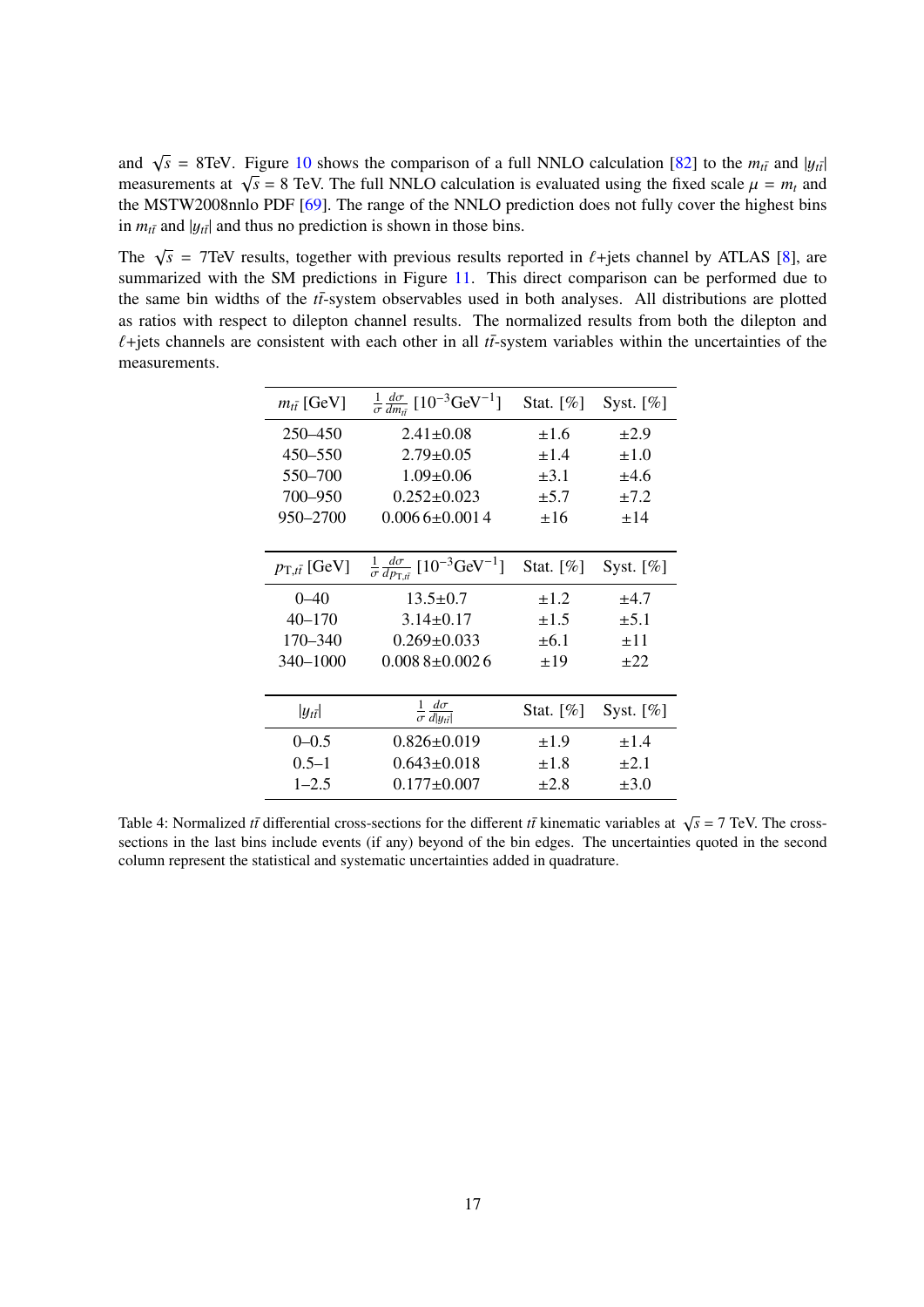<span id="page-17-0"></span>

| $m_{t\bar{t}}$ [GeV]            | $\frac{1}{\sigma} \frac{d\sigma}{dm_{\tau}}$ [10 <sup>-3</sup> GeV <sup>-1</sup> ]              | Stat. $[\%]$ | Syst. $[\%]$ |
|---------------------------------|-------------------------------------------------------------------------------------------------|--------------|--------------|
| 250–450                         | $2.41 \pm 0.07$                                                                                 | $\pm 1.1$    | $\pm 6.0$    |
| 450-570                         | $2.56 \pm 0.05$                                                                                 | $\pm 1.1$    | $\pm 1.9$    |
| 570-700                         | $0.97 \pm 0.08$                                                                                 | $\pm 1.6$    | $\pm 8.4$    |
| 700-850                         | $0.35 \pm 0.05$                                                                                 | $\pm 2.5$    | ±13          |
| 850-1000                        | $0.129 \pm 0.022$                                                                               | $\pm 3.6$    | $\pm 17$     |
| 1000-2700                       | $0.0086 \pm 0.0024$                                                                             | $\pm 6.6$    | $\pm 23$     |
|                                 |                                                                                                 |              |              |
| $p_{\mathrm{T},t\bar{t}}$ [GeV] | $\frac{1}{\sigma} \frac{d\sigma}{dp_{\text{T},i\bar{i}}}$ [10 <sup>-3</sup> GeV <sup>-1</sup> ] | Stat. $[\%]$ | Syst. $[\%]$ |
| $0 - 30$                        | $14.3 \pm 1.0$                                                                                  | $\pm 1.2$    | $\pm 6.9$    |
| $30 - 70$                       | $7.60 \pm 0.16$                                                                                 | $\pm 1.1$    | $\pm 1.9$    |
| $70 - 120$                      | $2.94 \pm 0.28$                                                                                 | $\pm 1.8$    | $\pm 9.3$    |
| $120 - 180$                     | $1.14 \pm 0.12$                                                                                 | $\pm 2.7$    | $\pm 9.5$    |
| 180-250                         | $0.42 \pm 0.04$                                                                                 | $\pm 4.0$    | $\pm 9.7$    |
| 250-350                         | $0.143 \pm 0.018$                                                                               | $\pm 6.0$    | $\pm 11$     |
| 350-1000                        | $0.0099 \pm 0.0015$                                                                             | $\pm 8.9$    | ±12          |
|                                 |                                                                                                 |              |              |
| $ y_{t\bar{t}} $                | $rac{1}{\sigma} \frac{d\sigma}{dy_{\bar{H}}}$                                                   | Stat. $[\%]$ | Syst. [%]    |
| $0.0 - 0.4$                     | $0.821 \pm 0.021$                                                                               | $\pm 1.3$    | $\pm 2.2$    |
| $0.4 - 0.8$                     | $0.721 \pm 0.018$                                                                               | $\pm 1.3$    | $\pm 2.1$    |
| $0.8 - 1.2$                     | $0.499 \pm 0.013$                                                                               | $\pm 1.6$    | $\pm 2.0$    |
| $1.2 - 2.0$                     | $0.206 \pm 0.006$                                                                               | $\pm 2.4$    | $\pm 1.9$    |
| $2.0 - 2.8$                     | $0.0226 \pm 0.0023$                                                                             | $\pm 8.3$    | ±9.9         |

Table 5: Normalized *tt* differential cross-sections for the different *tt* kinematic variables at  $\sqrt{s} = 8$  TeV. The uncertainties quoted in the second column represent the statistical and systematic uncertainties added in quadrature.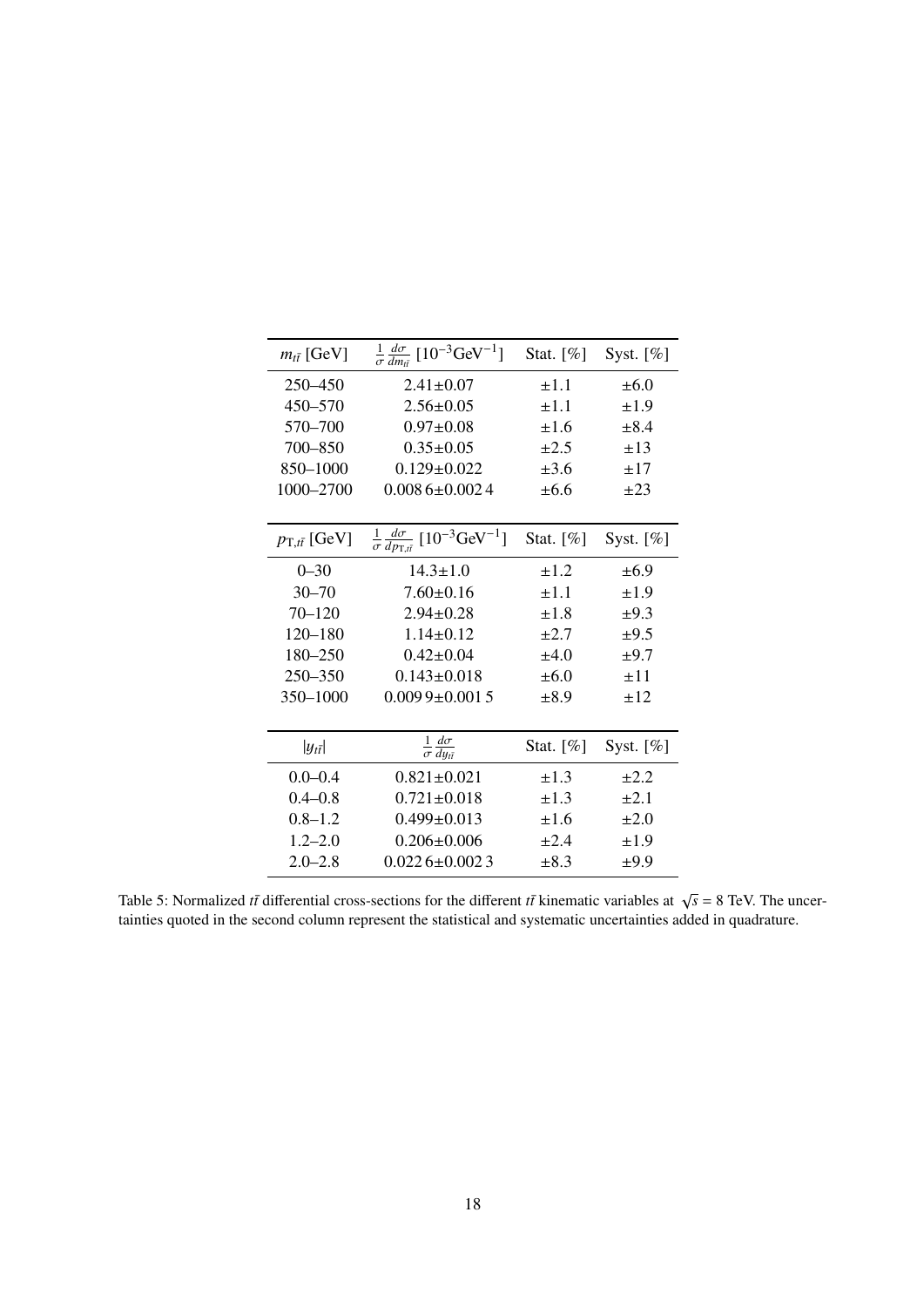<span id="page-18-2"></span><span id="page-18-1"></span><span id="page-18-0"></span>

<span id="page-18-3"></span>Figure 4: Normalized *tt* differential cross-sections as a function of the [\(a\)](#page-18-1) invariant mass  $(m<sub>t</sub>)$  [\(b\)](#page-18-2) transverse momentum ( $p_{T,t\bar{t}}$ ) and [\(c\)](#page-18-3) absolute value of the rapidity ( $|y_{t\bar{t}}|$ ) of the *t* $\bar{t}$  system at  $\sqrt{s} = 7$  TeV measured in the dilepton channel compared to theoretical predictions from MC generators. All generators channel compared to theoretical predictions from MC generators. All generators use the NLO CT10 [\[26\]](#page-29-9) PDF, except for Alpgen+Herwig using the LO CTEQ6L1 PDF. The bottom panel shows the ratio of prediction to data. The light (dark) gray band includes the total (data statistical) uncertainty in the data in each bin.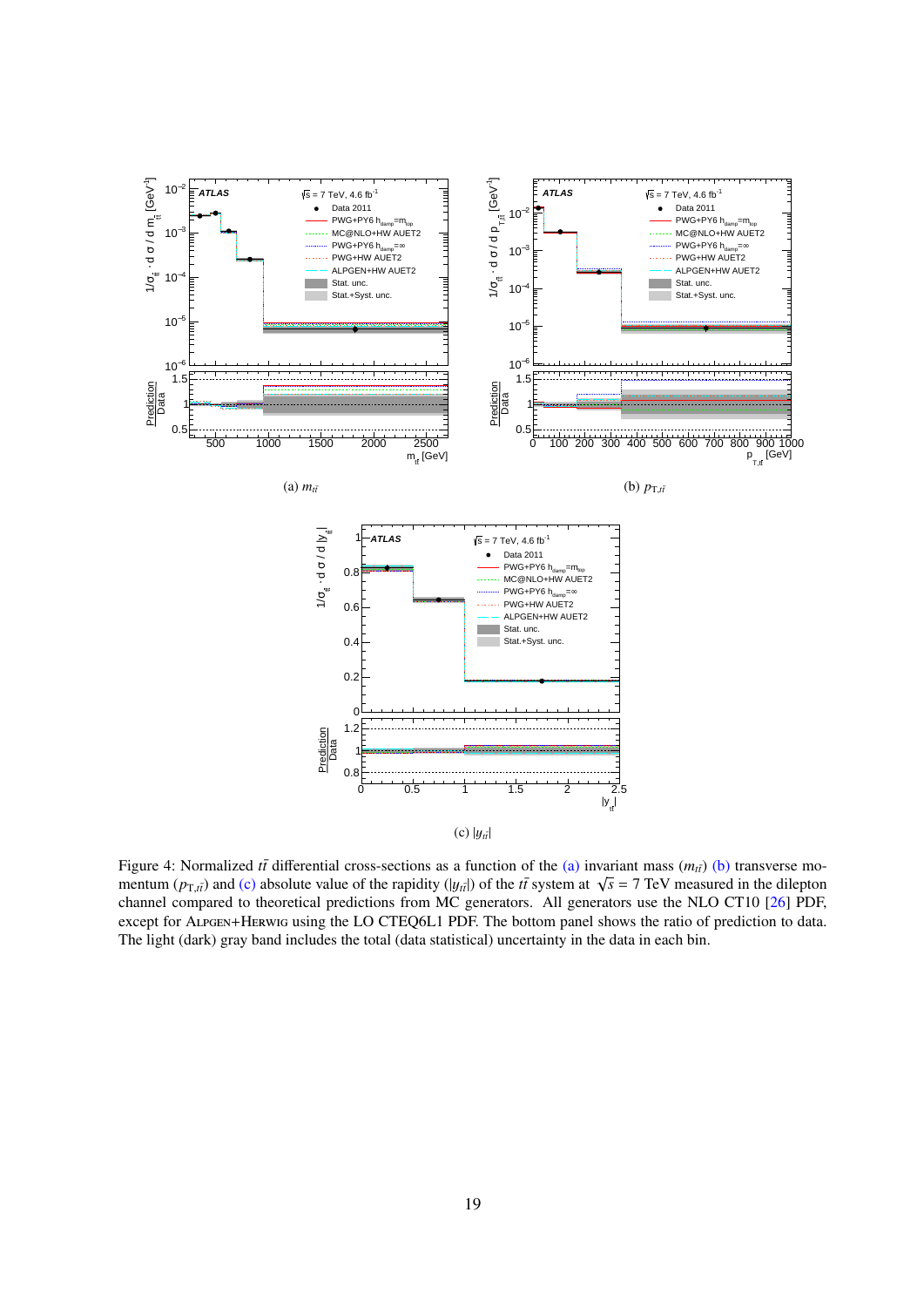<span id="page-19-2"></span><span id="page-19-1"></span><span id="page-19-0"></span>

<span id="page-19-3"></span>Figure 5: Normalized *tt* differential cross-sections as a function of the [\(a\)](#page-19-1) invariant mass  $(m<sub>t<sub>t</sub></sub>)$  [\(b\)](#page-19-2) transverse momentum ( $p_{T,t\bar{t}}$ ) and [\(c\)](#page-19-3) absolute value of the rapidity ( $|y_{t\bar{t}}|$ ) of the *t* $\bar{t}$  system at  $\sqrt{s} = 8$  TeV measured in the dilepton mentum ( $p_{T,t\bar{t}}$ ) and (c) absolute value of the rapidity ( $|y_{t\bar{t}}|$ ) of t *e*µ channel compared to theoretical predictions from MC generators. All generators use the NLO CT10 [\[26\]](#page-29-9) PDF. The bottom panel shows the ratio of prediction to data. The light (dark) gray band includes the total (data statistical) uncertainty in the data in each bin.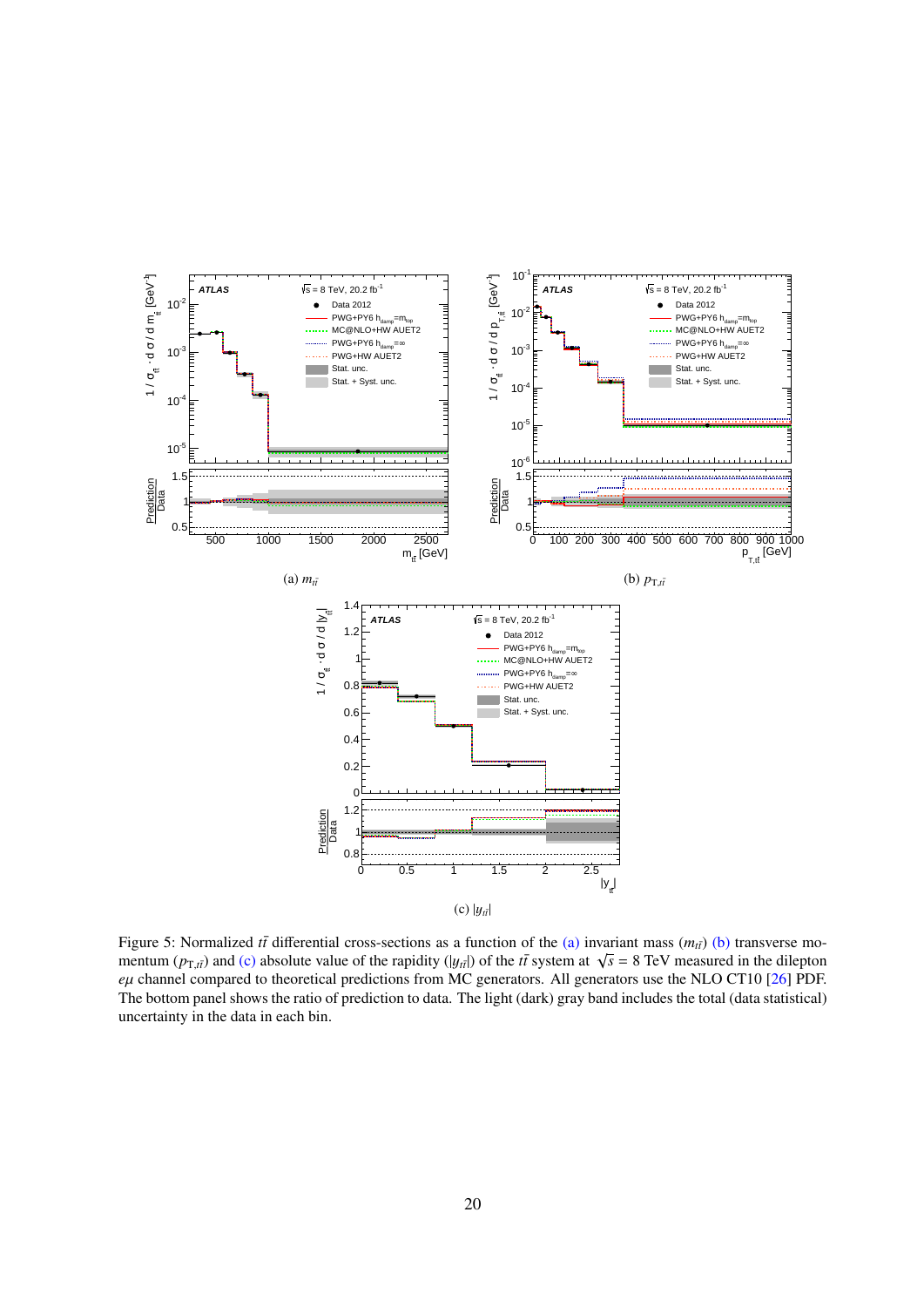<span id="page-20-2"></span><span id="page-20-1"></span><span id="page-20-0"></span>

<span id="page-20-3"></span>Figure 6: Normalized *tt* differential cross-sections as a function of the [\(a\)](#page-20-1) invariant mass  $(m_{\tilde{t}})$  [\(b\)](#page-20-2) transverse momentum ( $p_{T,t\bar{t}}$ ) and [\(c\)](#page-20-3) absolute value of the rapidity ( $|y_{t\bar{t}}|$ ) of the *t* $\bar{t}$  system at  $\sqrt{s} = 8$  TeV measured in the dilepton equipmentum ( $p_{T,t\bar{t}}$ ) and (c) absolute value of the rapidity ( $|y_{t\bar{t}}|$ ) *<sup>e</sup>*µ channel compared to different PDF sets. The MC@NLO+Herwig generator is reweighted using the PDF sets to produce the different predictions. The bottom panel shows the ratio of prediction to data. The light (dark) gray band includes the total (data statistical) uncertainty in the data in each bin.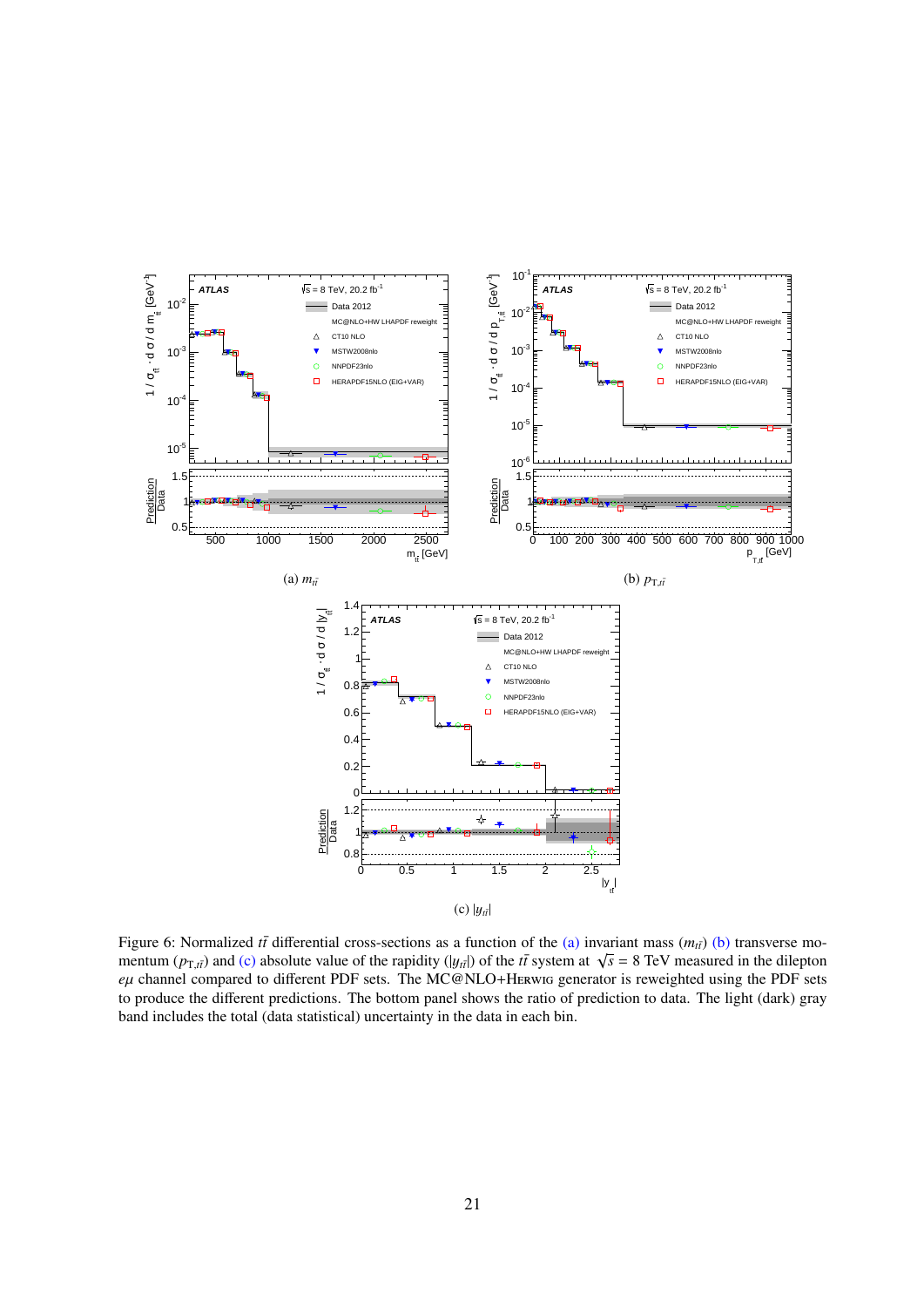<span id="page-21-2"></span><span id="page-21-1"></span><span id="page-21-0"></span>

<span id="page-21-3"></span>Figure 7: Normalized *tt* differential cross-sections as a function of the [\(a\)](#page-21-1) invariant mass  $(m_{t}t)$ , [\(b\)](#page-21-2) transverse momentum ( $p_{T,t\bar{t}}$ ), and [\(c\)](#page-21-3) absolute value of the rapidity ( $|y_{t\bar{t}}|$ ), of the *tt*<sup> $\bar{t}$ </sup> system at  $\sqrt{s} = 8$  TeV measured in the dilepton equation ( $p_{T,t\bar{t}}$ ), and (c) absolute value of the rapidity ( $|y_{t\bar{t}}$ *<sup>e</sup>*µ channel compared to theoretical predictions from MC generators. The Powheg+Pythia generator with different levels of radiation are used for the predictions. All generators use the NLO CT10 [\[26\]](#page-29-9) PDF. The bottom panel shows the ratio of prediction to data. The light (dark) gray band includes the total (data statistical) uncertainty in the data in each bin.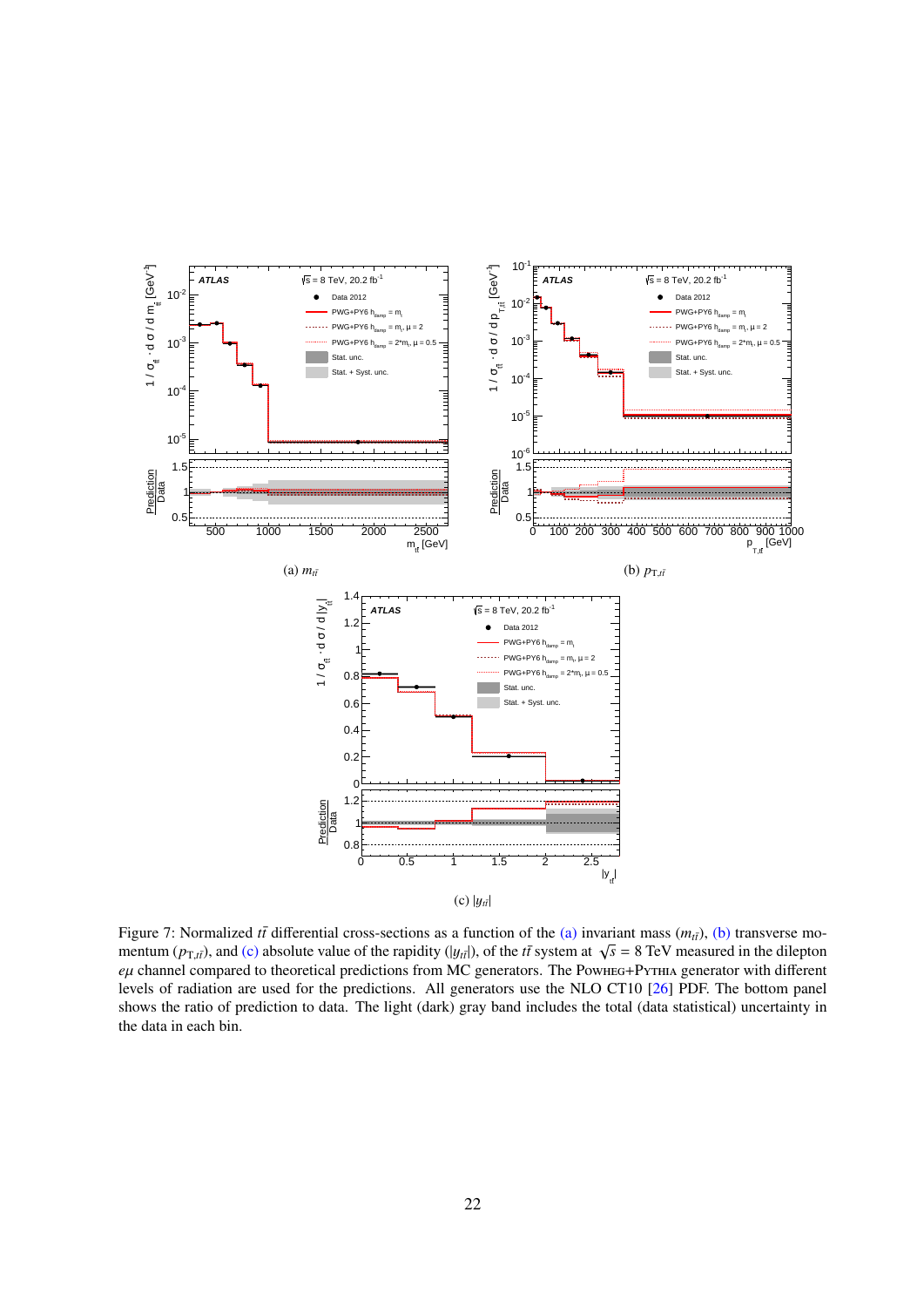<span id="page-22-2"></span><span id="page-22-0"></span>

<span id="page-22-3"></span>Figure 8: Normalized *tt* differential cross-sections as a function of the [\(a\)](#page-22-2) invariant mass  $(m<sub>t</sub>)$  and [\(b\)](#page-22-3) transverse momentum ( $p_{T,t\bar{t}}$ ) of the *tt*<sup> $\bar{t}$ </sup> system at  $\sqrt{s} = 7$  TeV measured in the dilepton channel compared with theoretical QCD ealsylations at MLO (MML) layed. The prodictions are calculated wine the MSTW2009rals PDE calculations at NLO+NNLL level. The predictions are calculated using the MSTW2008nnlo PDF. The bottom panel shows the ratio of prediction to data. The light (dark) gray band includes the total (data statistical) uncertainty in the data in each bin.

<span id="page-22-4"></span><span id="page-22-1"></span>

<span id="page-22-5"></span>Figure 9: Normalized *tt* differential cross-sections as a function of the [\(a\)](#page-22-4) invariant mass  $(m_t)$  and [\(b\)](#page-22-5) transverse momentum ( $p_{T,t\bar{t}}$ ) of the *tt*<sup> $\bar{t}$ </sup> system at √ $\bar{s}$  = 8 TeV measured in the dilepton *eµ* channel compared with theoretical momentum ( $p_{T,t\bar{t}}$ ) of the *tt*<sup> $\bar{t}$ </sup> system at √ $\bar{s}$  = 8 TeV measured in the d QCD calculations at NLO+NNLL level. The predictions are calculated using the MSTW2008nnlo PDF. The bottom panel shows the ratio of prediction to data. The light (dark) gray band includes the total (data statistical) uncertainty in the data in each bin.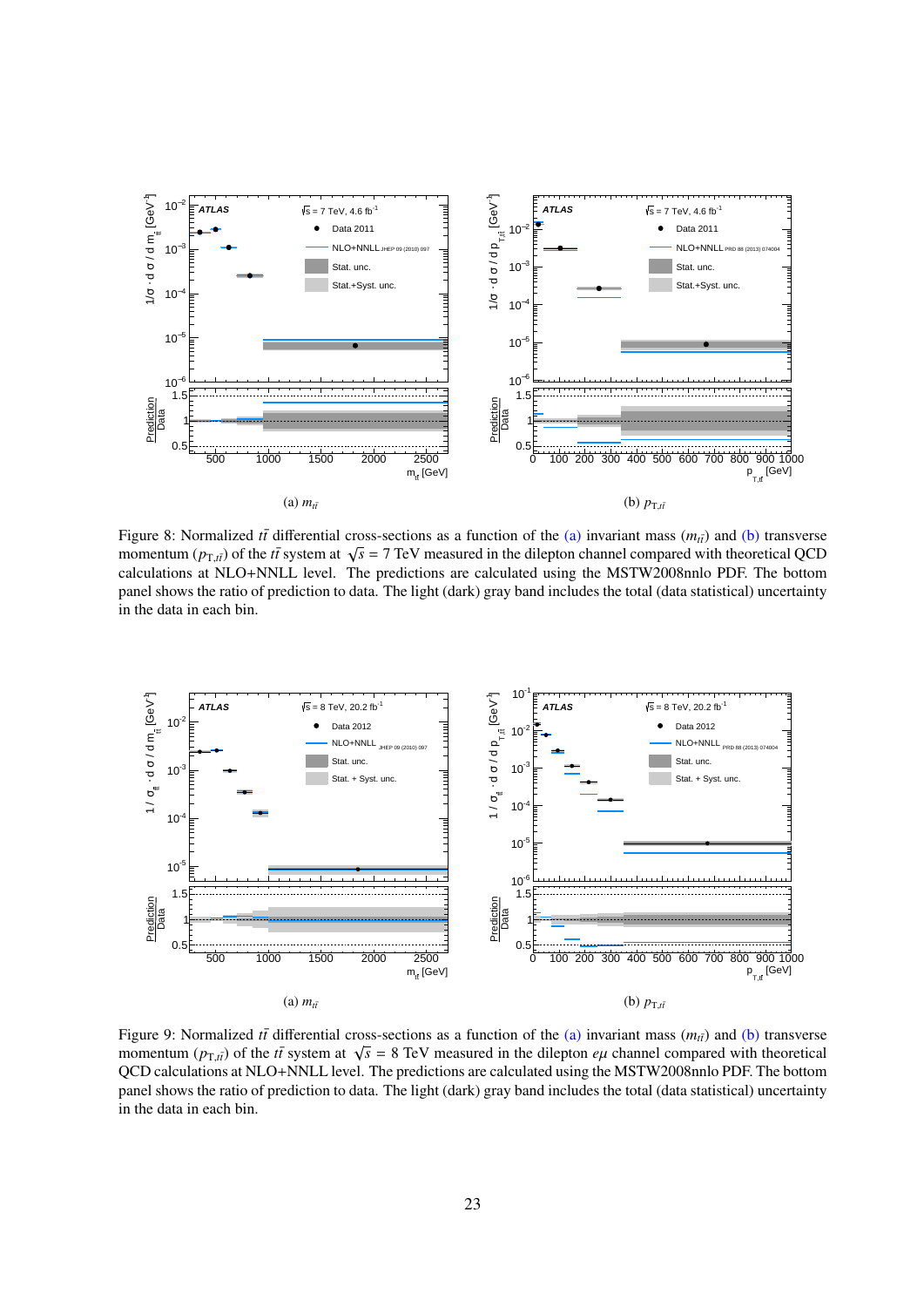<span id="page-23-1"></span><span id="page-23-0"></span>

<span id="page-23-2"></span>Figure 10: Normalized *tt* differential cross-sections as a function of the [\(a\)](#page-23-1) invariant mass  $(m_{t\bar{t}})$  and [\(b\)](#page-23-2) absolute value of the rapidity ( $|y_{t\bar{t}}|$ ) of the *tt* system at  $\sqrt{s} = 8$  TeV measured in the dilepton *eµ* channel compared with value of the rapidity ( $|y_{t\bar{t}}|$ ) of the *tt* system at  $\sqrt{s} = 8$  TeV measured in the dilepto theoretical QCD calculations at full NNLO accuracy. The predictions are calculated using the MSTW2008nnlo PDF. The bottom panel shows the ratio of prediction to data. The light (dark) gray band includes the total (data statistical) uncertainty in the data in each bin. The NNLO prediction does not cover the highest bins in  $m_{t\bar{t}}$  and  $|y_{t\bar{t}}|$ .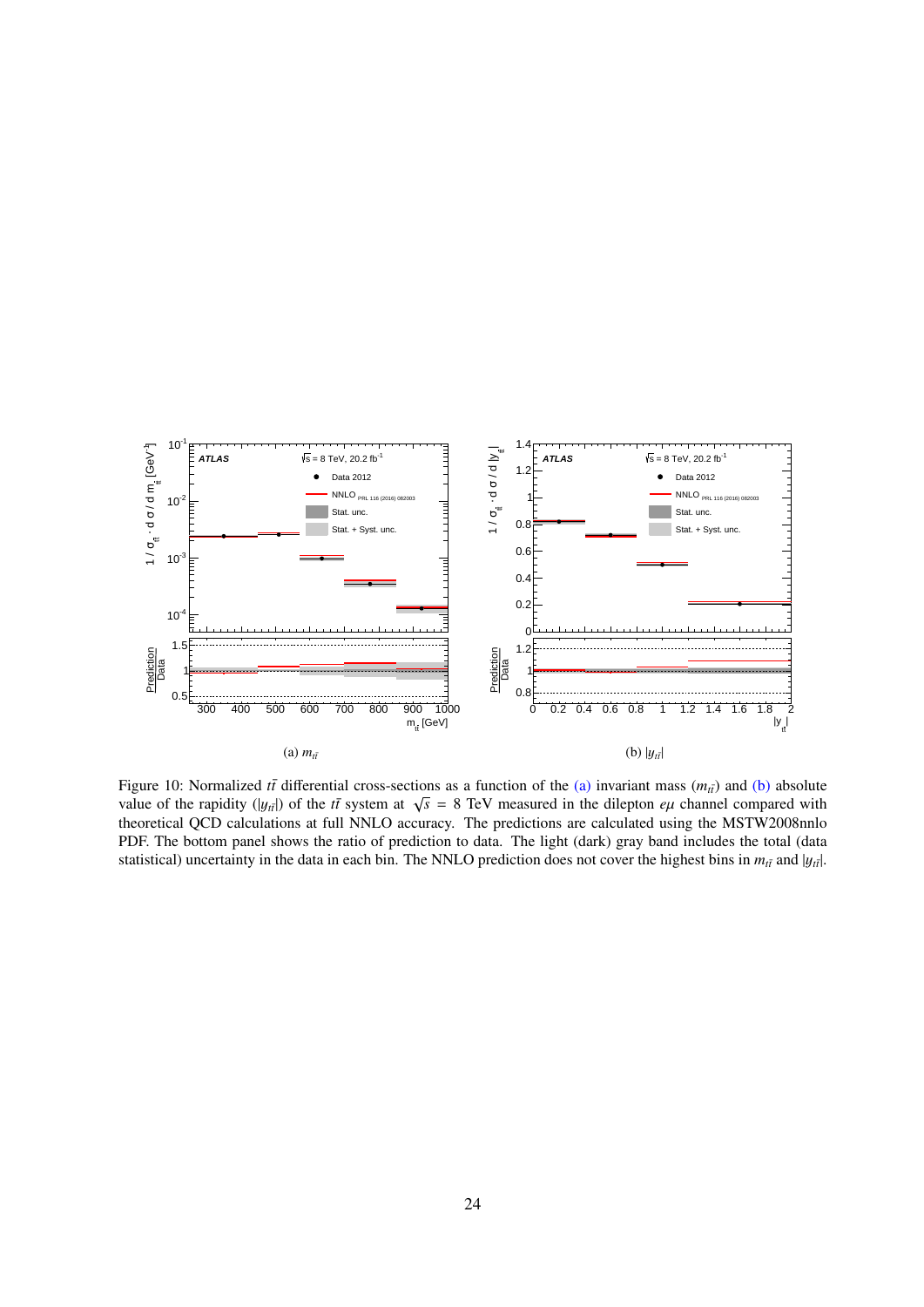<span id="page-24-0"></span>

|                                         | $m_{t\bar{t}}$ |            | $p_{\mathrm{T}.t\bar{t}}$ |            | $ y_{t\bar{t}} $ |            |
|-----------------------------------------|----------------|------------|---------------------------|------------|------------------|------------|
| MC generator                            | $\chi^2/NDF$   | $p$ -value | $\chi^2/NDF$              | $p$ -value | $\chi^2/NDF$     | $p$ -value |
| $PWG+PY6$ CT10 $h_{\text{damp}} = m_t$  | 4.7/4          | 0.32       | 2.2/3                     | 0.52       | 1.3/2            | 0.52       |
| PWG+PY6 CT10 $h_{\text{damp}} = \infty$ | 4.4/4          | 0.36       | 6.4/3                     | 0.09       | 1.3/2            | 0.53       |
| MC@NLO+HW CT10 AUET2                    | 3.9/4          | 0.43       | 0.8/3                     | 0.86       | 0.7/2            | 0.72       |
| <b>PWG+HW CT10 AUET2</b>                | 9.1/4          | 0.06       | 1.9/3                     | 0.60       | 1.2/2            | 0.56       |
| ALPGEN+HW CTEQ6L1 AUET2                 | 4.3/4          | 0.37       | 3.3/3                     | 0.35       | 0.5/2            | 0.80       |

Table 6: Comparisons between the measured normalized cross-sections and the MC predictions at  $\sqrt{s} = 7$  TeV. For each variable and prediction a  $\chi^2$  and a *p*-value are calculated using the covariance matrix of each measured<br>spectrum. The number of degrees of freedom is equal to one less than the number of hips  $(N-1)$ . The abb spectrum. The number of degrees of freedom is equal to one less than the number of bins (*N*<sub>b</sub>−1). The abbreviations PWG, PY and HW correspond to Powheg, PYTHIA and Herwig respectively.

<span id="page-24-1"></span>

|                                         | $m_{t\bar{t}}$ |      | $p_{\mathrm{T},t\bar{t}}$    |      | $ y_{t\bar{t}} $             |            |
|-----------------------------------------|----------------|------|------------------------------|------|------------------------------|------------|
| MC generator                            | $\chi^2/NDF$   |      | <i>p</i> -value $\chi^2/NDF$ |      | <i>p</i> -value $\chi^2/NDF$ | $p$ -value |
| $PWG+PY6$ CT10 $h_{\text{damp}} = m_t$  | 1.3/5          | 0.94 | 4.1/6                        | 0.67 | 38.2/4                       | < 0.01     |
| PWG+PY6 CT10 $h_{\text{damp}} = \infty$ | 1.1/5          | 0.95 | 16.7/6                       | 0.01 | 39.3/4                       | < 0.01     |
| MC@NLO+HW CT10 AUET2                    | 2.0/5          | 0.85 | 0.4/6                        | 1.00 | 29.8/4                       | < 0.01     |
| <b>PWG+HW CT10 AUET2</b>                | 1.2/5          | 0.95 | 3.3/6                        | 0.77 | 37.0/4                       | <0.01      |

Table 7: Comparisons between the measured normalized cross-sections and the MC predictions at  $\sqrt{s} = 8$  TeV. For each variable and prediction a  $\chi^2$  and a *p*-value are calculated using the covariance matrix of each measured<br>spectrum. The number of degrees of freedom is equal to one less than the number of hips  $(N-1)$ . The abb spectrum. The number of degrees of freedom is equal to one less than the number of bins (*N*<sub>b</sub>−1). The abbreviations PWG, PY and HW correspond to Powheg, PYTHIA and Herwig respectively.

<span id="page-24-2"></span>

|                      | $m_{t\bar{t}}$ |      | $p_{\mathrm{T},t\bar{t}}$    |            | $ y_{t\bar{t}} $ |            |
|----------------------|----------------|------|------------------------------|------------|------------------|------------|
| <b>PDF</b>           | $\chi^2/NDF$   |      | <i>p</i> -value $\chi^2/NDF$ | $p$ -value | $\chi^2/NDF$     | $p$ -value |
| CT <sub>10</sub> NLO | 2.0/5          | 0.85 | 0.4/6                        | 1.00       | 29.8/4           | < 0.01     |
| MSTW2008nlo          | 2.1/5          | 0.83 | 0.6/6                        | 1.00       | 11.6/4           | 0.02       |
| NNPDF23nlo           | 2.3/5          | 0.81 | 0.4/6                        | 1.00       | 3.2/4            | 0.53       |
| HERAPDF15NLO         | 2.4/5          | 0.79 | 2.3/6                        | 0.89       | 5.6/4            | 0.23       |

Table 8: Comparisons between the measured normalized cross-sections and the MC@NLO+Herwig predictions rable of comparisons between the measured normalized cross-sections and the MC@NLO+HERWIG predictions<br>with varied PDF sets at  $\sqrt{s} = 8$  TeV. For each variable and prediction a  $\chi^2$  and a *p*-value are calculated using t covariance matrix of each measured spectrum. The number of degrees of freedom is equal to one less than the number of bins  $(N_b - 1)$ .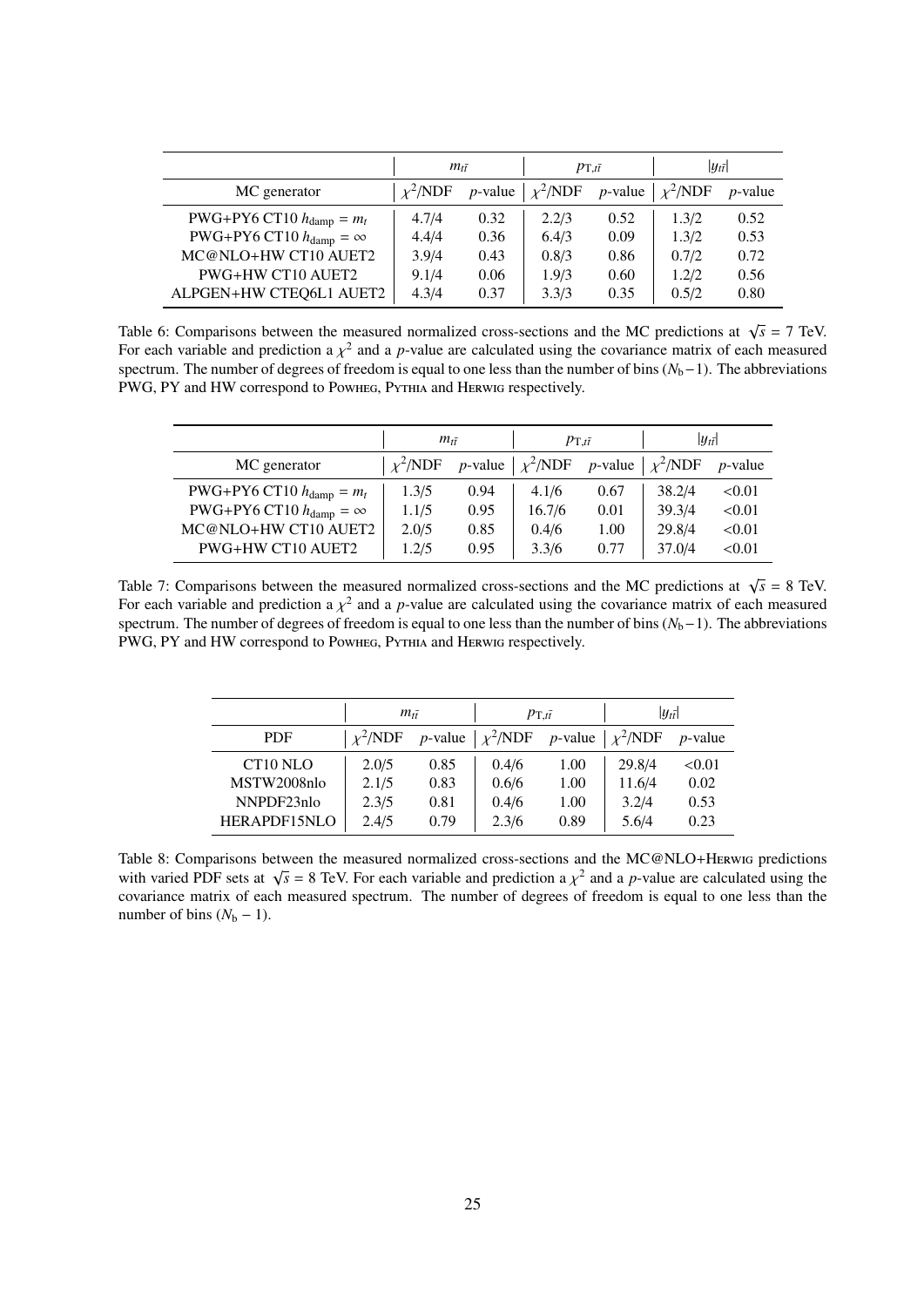<span id="page-25-0"></span>

|                                                          | $m_{t\bar{t}}$ |      | $p_{\mathrm{T}.t\bar{t}}$                                 |      | $ y_{t\bar{t}} $ |            |
|----------------------------------------------------------|----------------|------|-----------------------------------------------------------|------|------------------|------------|
| MC generator                                             | $\chi^2/NDF$   |      | <i>p</i> -value $\chi^2/NDF$ <i>p</i> -value $\chi^2/NDF$ |      |                  | $p$ -value |
| $PWG+PY6$ CT10 $h_{\text{damp}} = m_t$                   | 1.3/5          | 0.94 | 4.1/6                                                     | 0.67 | 38.2/4           | < 0.01     |
| PWG+PY6 CT10 $h_{\text{damp}} = m_t$ , $\mu = 2m_t$      | 0.9/5          | 0.97 | 14.5/6                                                    | 0.02 | 39.9/4           | < 0.01     |
| PWG+PY6 CT10 $h_{\text{damp}} = 2.0m_t$ , $\mu = 0.5m_t$ | 1.6/5          | 0.90 | 9.7/6                                                     | 0.14 | 33.8/4           | < 0.01     |

Table 9: Comparisons between the measured normalized cross-sections and the Powheg+PyTHIA predictions with The provident levels of radiation at  $\sqrt{s} = 8$  TeV. For each variable and prediction a  $\chi^2$  and a *p*-value are calculated using the covariance matrix of each measured spectrum. The number of degrees of freedom is equal the covariance matrix of each measured spectrum. The number of degrees of freedom is equal to one less than the number of bins (*N*<sub>b</sub> − 1). The abbreviations PWG and PY correspond to Powнес and PYTHIA respectively.

|                                | $m_{t\bar{t}}$                                            |      | $p_{\mathrm{T}.t\bar{t}}$ |        |  |
|--------------------------------|-----------------------------------------------------------|------|---------------------------|--------|--|
| <b>OCD</b> calculation         | $\chi^2/NDF$ <i>p</i> -value $\chi^2/NDF$ <i>p</i> -value |      |                           |        |  |
| NLO+NNLL ( $\sqrt{s}$ = 7 TeV) | 5.0/4                                                     | 0.29 |                           | < 0.01 |  |
| NLO+NNLL ( $\sqrt{s}$ = 8 TeV) | 5.9/5                                                     | 0.32 | $14.3/3$<br>$121.5/6$     | < 0.01 |  |

<span id="page-25-1"></span>Table 10: Comparisons between the measured normalized cross-sections and the QCD NLO+NNLL calculations at sole To. Comparisons between the measured normanzed cross-sections and the QCD NLO+NNLL calculations at  $\sqrt{s} = 7$  TeV and  $\sqrt{s} = 8$  TeV. The NLO+NNLL predictions are calculated using the MSTW2008nnlo PDF. For each variable and prediction a  $\chi^2$  and a *p*-value are calculated using the covariance matrix of each measured spectrum.<br>The number of degrees of freedom is equal to one less than the number of bins  $(N_1 - 1)$ The number of degrees of freedom is equal to one less than the number of bins  $(N_b - 1)$ .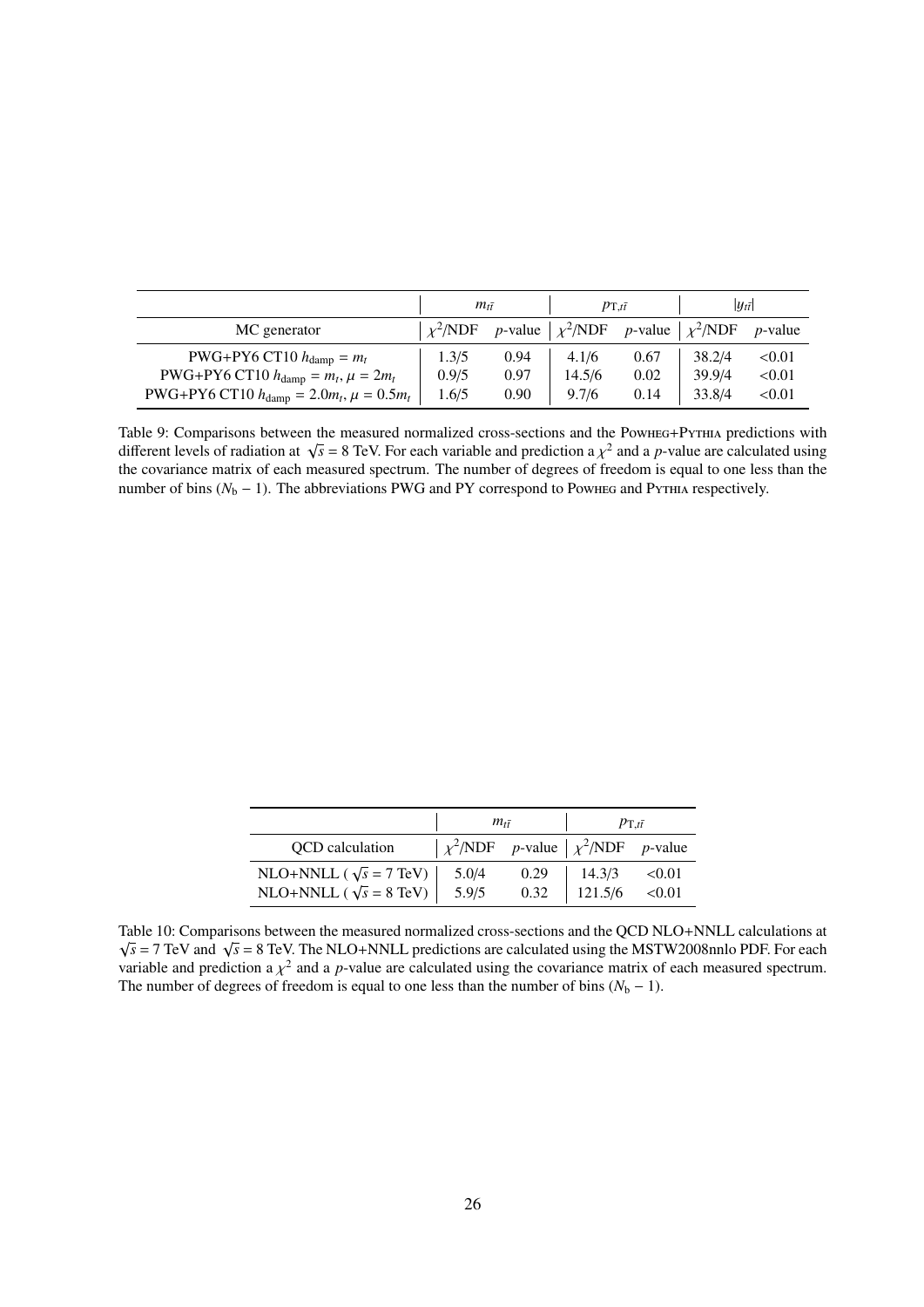<span id="page-26-3"></span><span id="page-26-2"></span><span id="page-26-1"></span>

<span id="page-26-4"></span>Figure 11: Ratio of different theoretical predictions and the lepton+jets measurement [\[8\]](#page-28-6) to the measurement of the normalized *tt* differential cross-sections in the dilepton channel for [\(a\)](#page-26-2) invariant mass  $(m<sub>t<sub>i</sub></sub>)$  [\(b\)](#page-26-3) transverse momentum formalized *tr* differential cross-sections in the difference radius ( $\eta_{\bar{t}}$ ) ( $\eta_{\bar{t}}$ ) ( $\eta_{\bar{t}}$ ) and [\(c\)](#page-26-4) absolute value of the rapidity ( $|y_{\bar{t}}|$ ) of the *t* $\bar{t}$  system at  $\sqrt{s} = 7$  TeV. Theoretical QCD c at NLO+NNLL level are also included in  $m_{t\bar{t}}$  and  $p_{T,t\bar{t}}$ . All generators use the NLO CT10 [\[26\]](#page-29-9) PDF, except for Alpgen+Herwig using the LO CTEQ6L1 PDF. The NLO+NNLL calculations use the MSTW2008nnlo PDF. The light (dark) gray band includes the total (data statistical) uncertainty in the data in each bin. The uncertainties on the two data measurements do not account for the correlations of the systematic uncertainties between the two channels.

# <span id="page-26-0"></span>9 Conclusions

Normalized differential *tt*<sup> $\bar{t}$ </sup> production cross-sections have been measured as a function of the invariant mass, the transverse momentum, and the rapidity of the *tt*<sup> $t$ </sup> system in  $\sqrt{s}$  = 7 TeV and 8 TeV proton-proton mass, the transverse momentum, and the rapidity of the *tt*<sup> $t$ </sup> system in  $\sqrt{s}$  = 7 TeV and 8 TeV protoncollisions using the dilepton channel. The data correspond to an integrated luminosity of  $4.6 \text{ fb}^{-1}$  and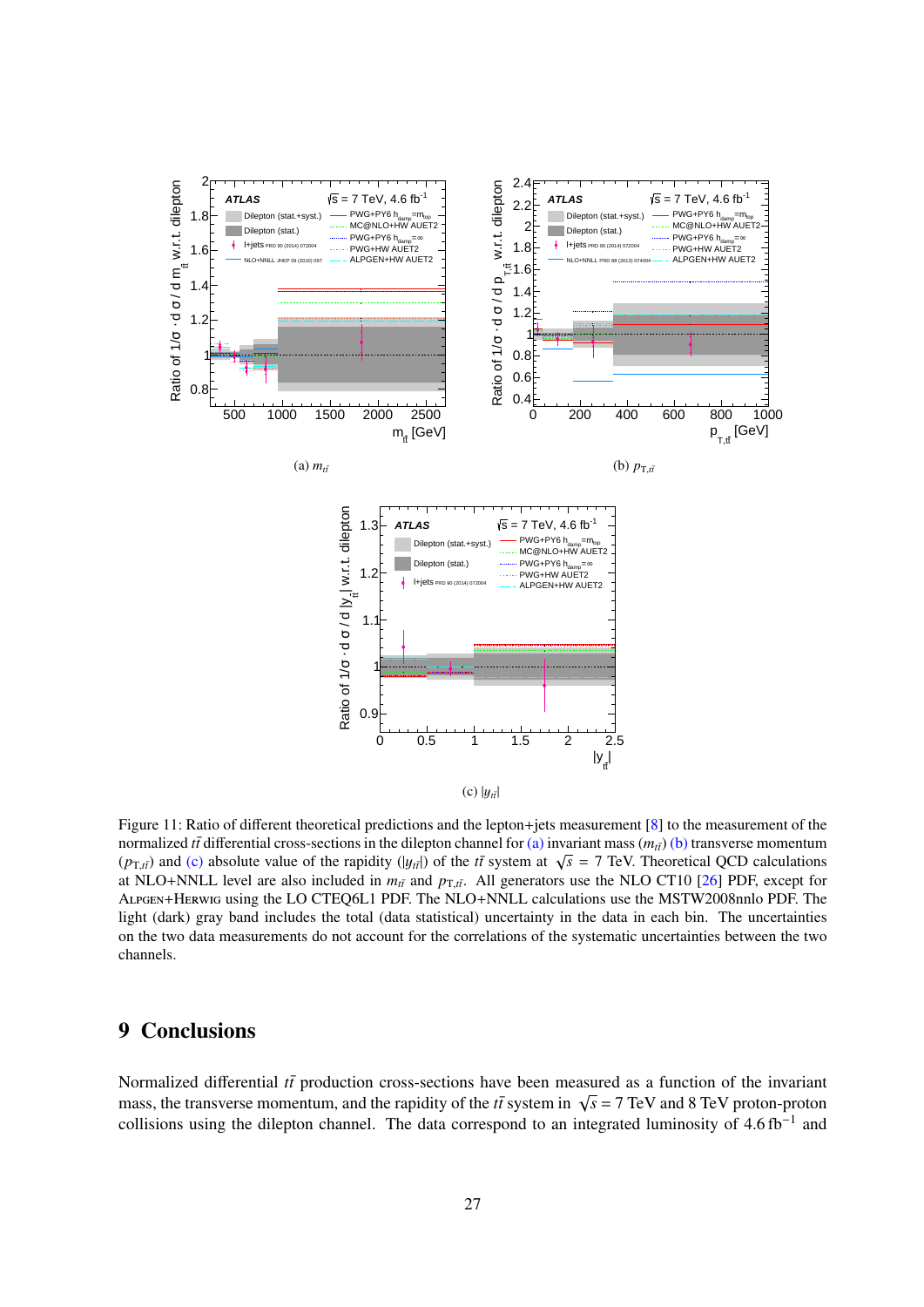20.2 fb<sup>-1</sup> for  $\sqrt{s}$  = 7 TeV and 8 TeV, respectively, collected by the ATLAS detector at the CERN LHC. The results complement the other ATLAS measurements in the lepton+jets channel using the 7 TeV and 8 TeV datasets.

The predictions from Monte Carlo and QCD calculations generally agree with data in a wide range of the kinematic distributions. Most of the generators describe the  $m<sub>t\bar{t}</sub>$  spectrum fairly well in 7 TeV and 8 TeV data. The  $p_{T,t\bar{t}}$  spectrum in both 7 TeV and 8 TeV data is well described by Powheg+PyTHIA with  $h_{\text{damp}} = m_t$  and MC@NLO+Herwig, but is particularly poorly described by Powheg+PyTHIA with  $h_{\text{damp}} = \infty$ . For  $|y_{t\bar{t}}|$ , all of the generators predict higher cross-sections at large  $|y_{t\bar{t}}|$  than observed in data, and the level of agreement is improved when using NNPDF2.3 and HERAPDF1.5 PDF sets instead of CT10. The QCD calculation agrees well with data in the  $m_{t\bar{t}}$  spectrum at both NLO+NNLL and NNLO accuracy, while a large discrepancy for  $p_{T,t\bar{t}}$  is seen at NLO+NNLL accuracy for both  $\sqrt{s} = 7$ TeV and  $\sqrt{s} = 8$ TeV. The results of both  $\sqrt{s} = 7$ TeV and  $\sqrt{s} = 8$ TeV. The results of both  $\sqrt{s} = 7$ TeV and  $\sqrt{s} = 8$  Te  $\sqrt{s}$  = 8TeV. The results at both 7 TeV and 8 TeV are consistent with the other ATLAS measurements in the lepton+jets channel.

### Acknowledgements

We honor the memory of our colleague Irene Vichou, who made a large contribution to this work, but died shortly before its completion.

We thank CERN for the very successful operation of the LHC, as well as the support staff from our institutions without whom ATLAS could not be operated efficiently.

We acknowledge the support of ANPCyT, Argentina; YerPhI, Armenia; ARC, Australia; BMWFW and FWF, Austria; ANAS, Azerbaijan; SSTC, Belarus; CNPq and FAPESP, Brazil; NSERC, NRC and CFI, Canada; CERN; CONICYT, Chile; CAS, MOST and NSFC, China; COLCIENCIAS, Colombia; MSMT CR, MPO CR and VSC CR, Czech Republic; DNRF and DNSRC, Denmark; IN2P3-CNRS, CEA-DSM/IRFU, France; GNSF, Georgia; BMBF, HGF, and MPG, Germany; GSRT, Greece; RGC, Hong Kong SAR, China; ISF, I-CORE and Benoziyo Center, Israel; INFN, Italy; MEXT and JSPS, Japan; CNRST, Morocco; FOM and NWO, Netherlands; RCN, Norway; MNiSW and NCN, Poland; FCT, Portugal; MNE/IFA, Romania; MES of Russia and NRC KI, Russian Federation; JINR; MESTD, Serbia; MSSR, Slovakia; ARRS and MIZŠ, Slovenia; DST/NRF, South Africa; MINECO, Spain; SRC and Wallenberg Foundation, Sweden; SERI, SNSF and Cantons of Bern and Geneva, Switzerland; MOST, Taiwan; TAEK, Turkey; STFC, United Kingdom; DOE and NSF, United States of America. In addition, individual groups and members have received support from BCKDF, the Canada Council, CANARIE, CRC, Compute Canada, FQRNT, and the Ontario Innovation Trust, Canada; EPLANET, ERC, FP7, Horizon 2020 and Marie Skłodowska-Curie Actions, European Union; Investissements d'Avenir Labex and Idex, ANR, Région Auvergne and Fondation Partager le Savoir, France; DFG and AvH Foundation, Germany; Herakleitos, Thales and Aristeia programmes co-financed by EU-ESF and the Greek NSRF; BSF, GIF and Minerva, Israel; BRF, Norway; Generalitat de Catalunya, Generalitat Valenciana, Spain; the Royal Society and Leverhulme Trust, United Kingdom.

The crucial computing support from all WLCG partners is acknowledged gratefully, in particular from CERN, the ATLAS Tier-1 facilities at TRIUMF (Canada), NDGF (Denmark, Norway, Sweden), CC-IN2P3 (France), KIT/GridKA (Germany), INFN-CNAF (Italy), NL-T1 (Netherlands), PIC (Spain), ASGC (Taiwan), RAL (UK) and BNL (USA), the Tier-2 facilities worldwide and large non-WLCG resource providers. Major contributors of computing resources are listed in Ref. [\[83\]](#page-33-4).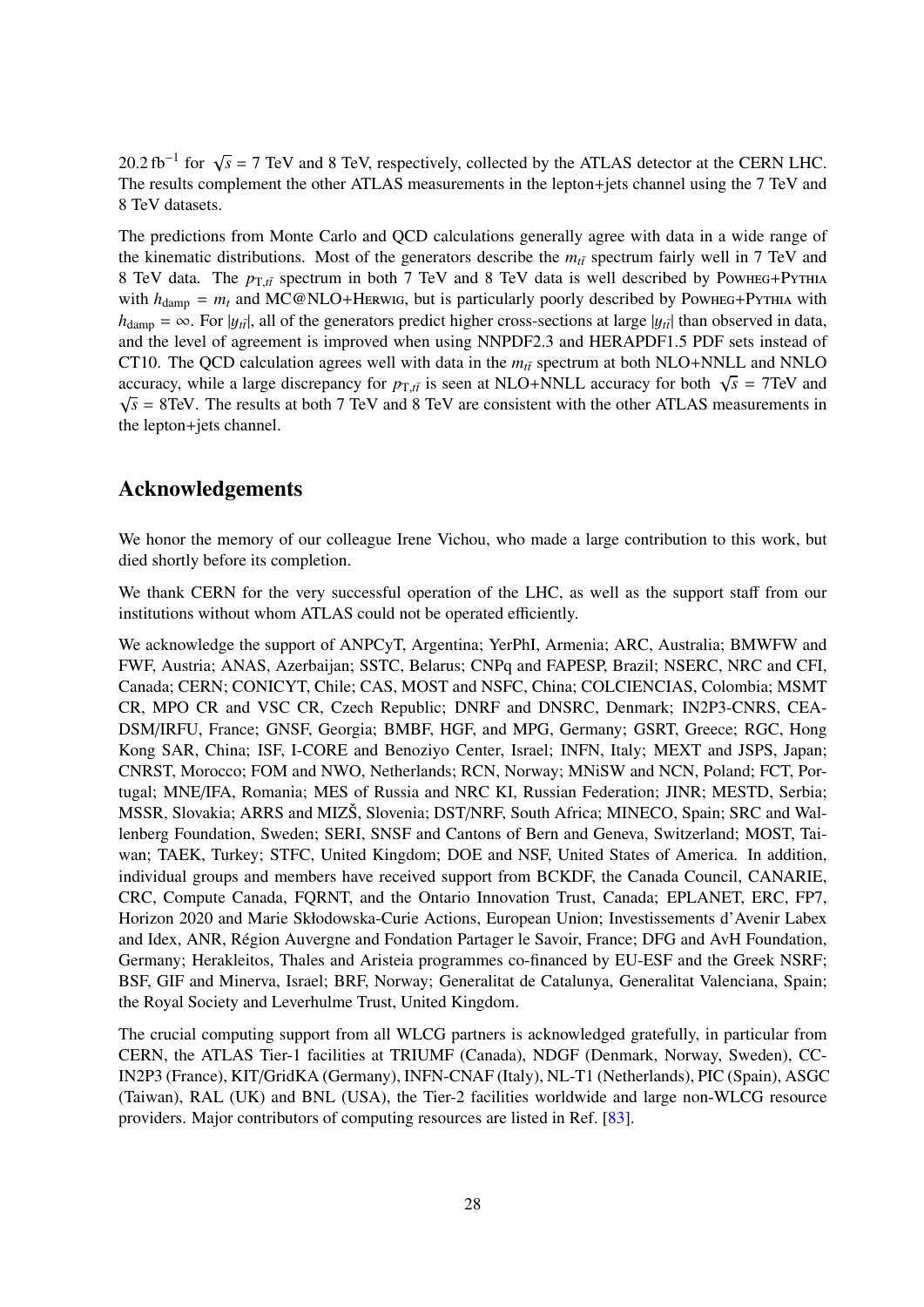### References

- <span id="page-28-0"></span>[1] ATLAS Collaboration, *Measurement of the tt production cross-section using eµ events with b-tagged jets in pp collisions at* <sup>√</sup> *s* = 7 *and* 8 *TeV with the ATLAS detector*, [Eur. Phys. J. C](http://dx.doi.org/10.1140/epjc/s10052-014-3109-7) 74 (2014) 3109, arXiv:[1406.5375 \[hep-ex\]](http://arxiv.org/abs/1406.5375).
- [2] CMS Collaboration, *Measurement of the tt* production cross section in the dilepton channel in pp *collisions at*  $\sqrt{s}$  = 7 *TeV*, JHEP 11 [\(2012\) 067,](http://dx.doi.org/10.1007/JHEP11(2012)067) arXiv:[1208.2671 \[hep-ex\]](http://arxiv.org/abs/1208.2671).
- [3] CMS Collaboration, *Measurement of the tt* production cross section in the dilepton channel in pp *collisions at*  $\sqrt{s}$  = 8 *TeV*, JHEP 02 [\(2014\) 024,](http://dx.doi.org/10.1007/JHEP02(2014)024) arXiv:[1312.7582 \[hep-ex\]](http://arxiv.org/abs/1312.7582).
- <span id="page-28-2"></span>[4] CMS Collaboration, *Measurement of the tt̄ production cross section in the eµ channel in proton–proton collisions at* <sup>√</sup> *s* = 7 *and* 8 *TeV*, JHEP 08 [\(2016\) 029,](http://dx.doi.org/10.1007/JHEP08(2016)029) arXiv:[1603.02303 \[hep-ex\]](http://arxiv.org/abs/1603.02303).
- [5] ATLAS Collaboration, *Measurement of the tte production cross-section using eu events with b-tagged jets in pp collisions at* <sup>√</sup> *s* = 13 *TeV with the ATLAS detector*, [Phys. Lett. B](http://dx.doi.org/10.1016/j.physletb.2016.08.019) 761 (2016) 136, arXiv:[1606.02699 \[hep-ex\]](http://arxiv.org/abs/1606.02699).
- <span id="page-28-1"></span>[6] CMS Collaboration, *Measurement of the top quark pair production cross section in proton–proton collisions at* <sup>√</sup> *s* = 13 *TeV*, [Phys. Rev. Lett.](http://dx.doi.org/10.1103/PhysRevLett.116.052002) 116 (2016) 052002, arXiv:[1510.05302 \[hep-ex\]](http://arxiv.org/abs/1510.05302).
- <span id="page-28-3"></span>[7] ATLAS Collaboration, *Measurements of top quark pair relative di*ff*erential cross-sections with ATLAS Conaboration, measurements by top quark pair retailve afflere.*<br>*ATLAS in pp collisions at*  $\sqrt{s} = 7$  *TeV, [Eur. Phys. J. C](http://dx.doi.org/10.1140/epjc/s10052-012-2261-1)* **73** (2013) 2261, arXiv:[1207.5644 \[hep-ex\]](http://arxiv.org/abs/1207.5644).
- <span id="page-28-6"></span>[8] ATLAS Collaboration, *Measurements of normalized di*ff*erential cross-sections for tt production* ¯ *in pp collisions at* <sup>√</sup> *s* = 7 *TeV using the ATLAS detector*, Phys. Rev. D 90 [\(2014\) 072004,](http://dx.doi.org/10.1103/PhysRevD.90.072004) arXiv:[1407.0371 \[hep-ex\]](http://arxiv.org/abs/1407.0371).
- [9] ATLAS Collaboration, *Di*ff*erential top-antitop cross-section measurements as a function of observables constructed from final-state particles using pp collisions at* <sup>√</sup> *s* = 7 *TeV in the ATLAS detector*, JHEP 06 [\(2015\) 100,](http://dx.doi.org/10.1007/JHEP06(2015)100) arXiv:[1502.05923 \[hep-ex\]](http://arxiv.org/abs/1502.05923).
- [10] ATLAS Collaboration, *Measurement of the di*ff*erential cross-section of highly boosted top quarks as a function of their transverse momentum in* <sup>√</sup> *s* = 8 *TeV proton–proton collisions using the ATLAS detector*, Phys. Rev. D 93 [\(2016\) 032009,](http://dx.doi.org/10.1103/PhysRevD.93.032009) arXiv:[1510.03818 \[hep-ex\]](http://arxiv.org/abs/1510.03818).
- <span id="page-28-4"></span>[11] ATLAS Collaboration, *Measurements of top-quark pair di*ff*erential cross-sections in the lepton*+*jets channel in pp collisions at* <sup>√</sup> *s* = 8 *TeV using the ATLAS detector*, [Eur. Phys. J. C](http://dx.doi.org/10.1140/epjc/s10052-016-4366-4) 76 (2015) 538, arXiv:[1511.04716 \[hep-ex\]](http://arxiv.org/abs/1511.04716).
- <span id="page-28-5"></span>[12] CMS Collaboration, *Measurement of di*ff*erential top-quark-pair production cross sections in pp colisions at* <sup>√</sup> *s* = 7 *TeV*, [Eur. Phys. J. C](http://dx.doi.org/10.1140/epjc/s10052-013-2339-4) 73 (2013) 2339, arXiv:[1211.2220 \[hep-ex\]](http://arxiv.org/abs/1211.2220).
- [13] CMS Collaboration, *Measurement of the di*ff*erential cross section for top quark pair production in pp collisions at*  $\sqrt{s} = 8$  *TeV*, [Eur. Phys. J. C](http://dx.doi.org/10.1140/epjc/s10052-015-3709-x) 75 (2015) 542, arXiv:[1505.04480 \[hep-ex\]](http://arxiv.org/abs/1505.04480).
- [14] CMS Collaboration, *Measurement of the integrated and di*ff*erential tt production cross sections* ¯ *for high-p<sub>T</sub> top quarks in pp collisions at*  $\sqrt{s} = 8$  *TeV*, Phys. Rev. D. (2016), arXiv:[1605.00116 \[hep-ex\]](http://arxiv.org/abs/1605.00116).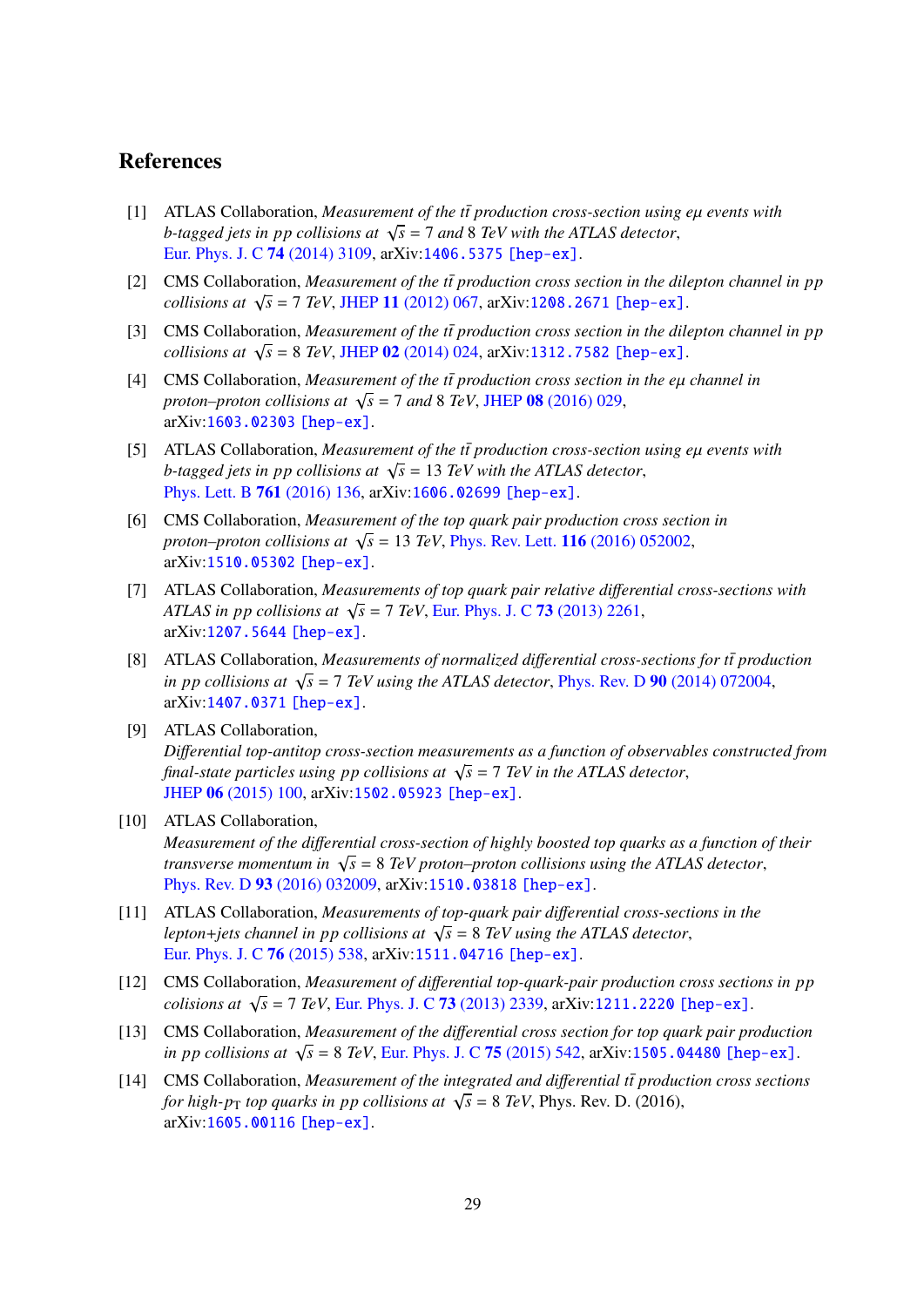- <span id="page-29-0"></span>[15] CMS Collaboration, *Measurement of the tte production cross section in the all-jets final state in pp collisions at*  $\sqrt{s}$  = 8 *TeV*, [Eur. Phys. J. C](http://dx.doi.org/10.1140/epjc/s10052-016-3956-5) **76** (2016) 128, arXiv:[1509.06076 \[hep-ex\]](http://arxiv.org/abs/1509.06076).
- <span id="page-29-1"></span>[16] ATLAS Collaboration, *The ATLAS Experiment at the CERN Large Hadron Collider*, JINST 3 [\(2008\) S08003.](http://dx.doi.org/10.1088/1748-0221/3/08/S08003)
- <span id="page-29-2"></span>[17] ATLAS Collaboration, *Improved luminosity determination in pp collisions at*  $\sqrt{s} = 7$  *TeV using the ATLAS detector at the LHC*, [Eur. Phys. J. C](http://dx.doi.org/10.1140/epjc/s10052-013-2518-3) 73 (2013) 2518, arXiv:[1302.4393 \[hep-ex\]](http://arxiv.org/abs/1302.4393).
- <span id="page-29-3"></span>[18] ATLAS Collaboration, *Luminosity determination in pp collisions at* <sup>√</sup> *s* = 8 *TeV using the ATLAS detector at the LHC*, (2016), arXiv:[1608.03953 \[hep-ex\]](http://arxiv.org/abs/1608.03953).
- <span id="page-29-4"></span>[19] S. Agostinelli et al., *GEANT4: A Simulation toolkit*, [Nucl. Instrum. Methods Phys. Res., Sect. A](http://dx.doi.org/10.1016/S0168-9002(03)01368-8) 506 (2003) 250–303.
- <span id="page-29-5"></span>[20] ATLAS Collaboration, *The ATLAS Simulation Infrastructure*, [Eur. Phys. J. C](http://dx.doi.org/10.1140/epjc/s10052-010-1429-9) 70 (2010) 823, arXiv:[1005.4568 \[hep-ex\]](http://arxiv.org/abs/1005.4568).
- <span id="page-29-6"></span>[21] ATLAS Collaboration, *Performance of the Fast ATLAS Tracking Simulation (FATRAS) and the ATLAS Fast Calorimeter Simulation (FastCaloSim) with single particles*, ATL-SOFT-PUB-2014-01, 2014, url: <https://cds.cern.ch/record/1669341>.
- <span id="page-29-7"></span>[22] P. Nason, *A New method for combining NLO QCD with shower Monte Carlo algorithms*, JHEP 0411 [\(2004\) 040,](http://dx.doi.org/10.1088/1126-6708/2004/11/040) arXiv:[hep-ph/0409146 \[hep-ph\]](http://arxiv.org/abs/hep-ph/0409146).
- [23] S. Frixione, P. Nason, and C. Oleari, *Matching NLO QCD computations with Parton Shower simulations: the POWHEG method*, JHEP 0711 [\(2007\) 070,](http://dx.doi.org/10.1088/1126-6708/2007/11/070) arXiv:[0709.2092 \[hep-ph\]](http://arxiv.org/abs/0709.2092).
- [24] S. Alioli et al., *A general framework for implementing NLO calculations in shower Monte Carlo programs: the POWHEG BOX*, JHEP 1006 [\(2010\) 043,](http://dx.doi.org/10.1007/JHEP06(2010)043) arXiv:[1002.2581 \[hep-ph\]](http://arxiv.org/abs/1002.2581).
- <span id="page-29-8"></span>[25] S. Frixione, P. Nason, and G. Ridolfi, *A Positive-weight next-to-leading-order Monte Carlo for heavy flavour hadroproduction*, JHEP 0709 [\(2007\) 126,](http://dx.doi.org/10.1088/1126-6708/2007/09/126) arXiv:[0707.3088 \[hep-ph\]](http://arxiv.org/abs/0707.3088).
- <span id="page-29-9"></span>[26] H.-L. Lai et al., *New parton distributions for collider physics*, Phys. Rev. D 82 [\(2010\) 074024,](http://dx.doi.org/10.1103/PhysRevD.82.074024) arXiv:[1007.2241 \[hep-ph\]](http://arxiv.org/abs/1007.2241).
- <span id="page-29-10"></span>[27] ATLAS Collaboration, *Comparison of Monte Carlo generator predictions to ATLAS measurements of top pair production at* 7 *TeV*, ATL-PHYS-PUB-2015-002, 2015, url: <https://cds.cern.ch/record/1981319>.
- <span id="page-29-11"></span>[28] ATLAS Collaboration, *Comparison of Monte Carlo generator predictions from Powheg and Sherpa to ATLAS measurements of top pair production at* 7 *TeV*, ATL-PHYS-PUB-2015-011, 2015, url: <https://cds.cern.ch/record/2020602>.
- <span id="page-29-12"></span>[29] T. Sjöstrand, S. Mrenna, and P. Z. Skands, *PYTHIA 6.4 physics and manual*, JHEP 0605 [\(2006\) 026,](http://dx.doi.org/10.1088/1126-6708/2006/05/026) arXiv:[hep-ph/0603175 \[hep-ph\]](http://arxiv.org/abs/hep-ph/0603175).
- <span id="page-29-13"></span>[30] P. Z. Skands, *Tuning Monte Carlo Generators: The Perugia Tunes*, Phys. Rev. D 82 [\(2010\) 074018,](http://dx.doi.org/10.1103/PhysRevD.82.074018) arXiv:[1005.3457 \[hep-ph\]](http://arxiv.org/abs/1005.3457).
- <span id="page-29-14"></span>[31] J. Pumplin et al., *New generation of parton distributions with uncertainties from global QCD analysis*, JHEP 0207 [\(2002\) 012,](http://dx.doi.org/10.1088/1126-6708/2002/07/012) arXiv:[hep-ph/0201195 \[hep-ph\]](http://arxiv.org/abs/hep-ph/0201195).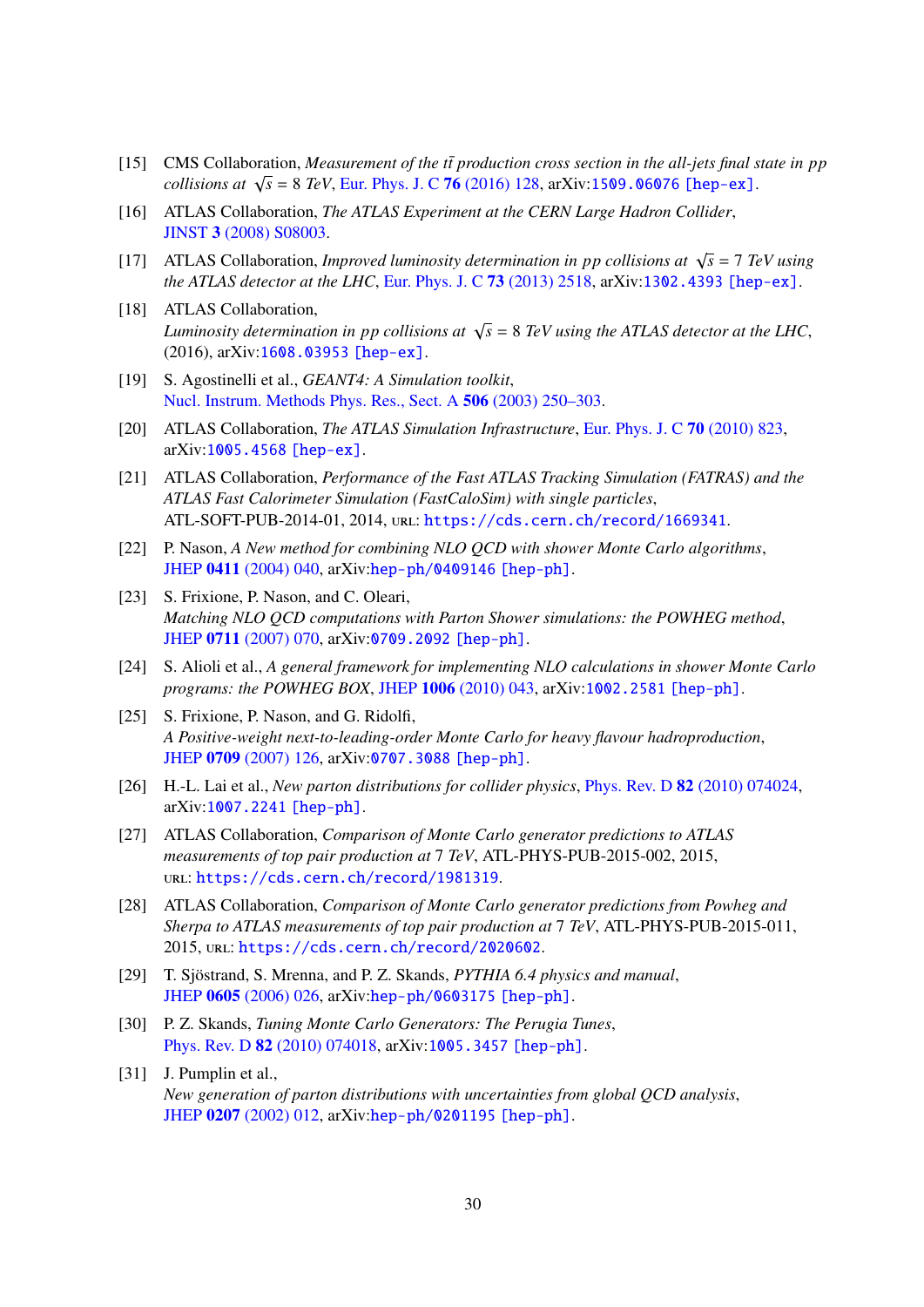- <span id="page-30-0"></span>[32] S. Frixione and B. R. Webber, *Matching NLO QCD computations and parton shower simulations*, JHEP 06 [\(2002\) 029,](http://dx.doi.org/10.1088/1126-6708/2002/06/029) arXiv:[hep-ph/0204244 \[hep-ph\]](http://arxiv.org/abs/hep-ph/0204244).
- <span id="page-30-1"></span>[33] S. Frixione, P. Nason, and B. R. Webber, *Matching NLO QCD and parton showers in heavy flavor production*, JHEP 0308 [\(2003\) 007,](http://dx.doi.org/10.1088/1126-6708/2003/08/007) arXiv:[hep-ph/0305252 \[hep-ph\]](http://arxiv.org/abs/hep-ph/0305252).
- <span id="page-30-2"></span>[34] G. Corcella et al., *HERWIG 6: An Event generator for hadron emission reactions with interfering gluons (including supersymmetric processes)*, JHEP 0101 [\(2001\) 010,](http://dx.doi.org/10.1088/1126-6708/2001/01/010) arXiv:[hep-ph/0011363 \[hep-ph\]](http://arxiv.org/abs/hep-ph/0011363).
- <span id="page-30-3"></span>[35] J. M. Butterworth, J. R. Forshaw, and M. H. Seymour, *Multiparton interactions in photoproduction at HERA*, Z. Phys. C 72 [\(1996\) 637–646,](http://dx.doi.org/10.1007/s002880050286) arXiv:[hep-ph/9601371 \[hep-ph\]](http://arxiv.org/abs/hep-ph/9601371).
- <span id="page-30-4"></span>[36] ATLAS Collaboration, *New ATLAS event generator tunes to 2010 data*, ATL-PHYS-PUB-2011-008, 2011, url: <https://cds.cern.ch/record/1345343>.
- <span id="page-30-5"></span>[37] M. L. Mangano et al., *ALPGEN, a generator for hard multiparton processes in hadronic collisions*, JHEP 0307 [\(2003\) 001,](http://dx.doi.org/10.1088/1126-6708/2003/07/001) arXiv:[hep-ph/0206293 \[hep-ph\]](http://arxiv.org/abs/hep-ph/0206293).
- <span id="page-30-6"></span>[38] H. L. Lai et al., *Global QCD analysis of parton structure of the nucleon: CTEQ5 parton distributions*, Eur. Phys. J. C 12 [\(2000\) 375–392,](http://dx.doi.org/10.1007/s100529900196) arXiv:[hep-ph/9903282 \[hep-ph\]](http://arxiv.org/abs/hep-ph/9903282).
- <span id="page-30-7"></span>[39] ATLAS Collaboration, *Measurement of tt production with a veto on additional central jet activity* ¯ *in pp collisions at* <sup>√</sup> *s* = 7 *TeV using the ATLAS detector*, [Eur. Phys. J. C](http://dx.doi.org/10.1140/epjc/s10052-012-2043-9) 72 (2012) 2043, arXiv:[1203.5015 \[hep-ex\]](http://arxiv.org/abs/1203.5015).
- <span id="page-30-8"></span>[40] ATLAS Collaboration, *Measurement of the tt* production cross-section as a function of jet multiplicity and jet transverse *momentum in* 7 *TeV proton–proton collisions with the ATLAS detector*, JHEP 01 [\(2015\) 020,](http://dx.doi.org/10.1007/JHEP01(2015)020) arXiv:[1407.0891 \[hep-ex\]](http://arxiv.org/abs/1407.0891).
- <span id="page-30-9"></span>[41] M. Cacciari et al., *Top-pair production at hadron colliders with next-to-next-to-leading logarithmic soft-gluon resummation*, Phys. Lett. B 710 [\(2012\) 612–622,](http://dx.doi.org/10.1016/j.physletb.2012.03.013) arXiv:[1111.5869 \[hep-ph\]](http://arxiv.org/abs/1111.5869).
- [42] P. Baernreuther, M. Czakon, and A. Mitov, *Percent Level Precision Physics at the Tevatron: Next-to-Next-to-Leading Order QCD QCD Corrections to*  $q\bar{q} \rightarrow t\bar{t} + X$ *,* [Phys. Rev. Lett.](http://dx.doi.org/10.1103/PhysRevLett.109.132001) 109 (2012) 132001, arXiv:[1204.5201 \[hep-ph\]](http://arxiv.org/abs/1204.5201).
- [43] M. Czakon and A. Mitov, *NNLO corrections to top pair production at hadron colliders: the quark-gluon reaction*, JHEP 1301 [\(2013\) 080,](http://dx.doi.org/10.1007/JHEP01(2013)080) arXiv:[1210.6832 \[hep-ph\]](http://arxiv.org/abs/1210.6832).
- [44] M. Czakon and A. Mitov, *NNLO corrections to top-pair production at hadron colliders: the all-fermionic scattering channels*, JHEP 1212 [\(2012\) 054,](http://dx.doi.org/10.1007/JHEP12(2012)054) arXiv:[1207.0236 \[hep-ph\]](http://arxiv.org/abs/1207.0236).
- [45] M. Czakon, P. Fiedler, and A. Mitov, *Total Top-Quark Pair-Production Cross Section at Hadron Colliders Through O(alpha*<sup>4</sup> *S )*, [Phys. Rev. Lett.](http://dx.doi.org/10.1103/PhysRevLett.110.252004) 110 (2013) 252004, arXiv:[1303.6254 \[hep-ph\]](http://arxiv.org/abs/1303.6254).
- <span id="page-30-10"></span>[46] M. Czakon and A. Mitov, *Top*++*: A Program for the Calculation of the Top-Pair Cross-Section at Hadron Colliders*, [Comput. Phys. Commun.](http://dx.doi.org/10.1016/j.cpc.2014.06.021) 185 (2014) 2930, arXiv:[1112.5675 \[hep-ph\]](http://arxiv.org/abs/1112.5675).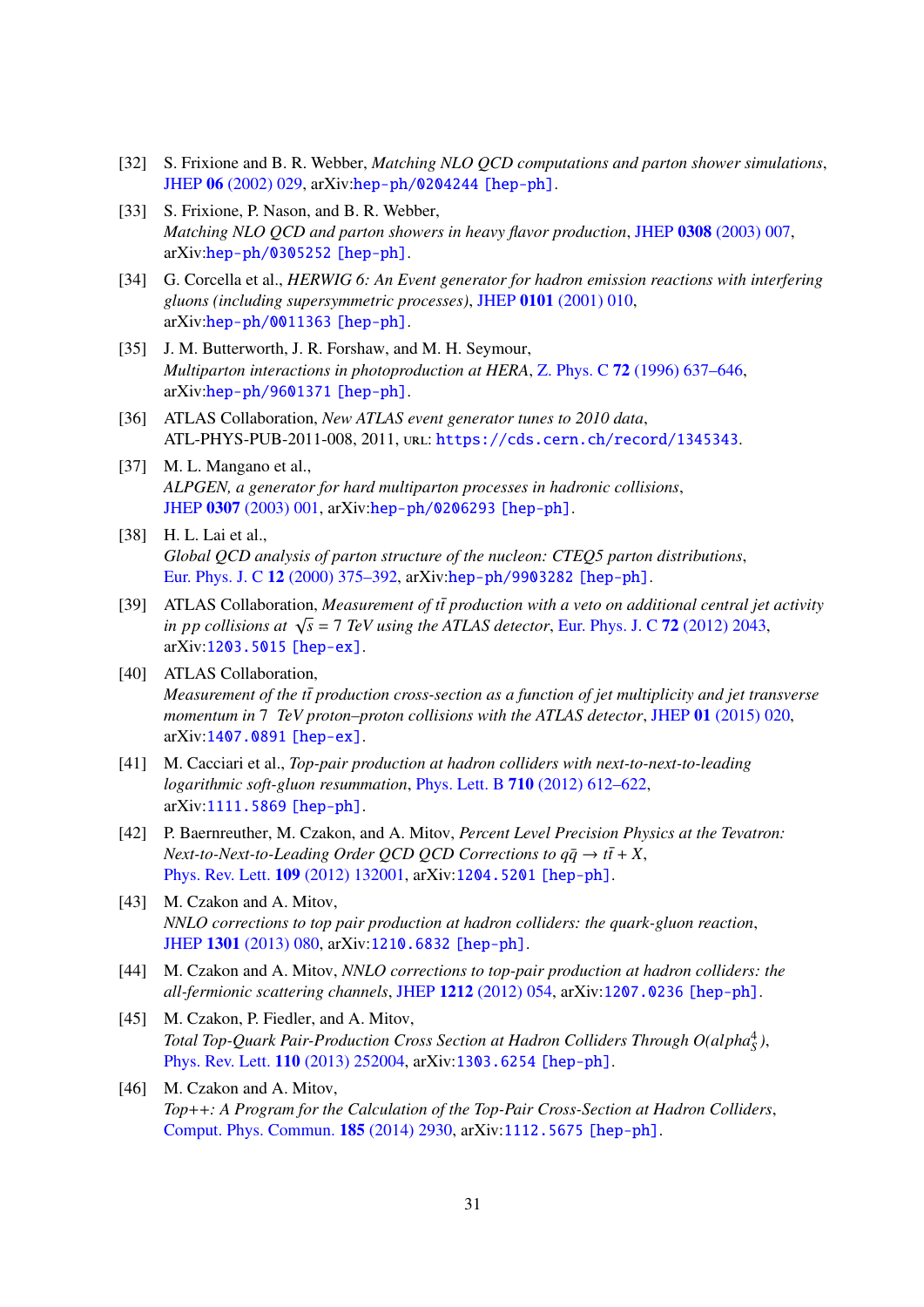- <span id="page-31-0"></span>[47] E. Re, *Single-top Wt-channel production matched with parton showers using the POWHEG method*, [Eur. Phys. J. C](http://dx.doi.org/10.1140/epjc/s10052-011-1547-z) 71 (2011) 1547, arXiv:[1009.2450 \[hep-ph\]](http://arxiv.org/abs/1009.2450).
- <span id="page-31-1"></span>[48] S. Frixione et al., *Single-top hadroproduction in association with a W boson*, JHEP 0807 [\(2008\) 029,](http://dx.doi.org/10.1088/1126-6708/2008/07/029) arXiv:[0805.3067 \[hep-ph\]](http://arxiv.org/abs/0805.3067).
- <span id="page-31-2"></span>[49] N. Kidonakis, *Two-loop soft anomalous dimensions for single top quark associated production with a W- or H-*, Phys. Rev. D 82 [\(2010\) 054018,](http://dx.doi.org/10.1103/PhysRevD.82.054018) arXiv:[1005.4451 \[hep-ph\]](http://arxiv.org/abs/1005.4451).
- <span id="page-31-3"></span>[50] R. Gavin et al., *FEWZ 2.0: A code for hadronic Z production at next-to-next-to-leading order*, [Comput. Phys. Commun.](http://dx.doi.org/10.1016/j.cpc.2011.06.008) 182 (2011) 2388–2403, arXiv:[1011.3540 \[hep-ph\]](http://arxiv.org/abs/1011.3540).
- <span id="page-31-4"></span>[51] ATLAS Collaboration, *Measurement of the top quark-pair production cross section with ATLAS in pp collisions at* <sup>√</sup> *s* = 7 *TeV*, [Eur. Phys. J. C](http://dx.doi.org/10.1140/epjc/s10052-011-1577-6) 71 (2011) 1577, arXiv:[1012.1792 \[hep-ex\]](http://arxiv.org/abs/1012.1792).
- <span id="page-31-5"></span>[52] ATLAS Collaboration, *Measurement of the top quark pair production cross section in pp collisions at* <sup>√</sup> *s* = 7 *TeV in dilepton final states with ATLAS*, [Phys. Lett. B](http://dx.doi.org/10.1016/j.physletb.2011.12.055) 707 (2012) 459, arXiv:[1108.3699 \[hep-ex\]](http://arxiv.org/abs/1108.3699).
- <span id="page-31-6"></span>[53] J. M. Campbell, R. K. Ellis, and C. Williams, *Vector boson pair production at the LHC*, JHEP 1107 [\(2011\) 018,](http://dx.doi.org/10.1007/JHEP07(2011)018) arXiv:[1105:0020 \[hep-ph\]](http://arxiv.org/abs/1105:0020).
- <span id="page-31-7"></span>[54] J. Alwall et al., *MadGraph 5 : Going Beyond*, JHEP 1106 [\(2011\) 128.](http://dx.doi.org/10.1007/JHEP06(2011)128)
- <span id="page-31-8"></span>[55] B. P. Kersevan and E. Richter-Was, *The Monte Carlo event generator AcerMC versions 2.0 to 3.8 with interfaces to PYTHIA 6.4, HERWIG 6.5 and ARIADNE 4.1*, [Comput. Phys. Commun.](http://dx.doi.org/10.1016/j.cpc.2012.10.032) 184 (2013) 919–985, arXiv:[hep-ph/0405247 \[hep-ph\]](http://arxiv.org/abs/hep-ph/0405247).
- <span id="page-31-9"></span>[56] ATLAS Collaboration, *Electron reconstruction and identification e*ffi*ciency measurements with the ATLAS detector using the 2011 LHC proton–proton collision data*, [Eur. Phys. J. C](http://dx.doi.org/10.1140/epjc/s10052-014-2941-0) 74 (2014) 2941, arXiv:[1404.2240 \[hep-ex\]](http://arxiv.org/abs/1404.2240).
- <span id="page-31-10"></span>[57] K. Rehermann and B. Tweedie, *E*ffi*cient Identification of Boosted Semileptonic Top Quarks at the LHC*, JHEP 1103 [\(2011\) 059,](http://dx.doi.org/10.1007/JHEP03(2011)059) arXiv:[1007.2221 \[hep-ph\]](http://arxiv.org/abs/1007.2221).
- <span id="page-31-11"></span>[58] M. Cacciari, G. P. Salam, and G. Soyez, *The Anti-k(t) jet clustering algorithm*, JHEP 0804 [\(2008\) 063.](http://dx.doi.org/10.1088/1126-6708/2008/04/063)
- <span id="page-31-12"></span>[59] ATLAS Collaboration, *Topological cell clustering in the ATLAS calorimeters and its performance in LHC Run 1*, (2016), arXiv:[1603.02934](http://arxiv.org/abs/1603.02934).
- <span id="page-31-13"></span>[60] ATLAS Collaboration, *Jet energy measurement with the ATLAS detector in proton–proton collisions at* <sup>√</sup> *s* = 7 *TeV*, [Eur. Phys. J. C](http://dx.doi.org/10.1140/epjc/s10052-013-2304-2) 73 (2013) 2304, arXiv:[1112.6426 \[hep-ex\]](http://arxiv.org/abs/1112.6426).
- <span id="page-31-14"></span>[61] ATLAS Collaboration, *Pile-up subtraction and suppression for jets in ATLAS*, ATLAS-CONF-2013-083, 2013, url: <https://cds.cern.ch/record/1570994>.
- <span id="page-31-15"></span>[62] ATLAS Collaboration, *Measurement of the b-tag E*ffi*ciency in a Sample of Jets Containing Muons with* 5 *fb*−<sup>1</sup> *of data from the ATLAS detector*, ATLAS-CONF-2012-043, 2012, url: <https://cds.cern.ch/record/1435197>.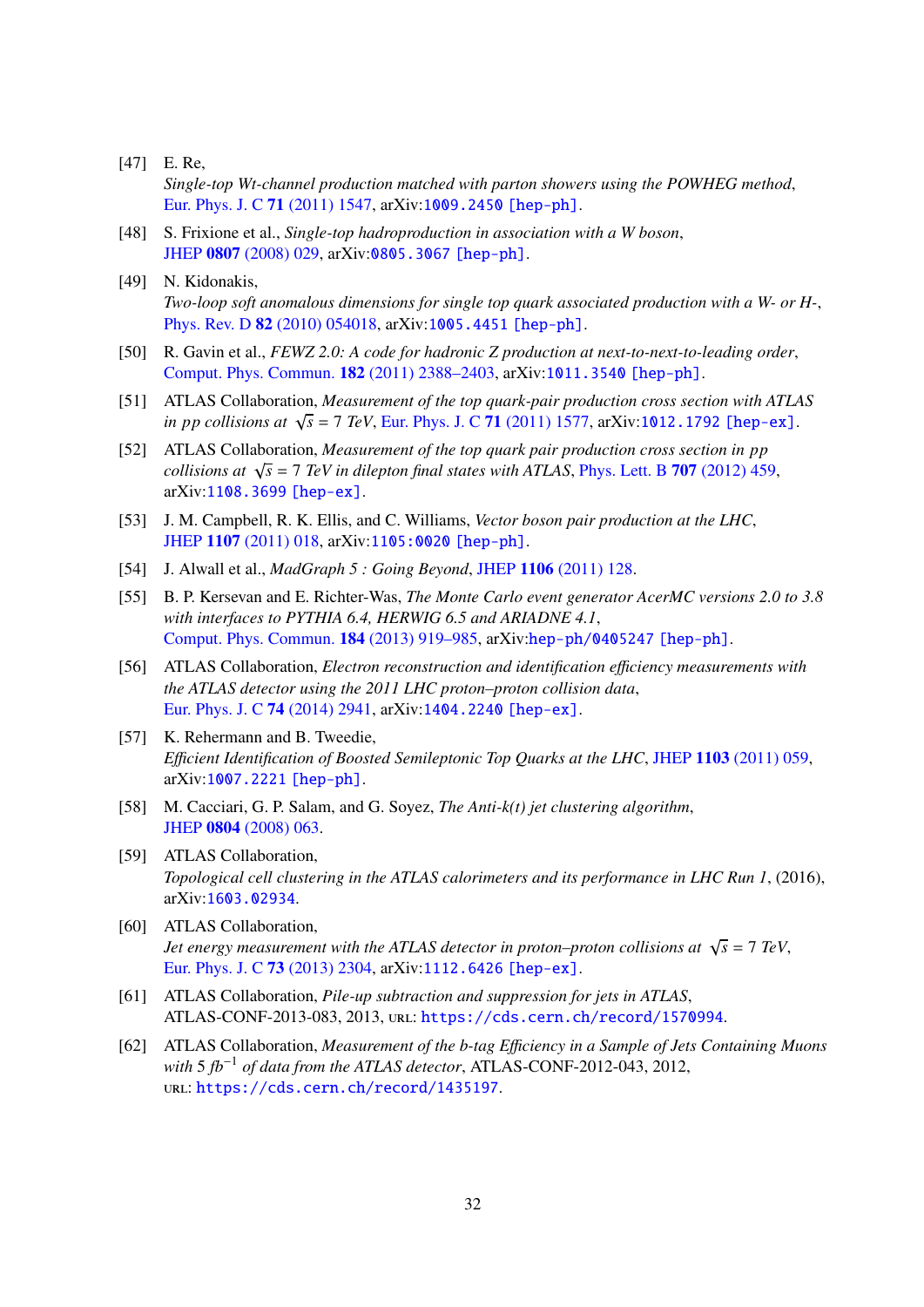- <span id="page-32-0"></span>[63] ATLAS Collaboration, *Calibration of the performance of b-tagging for c and light-flavour jets in the 2012 ATLAS data*, ATLAS-CONF-2014-046, 2014, url: <https://cds.cern.ch/record/1741020>.
- <span id="page-32-1"></span>[64] ATLAS Collaboration, *Performance of missing transverse momentum reconstruction in proton–proton collisions at* <sup>√</sup> *s* = 7 *TeV with ATLAS*, [Eur. Phys. J. C](http://dx.doi.org/10.1140/epjc/s10052-011-1844-6) 72 (2012) 1844, arXiv:[1108.5602 \[hep-ex\]](http://arxiv.org/abs/1108.5602).
- <span id="page-32-2"></span>[65] T. Adye, *Unfolding algorithms and tests using RooUnfold*, (2011), arXiv:[1105.1160 \[physics.data-an\]](http://arxiv.org/abs/1105.1160).
- <span id="page-32-3"></span>[66] G. D'Agostini, *A Multidimensional unfolding method based on Bayes' theorem*, [Nucl. Instrum. Meth. A](http://dx.doi.org/10.1016/0168-9002(95)00274-X) 362 (1995) 487–498.
- <span id="page-32-4"></span>[67] ATLAS Collaboration, *Comparison of Monte Carlo generator predictions for gap fraction and jet multiplicity observables in tt events, ATL-PHYS-PUB-2014-005, 2014,* url: <https://cds.cern.ch/record/1703034>.
- <span id="page-32-5"></span>[68] M. Botje et al., *The PDF4LHC Working Group Interim Recommendations*, (2011), arXiv:[1101.0538 \[hep-ph\]](http://arxiv.org/abs/1101.0538).
- <span id="page-32-6"></span>[69] A. Martin et al., *Parton distributions for the LHC*, Eur. Phys. J. C 63 [\(2009\) 189–285,](http://dx.doi.org/10.1140/epjc/s10052-009-1072-5) arXiv:[0901.0002 \[hep-ph\]](http://arxiv.org/abs/0901.0002).
- <span id="page-32-7"></span>[70] R. D. Ball et al., *Parton distributions with LHC data*, Nucl. Phys. B 867 [\(2013\) 244–289,](http://dx.doi.org/10.1016/j.nuclphysb.2012.10.003) arXiv:[1207.1303 \[hep-ex\]](http://arxiv.org/abs/1207.1303).
- <span id="page-32-8"></span>[71] J. Alwall et al., *Comparative study of various algorithms for the merging of parton showers and matrix elements in hadronic collisions*, Eur. Phys. J. C 53 [\(2008\) 473–500,](http://dx.doi.org/10.1140/epjc/s10052-007-0490-5) arXiv:[0706.2569 \[hep-ph\]](http://arxiv.org/abs/0706.2569).
- <span id="page-32-9"></span>[72] ATLAS Collaboration, *Electron performance measurements with the ATLAS detector using the 2010 LHC proton–proton collision data*, [Eur. Phys. J. C](http://dx.doi.org/10.1140/epjc/s10052-012-1909-1) 72 (2012) 1909, arXiv:[1110.3174 \[hep-ex\]](http://arxiv.org/abs/1110.3174).
- <span id="page-32-10"></span>[73] ATLAS Collaboration, *Preliminary results on the muon reconstruction e*ffi*ciency, momentum resolution, and momentum scale in ATLAS 2012 pp collision data*, ATLAS-CONF-2013-088, 2013, url: <https://cds.cern.ch/record/1580207>.
- <span id="page-32-11"></span>[74] ATLAS Collaboration, *Jet energy measurement and its systematic uncertainty in proton–proton collisions at* <sup>√</sup> *s* = 7 *TeV with the ATLAS detector*, [Eur. Phys. J. C](http://dx.doi.org/10.1140/epjc/s10052-014-3190-y) 75 (2015) 17, arXiv:[1406.0076 \[hep-ex\]](http://arxiv.org/abs/1406.0076).
- <span id="page-32-12"></span>[75] ATLAS Collaboration, *Single hadron response measurement and calorimeter jet energy scale uncertainty with the ATLAS detector at the LHC*, [Eur. Phys. J. C](http://dx.doi.org/10.1140/epjc/s10052-013-2305-1) 73 (2013) 2305, arXiv:[1203.1302 \[hep-ex\]](http://arxiv.org/abs/1203.1302).
- <span id="page-32-13"></span>[76] ATLAS Collaboration, *Jet energy resolution in proton–proton collisions at* <sup>√</sup> *s* = 7 *TeV recorded in 2010 with the ATLAS detector*, [Eur. Phys. J. C](http://dx.doi.org/10.1140/epjc/s10052-013-2306-0) 73 (2013) 2306, arXiv:[1210.6210 \[hep-ex\]](http://arxiv.org/abs/1210.6210).
- <span id="page-32-14"></span>[77] ATLAS Collaboration, *Measuring the b-tag efficiency in a tt̃ sample with* 4.7 *fb<sup>−1</sup> of data from the ATLAS detector*,<br>ATL AS-CONE-2012-097, 2012, UPL: https://cds..cerp..ch/record/1460443 ATLAS-CONF-2012-097, 2012, url: <https://cds.cern.ch/record/1460443>.
- <span id="page-32-15"></span>[78] W. Tung et al., *Heavy Quark Mass E*ff*ects in Deep Inelastic Scattering and Global QCD Analysis*, JHEP 0702 [\(2007\) 053.](http://dx.doi.org/10.1088/1126-6708/2007/02/053)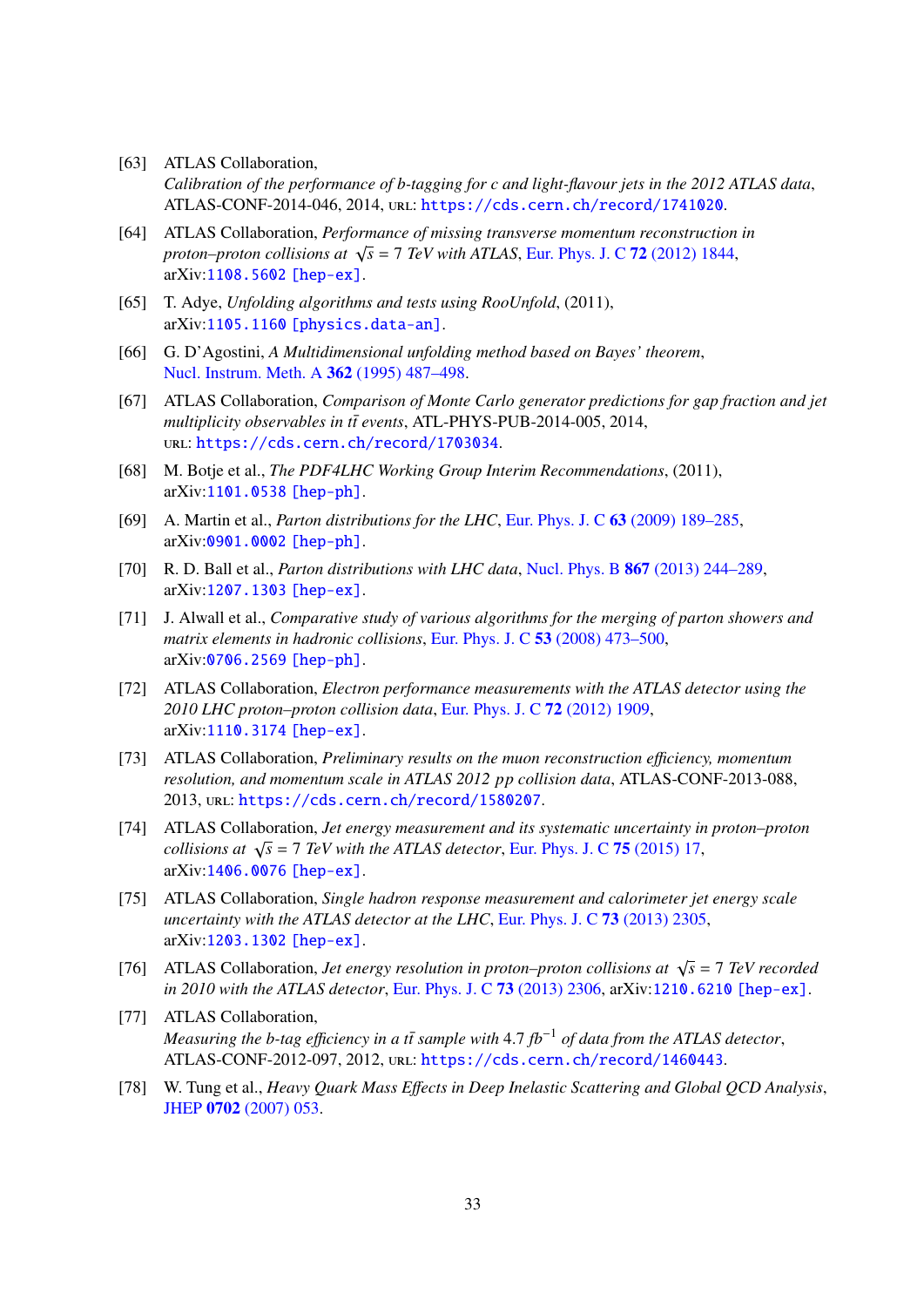- <span id="page-33-0"></span>[79] V. Ahrens et al., *Renormalization-Group Improved Predictions for Top-Quark Pair Production at Hadron Colliders*, JHEP 1009 [\(2010\) 097,](http://dx.doi.org/10.1007/JHEP09(2010)097) arXiv:[1003.5827 \[hep-ph\]](http://arxiv.org/abs/1003.5827).
- <span id="page-33-1"></span>[80] H. X. Zhu et al., *Transverse-momentum resummation for top-quark pairs at hadron colliders*, [Phys. Rev. Lett.](http://dx.doi.org/10.1103/PhysRevLett.110.082001) 110 (2013) 082001, arXiv:[1208.5774 \[hep-ph\]](http://arxiv.org/abs/1208.5774).
- <span id="page-33-2"></span>[81] H. T. Li et al., *Top quark pair production at small transverse momentum in hadronic collisions*, Phys. Rev. D 88 [\(2013\) 074004,](http://dx.doi.org/10.1103/PhysRevD.88.074004) arXiv:[1307.2464](http://arxiv.org/abs/1307.2464).
- <span id="page-33-3"></span>[82] M. Czakon, D. Heymes, and A. Mitov, *High-precision di*ff*erential predictions for top-quark pairs at the LHC*, [Phys. Rev. Lett.](http://dx.doi.org/10.1103/PhysRevLett.116.082003) 116 (2016) 082003, arXiv:[1511.00549 \[hep-ph\]](http://arxiv.org/abs/1511.00549).
- <span id="page-33-4"></span>[83] ATLAS Collaboration, *ATLAS Computing Acknowledgements 2016–2017*, ATL-GEN-PUB-2016-002, 2016, url: <https://cds.cern.ch/record/2202407>.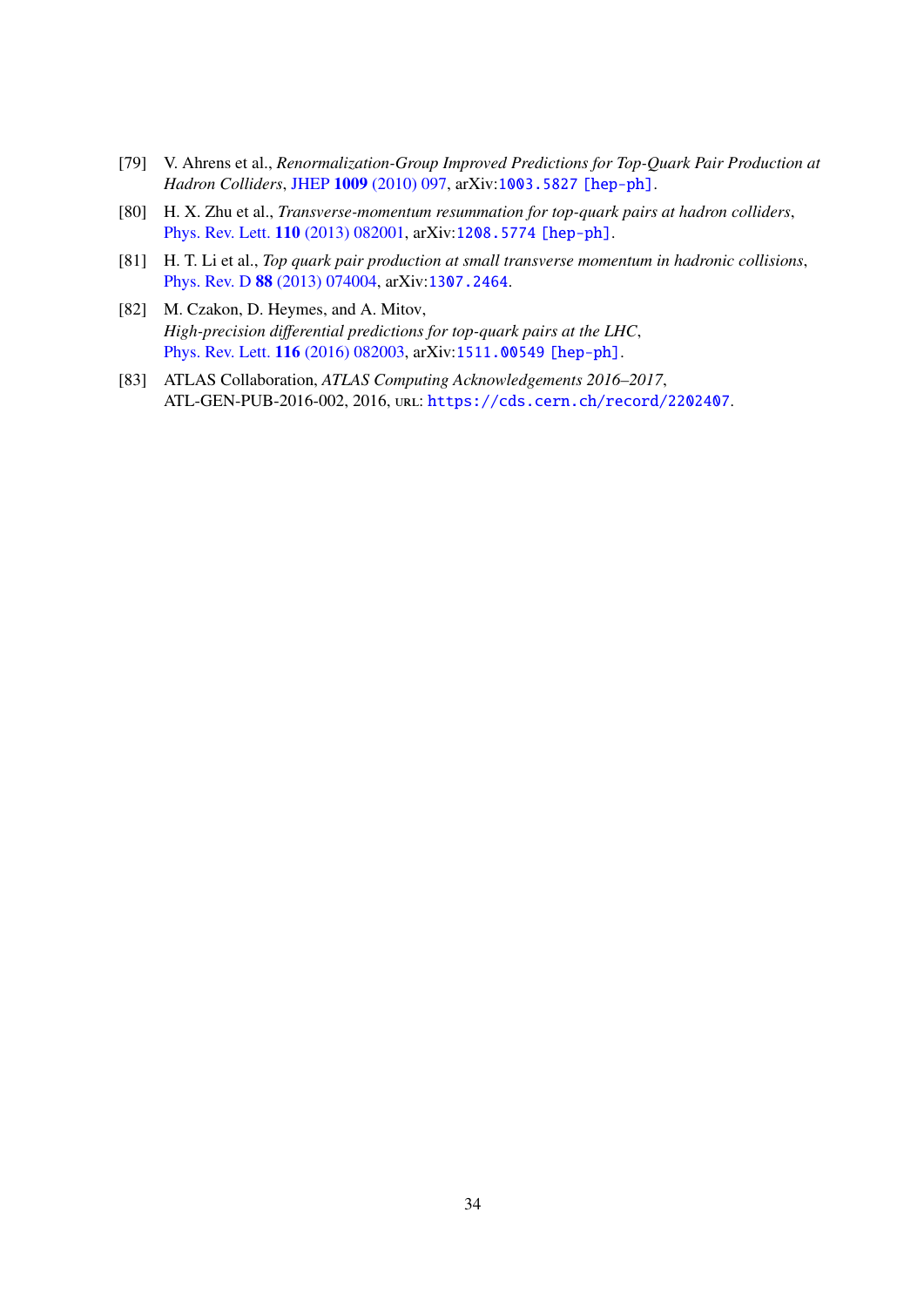### The ATLAS Collaboration

M. Aaboud<sup>136d</sup>, G. Aad<sup>87</sup>, B. Abbott<sup>114</sup>, J. Abdallah<sup>65</sup>, O. Abdinov<sup>12</sup>, B. Abeloos<sup>118</sup>, R. Aben<sup>108</sup>, O.S. AbouZeid<sup>138</sup>, N.L. Abraham<sup>152</sup>, H. Abramowicz<sup>156</sup>, H. Abreu<sup>155</sup>, R. Abreu<sup>117</sup>, Y. Abulaiti<sup>149a,149b</sup>, B.S. Acharya<sup>167a,167b,a</sup>, L. Adamczyk<sup>40a</sup>, D.L. Adams<sup>27</sup>, J. Adelman<sup>109</sup>, S. Adomeit<sup>101</sup>, T. Adye<sup>132</sup>, A.A. Affolder<sup>76</sup>, T. Agatonovic-Jovin<sup>14</sup>, J. Agricola<sup>56</sup>, J.A. Aguilar-Saavedra<sup>127a,127f</sup>, S.P. Ahlen<sup>24</sup>, F. Ahmadov<sup>67,b</sup>, G. Aielli<sup>134a,134b</sup>, H. Akerstedt<sup>149a,149b</sup>, T.P.A. Åkesson<sup>83</sup>, A.V. Akimov<sup>97</sup>, G.L. Alberghi<sup>22a,22b</sup>, J. Albert<sup>172</sup>, S. Albrand<sup>57</sup>, M.J. Alconada Verzini<sup>73</sup>, M. Aleksa<sup>32</sup>, I.N. Aleksandrov<sup>67</sup>, C. Alexa<sup>28b</sup>, G. Alexander<sup>156</sup>, T. Alexopoulos<sup>10</sup>, M. Alhroob<sup>114</sup>, B. Ali<sup>129</sup>, M. Aliev<sup>75a,75b</sup>, G. Alimonti<sup>93a</sup>, J. Alison<sup>33</sup>, S.P. Alkire<sup>37</sup>, B.M.M. Allbrooke<sup>152</sup>, B.W. Allen<sup>117</sup>, P.P. Allport<sup>19</sup>, A. Aloisio<sup>105a,105b</sup>, A. Alonso<sup>38</sup>, F. Alonso<sup>73</sup>, C. Alpigiani<sup>139</sup>, M. Alstaty<sup>87</sup>, B. Alvarez Gonzalez<sup>32</sup>, D. Álvarez Piqueras<sup>170</sup>, M.G. Alviggi<sup>105a,105b</sup>, B.T. Amadio<sup>16</sup>, K. Amako<sup>68</sup>, Y. Amaral Coutinho<sup>26a</sup>, C. Amelung<sup>25</sup>, D. Amidei<sup>91</sup>, S.P. Amor Dos Santos<sup>127a,127c</sup>, A. Amorim<sup>127a,127b</sup>, S. Amoroso<sup>32</sup>, G. Amundsen<sup>25</sup>, C. Anastopoulos<sup>142</sup>, L.S. Ancu<sup>51</sup>, N. Andari<sup>109</sup>, T. Andeen<sup>11</sup>, C.F. Anders<sup>60b</sup>, G. Anders<sup>32</sup>, J.K. Anders<sup>76</sup>, K.J. Anderson<sup>33</sup>, A. Andreazza<sup>93a,93b</sup>, V. Andrei<sup>60a</sup>, S. Angelidakis<sup>9</sup>, I. Angelozzi<sup>108</sup>, P. Anger<sup>46</sup>, A. Angerami<sup>37</sup>, F. Anghinolfi<sup>32</sup>, A.V. Anisenkov<sup>110,*c*</sup>, N. Anjos<sup>13</sup>, A. Annovi<sup>125a,125b</sup>, C. Antel<sup>60a</sup>, M. Antonelli<sup>49</sup>, A. Antonov<sup>99,∗</sup>, F. Anulli<sup>133a</sup>, M. Aoki<sup>68</sup>, L. Aperio Bella<sup>19</sup>, G. Arabidze<sup>92</sup>, Y. Arai<sup>68</sup>, J.P. Araque<sup>127a</sup>, A.T.H. Arce<sup>47</sup>, F.A. Arduh<sup>73</sup>, J-F. Arguin<sup>96</sup>, S. Argyropoulos<sup>65</sup>, M. Arik<sup>20a</sup>, A.J. Armbruster<sup>146</sup>, L.J. Armitage<sup>78</sup>, O. Arnaez<sup>32</sup>, H. Arnold<sup>50</sup>, M. Arratia $^{30}$ , O. Arslan $^{23}$ , A. Artamonov $^{98}$ , G. Artoni $^{121}$ , S. Artz $^{85}$ , S. Asai $^{158}$ , N. Asbah $^{44}$ , A. Ashkenazi<sup>156</sup>, B. Åsman<sup>149a,149b</sup>, L. Asquith<sup>152</sup>, K. Assamagan<sup>27</sup>, R. Astalos<sup>147a</sup>, M. Atkinson<sup>169</sup>, N.B. Atlay<sup>144</sup>, K. Augsten<sup>129</sup>, G. Avolio<sup>32</sup>, B. Axen<sup>16</sup>, M.K. Ayoub<sup>118</sup>, G. Azuelos<sup>96,d</sup>, M.A. Baak<sup>32</sup>, A.E. Baas<sup>60a</sup>, M.J. Baca<sup>19</sup>, H. Bachacou<sup>137</sup>, K. Bachas<sup>75a,75b</sup>, M. Backes<sup>32</sup>, M. Backhaus<sup>32</sup>, P. Bagiacchi<sup>133a,133b</sup>, P. Bagnaia<sup>133a,133b</sup>, Y. Bai<sup>35a</sup>, J.T. Baines<sup>132</sup>, O.K. Baker<sup>179</sup>, E.M. Baldin<sup>110,*c*</sup>, P. Balek<sup>175</sup>, T. Balestri<sup>151</sup>, F. Balli<sup>137</sup>, W.K. Balunas<sup>123</sup>, E. Banas<sup>41</sup>, Sw. Banerjee<sup>176,e</sup>, A.A.E. Bannoura<sup>178</sup>, L. Barak<sup>32</sup>, E.L. Barberio<sup>90</sup>, D. Barberis<sup>52a,52b</sup>, M. Barbero<sup>87</sup>, T. Barillari<sup>102</sup>, M-S Barisits<sup>32</sup>, T. Barklow<sup>146</sup>, N. Barlow<sup>30</sup>, S.L. Barnes<sup>86</sup>, B.M. Barnett<sup>132</sup>, R.M. Barnett<sup>16</sup>, Z. Barnovska-Blenessy<sup>5</sup>, A. Baroncelli<sup>135a</sup>, G. Barone<sup>25</sup>, A.J. Barr<sup>121</sup>, L. Barranco Navarro<sup>170</sup>, F. Barreiro<sup>84</sup>, J. Barreiro Guimarães da Costa<sup>35a</sup>, R. Bartoldus<sup>146</sup>, A.E. Barton<sup>74</sup>, P. Bartos<sup>147a</sup>, A. Basalaev<sup>124</sup>, A. Bassalat<sup>118, f</sup>, R.L. Bates<sup>55</sup>, S.J. Batista<sup>162</sup>, J.R. Batley<sup>30</sup>, M. Battaglia<sup>138</sup>, M. Bauce<sup>133a,133b</sup>, F. Bauer<sup>137</sup>, H.S. Bawa<sup>146,g</sup>, J.B. Beacham<sup>112</sup>, M.D. Beattie<sup>74</sup>, T. Beau<sup>82</sup>, P.H. Beauchemin<sup>165</sup>, P. Bechtle<sup>23</sup>, H.P. Beck<sup>18,*h*</sup>, K. Becker<sup>121</sup>, M. Becker<sup>85</sup>, M. Beckingham<sup>173</sup>, C. Becot<sup>111</sup>, A.J. Beddall<sup>20e</sup>, A. Beddall<sup>20b</sup>, V.A. Bednyakov<sup>67</sup>, M. Bedognetti<sup>108</sup>, C.P. Bee<sup>151</sup>, L.J. Beemster<sup>108</sup>, T.A. Beermann<sup>32</sup>, M. Begel<sup>27</sup>, J.K. Behr<sup>44</sup>, C. Belanger-Champagne<sup>89</sup>, A.S. Bell<sup>80</sup>, G. Bella<sup>156</sup>, L. Bellagamba<sup>22a</sup>, A. Bellerive<sup>31</sup>, M. Bellomo<sup>88</sup>, K. Belotskiy<sup>99</sup>, O. Beltramello<sup>32</sup>, N.L. Belyaev<sup>99</sup>, O. Benary<sup>156,∗</sup>, D. Benchekroun<sup>136a</sup>, M. Bender<sup>101</sup>, K. Bendtz<sup>149a,149b</sup>, N. Benekos<sup>10</sup>, Y. Benhammou<sup>156</sup>, E. Benhar Noccioli<sup>179</sup>, J. Benitez<sup>65</sup>, D.P. Benjamin<sup>47</sup>, J.R. Bensinger<sup>25</sup>, S. Bentvelsen<sup>108</sup>, L. Beresford<sup>121</sup>, M. Beretta<sup>49</sup>, D. Berge<sup>108</sup>, E. Bergeaas Kuutmann<sup>168</sup>, N. Berger<sup>5</sup>, J. Beringer<sup>16</sup>, S. Berlendis<sup>57</sup>, N.R. Bernard<sup>88</sup>, C. Bernius<sup>111</sup>, F.U. Bernlochner<sup>23</sup>, T. Berry<sup>79</sup>, P. Berta<sup>130</sup>, C. Bertella<sup>85</sup>, G. Bertoli<sup>149a,149b</sup>, F. Bertolucci<sup>125a,125b</sup>, I.A. Bertram<sup>74</sup>, C. Bertsche<sup>44</sup>, D. Bertsche<sup>114</sup>, G.J. Besjes<sup>38</sup>, O. Bessidskaia Bylund<sup>149a,149b</sup>, M. Bessner<sup>44</sup>, N. Besson<sup>137</sup>, C. Betancourt<sup>50</sup>, S. Bethke<sup>102</sup>, A.J. Bevan<sup>78</sup>, R.M. Bianchi<sup>126</sup>, L. Bianchini<sup>25</sup>, M. Bianco<sup>32</sup>, O. Biebel<sup>101</sup>, D. Biedermann<sup>17</sup>, R. Bielski<sup>86</sup>, N.V. Biesuz<sup>125a,125b</sup>, M. Biglietti<sup>135a</sup>, J. Bilbao De Mendizabal<sup>51</sup>, T.R.V. Billoud<sup>96</sup>, H. Bilokon<sup>49</sup>, M. Bindi<sup>56</sup>, S. Binet<sup>118</sup>, A. Bingul<sup>20b</sup>, C. Bini<sup>133a,133b</sup>, S. Biondi<sup>22a,22b</sup>, D.M. Bjergaard<sup>47</sup>, C.W. Black<sup>153</sup>, J.E. Black<sup>146</sup>, K.M. Black<sup>24</sup>, D. Blackburn<sup>139</sup>, R.E. Blair<sup>6</sup>, J.-B. Blanchard<sup>137</sup>, T. Blazek<sup>147a</sup>, I. Bloch<sup>44</sup>, C. Blocker<sup>25</sup>, W. Blum<sup>85,\*</sup>, U. Blumenschein<sup>56</sup>,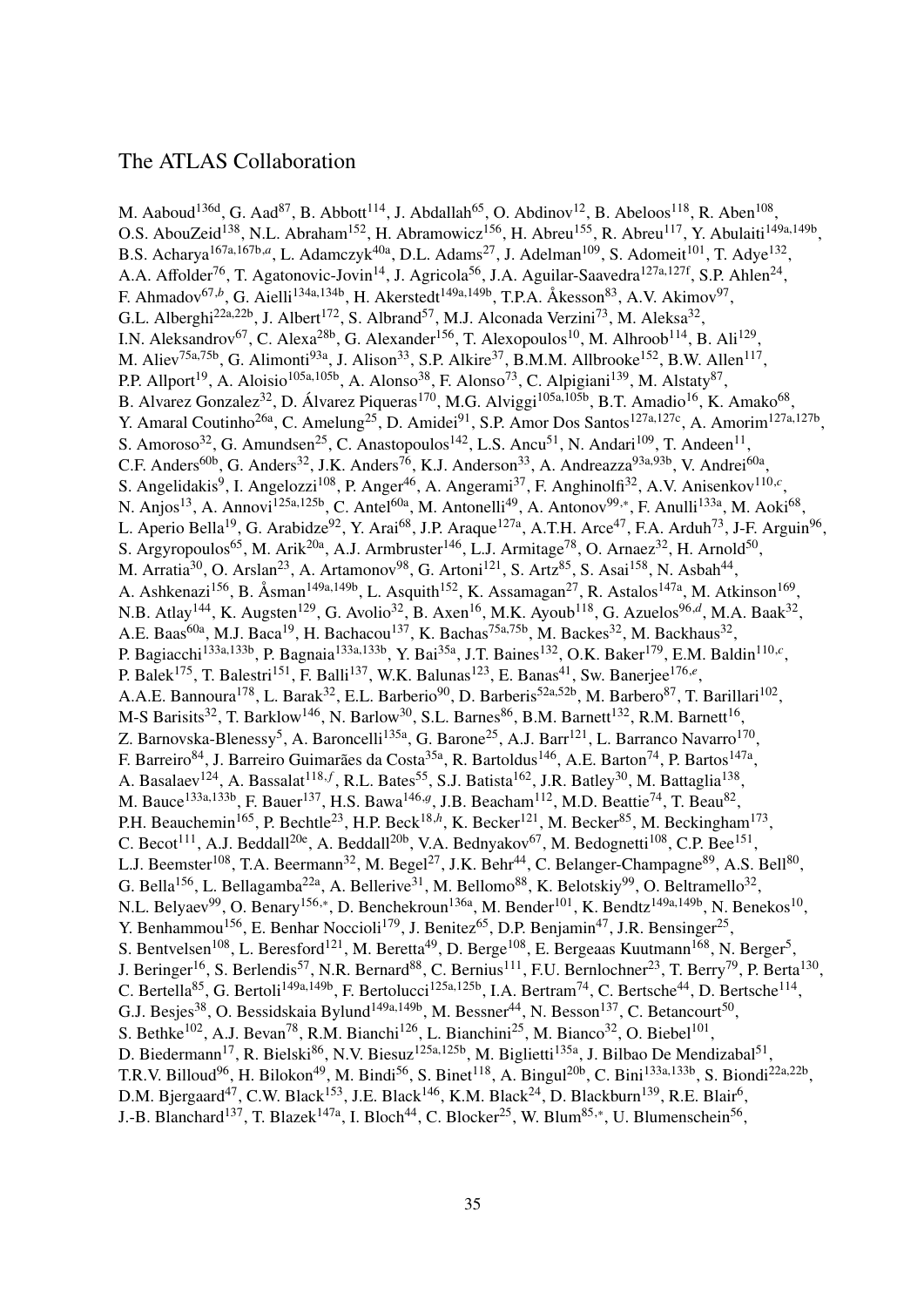S. Blunier<sup>34a</sup>, G.J. Bobbink<sup>108</sup>, V.S. Bobrovnikov<sup>110,*c*</sup>, S.S. Bocchetta<sup>83</sup>, A. Bocci<sup>47</sup>, C. Bock<sup>101</sup>, M. Boehler<sup>50</sup>, D. Boerner<sup>178</sup>, J.A. Bogaerts<sup>32</sup>, D. Bogavac<sup>14</sup>, A.G. Bogdanchikov<sup>110</sup>, C. Bohm<sup>149a</sup>, V. Boisvert<sup>79</sup>, P. Bokan<sup>14</sup>, T. Bold<sup>40a</sup>, A.S. Boldyrev<sup>167a,167c</sup>, M. Bomben<sup>82</sup>, M. Bona<sup>78</sup>, M. Boonekamp<sup>137</sup>, A. Borisov<sup>131</sup>, G. Borissov<sup>74</sup>, J. Bortfeldt<sup>32</sup>, D. Bortoletto<sup>121</sup>, V. Bortolotto<sup>62a,62b,62c</sup>, K. Bos<sup>108</sup>, D. Boscherini<sup>22a</sup>, M. Bosman<sup>13</sup>, J.D. Bossio Sola<sup>29</sup>, J. Boudreau<sup>126</sup>, J. Bouffard<sup>2</sup>, E.V. Bouhova-Thacker<sup>74</sup>, D. Boumediene<sup>36</sup>, C. Bourdarios<sup>118</sup>, S.K. Boutle<sup>55</sup>, A. Boveia<sup>32</sup>, J. Boyd<sup>32</sup>, I.R. Boyko<sup>67</sup>, J. Bracinik<sup>19</sup>, A. Brandt<sup>8</sup>, G. Brandt<sup>56</sup>, O. Brandt<sup>60a</sup>, U. Bratzler<sup>159</sup>, B. Brau<sup>88</sup>, J.E. Brau<sup>117</sup>, H.M. Braun<sup>178,∗</sup>, W.D. Breaden Madden<sup>55</sup>, K. Brendlinger<sup>123</sup>, A.J. Brennan<sup>90</sup>, L. Brenner<sup>108</sup>, R. Brenner<sup>168</sup>, S. Bressler<sup>175</sup>, T.M. Bristow<sup>48</sup>, D. Britton<sup>55</sup>, D. Britzger<sup>44</sup>, F.M. Brochu<sup>30</sup>, I. Brock<sup>23</sup>, R. Brock<sup>92</sup>, G. Brooijmans<sup>37</sup>, T. Brooks<sup>79</sup>, W.K. Brooks<sup>34b</sup>, J. Brosamer<sup>16</sup>, E. Brost<sup>109</sup>, J.H Broughton<sup>19</sup>, P.A. Bruckman de Renstrom<sup>41</sup>, D. Bruncko<sup>147b</sup>, R. Bruneliere<sup>50</sup>, A. Bruni<sup>22a</sup>, G. Bruni<sup>22a</sup>, L.S. Bruni<sup>108</sup>, BH Brunt<sup>30</sup>, M. Bruschi<sup>22a</sup>, N. Bruscino<sup>23</sup>, P. Bryant<sup>33</sup>, L. Bryngemark<sup>83</sup>, T. Buanes<sup>15</sup>, Q. Buat<sup>145</sup>, P. Buchholz<sup>144</sup>, A.G. Buckley<sup>55</sup>, I.A. Budagov<sup>67</sup>, F. Buehrer<sup>50</sup>, M.K. Bugge<sup>120</sup>, O. Bulekov<sup>99</sup>, D. Bullock<sup>8</sup>, H. Burckhart<sup>32</sup>, S. Burdin<sup>76</sup>, C.D. Burgard<sup>50</sup>, B. Burghgrave<sup>109</sup>, K. Burka<sup>41</sup>, S. Burke<sup>132</sup>, I. Burmeister<sup>45</sup>, J.T.P. Burr<sup>121</sup>, E. Busato<sup>36</sup>, D. Büscher<sup>50</sup>, V. Büscher<sup>85</sup>, P. Bussey<sup>55</sup>, J.M. Butler<sup>24</sup>, C.M. Buttar<sup>55</sup>, J.M. Butterworth<sup>80</sup>, P. Butti<sup>108</sup>, W. Buttinger<sup>27</sup>, A. Buzatu<sup>55</sup>, A.R. Buzykaev<sup>110,c</sup>, S. Cabrera Urbán<sup>170</sup>, D. Caforio<sup>129</sup>, V.M. Cairo<sup>39a,39b</sup>, O. Cakir<sup>4a</sup>, N. Calace<sup>51</sup>, P. Calafiura<sup>16</sup>, A. Calandri<sup>87</sup>, G. Calderini<sup>82</sup>, P. Calfayan<sup>101</sup>, G. Callea<sup>39a,39b</sup>, L.P. Caloba<sup>26a</sup>, S. Calvente Lopez<sup>84</sup>, D. Calvet<sup>36</sup>, S. Calvet<sup>36</sup>, T.P. Calvet<sup>87</sup>, R. Camacho Toro<sup>33</sup>, S. Camarda<sup>32</sup>, P. Camarri<sup>134a,134b</sup>, D. Cameron<sup>120</sup>, R. Caminal Armadans<sup>169</sup>, C. Camincher<sup>57</sup>, S. Campana<sup>32</sup>, M. Campanelli<sup>80</sup>, A. Camplani<sup>93a,93b</sup>, A. Campoverde<sup>144</sup>, V. Canale<sup>105a,105b</sup>, A. Canepa<sup>163a</sup>, M. Cano Bret<sup>141</sup>, J. Cantero<sup>115</sup>, R. Cantrill<sup>127a</sup>, T. Cao<sup>42</sup>, M.D.M. Capeans Garrido<sup>32</sup>, I. Caprini<sup>28b</sup>, M. Caprini<sup>28b</sup>, M. Capua<sup>39a,39b</sup>, R. Caputo<sup>85</sup>, R.M. Carbone<sup>37</sup>, R. Cardarelli<sup>134a</sup>, F. Cardillo<sup>50</sup>, I. Carli<sup>130</sup>, T. Carli<sup>32</sup>, G. Carlino<sup>105a</sup>, L. Carminati<sup>93a,93b</sup>, S. Caron<sup>107</sup>, E. Carquin<sup>34b</sup>, G.D. Carrillo-Montoya<sup>32</sup>, J.R. Carter<sup>30</sup>, J. Carvalho<sup>127a,127c</sup>, D. Casadei<sup>19</sup>, M.P. Casado<sup>13,*i*</sup>, M. Casolino<sup>13</sup>, D.W. Casper<sup>166</sup>, E. Castaneda-Miranda<sup>148a</sup>, R. Castelijn<sup>108</sup>, A. Castelli<sup>108</sup>, V. Castillo Gimenez<sup>170</sup>, N.F. Castro<sup>127a, *j*</sup>, A. Catinaccio<sup>32</sup>, J.R. Catmore<sup>120</sup>, A. Cattai<sup>32</sup>, J. Caudron<sup>85</sup>, V. Cavaliere<sup>169</sup>, E. Cavallaro<sup>13</sup>, D. Cavalli<sup>93a</sup>, M. Cavalli-Sforza<sup>13</sup>, V. Cavasinni<sup>125a,125b</sup>, F. Ceradini<sup>135a,135b</sup>, L. Cerda Alberich<sup>170</sup>, B.C. Cerio<sup>47</sup>, A.S. Cerqueira<sup>26b</sup>, A. Cerri<sup>152</sup>, L. Cerrito<sup>78</sup>, F. Cerutti<sup>16</sup>, M. Cerv<sup>32</sup>, A. Cervelli<sup>18</sup>, S.A. Cetin<sup>20d</sup>, A. Chafaq<sup>136a</sup>, D. Chakraborty<sup>109</sup>, S.K. Chan<sup>58</sup>, Y.L. Chan<sup>62a</sup>, P. Chang<sup>169</sup>, J.D. Chapman<sup>30</sup>, D.G. Charlton<sup>19</sup>, A. Chatterjee<sup>51</sup>, C.C. Chau<sup>162</sup>, C.A. Chavez Barajas<sup>152</sup>, S. Che<sup>112</sup>, S. Cheatham<sup>74</sup>, A. Chegwidden<sup>92</sup>, S. Chekanov<sup>6</sup>, S.V. Chekulaev<sup>163a</sup>, G.A. Chelkov<sup>67,k</sup>, M.A. Chelstowska<sup>91</sup>, C. Chen<sup>66</sup>, H. Chen<sup>27</sup>, K. Chen<sup>151</sup>, S. Chen<sup>35b</sup>, S. Chen<sup>158</sup>, X. Chen<sup>35c</sup>, Y. Chen<sup>69</sup>, H.C. Cheng<sup>91</sup>, H.J. Cheng<sup>35a</sup>, Y. Cheng<sup>33</sup>, A. Cheplakov<sup>67</sup>, E. Cheremushkina<sup>131</sup>, R. Cherkaoui El Moursli<sup>136e</sup>, V. Chernyatin<sup>27,\*</sup>, E. Cheu<sup>7</sup>, L. Chevalier<sup>137</sup>, V. Chiarella<sup>49</sup>, G. Chiarelli<sup>125a,125b</sup>, G. Chiodini<sup>75a</sup>, A.S. Chisholm<sup>19</sup>, A. Chitan<sup>28b</sup>, M.V. Chizhov<sup>67</sup>, K. Choi<sup>63</sup>, A.R. Chomont<sup>36</sup>, S. Chouridou<sup>9</sup>, B.K.B. Chow<sup>101</sup>, V. Christodoulou<sup>80</sup>, D. Chromek-Burckhart<sup>32</sup>, J. Chudoba<sup>128</sup>, A.J. Chuinard<sup>89</sup>, J.J. Chwastowski<sup>41</sup>, L. Chytka<sup>116</sup>, G. Ciapetti<sup>133a,133b</sup>, A.K. Ciftci<sup>4a</sup>, D. Cinca<sup>45</sup>, V. Cindro<sup>77</sup>, I.A. Cioara<sup>23</sup>, C. Ciocca<sup>22a,22b</sup>, A. Ciocio<sup>16</sup>, F. Cirotto<sup>105a,105b</sup>, Z.H. Citron<sup>175</sup>, M. Citterio<sup>93a</sup>, M. Ciubancan<sup>28b</sup>, A. Clark<sup>51</sup>, B.L. Clark<sup>58</sup>, M.R. Clark<sup>37</sup>, P.J. Clark<sup>48</sup>, R.N. Clarke<sup>16</sup>, C. Clement<sup>149a,149b</sup>, Y. Coadou<sup>87</sup>, M. Cobal<sup>167a,167c</sup>, A. Coccaro<sup>51</sup>, J. Cochran<sup>66</sup>, L. Colasurdo<sup>107</sup>, B. Cole<sup>37</sup>, A.P. Colijn<sup>108</sup>, J. Collot<sup>57</sup>, T. Colombo<sup>32</sup>, G. Compostella<sup>102</sup>, P. Conde Muiño<sup>127a,127b</sup>, E. Coniavitis<sup>50</sup>, S.H. Connell<sup>148b</sup>, I.A. Connelly<sup>79</sup>, V. Consorti<sup>50</sup>, S. Constantinescu<sup>28b</sup>, G. Conti<sup>32</sup>, F. Conventi<sup>105a,*l*</sup>, M. Cooke<sup>16</sup>, B.D. Cooper<sup>80</sup>, A.M. Cooper-Sarkar<sup>121</sup>, K.J.R. Cormier<sup>162</sup>, T. Cornelissen<sup>178</sup>, M. Corradi<sup>133a,133b</sup>, F. Corriveau<sup>89,*m*</sup>, A. Corso-Radu<sup>166</sup>, A. Cortes-Gonzalez<sup>13</sup>, G. Cortiana<sup>102</sup>, G. Costa<sup>93a</sup>, M.J. Costa<sup>170</sup>, D. Costanzo<sup>142</sup>, G. Cottin<sup>30</sup>, G. Cowan<sup>79</sup>, B.E. Cox<sup>86</sup>, K. Cranmer<sup>111</sup>, S.J. Crawley<sup>55</sup>, G. Cree<sup>31</sup>, S. Crépé-Renaudin<sup>57</sup>,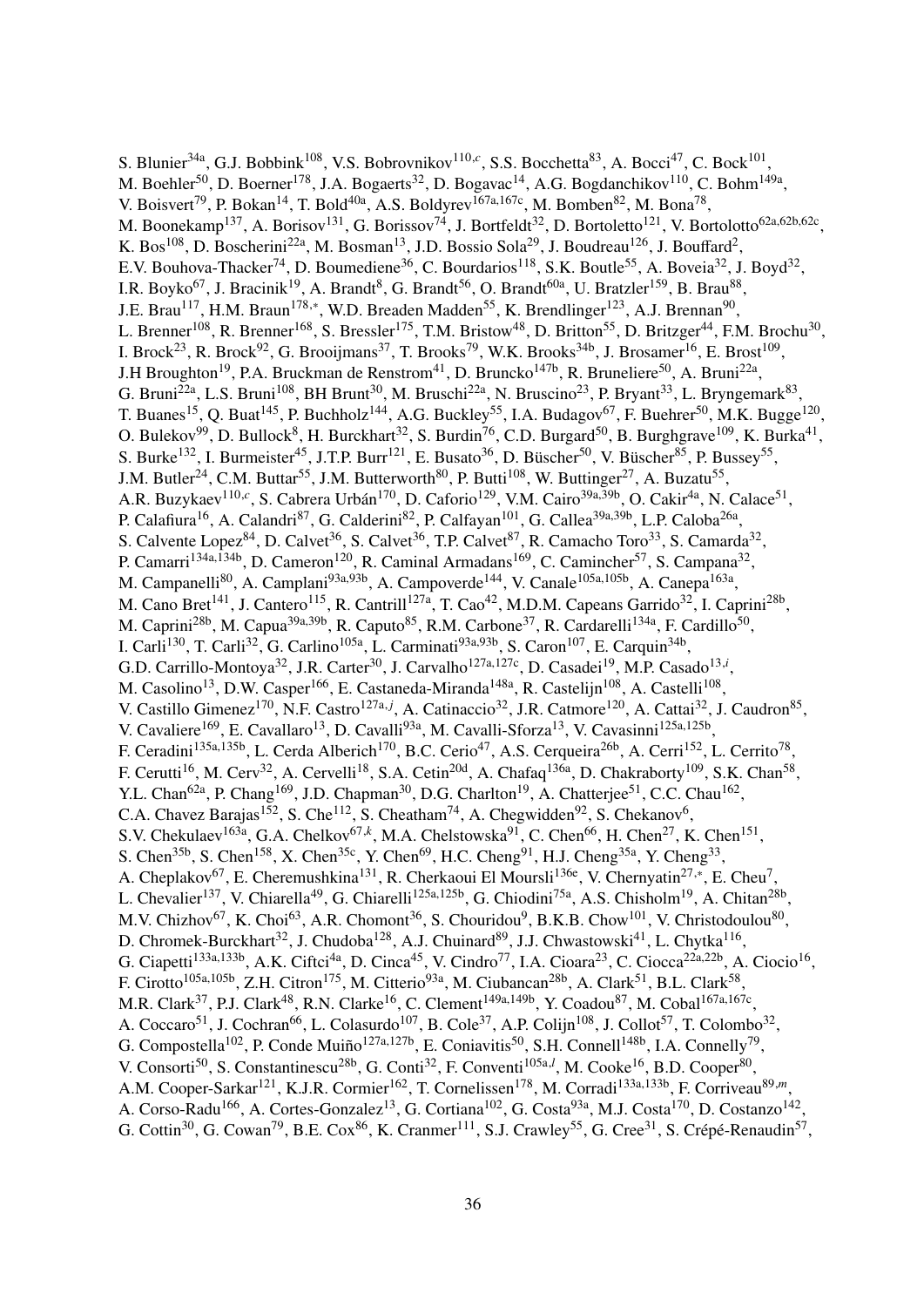F. Crescioli<sup>82</sup>, W.A. Cribbs<sup>149a,149b</sup>, M. Crispin Ortuzar<sup>121</sup>, M. Cristinziani<sup>23</sup>, V. Croft<sup>107</sup>, G. Crosetti<sup>39a,39b</sup>, A. Cueto<sup>84</sup>, T. Cuhadar Donszelmann<sup>142</sup>, J. Cummings<sup>179</sup>, M. Curatolo<sup>49</sup>, J. Cúth<sup>85</sup>, H. Czirr<sup>144</sup>, P. Czodrowski<sup>3</sup>, G. D'amen<sup>22a,22b</sup>, S. D'Auria<sup>55</sup>, M. D'Onofrio<sup>76</sup>, M.J. Da Cunha Sargedas De Sousa<sup>127a,127b</sup>, C. Da Via<sup>86</sup>, W. Dabrowski<sup>40a</sup>, T. Dado<sup>147a</sup>, T. Dai<sup>91</sup>, O. Dale<sup>15</sup>, F. Dallaire<sup>96</sup>, C. Dallapiccola<sup>88</sup>, M. Dam<sup>38</sup>, J.R. Dandoy<sup>33</sup>, N.P. Dang<sup>50</sup>, A.C. Daniells<sup>19</sup>, N.S. Dann<sup>86</sup>, M. Danninger<sup>171</sup>, M. Dano Hoffmann<sup>137</sup>, V. Dao<sup>50</sup>, G. Darbo<sup>52a</sup>, S. Darmora<sup>8</sup>, J. Dassoulas<sup>3</sup>, A. Dattagupta<sup>63</sup>, W. Davey<sup>23</sup>, C. David<sup>172</sup>, T. Davidek<sup>130</sup>, M. Davies<sup>156</sup>, P. Davison<sup>80</sup>, E. Dawe $^{90}$ , I. Dawson<sup>142</sup>, R.K. Daya-Ishmukhametova $^{88}$ , K. De $^{8}$ , R. de Asmundis<sup>105a</sup>, A. De Benedetti<sup>114</sup>, S. De Castro<sup>22a,22b</sup>, S. De Cecco<sup>82</sup>, N. De Groot<sup>107</sup>, P. de Jong<sup>108</sup>, H. De la Torre<sup>84</sup>, F. De Lorenzi<sup>66</sup>, A. De Maria<sup>56</sup>, D. De Pedis<sup>133a</sup>, A. De Salvo<sup>133a</sup>, U. De Sanctis<sup>152</sup>, A. De Santo<sup>152</sup>, J.B. De Vivie De Regie<sup>118</sup>, W.J. Dearnaley<sup>74</sup>, R. Debbe<sup>27</sup>, C. Debenedetti<sup>138</sup>, D.V. Dedovich<sup>67</sup>, N. Dehghanian<sup>3</sup>, I. Deigaard<sup>108</sup>, M. Del Gaudio<sup>39a,39b</sup>, J. Del Peso<sup>84</sup>, T. Del Prete<sup>125a,125b</sup>, D. Delgove<sup>118</sup>, F. Deliot<sup>137</sup>, C.M. Delitzsch<sup>51</sup>, M. Deliyergiyev<sup>77</sup>, A. Dell'Acqua<sup>32</sup>, L. Dell'Asta<sup>24</sup>, M. Dell'Orso<sup>125a,125b</sup>, M. Della Pietra<sup>105a,*l*</sup>, D. della Volpe<sup>51</sup>, M. Delmastro<sup>5</sup>, P.A. Delsart<sup>57</sup>, D.A. DeMarco<sup>162</sup>, S. Demers<sup>179</sup>, M. Demichev<sup>67</sup>, A. Demilly<sup>82</sup>, S.P. Denisov<sup>131</sup>, D. Denysiuk<sup>137</sup>, D. Derendarz<sup>41</sup>, J.E. Derkaoui<sup>136d</sup>, F. Derue<sup>82</sup>, P. Dervan<sup>76</sup>, K. Desch<sup>23</sup>, C. Deterre<sup>44</sup>, K. Dette<sup>45</sup>, P.O. Deviveiros<sup>32</sup>, A. Dewhurst<sup>132</sup>, S. Dhaliwal<sup>25</sup>, A. Di Ciaccio<sup>134a,134b</sup>, L. Di Ciaccio<sup>5</sup>, W.K. Di Clemente<sup>123</sup>, C. Di Donato<sup>133a,133b</sup>, A. Di Girolamo<sup>32</sup>, B. Di Girolamo<sup>32</sup>, B. Di Micco<sup>135a,135b</sup>, R. Di Nardo<sup>32</sup>, A. Di Simone<sup>50</sup>, R. Di Sipio<sup>162</sup>, D. Di Valentino<sup>31</sup>, C. Diaconu<sup>87</sup>, M. Diamond<sup>162</sup>, F.A. Dias<sup>48</sup>, M.A. Diaz<sup>34a</sup>, E.B. Diehl<sup>91</sup>, J. Dietrich<sup>17</sup>, S. Diglio<sup>87</sup>, A. Dimitrievska<sup>14</sup>, J. Dingfelder<sup>23</sup>, P. Dita<sup>28b</sup>, S. Dita<sup>28b</sup>, F. Dittus<sup>32</sup>, F. Djama<sup>87</sup>, T. Djobava<sup>53b</sup>, J.I. Djuvsland<sup>60a</sup>, M.A.B. do Vale<sup>26c</sup>, D. Dobos<sup>32</sup>, M. Dobre<sup>28b</sup>, C. Doglioni<sup>83</sup>, J. Dolejsi<sup>130</sup>, Z. Dolezal<sup>130</sup>, B.A. Dolgoshein<sup>99,∗</sup>, M. Donadelli<sup>26d</sup>, S. Donati<sup>125a,125b</sup>, P. Dondero<sup>122a,122b</sup>, J. Donini<sup>36</sup>, J. Dopke<sup>132</sup>, A. Doria<sup>105a</sup>, M.T. Dova<sup>73</sup>, A.T. Doyle<sup>55</sup>, E. Drechsler<sup>56</sup>, M. Dris<sup>10</sup>, Y. Du<sup>140</sup>, J. Duarte-Campderros<sup>156</sup>, E. Duchovni<sup>175</sup>, G. Duckeck<sup>101</sup>, O.A. Ducu<sup>96,*n*</sup>, D. Duda<sup>108</sup>, A. Dudarev<sup>32</sup>, E.M. Duffield<sup>16</sup>, L. Duflot<sup>118</sup>, M. Dührssen<sup>32</sup>, M. Dumancic<sup>175</sup>, M. Dunford<sup>60a</sup>, H. Duran Yildiz<sup>4a</sup>, M. Düren<sup>54</sup>, A. Durglishvili<sup>53b</sup>, D. Duschinger<sup>46</sup>, B. Dutta<sup>44</sup>, M. Dyndal<sup>44</sup>, C. Eckardt<sup>44</sup>, K.M. Ecker<sup>102</sup>, R.C. Edgar<sup>91</sup>, N.C. Edwards<sup>48</sup>, T. Eifert<sup>32</sup>, G. Eigen<sup>15</sup>, K. Einsweiler<sup>16</sup>, T. Ekelof<sup>168</sup>, M. El Kacimi<sup>136c</sup>, V. Ellajosyula<sup>87</sup>, M. Ellert<sup>168</sup>, S. Elles<sup>5</sup>, F. Ellinghaus<sup>178</sup>, A.A. Elliot<sup>172</sup>, N. Ellis<sup>32</sup>, J. Elmsheuser<sup>27</sup>, M. Elsing<sup>32</sup>, D. Emeliyanov<sup>132</sup>, Y. Enari<sup>158</sup>, O.C. Endner<sup>85</sup>, J.S. Ennis<sup>173</sup>, J. Erdmann<sup>45</sup>, A. Ereditato<sup>18</sup>, G. Ernis<sup>178</sup>, J. Ernst<sup>2</sup>, M. Ernst<sup>27</sup>, S. Errede<sup>169</sup>, E. Ertel<sup>85</sup>, M. Escalier<sup>118</sup>, H. Esch<sup>45</sup>, C. Escobar<sup>126</sup>, B. Esposito<sup>49</sup>, A.I. Etienvre<sup>137</sup>, E. Etzion<sup>156</sup>, H. Evans<sup>63</sup>, A. Ezhilov<sup>124</sup>, F. Fabbri<sup>22a,22b</sup>, L. Fabbri<sup>22a,22b</sup>, G. Facini<sup>33</sup>, R.M. Fakhrutdinov<sup>131</sup>, S. Falciano<sup>133a</sup>, R.J. Falla<sup>80</sup>, J. Faltova<sup>32</sup>, Y. Fang<sup>35a</sup>, M. Fanti<sup>93a,93b</sup>, A. Farbin<sup>8</sup>, A. Farilla<sup>135a</sup>, C. Farina<sup>126</sup>, E.M. Farina<sup>122a,122b</sup>, T. Farooque<sup>13</sup>, S. Farrell<sup>16</sup>, S.M. Farrington<sup>173</sup>, P. Farthouat<sup>32</sup>, F. Fassi<sup>136e</sup>, P. Fassnacht<sup>32</sup>, D. Fassouliotis<sup>9</sup>, M. Faucci Giannelli<sup>79</sup>, A. Favareto<sup>52a,52b</sup>, W.J. Fawcett<sup>121</sup>, L. Fayard<sup>118</sup>, O.L. Fedin<sup>124,0</sup>, W. Fedorko<sup>171</sup>, S. Feigl<sup>120</sup>, L. Feligioni<sup>87</sup>, C. Feng<sup>140</sup>, E.J. Feng<sup>32</sup>, H. Feng<sup>91</sup>, A.B. Fenyuk<sup>131</sup>, L. Feremenga<sup>8</sup>, P. Fernandez Martinez<sup>170</sup>, S. Fernandez Perez<sup>13</sup>, J. Ferrando<sup>55</sup>, A. Ferrari<sup>168</sup>, P. Ferrari<sup>108</sup>, R. Ferrari<sup>122a</sup>, D.E. Ferreira de Lima<sup>60b</sup>, A. Ferrer<sup>170</sup>, D. Ferrere<sup>51</sup>, C. Ferretti<sup>91</sup>, A. Ferretto Parodi<sup>52a,52b</sup>, F. Fiedler<sup>85</sup>, A. Filipčič<sup>77</sup>, M. Filipuzzi<sup>44</sup>, F. Filthaut<sup>107</sup>, M. Fincke-Keeler<sup>172</sup>, K.D. Finelli<sup>153</sup>, M.C.N. Fiolhais<sup>127a,127c</sup>, L. Fiorini<sup>170</sup>, A. Firan<sup>42</sup>, A. Fischer<sup>2</sup>, C. Fischer<sup>13</sup>, J. Fischer<sup>178</sup>, W.C. Fisher<sup>92</sup>, N. Flaschel<sup>44</sup>, I. Fleck<sup>144</sup>, P. Fleischmann<sup>91</sup>, G.T. Fletcher<sup>142</sup>, R.R.M. Fletcher<sup>123</sup>, T. Flick<sup>178</sup>, A. Floderus<sup>83</sup>, L.R. Flores Castillo<sup>62a</sup>, M.J. Flowerdew<sup>102</sup>, G.T. Forcolin<sup>86</sup>, A. Formica<sup>137</sup>, A. Forti<sup>86</sup>, A.G. Foster<sup>19</sup>, D. Fournier<sup>118</sup>, H. Fox<sup>74</sup>, S. Fracchia<sup>13</sup>, P. Francavilla<sup>82</sup>, M. Franchini<sup>22a,22b</sup>, D. Francis<sup>32</sup>, L. Franconi<sup>120</sup>, M. Franklin<sup>58</sup>, M. Frate<sup>166</sup>, M. Fraternali<sup>122a,122b</sup>, D. Freeborn<sup>80</sup>, S.M. Fressard-Batraneanu<sup>32</sup>, F. Friedrich<sup>46</sup>, D. Froidevaux<sup>32</sup>, J.A. Frost<sup>121</sup>, C. Fukunaga<sup>159</sup>, E. Fullana Torregrosa<sup>85</sup>, T. Fusayasu<sup>103</sup>, J. Fuster<sup>170</sup>, C. Gabaldon<sup>57</sup>, O. Gabizon<sup>178</sup>, A. Gabrielli<sup>22a,22b</sup>,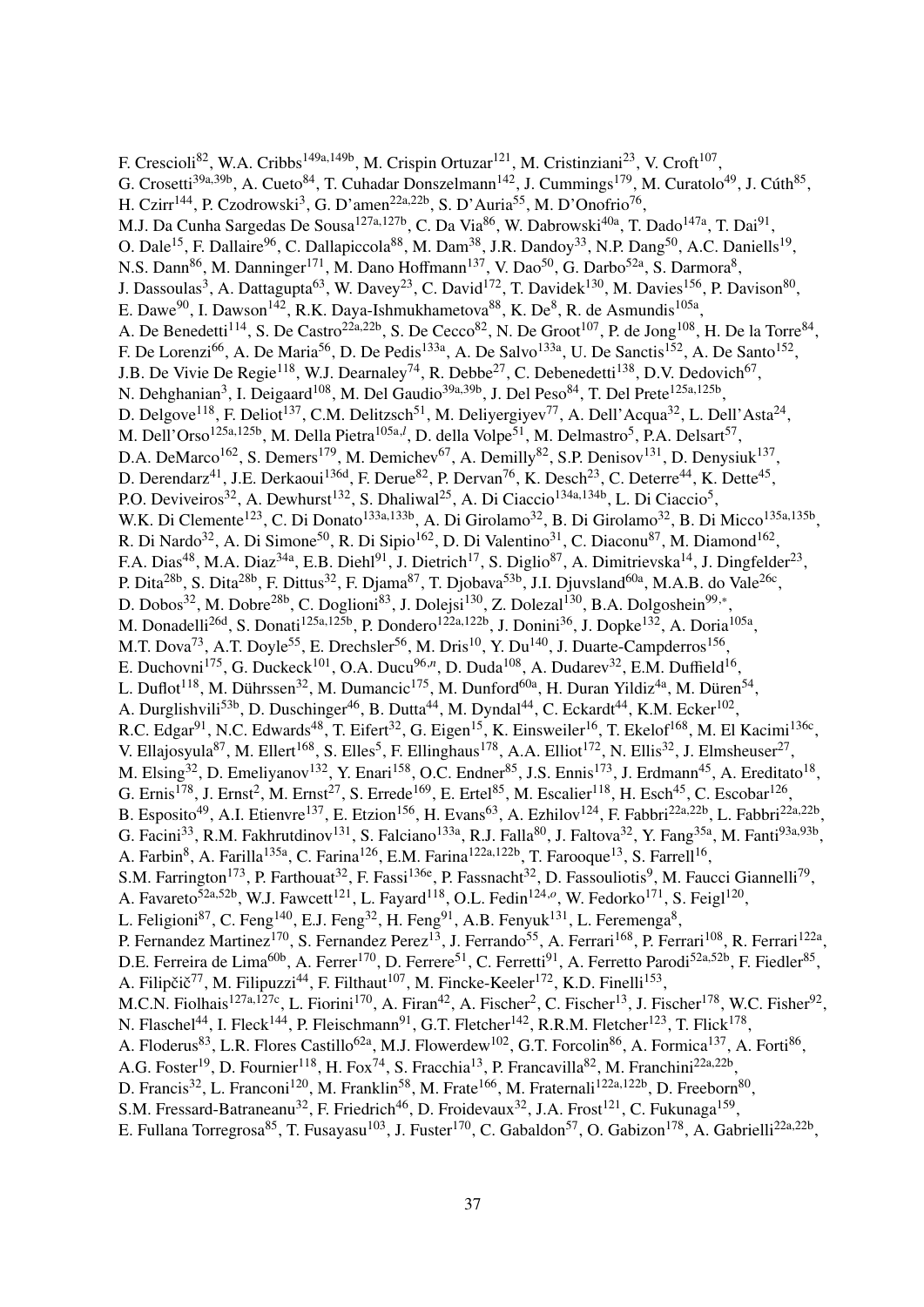A. Gabrielli<sup>16</sup>, G.P. Gach<sup>40a</sup>, S. Gadatsch<sup>32</sup>, S. Gadomski<sup>51</sup>, G. Gagliardi<sup>52a,52b</sup>, L.G. Gagnon<sup>96</sup>, P. Gagnon<sup>63</sup>, C. Galea<sup>107</sup>, B. Galhardo<sup>127a,127c</sup>, E.J. Gallas<sup>121</sup>, B.J. Gallop<sup>132</sup>, P. Gallus<sup>129</sup>, G. Galster<sup>38</sup>, K.K. Gan<sup>112</sup>, J. Gao<sup>59</sup>, Y. Gao<sup>48</sup>, Y.S. Gao<sup>146,g</sup>, F.M. Garay Walls<sup>48</sup>, C. García<sup>170</sup>, J.E. García Navarro<sup>170</sup>, M. Garcia-Sciveres<sup>16</sup>, R.W. Gardner<sup>33</sup>, N. Garelli<sup>146</sup>, V. Garonne<sup>120</sup>, A. Gascon Bravo<sup>44</sup>, C. Gatti<sup>49</sup>, A. Gaudiello<sup>52a,52b</sup>, G. Gaudio<sup>122a</sup>, L. Gauthier<sup>96</sup>, I.L. Gavrilenko<sup>97</sup>, C. Gay<sup>171</sup>, G. Gaycken<sup>23</sup>, E.N. Gazis<sup>10</sup>, Z. Gecse<sup>171</sup>, C.N.P. Gee<sup>132</sup>, Ch. Geich-Gimbel<sup>23</sup>, M. Geisen<sup>85</sup>, M.P. Geisler<sup>60a</sup>, C. Gemme<sup>52a</sup>, M.H. Genest<sup>57</sup>, C. Geng<sup>59,p</sup>, S. Gentile<sup>133a,133b</sup>, C. Gentsos<sup>157</sup>, S. George<sup>79</sup>, D. Gerbaudo<sup>13</sup>, A. Gershon<sup>156</sup>, S. Ghasemi<sup>144</sup>, H. Ghazlane<sup>136b</sup>, M. Ghneimat<sup>23</sup>, B. Giacobbe<sup>22a</sup>, S. Giagu<sup>133a,133b</sup>, P. Giannetti<sup>125a,125b</sup>, B. Gibbard<sup>27</sup>, S.M. Gibson<sup>79</sup>, M. Gignac<sup>171</sup>, M. Gilchriese<sup>16</sup>, T.P.S. Gillam<sup>30</sup>, D. Gillberg<sup>31</sup>, G. Gilles<sup>178</sup>, D.M. Gingrich<sup>3,d</sup>, N. Giokaris<sup>9,\*</sup>, M.P. Giordani<sup>167a,167c</sup>, F.M. Giorgi<sup>22a</sup>, F.M. Giorgi<sup>17</sup>, P.F. Giraud<sup>137</sup>, P. Giromini<sup>58</sup>, D. Giugni<sup>93a</sup>, F. Giuli<sup>121</sup>, C. Giuliani<sup>102</sup>, M. Giulini<sup>60b</sup>, B.K. Gjelsten<sup>120</sup>, S. Gkaitatzis<sup>157</sup>, I. Gkialas<sup>9</sup>, E.L. Gkougkousis<sup>118</sup>, L.K. Gladilin<sup>100</sup>, C. Glasman<sup>84</sup>, J. Glatzer<sup>50</sup>, P.C.F. Glaysher<sup>48</sup>, A. Glazov<sup>44</sup>, M. Goblirsch-Kolb<sup>25</sup>, J. Godlewski $^{41}$ , S. Goldfarb $^{90}$ , T. Golling $^{51}$ , D. Golubkov $^{131}$ , A. Gomes<sup>127a,127b,127d</sup>, R. Gonçalo<sup>127a</sup>, J. Goncalves Pinto Firmino Da Costa<sup>137</sup>, G. Gonella<sup>50</sup>, L. Gonella<sup>19</sup>, A. Gongadze<sup>67</sup>, S. González de la Hoz<sup>170</sup>, G. Gonzalez Parra<sup>13</sup>, S. Gonzalez-Sevilla<sup>51</sup>, L. Goossens<sup>32</sup>, P.A. Gorbounov<sup>98</sup>, H.A. Gordon<sup>27</sup>, I. Gorelov<sup>106</sup>, B. Gorini<sup>32</sup>, E. Gorini<sup>75a,75b</sup>, A. Gorišek<sup>77</sup>, E. Gornicki<sup>41</sup>, A.T. Goshaw<sup>47</sup>, C. Gössling<sup>45</sup>, M.I. Gostkin<sup>67</sup>, C.R. Goudet<sup>118</sup>, D. Goujdami<sup>136c</sup>, A.G. Goussiou<sup>139</sup>, N. Govender<sup>148b, q</sup>, E. Gozani<sup>155</sup>, L. Graber<sup>56</sup>, I. Grabowska-Bold $^{40a}$ , P.O.J. Gradin $^{57}$ , P. Grafström $^{22a,22b}$ , J. Gramling $^{51}$ , E. Gramstad $^{120}$ , S. Grancagnolo<sup>17</sup>, V. Gratchev<sup>124</sup>, P.M. Gravila<sup>28e</sup>, H.M. Gray<sup>32</sup>, E. Graziani<sup>135a</sup>, Z.D. Greenwood<sup>81,*r*</sup>, C. Grefe<sup>23</sup>, K. Gregersen<sup>80</sup>, I.M. Gregor<sup>44</sup>, P. Grenier<sup>146</sup>, K. Grevtsov<sup>5</sup>, J. Griffiths<sup>8</sup>, A.A. Grillo<sup>138</sup>, K. Grimm<sup>74</sup>, S. Grinstein<sup>13,*s*</sup>, Ph. Gris<sup>36</sup>, J.-F. Grivaz<sup>118</sup>, S. Groh<sup>85</sup>, J.P. Grohs<sup>46</sup>, E. Gross<sup>175</sup>, J. Grosse-Knetter<sup>56</sup>, G.C. Grossi<sup>81</sup>, Z.J. Grout<sup>152</sup>, L. Guan<sup>91</sup>, W. Guan<sup>176</sup>, J. Guenther<sup>64</sup>, F. Guescini<sup>51</sup>, D. Guest<sup>166</sup>, O. Gueta<sup>156</sup>, E. Guido<sup>52a,52b</sup>, T. Guillemin<sup>5</sup>, S. Guindon<sup>2</sup>, U. Gul<sup>55</sup>, C. Gumpert<sup>32</sup>, J. Guo<sup>141</sup>, Y. Guo<sup>59,p</sup>, R. Gupta<sup>42</sup>, S. Gupta<sup>121</sup>, G. Gustavino<sup>133a,133b</sup>, P. Gutierrez<sup>114</sup>, N.G. Gutierrez Ortiz<sup>80</sup>, C. Gutschow<sup>46</sup>, C. Guyot<sup>137</sup>, C. Gwenlan<sup>121</sup>, C.B. Gwilliam<sup>76</sup>, A. Haas<sup>111</sup>, C. Haber<sup>16</sup>, H.K. Hadavand<sup>8</sup>, N. Haddad<sup>136e</sup>, A. Hadef<sup>87</sup>, P. Haefner<sup>23</sup>, S. Hageböck<sup>23</sup>, Z. Hajduk<sup>41</sup>, H. Hakobyan $^{180,*}$ , M. Haleem $^{44}$ , J. Haley $^{115}$ , G. Halladjian $^{92}$ , G.D. Hallewell $^{87}$ , K. Hamacher $^{178}$ , P. Hamal<sup>116</sup>, K. Hamano<sup>172</sup>, A. Hamilton<sup>148a</sup>, G.N. Hamity<sup>142</sup>, P.G. Hamnett<sup>44</sup>, L. Han<sup>59</sup>, K. Hanagaki<sup>68,*t*</sup>, K. Hanawa<sup>158</sup>, M. Hance<sup>138</sup>, B. Haney<sup>123</sup>, P. Hanke<sup>60a</sup>, R. Hanna<sup>137</sup>, J.B. Hansen<sup>38</sup>, J.D. Hansen<sup>38</sup>, M.C. Hansen<sup>23</sup>, P.H. Hansen<sup>38</sup>, K. Hara<sup>164</sup>, A.S. Hard<sup>176</sup>, T. Harenberg<sup>178</sup>, F. Hariri<sup>118</sup>, S. Harkusha<sup>94</sup>, R.D. Harrington<sup>48</sup>, P.F. Harrison<sup>173</sup>, F. Hartjes<sup>108</sup>, N.M. Hartmann<sup>101</sup>, M. Hasegawa<sup>69</sup>, Y. Hasegawa<sup>143</sup>, A. Hasib<sup>114</sup>, S. Hassani<sup>137</sup>, S. Haug<sup>18</sup>, R. Hauser<sup>92</sup>, L. Hauswald<sup>46</sup>, M. Havranek<sup>128</sup>, C.M. Hawkes<sup>19</sup>, R.J. Hawkings<sup>32</sup>, D. Hayden<sup>92</sup>, C.P. Hays<sup>121</sup>, J.M. Hays<sup>78</sup>, H.S. Hayward<sup>76</sup>, S.J. Haywood<sup>132</sup>, S.J. Head<sup>19</sup>, T. Heck<sup>85</sup>, V. Hedberg<sup>83</sup>, L. Heelan<sup>8</sup>, S. Heim<sup>123</sup>, T. Heim<sup>16</sup>, B. Heinemann<sup>16</sup>, J.J. Heinrich<sup>101</sup>, L. Heinrich<sup>111</sup>, C. Heinz<sup>54</sup>, J. Hejbal<sup>128</sup>, L. Helary<sup>24</sup>, S. Hellman<sup>149a,149b</sup>, C. Helsens<sup>32</sup>, J. Henderson<sup>121</sup>, R.C.W. Henderson<sup>74</sup>, Y. Heng<sup>176</sup>, S. Henkelmann<sup>171</sup>, A.M. Henriques Correia<sup>32</sup>, S. Henrot-Versille<sup>118</sup>, G.H. Herbert<sup>17</sup>, Y. Hernández Jiménez<sup>170</sup>, G. Herten<sup>50</sup>, R. Hertenberger<sup>101</sup>, L. Hervas<sup>32</sup>, G.G. Hesketh<sup>80</sup>, N.P. Hessey<sup>108</sup>, J.W. Hetherly<sup>42</sup>, R. Hickling<sup>78</sup>, E. Higón-Rodriguez<sup>170</sup>, E. Hill<sup>172</sup>, J.C. Hill<sup>30</sup>, K.H. Hiller<sup>44</sup>, S.J. Hillier<sup>19</sup>, I. Hinchliffe<sup>16</sup>, E. Hines<sup>123</sup>, R.R. Hinman<sup>16</sup>, M. Hirose<sup>50</sup>, D. Hirschbuehl<sup>178</sup>, J. Hobbs<sup>151</sup>, N. Hod<sup>163a</sup>, M.C. Hodgkinson<sup>142</sup>, P. Hodgson<sup>142</sup>, A. Hoecker<sup>32</sup>, M.R. Hoeferkamp<sup>106</sup>, F. Hoenig<sup>101</sup>, D. Hohn<sup>23</sup>, T.R. Holmes<sup>16</sup>, M. Homann<sup>45</sup>, T.M. Hong<sup>126</sup>, B.H. Hooberman<sup>169</sup>, W.H. Hopkins<sup>117</sup>, Y. Horii<sup>104</sup>, A.J. Horton<sup>145</sup>, J-Y. Hostachy<sup>57</sup>, S. Hou<sup>154</sup>, A. Hoummada<sup>136a</sup>, J. Howarth<sup>44</sup>, M. Hrabovsky<sup>116</sup>, I. Hristova<sup>17</sup>, J. Hrivnac<sup>118</sup>, T. Hryn'ova<sup>5</sup>, A. Hrynevich<sup>95</sup>, C. Hsu<sup>148c</sup>, P.J. Hsu<sup>154,*u*</sup>, S.-C. Hsu<sup>139</sup>, D. Hu<sup>37</sup>, Q. Hu<sup>59</sup>, Y. Huang<sup>44</sup>, Z. Hubacek<sup>129</sup>, F. Hubaut<sup>87</sup>, F. Huegging<sup>23</sup>, T.B. Huffman<sup>121</sup>, E.W. Hughes<sup>37</sup>, G. Hughes<sup>74</sup>,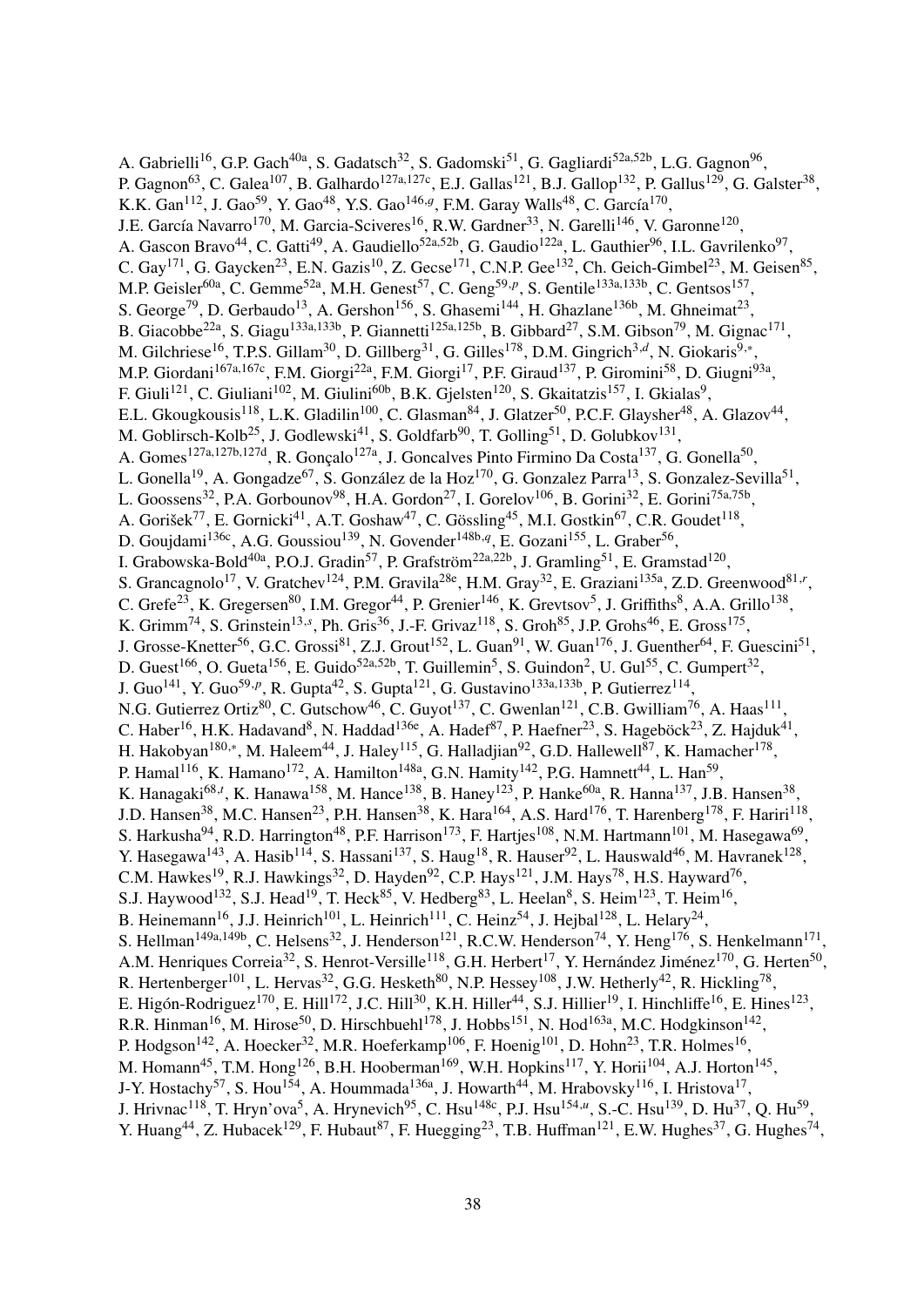M. Huhtinen<sup>32</sup>, P. Huo<sup>151</sup>, N. Huseynov<sup>67,b</sup>, J. Huston<sup>92</sup>, J. Huth<sup>58</sup>, G. Iacobucci<sup>51</sup>, G. Iakovidis<sup>27</sup>, I. Ibragimov<sup>144</sup>, L. Iconomidou-Fayard<sup>118</sup>, E. Ideal<sup>179</sup>, Z. Idrissi<sup>136e</sup>, P. Iengo<sup>32</sup>, O. Igonkina<sup>108,*v*</sup>, T. Iizawa<sup>174</sup>, Y. Ikegami<sup>68</sup>, M. Ikeno<sup>68</sup>, Y. Ilchenko<sup>11,*w*</sup>, D. Iliadis<sup>157</sup>, N. Ilic<sup>146</sup>, T. Ince<sup>102</sup>, G. Introzzi<sup>122a,122b</sup>, P. Ioannou<sup>9,\*</sup>, M. Iodice<sup>135a</sup>, K. Iordanidou<sup>37</sup>, V. Ippolito<sup>58</sup>, N. Ishijima<sup>119</sup>, M. Ishino<sup>70</sup>, M. Ishitsuka<sup>160</sup>, R. Ishmukhametov<sup>112</sup>, C. Issever<sup>121</sup>, S. Istin<sup>20a</sup>, F. Ito<sup>164</sup>, J.M. Iturbe Ponce<sup>86</sup>, R. Iuppa<sup>134a,134b</sup>, W. Iwanski<sup>64</sup>, H. Iwasaki<sup>68</sup>, J.M. Izen<sup>43</sup>, V. Izzo<sup>105a</sup>, S. Jabbar<sup>3</sup>, B. Jackson<sup>123</sup>, P. Jackson<sup>1</sup>, V. Jain<sup>2</sup>, K.B. Jakobi<sup>85</sup>, K. Jakobs<sup>50</sup>, S. Jakobsen<sup>32</sup>, T. Jakoubek<sup>128</sup>, D.O. Jamin<sup>115</sup>, D.K. Jana<sup>81</sup>, E. Jansen<sup>80</sup>, R. Jansky<sup>64</sup>, J. Janssen<sup>23</sup>, M. Janus<sup>56</sup>, G. Jarlskog<sup>83</sup>, N. Javadov<sup>67,b</sup>, T. Javůrek<sup>50</sup>, M. Javurkova<sup>50</sup>, F. Jeanneau<sup>137</sup>, L. Jeanty<sup>16</sup>, G.-Y. Jeng<sup>153</sup>, D. Jennens<sup>90</sup>, P. Jenni<sup>50,x</sup>, C. Jeske<sup>173</sup>, S. Jézéquel<sup>5</sup>, H. Ji<sup>176</sup>, J. Jia<sup>151</sup>, H. Jiang<sup>66</sup>, Y. Jiang<sup>59</sup>, S. Jiggins<sup>80</sup>, J. Jimenez Pena<sup>170</sup>, S. Jin<sup>35a</sup>, A. Jinaru<sup>28b</sup>, O. Jinnouchi<sup>160</sup>, P. Johansson<sup>142</sup>, K.A. Johns<sup>7</sup>, W.J. Johnson<sup>139</sup>, K. Jon-And<sup>149a,149b</sup>, G. Jones<sup>173</sup>, R.W.L. Jones<sup>74</sup>, S. Jones<sup>7</sup>, T.J. Jones<sup>76</sup>, J. Jongmanns<sup>60a</sup>, P.M. Jorge<sup>127a,127b</sup>, J. Jovicevic<sup>163a</sup>, X. Ju<sup>176</sup>, A. Juste Rozas<sup>13,s</sup>, M.K. Köhler<sup>175</sup>, A. Kaczmarska<sup>41</sup>, M. Kado<sup>118</sup>, H. Kagan<sup>112</sup>, M. Kagan<sup>146</sup>, S.J. Kahn<sup>87</sup>, E. Kajomovitz<sup>47</sup>, C.W. Kalderon<sup>121</sup>, A. Kaluza<sup>85</sup>, S. Kama<sup>42</sup>, A. Kamenshchikov<sup>131</sup>, N. Kanaya<sup>158</sup>, S. Kaneti<sup>30</sup>, L. Kanjir<sup>77</sup>, V.A. Kantserov<sup>99</sup>, J. Kanzaki<sup>68</sup>, B. Kaplan<sup>111</sup>, L.S. Kaplan<sup>176</sup>, A. Kapliy<sup>33</sup>, D. Kar<sup>148c</sup>, K. Karakostas<sup>10</sup>, A. Karamaoun<sup>3</sup>, N. Karastathis<sup>10</sup>, M.J. Kareem<sup>56</sup>, E. Karentzos<sup>10</sup>, M. Karnevskiy<sup>85</sup>, S.N. Karpov<sup>67</sup>, Z.M. Karpova<sup>67</sup>, K. Karthik<sup>111</sup>, V. Kartvelishvili<sup>74</sup>, A.N. Karyukhin<sup>131</sup>, K. Kasahara<sup>164</sup>, L. Kashif<sup>176</sup>, R.D. Kass<sup>112</sup>, A. Kastanas<sup>15</sup>, Y. Kataoka<sup>158</sup>, C. Kato<sup>158</sup>, A. Katre<sup>51</sup>, J. Katzy<sup>44</sup>, K. Kawade<sup>104</sup>, K. Kawagoe<sup>72</sup>, T. Kawamoto<sup>158</sup>, G. Kawamura<sup>56</sup>, V.F. Kazanin<sup>110,*c*</sup>, R. Keeler<sup>172</sup>, R. Kehoe<sup>42</sup>, J.S. Keller<sup>44</sup>, J.J. Kempster<sup>79</sup>, H. Keoshkerian<sup>162</sup>, O. Kepka<sup>128</sup>, B.P. Kerševan<sup>77</sup>, S. Kersten<sup>178</sup>, R.A. Keyes<sup>89</sup>, M. Khader<sup>169</sup>, F. Khalil-zada<sup>12</sup>, A. Khanov<sup>115</sup>, A.G. Kharlamov<sup>110,*c*</sup>, T.J. Khoo<sup>51</sup>, V. Khovanskiy<sup>98</sup>, E. Khramov<sup>67</sup>, J. Khubua<sup>53b,*y*</sup>, S. Kido<sup>69</sup>, H.Y. Kim<sup>8</sup>, S.H. Kim<sup>164</sup>, Y.K. Kim<sup>33</sup>, N. Kimura<sup>157</sup>, O.M. Kind<sup>17</sup>, B.T. King<sup>76</sup>, M. King<sup>170</sup>, S.B. King<sup>171</sup>, J. Kirk<sup>132</sup>, A.E. Kiryunin<sup>102</sup>, T. Kishimoto<sup>69</sup>, D. Kisielewska<sup>40a</sup>, F. Kiss<sup>50</sup>, K. Kiuchi<sup>164</sup>, O. Kivernyk<sup>137</sup>, E. Kladiva<sup>147b</sup>, M.H. Klein<sup>37</sup>, M. Klein<sup>76</sup>, U. Klein<sup>76</sup>, K. Kleinknecht<sup>85</sup>, P. Klimek<sup>109</sup>, A. Klimentov<sup>27</sup>, R. Klingenberg<sup>45</sup>, J.A. Klinger<sup>142</sup>, T. Klioutchnikova<sup>32</sup>, E.-E. Kluge<sup>60a</sup>, P. Kluit<sup>108</sup>, S. Kluth<sup>102</sup>, J. Knapik<sup>41</sup>, E. Kneringer<sup>64</sup>, E.B.F.G. Knoops<sup>87</sup>, A. Knue<sup>102</sup>, A. Kobayashi<sup>158</sup>, D. Kobayashi<sup>160</sup>, T. Kobayashi<sup>158</sup>, M. Kobel<sup>46</sup>, M. Kocian<sup>146</sup>, P. Kodys<sup>130</sup>, T. Koffas<sup>31</sup>, E. Koffeman<sup>108</sup>, T. Koi<sup>146</sup>, H. Kolanoski<sup>17</sup>, M. Kolb<sup>60b</sup>, I. Koletsou<sup>5</sup>, A.A. Komar<sup>97,\*</sup>, Y. Komori<sup>158</sup>, T. Kondo<sup>68</sup>, N. Kondrashova<sup>44</sup>, K. Köneke<sup>50</sup>, A.C. König<sup>107</sup>, T. Kono<sup>68,*z*</sup>, R. Konoplich<sup>111,aa</sup>, N. Konstantinidis<sup>80</sup>, R. Kopeliansky<sup>63</sup>, S. Koperny<sup>40a</sup>, L. Köpke<sup>85</sup>, A.K. Kopp<sup>50</sup>, K. Korcyl<sup>41</sup>, K. Kordas<sup>157</sup>, A. Korn<sup>80</sup>, A.A. Korol<sup>110,*c*</sup>, I. Korolkov<sup>13</sup>, E.V. Korolkova<sup>142</sup>, O. Kortner<sup>102</sup>, S. Kortner<sup>102</sup>, T. Kosek<sup>130</sup>, V.V. Kostyukhin<sup>23</sup>, A. Kotwal<sup>47</sup>, A. Kourkoumeli-Charalampidi<sup>9</sup>, C. Kourkoumelis<sup>9</sup>, V. Kouskoura<sup>27</sup>, A.B. Kowalewska<sup>41</sup>, R. Kowalewski<sup>172</sup>, T.Z. Kowalski<sup>40a</sup>, C. Kozakai<sup>158</sup>, W. Kozanecki<sup>137</sup>, A.S. Kozhin<sup>131</sup>, V.A. Kramarenko<sup>100</sup>, G. Kramberger<sup>77</sup>, D. Krasnopevtsev<sup>99</sup>, M.W. Krasny<sup>82</sup>, A. Krasznahorkay<sup>32</sup>, A. Kravchenko<sup>27</sup>, M. Kretz<sup>60c</sup>, J. Kretzschmar<sup>76</sup>, K. Kreutzfeldt<sup>54</sup>, P. Krieger<sup>162</sup>, K. Krizka<sup>33</sup>, K. Kroeninger<sup>45</sup>, H. Kroha<sup>102</sup>, J. Kroll<sup>123</sup>, J. Kroseberg<sup>23</sup>, J. Krstic<sup>14</sup>, U. Kruchonak<sup>67</sup>, H. Krüger<sup>23</sup>, N. Krumnack<sup>66</sup>, A. Kruse<sup>176</sup>, M.C. Kruse<sup>47</sup>, M. Kruskal<sup>24</sup>, T. Kubota<sup>90</sup>, H. Kucuk<sup>80</sup>, S. Kuday<sup>4b</sup>, J.T. Kuechler<sup>178</sup>, S. Kuehn<sup>50</sup>, A. Kugel<sup>60c</sup>, F. Kuger<sup>177</sup>, A. Kuhl<sup>138</sup>, T. Kuhl<sup>44</sup>, V. Kukhtin<sup>67</sup>, R. Kukla<sup>137</sup>, Y. Kulchitsky<sup>94</sup>, S. Kuleshov<sup>34b</sup>, M. Kuna<sup>133a,133b</sup>, T. Kunigo<sup>70</sup>, A. Kupco<sup>128</sup>, H. Kurashige<sup>69</sup>, Y.A. Kurochkin<sup>94</sup>, V. Kus<sup>128</sup>, E.S. Kuwertz<sup>172</sup>, M. Kuze<sup>160</sup>, J. Kvita<sup>116</sup>, T. Kwan<sup>172</sup>, D. Kyriazopoulos<sup>142</sup>, A. La Rosa<sup>102</sup>, J.L. La Rosa Navarro<sup>26d</sup>, L. La Rotonda<sup>39a,39b</sup>, C. Lacasta<sup>170</sup>, F. Lacava<sup>133a,133b</sup>, J. Lacey<sup>31</sup>, H. Lacker<sup>17</sup>, D. Lacour<sup>82</sup>, V.R. Lacuesta<sup>170</sup>, E. Ladygin<sup>67</sup>, R. Lafaye<sup>5</sup>, B. Laforge<sup>82</sup>, T. Lagouri<sup>179</sup>, S. Lai<sup>56</sup>, S. Lammers<sup>63</sup>, W. Lampl<sup>7</sup>, E. Lançon<sup>137</sup>, U. Landgraf<sup>50</sup>, M.P.J. Landon<sup>78</sup>, M.C. Lanfermann<sup>51</sup>, V.S. Lang<sup>60a</sup>, J.C. Lange<sup>13</sup>, A.J. Lankford<sup>166</sup>, F. Lanni<sup>27</sup>, K. Lantzsch<sup>23</sup>, A. Lanza<sup>122a</sup>, S. Laplace<sup>82</sup>, C. Lapoire<sup>32</sup>, J.F. Laporte<sup>137</sup>, T. Lari<sup>93a</sup>,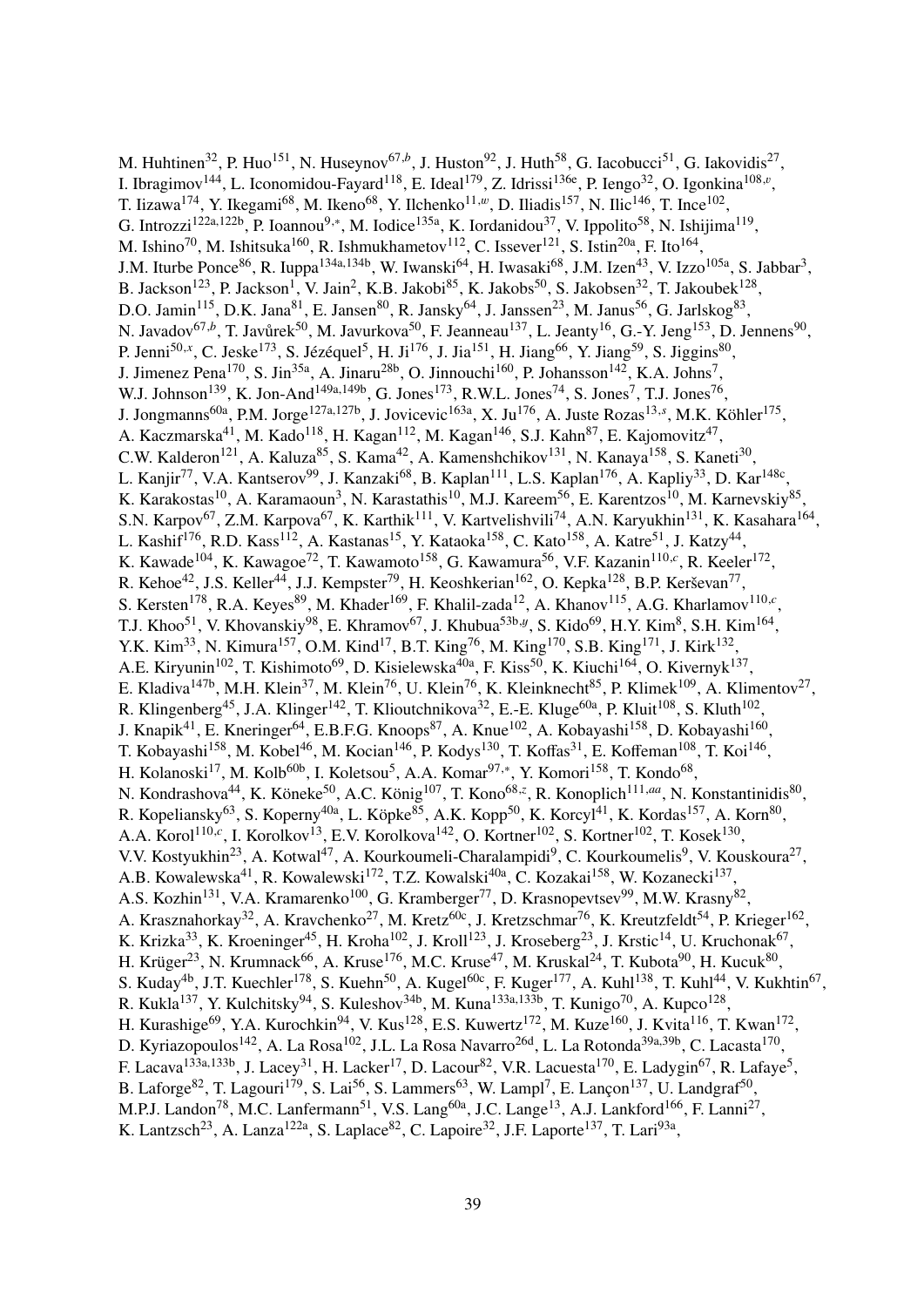F. Lasagni Manghi<sup>22a,22b</sup>, M. Lassnig<sup>32</sup>, P. Laurelli<sup>49</sup>, W. Lavrijsen<sup>16</sup>, A.T. Law<sup>138</sup>, P. Laycock<sup>76</sup>, T. Lazovich<sup>58</sup>, M. Lazzaroni<sup>93a,93b</sup>, B. Le<sup>90</sup>, O. Le Dortz<sup>82</sup>, E. Le Guirriec<sup>87</sup>, E.P. Le Quilleuc<sup>137</sup>, M. LeBlanc<sup>172</sup>, T. LeCompte<sup>6</sup>, F. Ledroit-Guillon<sup>57</sup>, C.A. Lee<sup>27</sup>, S.C. Lee<sup>154</sup>, L. Lee<sup>1</sup>, B. Lefebvre<sup>89</sup>, G. Lefebvre<sup>82</sup>, M. Lefebvre<sup>172</sup>, F. Legger<sup>101</sup>, C. Leggett<sup>16</sup>, A. Lehan<sup>76</sup>, G. Lehmann Miotto<sup>32</sup>, X. Lei<sup>7</sup>, W.A. Leight<sup>31</sup>, A.G. Leister<sup>179</sup>, M.A.L. Leite<sup>26d</sup>, R. Leitner<sup>130</sup>, D. Lellouch<sup>175</sup>, B. Lemmer<sup>56</sup>, K.J.C. Leney<sup>80</sup>, T. Lenz<sup>23</sup>, B. Lenzi<sup>32</sup>, R. Leone<sup>7</sup>, S. Leone<sup>125a,125b</sup>, C. Leonidopoulos<sup>48</sup>, S. Leontsinis<sup>10</sup>, G. Lerner<sup>152</sup>, C. Leroy<sup>96</sup>, A.A.J. Lesage<sup>137</sup>, C.G. Lester<sup>30</sup>, M. Levchenko<sup>124</sup>, J. Levêque<sup>5</sup>, D. Levin<sup>91</sup>, L.J. Levinson<sup>175</sup>, M. Levy<sup>19</sup>, D. Lewis<sup>78</sup>, A.M. Leyko<sup>23</sup>, M. Leyton<sup>43</sup>, B. Li<sup>59,p</sup>, H. Li<sup>151</sup>, H.L. Li<sup>33</sup>, L. Li<sup>47</sup>, L. Li<sup>141</sup>, Q. Li<sup>35a</sup>, S. Li<sup>47</sup>, X. Li<sup>86</sup>, Y. Li<sup>144</sup>, Z. Liang<sup>35a</sup>, B. Liberti<sup>134a</sup>, A. Liblong<sup>162</sup>, P. Lichard<sup>32</sup>, K. Lie<sup>169</sup>, J. Liebal<sup>23</sup>, W. Liebig<sup>15</sup>, A. Limosani<sup>153</sup>, S.C. Lin<sup>154,ab</sup>, T.H. Lin<sup>85</sup>, B.E. Lindquist<sup>151</sup>, A.E. Lionti<sup>51</sup>, E. Lipeles<sup>123</sup>, A. Lipniacka<sup>15</sup>, M. Lisovyi<sup>60b</sup>, T.M. Liss<sup>169</sup>, A. Lister<sup>171</sup>, A.M. Litke<sup>138</sup>, B. Liu<sup>154,ac</sup>, D. Liu<sup>154</sup>, H. Liu<sup>91</sup>, H. Liu<sup>27</sup>, J. Liu<sup>87</sup>, J.B. Liu<sup>59</sup>, K. Liu<sup>87</sup>, L. Liu<sup>169</sup>, M. Liu<sup>47</sup>, M. Liu<sup>59</sup>, Y.L. Liu<sup>59</sup>, Y. Liu<sup>59</sup>, M. Livan<sup>122a,122b</sup>, A. Lleres<sup>57</sup>, J. Llorente Merino<sup>35a</sup>, S.L. Lloyd<sup>78</sup>, F. Lo Sterzo<sup>154</sup>, E.M. Lobodzinska<sup>44</sup>, P. Loch<sup>7</sup>, W.S. Lockman<sup>138</sup>, F.K. Loebinger<sup>86</sup>, A.E. Loevschall-Jensen<sup>38</sup>, K.M. Loew<sup>25</sup>, A. Loginov<sup>179,∗</sup>, T. Lohse<sup>17</sup>, K. Lohwasser<sup>44</sup>, M. Lokajicek<sup>128</sup>, B.A. Long<sup>24</sup>, J.D. Long<sup>169</sup>, R.E. Long<sup>74</sup>, L. Longo<sup>75a,75b</sup>, K.A. Looper<sup>112</sup>, L. Lopes<sup>127a</sup>, D. Lopez Mateos<sup>58</sup>, B. Lopez Paredes<sup>142</sup>, I. Lopez Paz<sup>13</sup>, A. Lopez Solis<sup>82</sup>, J. Lorenz<sup>101</sup>, N. Lorenzo Martinez<sup>63</sup>, M. Losada<sup>21</sup>, P.J. Lösel<sup>101</sup>, X. Lou<sup>35a</sup>, A. Lounis<sup>118</sup>, J. Love<sup>6</sup>, P.A. Love<sup>74</sup>, H. Lu<sup>62a</sup>, N. Lu<sup>91</sup>, H.J. Lubatti<sup>139</sup>, C. Luci<sup>133a,133b</sup>, A. Lucotte<sup>57</sup>, C. Luedtke<sup>50</sup>, F. Luehring<sup>63</sup>, W. Lukas<sup>64</sup>, L. Luminari<sup>133a</sup>, O. Lundberg<sup>149a,149b</sup>, B. Lund-Jensen<sup>150</sup>, P.M. Luzi<sup>82</sup>, D. Lynn<sup>27</sup>, R. Lysak<sup>128</sup>, E. Lytken<sup>83</sup>, V. Lyubushkin<sup>67</sup>, H. Ma<sup>27</sup>, L.L. Ma<sup>140</sup>, Y. Ma<sup>140</sup>, G. Maccarrone<sup>49</sup>, A. Macchiolo<sup>102</sup>, C.M. Macdonald<sup>142</sup>, B. Maček<sup>77</sup>, J. Machado Miguens<sup>123,127b</sup>, D. Madaffari $^{87}$ , R. Madar $^{36}$ , H.J. Maddocks $^{168}$ , W.F. Mader $^{46}$ , A. Madsen $^{44}$ , J. Maeda $^{69}$ , S. Maeland $^{15}$ , T. Maeno<sup>27</sup>, A. Maevskiy<sup>100</sup>, E. Magradze<sup>56</sup>, J. Mahlstedt<sup>108</sup>, C. Maiani<sup>118</sup>, C. Maidantchik<sup>26a</sup>, A.A. Maier<sup>102</sup>, T. Maier<sup>101</sup>, A. Maio<sup>127a,127b,127d</sup>, S. Majewski<sup>117</sup>, Y. Makida<sup>68</sup>, N. Makovec<sup>118</sup>, B. Malaescu $^{82}$ , Pa. Malecki $^{41}$ , V.P. Maleev $^{124}$ , F. Malek $^{57}$ , U. Mallik $^{65}$ , D. Malon $^6$ , C. Malone $^{146}$ , S. Maltezos<sup>10</sup>, S. Malyukov<sup>32</sup>, J. Mamuzic<sup>170</sup>, G. Mancini<sup>49</sup>, B. Mandelli<sup>32</sup>, L. Mandelli<sup>93a</sup>, I. Mandić<sup>77</sup>, J. Maneira<sup>127a,127b</sup>, L. Manhaes de Andrade Filho<sup>26b</sup>, J. Manjarres Ramos<sup>163b</sup>, A. Mann<sup>101</sup>, A. Manousos<sup>32</sup>, B. Mansoulie<sup>137</sup>, J.D. Mansour<sup>35a</sup>, R. Mantifel<sup>89</sup>, M. Mantoani<sup>56</sup>, S. Manzoni<sup>93a,93b</sup>, L. Mapelli<sup>32</sup>, G. Marceca<sup>29</sup>, L. March<sup>51</sup>, G. Marchiori<sup>82</sup>, M. Marcisovsky<sup>128</sup>, M. Marjanovic<sup>14</sup>, D.E. Marley<sup>91</sup>, F. Marroquim<sup>26a</sup>, S.P. Marsden<sup>86</sup>, Z. Marshall<sup>16</sup>, S. Marti-Garcia<sup>170</sup>, B. Martin<sup>92</sup>, T.A. Martin<sup>173</sup>, V.J. Martin<sup>48</sup>, B. Martin dit Latour<sup>15</sup>, M. Martinez<sup>13,*s*</sup>, V.I. Martinez Outschoorn<sup>169</sup>, S. Martin-Haugh<sup>132</sup>, V.S. Martoiu<sup>28b</sup>, A.C. Martyniuk<sup>80</sup>, M. Marx<sup>139</sup>, A. Marzin<sup>32</sup>, L. Masetti<sup>85</sup>, T. Mashimo<sup>158</sup>, R. Mashinistov<sup>97</sup>, J. Masik<sup>86</sup>, A.L. Maslennikov<sup>110,*c*</sup>, I. Massa<sup>22a,22b</sup>, L. Massa<sup>22a,22b</sup>, P. Mastrandrea<sup>5</sup>, A. Mastroberardino<sup>39a,39b</sup>, T. Masubuchi<sup>158</sup>, P. Mättig<sup>178</sup>, J. Mattmann<sup>85</sup>, J. Maurer<sup>28b</sup>, S.J. Maxfield<sup>76</sup>, D.A. Maximov<sup>110,c</sup>, R. Mazini<sup>154</sup>, S.M. Mazza<sup>93a,93b</sup>, N.C. Mc Fadden<sup>106</sup>, G. Mc Goldrick<sup>162</sup>, S.P. Mc Kee<sup>91</sup>, A. McCarn<sup>91</sup>, R.L. McCarthy<sup>151</sup>, T.G. McCarthy<sup>102</sup>, L.I. McClymont<sup>80</sup>, E.F. McDonald<sup>90</sup>, J.A. Mcfayden<sup>80</sup>, G. Mchedlidze<sup>56</sup>, S.J. McMahon<sup>132</sup>, R.A. McPherson<sup>172,*m*</sup>, M. Medinnis<sup>44</sup>, S. Meehan<sup>139</sup>, S. Mehlhase<sup>101</sup>, A. Mehta<sup>76</sup>, K. Meier<sup>60a</sup>, C. Meineck<sup>101</sup>, B. Meirose<sup>43</sup>, D. Melini<sup>170,ad</sup>, B.R. Mellado Garcia<sup>148c</sup>, M. Melo<sup>147a</sup>, F. Meloni<sup>18</sup>, A. Mengarelli<sup>22a,22b</sup>, S. Menke<sup>102</sup>, E. Meoni<sup>165</sup>, S. Mergelmeyer<sup>17</sup>, P. Mermod<sup>51</sup>, L. Merola<sup>105a,105b</sup>, C. Meroni<sup>93a</sup>, F.S. Merritt<sup>33</sup>, A. Messina<sup>133a,133b</sup>, J. Metcalfe<sup>6</sup>, A.S. Mete<sup>166</sup>, C. Meyer<sup>85</sup>, C. Meyer<sup>123</sup>, J-P. Meyer<sup>137</sup>, J. Meyer<sup>108</sup>, H. Meyer Zu Theenhausen<sup>60a</sup>, F. Miano<sup>152</sup>, R.P. Middleton<sup>132</sup>, S. Miglioranzi<sup>52a,52b</sup>, L. Mijović<sup>23</sup>, G. Mikenberg<sup>175</sup>, M. Mikestikova<sup>128</sup>, M. Mikuž<sup>77</sup>, M. Milesi<sup>90</sup>, A. Milic<sup>64</sup>, D.W. Miller<sup>33</sup>, C. Mills<sup>48</sup>, A. Milov<sup>175</sup>, D.A. Milstead<sup>149a,149b</sup>, A.A. Minaenko<sup>131</sup>, Y. Minami<sup>158</sup>, I.A. Minashvili<sup>67</sup>, A.I. Mincer<sup>111</sup>, B. Mindur<sup>40a</sup>, M. Mineev<sup>67</sup>, Y. Ming<sup>176</sup>, L.M. Mir<sup>13</sup>, K.P. Mistry<sup>123</sup>, T. Mitani<sup>174</sup>, J. Mitrevski<sup>101</sup>, V.A. Mitsou<sup>170</sup>, A. Miucci<sup>51</sup>, P.S. Miyagawa<sup>142</sup>,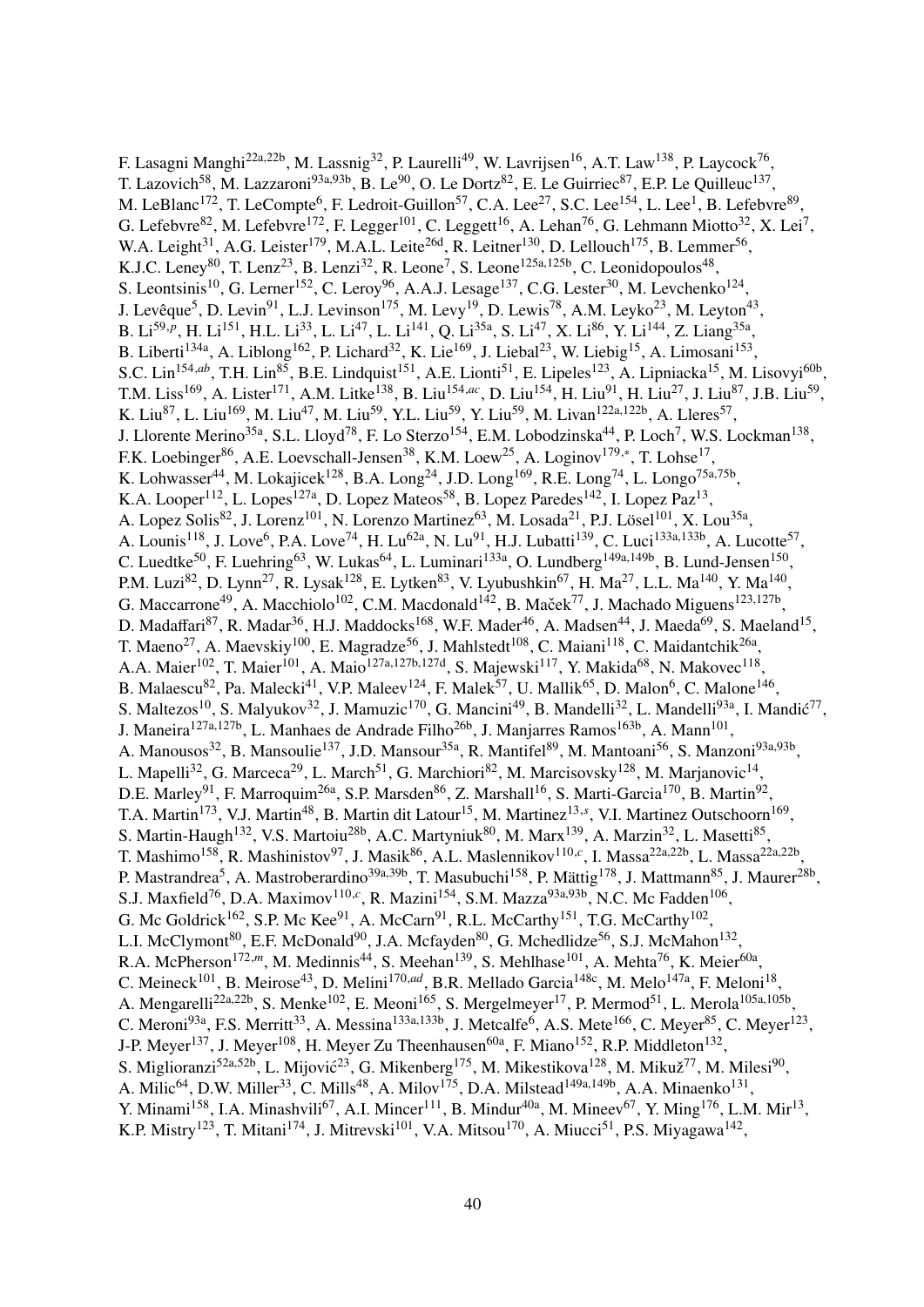J.U. Mjörnmark $^{83}$ , T. Moa<sup>149a,149b</sup>, K. Mochizuki<sup>96</sup>, S. Mohapatra<sup>37</sup>, S. Molander<sup>149a,149b</sup>, R. Moles-Valls<sup>23</sup>, R. Monden<sup>70</sup>, M.C. Mondragon<sup>92</sup>, K. Mönig<sup>44</sup>, J. Monk<sup>38</sup>, E. Monnier<sup>87</sup>, A. Montalbano<sup>151</sup>, J. Montejo Berlingen<sup>32</sup>, F. Monticelli<sup>73</sup>, S. Monzani<sup>93a,93b</sup>, R.W. Moore<sup>3</sup>, N. Morange<sup>118</sup>, D. Moreno<sup>21</sup>, M. Moreno Llácer<sup>56</sup>, P. Morettini<sup>52a</sup>, S. Morgenstern<sup>32</sup>, D. Mori<sup>145</sup>, T. Mori<sup>158</sup>, M. Morii<sup>58</sup>, M. Morinaga<sup>158</sup>, V. Morisbak<sup>120</sup>, S. Moritz<sup>85</sup>, A.K. Morley<sup>153</sup>, G. Mornacchi<sup>32</sup>, J.D. Morris<sup>78</sup>, L. Morvaj<sup>151</sup>, M. Mosidze<sup>53b</sup>, J. Moss<sup>146,ae</sup>, K. Motohashi<sup>160</sup>, R. Mount<sup>146</sup>, E. Mountricha<sup>27</sup>, S.V. Mouraviev<sup>97,\*</sup>, E.J.W. Moyse<sup>88</sup>, S. Muanza<sup>87</sup>, R.D. Mudd<sup>19</sup>, F. Mueller<sup>102</sup>, J. Mueller<sup>126</sup>, R.S.P. Mueller<sup>101</sup>, T. Mueller<sup>30</sup>, D. Muenstermann<sup>74</sup>, P. Mullen<sup>55</sup>, G.A. Mullier<sup>18</sup>, F.J. Munoz Sanchez<sup>86</sup>, J.A. Murillo Quijada<sup>19</sup>, W.J. Murray<sup>173,132</sup>, H. Musheghyan<sup>56</sup>, M. Muškinja<sup>77</sup>, A.G. Myagkov<sup>131,af</sup>, M. Myska<sup>129</sup>, B.P. Nachman<sup>146</sup>, O. Nackenhorst<sup>51</sup>, K. Nagai<sup>121</sup>, R. Nagai<sup>68,*z*</sup>, K. Nagano<sup>68</sup>, Y. Nagasaka<sup>61</sup>, K. Nagata<sup>164</sup>, M. Nagel<sup>50</sup>, E. Nagy<sup>87</sup>, A.M. Nairz<sup>32</sup>, Y. Nakahama<sup>32</sup>, K. Nakamura<sup>68</sup>, T. Nakamura<sup>158</sup>, I. Nakano<sup>113</sup>, H. Namasivayam<sup>43</sup>, R.F. Naranjo Garcia<sup>44</sup>, R. Narayan<sup>11</sup>, D.I. Narrias Villar<sup>60a</sup>, I. Naryshkin<sup>124</sup>, T. Naumann<sup>44</sup>, G. Navarro<sup>21</sup>, R. Nayyar<sup>7</sup>, H.A. Neal<sup>91</sup>, P.Yu. Nechaeva<sup>97</sup>, T.J. Neep<sup>86</sup>, A. Negri<sup>122a,122b</sup>, M. Negrini<sup>22a</sup>, S. Nektarijevic<sup>107</sup>, C. Nellist<sup>118</sup>, A. Nelson<sup>166</sup>, S. Nemecek<sup>128</sup>, P. Nemethy<sup>111</sup>, A.A. Nepomuceno<sup>26a</sup>, M. Nessi<sup>32,ag</sup>, M.S. Neubauer<sup>169</sup>, M. Neumann<sup>178</sup>, R.M. Neves<sup>111</sup>, P. Nevski<sup>27</sup>, P.R. Newman<sup>19</sup>, D.H. Nguyen<sup>6</sup>, T. Nguyen Manh<sup>96</sup>, R.B. Nickerson<sup>121</sup>, R. Nicolaidou<sup>137</sup>, J. Nielsen<sup>138</sup>, A. Nikiforov<sup>17</sup>, V. Nikolaenko<sup>131,af</sup>, I. Nikolic-Audit<sup>82</sup>, K. Nikolopoulos<sup>19</sup>, J.K. Nilsen<sup>120</sup>, P. Nilsson<sup>27</sup>, Y. Ninomiya<sup>158</sup>, A. Nisati<sup>133a</sup>, R. Nisius<sup>102</sup>, T. Nobe<sup>158</sup>, M. Nomachi<sup>119</sup>, I. Nomidis<sup>31</sup>, T. Nooney<sup>78</sup>, S. Norberg<sup>114</sup>, M. Nordberg<sup>32</sup>, N. Norjoharuddeen<sup>121</sup>, O. Novgorodova<sup>46</sup>, S. Nowak<sup>102</sup>, M. Nozaki<sup>68</sup>, L. Nozka<sup>116</sup>, K. Ntekas<sup>10</sup>, E. Nurse<sup>80</sup>, F. Nuti<sup>90</sup>, F. O'grady<sup>7</sup>, D.C. O'Neil<sup>145</sup>, A.A. O'Rourke<sup>44</sup>, V. O'Shea<sup>55</sup>, F.G. Oakham<sup>31,d</sup>, H. Oberlack<sup>102</sup>, T. Obermann<sup>23</sup>, J. Ocariz<sup>82</sup>, A. Ochi<sup>69</sup>, I. Ochoa<sup>37</sup>, J.P. Ochoa-Ricoux<sup>34a</sup>, S. Oda<sup>72</sup>, S. Odaka<sup>68</sup>, H. Ogren<sup>63</sup>, A. Oh<sup>86</sup>, S.H. Oh<sup>47</sup>, C.C. Ohm<sup>16</sup>, H. Ohman<sup>168</sup>, H. Oide<sup>32</sup>, H. Okawa<sup>164</sup>, Y. Okumura<sup>33</sup>, T. Okuyama<sup>68</sup>, A. Olariu<sup>28b</sup>, L.F. Oleiro Seabra<sup>127a</sup>, S.A. Olivares Pino<sup>48</sup>, D. Oliveira Damazio<sup>27</sup>, A. Olszewski<sup>41</sup>, J. Olszowska<sup>41</sup>, A. Onofre<sup>127a,127e</sup>, K. Onogi<sup>104</sup>, P.U.E. Onyisi<sup>11,*w*</sup>, M.J. Oreglia<sup>33</sup>, Y. Oren<sup>156</sup>, D. Orestano<sup>135a,135b</sup>, N. Orlando<sup>62b</sup>, R.S. Orr<sup>162</sup>, B. Osculati<sup>52a,52b,\*</sup>, R. Ospanov<sup>86</sup>, G. Otero y Garzon<sup>29</sup>, H. Otono<sup>72</sup>, M. Ouchrif<sup>136d</sup>, F. Ould-Saada<sup>120</sup>, A. Ouraou<sup>137</sup>, K.P. Oussoren<sup>108</sup>, Q. Ouyang<sup>35a</sup>, M. Owen<sup>55</sup>, R.E. Owen<sup>19</sup>, V.E. Ozcan<sup>20a</sup>, N. Ozturk<sup>8</sup>, K. Pachal<sup>145</sup>, A. Pacheco Pages<sup>13</sup>, L. Pacheco Rodriguez<sup>137</sup>, C. Padilla Aranda<sup>13</sup>, S. Pagan Griso<sup>16</sup>, F. Paige<sup>27</sup>, P. Pais<sup>88</sup>, K. Pajchel<sup>120</sup>, G. Palacino<sup>163b</sup>, S. Palazzo<sup>39a,39b</sup>, S. Palestini<sup>32</sup>, M. Palka<sup>40b</sup>, D. Pallin<sup>36</sup>, E.St. Panagiotopoulou<sup>10</sup>, C.E. Pandini<sup>82</sup>, J.G. Panduro Vazquez<sup>79</sup>, P. Pani<sup>149a,149b</sup>, S. Panitkin<sup>27</sup>, D. Pantea<sup>28b</sup>, L. Paolozzi<sup>51</sup>, Th.D. Papadopoulou<sup>10</sup>, K. Papageorgiou<sup>9</sup>, A. Paramonov<sup>6</sup>, D. Paredes Hernandez<sup>179</sup>, A.J. Parker<sup>74</sup>, M.A. Parker<sup>30</sup>, K.A. Parker<sup>142</sup>, F. Parodi<sup>52a,52b</sup>, J.A. Parsons<sup>37</sup>, U. Parzefall<sup>50</sup>, V.R. Pascuzzi<sup>162</sup>, E. Pasqualucci<sup>133a</sup>, S. Passaggio<sup>52a</sup>, Fr. Pastore<sup>79</sup>, G. Pásztor<sup>31,ah</sup>, S. Pataraia<sup>178</sup>, J.R. Pater<sup>86</sup>, T. Pauly<sup>32</sup>, J. Pearce<sup>172</sup>, B. Pearson<sup>114</sup>, L.E. Pedersen<sup>38</sup>, M. Pedersen<sup>120</sup>, S. Pedraza Lopez<sup>170</sup>, R. Pedro<sup>127a,127b</sup>, S.V. Peleganchuk<sup>110,*c*</sup>, O. Penc<sup>128</sup>, C. Peng<sup>35a</sup>, H. Peng<sup>59</sup>, J. Penwell<sup>63</sup>, B.S. Peralva<sup>26b</sup>, M.M. Perego<sup>137</sup>, D.V. Perepelitsa<sup>27</sup>, E. Perez Codina<sup>163a</sup>, L. Perini<sup>93a,93b</sup>, H. Pernegger<sup>32</sup>, S. Perrella<sup>105a,105b</sup>, R. Peschke<sup>44</sup>, V.D. Peshekhonov<sup>67</sup>, K. Peters<sup>44</sup>, R.F.Y. Peters<sup>86</sup>, B.A. Petersen<sup>32</sup>, T.C. Petersen<sup>38</sup>, E. Petit<sup>57</sup>, A. Petridis<sup>1</sup>, C. Petridou<sup>157</sup>, P. Petroff<sup>118</sup>, E. Petrolo<sup>133a</sup>, M. Petrov<sup>121</sup>, F. Petrucci<sup>135a,135b</sup>, N.E. Pettersson<sup>88</sup>, A. Peyaud<sup>137</sup>, R. Pezoa<sup>34b</sup>, P.W. Phillips<sup>132</sup>, G. Piacquadio<sup>146,*ai*</sup>, E. Pianori<sup>173</sup>, A. Picazio<sup>88</sup>, E. Piccaro<sup>78</sup>, M. Piccinini<sup>22a,22b</sup>, M.A. Pickering<sup>121</sup>, R. Piegaia<sup>29</sup>, J.E. Pilcher<sup>33</sup>, A.D. Pilkington<sup>86</sup>, A.W.J. Pin<sup>86</sup>, M. Pinamonti<sup>167a,167c,aj</sup>, J.L. Pinfold<sup>3</sup>, A. Pingel<sup>38</sup>, S. Pires<sup>82</sup>, H. Pirumov<sup>44</sup>, M. Pitt<sup>175</sup>, L. Plazak<sup>147a</sup>, M.-A. Pleier<sup>27</sup>, V. Pleskot<sup>85</sup>, E. Plotnikova<sup>67</sup>, P. Plucinski<sup>92</sup>, D. Pluth<sup>66</sup>, R. Poettgen<sup>149a,149b</sup>, L. Poggioli<sup>118</sup>, D. Pohl<sup>23</sup>, G. Polesello<sup>122a</sup>, A. Poley<sup>44</sup>, A. Policicchio<sup>39a,39b</sup>, R. Polifka<sup>162</sup>, A. Polini<sup>22a</sup>, C.S. Pollard<sup>55</sup>, V. Polychronakos<sup>27</sup>, K. Pommès<sup>32</sup>, L. Pontecorvo<sup>133a</sup>, B.G. Pope<sup>92</sup>, G.A. Popeneciu<sup>28c</sup>, D.S. Popovic<sup>14</sup>, A. Poppleton<sup>32</sup>, S. Pospisil<sup>129</sup>,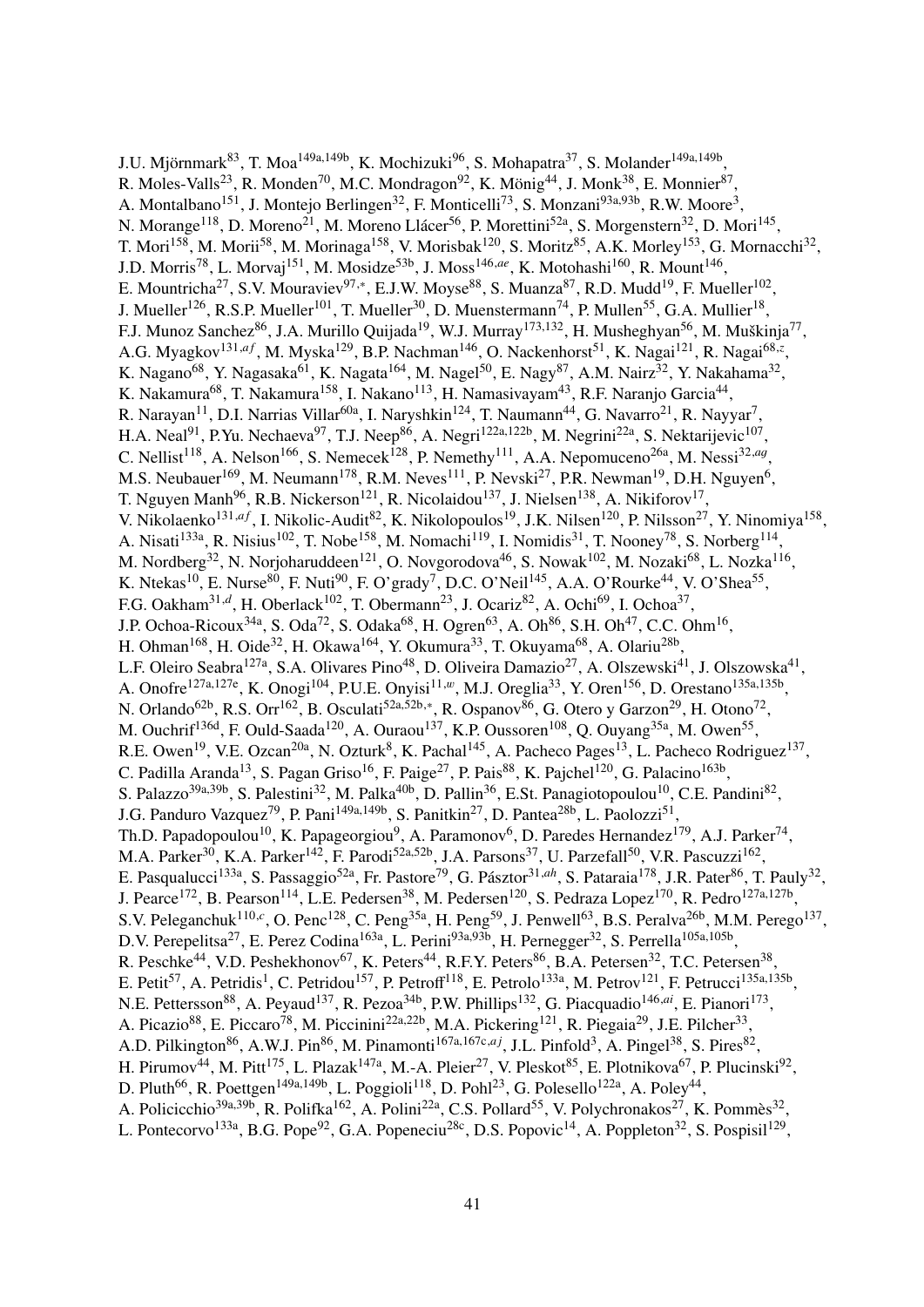K. Potamianos<sup>16</sup>, I.N. Potrap<sup>67</sup>, C.J. Potter<sup>30</sup>, C.T. Potter<sup>117</sup>, G. Poulard<sup>32</sup>, J. Poveda<sup>32</sup>, V. Pozdnyakov<sup>67</sup>, M.E. Pozo Astigarraga<sup>32</sup>, P. Pralavorio<sup>87</sup>, A. Pranko<sup>16</sup>, S. Prell<sup>66</sup>, D. Price<sup>86</sup>, L.E. Price<sup>6</sup>, M. Primavera<sup>75a</sup>, S. Prince<sup>89</sup>, K. Prokofiev<sup>62c</sup>, F. Prokoshin<sup>34b</sup>, S. Protopopescu<sup>27</sup>, J. Proudfoot<sup>6</sup>, M. Przybycien<sup>40a</sup>, D. Puddu<sup>135a,135b</sup>, M. Purohit<sup>27,ak</sup>, P. Puzo<sup>118</sup>, J. Qian<sup>91</sup>, G. Qin<sup>55</sup>, Y. Qin<sup>86</sup>, A. Quadt<sup>56</sup>, W.B. Quayle<sup>167a,167b</sup>, M. Queitsch-Maitland<sup>86</sup>, D. Quilty<sup>55</sup>, S. Raddum<sup>120</sup>, V. Radeka<sup>27</sup>, V. Radescu<sup>60b</sup>, S.K. Radhakrishnan<sup>151</sup>, P. Radloff<sup>117</sup>, P. Rados<sup>90</sup>, F. Ragusa<sup>93a,93b</sup>, G. Rahal<sup>181</sup>, J.A. Raine<sup>86</sup>, S. Rajagopalan<sup>27</sup>, M. Rammensee<sup>32</sup>, C. Rangel-Smith<sup>168</sup>, M.G. Ratti<sup>93a,93b</sup>, F. Rauscher<sup>101</sup>, S. Rave<sup>85</sup>, T. Ravenscroft<sup>55</sup>, I. Ravinovich<sup>175</sup>, M. Raymond<sup>32</sup>, A.L. Read<sup>120</sup>, N.P. Readioff<sup>76</sup>, M. Reale<sup>75a,75b</sup>, D.M. Rebuzzi<sup>122a,122b</sup>, A. Redelbach<sup>177</sup>, G. Redlinger<sup>27</sup>, R. Reece<sup>138</sup>, K. Reeves<sup>43</sup>, L. Rehnisch<sup>17</sup>, J. Reichert<sup>123</sup>, H. Reisin<sup>29</sup>, C. Rembser<sup>32</sup>, H. Ren<sup>35a</sup>, M. Rescigno<sup>133a</sup>, S. Resconi<sup>93a</sup>, O.L. Rezanova<sup>110,*c*</sup>, P. Reznicek<sup>130</sup>, R. Rezvani<sup>96</sup>, R. Richter<sup>102</sup>, S. Richter<sup>80</sup>, E. Richter-Was<sup>40b</sup>, O. Ricken<sup>23</sup>, M. Ridel<sup>82</sup>, P. Rieck<sup>17</sup>, C.J. Riegel<sup>178</sup>, J. Rieger<sup>56</sup>, O. Rifki<sup>114</sup>, M. Rijssenbeek<sup>151</sup>, A. Rimoldi<sup>122a,122b</sup>, M. Rimoldi<sup>18</sup>, L. Rinaldi<sup>22a</sup>, B. Ristić<sup>51</sup>, E. Ritsch<sup>32</sup>, I. Riu<sup>13</sup>, F. Rizatdinova<sup>115</sup>, E. Rizvi<sup>78</sup>, C. Rizzi<sup>13</sup>, S.H. Robertson<sup>89,*m*</sup>, A. Robichaud-Veronneau<sup>89</sup>, D. Robinson<sup>30</sup>, J.E.M. Robinson<sup>44</sup>, A. Robson<sup>55</sup>, C. Roda<sup>125a,125b</sup>, Y. Rodina<sup>87,*al*</sup>, A. Rodriguez Perez<sup>13</sup>, D. Rodriguez Rodriguez<sup>170</sup>, S. Roe<sup>32</sup>, C.S. Rogan<sup>58</sup>, O. Røhne<sup>120</sup>, A. Romaniouk<sup>99</sup>, M. Romano<sup>22a,22b</sup>, S.M. Romano Saez<sup>36</sup>, E. Romero Adam<sup>170</sup>, N. Rompotis<sup>139</sup>, M. Ronzani<sup>50</sup>, L. Roos<sup>82</sup>, E. Ros<sup>170</sup>, S. Rosati<sup>133a</sup>, K. Rosbach<sup>50</sup>, P. Rose<sup>138</sup>, O. Rosenthal<sup>144</sup>, N.-A. Rosien<sup>56</sup>, V. Rossetti<sup>149a,149b</sup>, E. Rossi<sup>105a,105b</sup>, L.P. Rossi<sup>52a</sup>, J.H.N. Rosten<sup>30</sup>, R. Rosten<sup>139</sup>, M. Rotaru<sup>28b</sup>, I. Roth<sup>175</sup>, J. Rothberg<sup>139</sup>, D. Rousseau<sup>118</sup>, C.R. Royon<sup>137</sup>, A. Rozanov<sup>87</sup>, Y. Rozen<sup>155</sup>, X. Ruan<sup>148c</sup>, F. Rubbo<sup>146</sup>, M.S. Rudolph<sup>162</sup>, F. Rühr<sup>50</sup>, A. Ruiz-Martinez<sup>31</sup>, Z. Rurikova<sup>50</sup>, N.A. Rusakovich<sup>67</sup>, A. Ruschke<sup>101</sup>, H.L. Russell<sup>139</sup>, J.P. Rutherfoord<sup>7</sup>, N. Ruthmann<sup>32</sup>, Y.F. Ryabov<sup>124</sup>, M. Rybar<sup>169</sup>, G. Rybkin<sup>118</sup>, S. Ryu<sup>6</sup>, A. Ryzhov<sup>131</sup>, G.F. Rzehorz<sup>56</sup>, A.F. Saavedra<sup>153</sup>, G. Sabato<sup>108</sup>, S. Sacerdoti<sup>29</sup>, H.F-W. Sadrozinski<sup>138</sup>, R. Sadykov<sup>67</sup>, F. Safai Tehrani<sup>133a</sup>, P. Saha<sup>109</sup>, M. Sahinsoy<sup>60a</sup>, M. Saimpert<sup>137</sup>, T. Saito<sup>158</sup>, H. Sakamoto<sup>158</sup>, Y. Sakurai<sup>174</sup>, G. Salamanna<sup>135a,135b</sup>, A. Salamon<sup>134a,134b</sup>, J.E. Salazar Loyola<sup>34b</sup>, D. Salek<sup>108</sup>, P.H. Sales De Bruin<sup>139</sup>, D. Salihagic<sup>102</sup>, A. Salnikov<sup>146</sup>, J. Salt<sup>170</sup>, D. Salvatore<sup>39a,39b</sup>, F. Salvatore<sup>152</sup>, A. Salvucci<sup>62a</sup>, A. Salzburger<sup>32</sup>, D. Sammel<sup>50</sup>, D. Sampsonidis<sup>157</sup>, J. Sánchez<sup>170</sup>, V. Sanchez Martinez<sup>170</sup>, A. Sanchez Pineda<sup>105a,105b</sup>, H. Sandaker<sup>120</sup>, R.L. Sandbach<sup>78</sup>, H.G. Sander<sup>85</sup>, M. Sandhoff<sup>178</sup>, C. Sandoval<sup>21</sup>, R. Sandstroem<sup>102</sup>, D.P.C. Sankey<sup>132</sup>, M. Sannino<sup>52a,52b</sup>, A. Sansoni<sup>49</sup>, C. Santoni<sup>36</sup>, R. Santonico<sup>134a,134b</sup>, H. Santos<sup>127a</sup>, I. Santoyo Castillo<sup>152</sup>, K. Sapp<sup>126</sup>, A. Sapronov<sup>67</sup>, J.G. Saraiva<sup>127a,127d</sup>, B. Sarrazin<sup>23</sup>, O. Sasaki<sup>68</sup>, Y. Sasaki<sup>158</sup>, K. Sato<sup>164</sup>, G. Sauvage<sup>5,∗</sup>, E. Sauvan<sup>5</sup>, G. Savage<sup>79</sup>, P. Savard<sup>162,d</sup>, C. Sawyer<sup>132</sup>, L. Sawyer<sup>81,r</sup>, J. Saxon<sup>33</sup>, C. Sbarra<sup>22a</sup>, A. Sbrizzi<sup>22a,22b</sup>, T. Scanlon<sup>80</sup>, D.A. Scannicchio<sup>166</sup>, M. Scarcella<sup>153</sup>, V. Scarfone<sup>39a,39b</sup>, J. Schaarschmidt<sup>175</sup>, P. Schacht<sup>102</sup>, B.M. Schachtner<sup>101</sup>, D. Schaefer<sup>32</sup>, R. Schaefer<sup>44</sup>, J. Schaeffer<sup>85</sup>, S. Schaepe<sup>23</sup>, S. Schaetzel<sup>60b</sup>, U. Schäfer<sup>85</sup>, A.C. Schaffer<sup>118</sup>, D. Schaile<sup>101</sup>, R.D. Schamberger<sup>151</sup>, V. Scharf<sup>60a</sup>, V.A. Schegelsky<sup>124</sup>, D. Scheirich<sup>130</sup>, M. Schernau<sup>166</sup>, C. Schiavi<sup>52a,52b</sup>, S. Schier<sup>138</sup>, C. Schillo<sup>50</sup>, M. Schioppa<sup>39a,39b</sup>, S. Schlenker<sup>32</sup>, K.R. Schmidt-Sommerfeld<sup>102</sup>, K. Schmieden<sup>32</sup>, C. Schmitt<sup>85</sup>, S. Schmitt<sup>44</sup>, S. Schmitz<sup>85</sup>, B. Schneider<sup>163a</sup>, U. Schnoor<sup>50</sup>, L. Schoeffel<sup>137</sup>, A. Schoening<sup>60b</sup>, B.D. Schoenrock<sup>92</sup>, E. Schopf<sup>23</sup>, M. Schott<sup>85</sup>, J. Schovancova<sup>8</sup>, S. Schramm<sup>51</sup>, M. Schreyer<sup>177</sup>, N. Schuh<sup>85</sup>, A. Schulte<sup>85</sup>, M.J. Schultens<sup>23</sup>, H.-C. Schultz-Coulon<sup>60a</sup>, H. Schulz<sup>17</sup>, M. Schumacher<sup>50</sup>, B.A. Schumm<sup>138</sup>, Ph. Schune<sup>137</sup>, A. Schwartzman<sup>146</sup>, T.A. Schwarz<sup>91</sup>, H. Schweiger<sup>86</sup>, Ph. Schwemling<sup>137</sup>, R. Schwienhorst<sup>92</sup>, J. Schwindling<sup>137</sup>, T. Schwindt<sup>23</sup>, G. Sciolla<sup>25</sup>, F. Scuri<sup>125a,125b</sup>, F. Scutti<sup>90</sup>, J. Searcy<sup>91</sup>, P. Seema<sup>23</sup>, S.C. Seidel<sup>106</sup>, A. Seiden<sup>138</sup>, F. Seifert<sup>129</sup>, J.M. Seixas<sup>26a</sup>, G. Sekhniaidze<sup>105a</sup>, K. Sekhon<sup>91</sup>, S.J. Sekula<sup>42</sup>, D.M. Seliverstov<sup>124,∗</sup>, N. Semprini-Cesari<sup>22a,22b</sup>, C. Serfon<sup>120</sup>, L. Serin<sup>118</sup>, L. Serkin<sup>167a,167b</sup>, M. Sessa<sup>135a,135b</sup>, R. Seuster<sup>172</sup>, H. Severini<sup>114</sup>, T. Sfiligoj<sup>77</sup>, F. Sforza<sup>32</sup>, A. Sfyrla<sup>51</sup>, E. Shabalina<sup>56</sup>, N.W. Shaikh<sup>149a,149b</sup>, L.Y. Shan<sup>35a</sup>, R. Shang<sup>169</sup>, J.T. Shank<sup>24</sup>, M. Shapiro<sup>16</sup>, P.B. Shatalov<sup>98</sup>, K. Shaw<sup>167a,167b</sup>, S.M. Shaw<sup>86</sup>, A. Shcherbakova<sup>149a,149b</sup>, C.Y. Shehu<sup>152</sup>,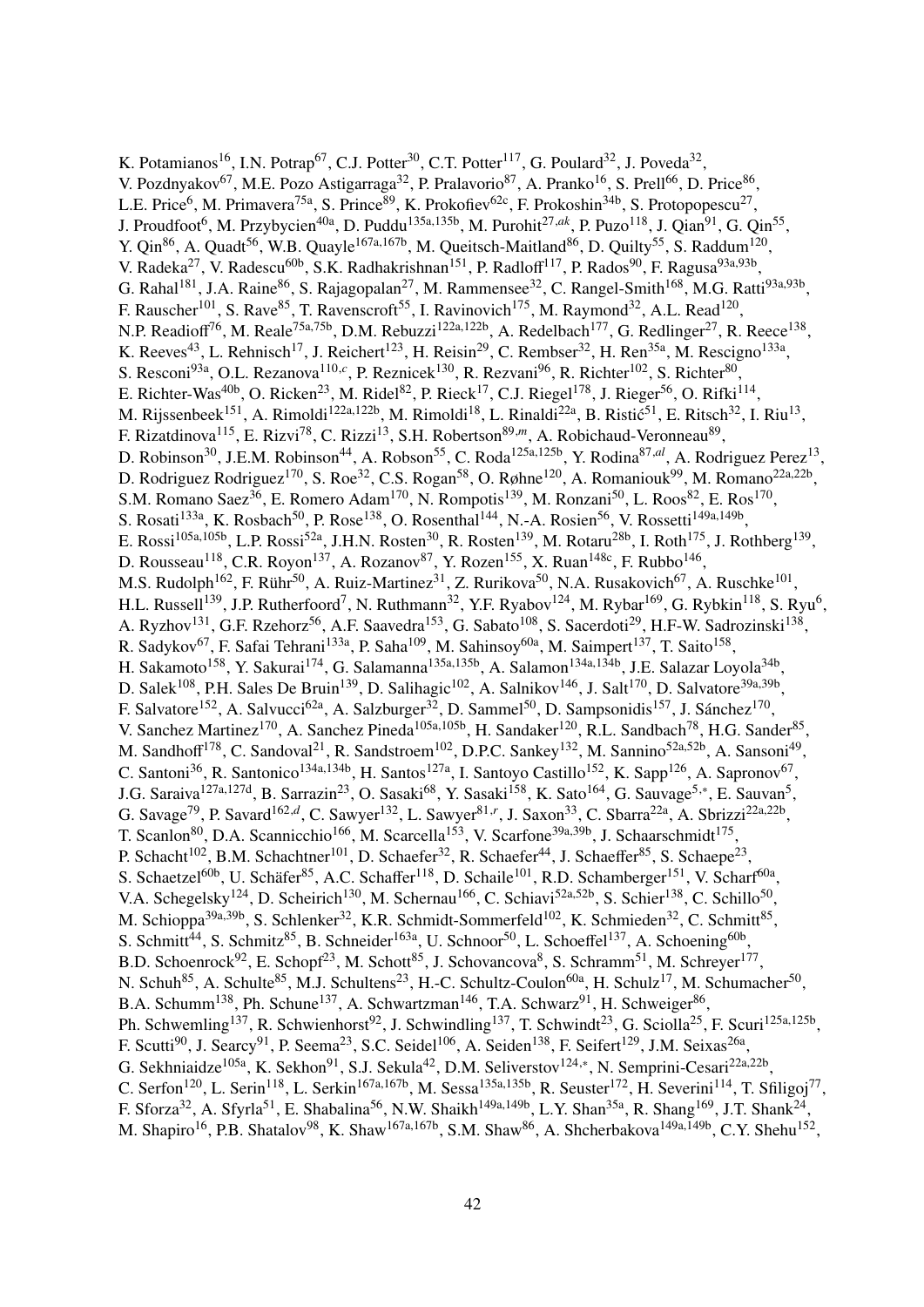P. Sherwood<sup>80</sup>, L. Shi<sup>154,am</sup>, S. Shimizu<sup>69</sup>, C.O. Shimmin<sup>166</sup>, M. Shimojima<sup>103</sup>, M. Shiyakova<sup>67,an</sup>, A. Shmeleva<sup>97</sup>, D. Shoaleh Saadi<sup>96</sup>, M.J. Shochet<sup>33</sup>, S. Shojaii<sup>93a</sup>, S. Shrestha<sup>112</sup>, E. Shulga<sup>99</sup>, M.A. Shupe<sup>7</sup>, P. Sicho<sup>128</sup>, A.M. Sickles<sup>169</sup>, P.E. Sidebo<sup>150</sup>, O. Sidiropoulou<sup>177</sup>, D. Sidorov<sup>115</sup>, A. Sidoti<sup>22a,22b</sup>, F. Siegert<sup>46</sup>, Dj. Sijacki<sup>14</sup>, J. Silva<sup>127a,127d</sup>, S.B. Silverstein<sup>149a</sup>, V. Simak<sup>129</sup>, O. Simard<sup>5</sup>, Lj. Simic<sup>14</sup>, S. Simion<sup>118</sup>, E. Simioni<sup>85</sup>, B. Simmons<sup>80</sup>, D. Simon<sup>36</sup>, M. Simon<sup>85</sup>, P. Sinervo<sup>162</sup>, N.B. Sinev<sup>117</sup>, M. Sioli<sup>22a,22b</sup>, G. Siragusa<sup>177</sup>, S.Yu. Sivoklokov<sup>100</sup>, J. Sjölin<sup>149a,149b</sup>, M.B. Skinner<sup>74</sup>, H.P. Skottowe<sup>58</sup>, P. Skubic<sup>114</sup>, M. Slater<sup>19</sup>, T. Slavicek<sup>129</sup>, M. Slawinska<sup>108</sup>, K. Sliwa<sup>165</sup>, R. Slovak<sup>130</sup>, V. Smakhtin<sup>175</sup>, B.H. Smart<sup>5</sup>, L. Smestad<sup>15</sup>, J. Smiesko<sup>147a</sup>, S.Yu. Smirnov<sup>99</sup>, Y. Smirnov<sup>99</sup>, L.N. Smirnova<sup>100,ao</sup>, O. Smirnova<sup>83</sup>, M.N.K. Smith<sup>37</sup>, R.W. Smith<sup>37</sup>, M. Smizanska<sup>74</sup>, K. Smolek<sup>129</sup>, A.A. Snesarev<sup>97</sup>, S. Snyder<sup>27</sup>, R. Sobie<sup>172,*m*</sup>, F. Socher<sup>46</sup>, A. Soffer<sup>156</sup>, D.A. Soh<sup>154</sup>, G. Sokhrannyi<sup>77</sup>, C.A. Solans Sanchez<sup>32</sup>, M. Solar<sup>129</sup>, E.Yu. Soldatov<sup>99</sup>, U. Soldevila<sup>170</sup>, A.A. Solodkov<sup>131</sup>, A. Soloshenko<sup>67</sup>, O.V. Solovyanov<sup>131</sup>, V. Solovyev<sup>124</sup>, P. Sommer<sup>50</sup>, H. Son<sup>165</sup>, H.Y. Song<sup>59,ap</sup>, A. Sood<sup>16</sup>, A. Sopczak<sup>129</sup>, V. Sopko<sup>129</sup>, V. Sorin<sup>13</sup>, D. Sosa<sup>60b</sup>, C.L. Sotiropoulou<sup>125a,125b</sup>, R. Soualah<sup>167a,167c</sup>, A.M. Soukharev<sup>110,c</sup>, D. South<sup>44</sup>, B.C. Sowden<sup>79</sup>, S. Spagnolo<sup>75a,75b</sup>, M. Spalla<sup>125a,125b</sup>, M. Spangenberg<sup>173</sup>, F. Spanò<sup>79</sup>, D. Sperlich<sup>17</sup>, F. Spettel<sup>102</sup>, R. Spighi<sup>22a</sup>, G. Spigo<sup>32</sup>, L.A. Spiller<sup>90</sup>, M. Spousta<sup>130</sup>, R.D. St. Denis<sup>55,\*</sup>, A. Stabile<sup>93a</sup>, R. Stamen<sup>60a</sup>, S. Stamm<sup>17</sup>, E. Stanecka<sup>41</sup>, R.W. Stanek<sup>6</sup>, C. Stanescu<sup>135a</sup>, M. Stanescu-Bellu<sup>44</sup>, M.M. Stanitzki<sup>44</sup>, S. Stapnes<sup>120</sup>, E.A. Starchenko<sup>131</sup>, G.H. Stark<sup>33</sup>, J. Stark<sup>57</sup>, S.H Stark<sup>38</sup>, P. Staroba<sup>128</sup>, P. Starovoitov<sup>60a</sup>, S. Stärz<sup>32</sup>, R. Staszewski<sup>41</sup>, P. Steinberg<sup>27</sup>, B. Stelzer<sup>145</sup>, H.J. Stelzer<sup>32</sup>, O. Stelzer-Chilton<sup>163a</sup>, H. Stenzel<sup>54</sup>, G.A. Stewart<sup>55</sup>, J.A. Stillings<sup>23</sup>, M.C. Stockton<sup>89</sup>, M. Stoebe<sup>89</sup>, G. Stoicea<sup>28b</sup>, P. Stolte<sup>56</sup>, S. Stonjek<sup>102</sup>, A.R. Stradling<sup>8</sup>, A. Straessner<sup>46</sup>, M.E. Stramaglia<sup>18</sup>, J. Strandberg<sup>150</sup>, S. Strandberg<sup>149a,149b</sup>, A. Strandlie<sup>120</sup>, M. Strauss<sup>114</sup>, P. Strizenec<sup>147b</sup>, R. Ströhmer<sup>177</sup>, D.M. Strom<sup>117</sup>, R. Stroynowski<sup>42</sup>, A. Strubig<sup>107</sup>, S.A. Stucci<sup>18</sup>, B. Stugu<sup>15</sup>, N.A. Styles<sup>44</sup>, D. Su<sup>146</sup>, J. Su<sup>126</sup>, S. Suchek<sup>60a</sup>, Y. Sugaya<sup>119</sup>, M. Suk<sup>129</sup>, V.V. Sulin<sup>97</sup>, S. Sultansoy<sup>4c</sup>, T. Sumida<sup>70</sup>, S. Sun<sup>58</sup>, X. Sun<sup>35a</sup>, J.E. Sundermann<sup>50</sup>, K. Suruliz<sup>152</sup>, G. Susinno<sup>39a,39b</sup>, M.R. Sutton<sup>152</sup>, S. Suzuki<sup>68</sup>, M. Svatos<sup>128</sup>, M. Swiatlowski<sup>33</sup>, I. Sykora<sup>147a</sup>, T. Sykora<sup>130</sup>, D. Ta<sup>50</sup>, C. Taccini<sup>135a,135b</sup>, K. Tackmann<sup>44</sup>, J. Taenzer<sup>162</sup>, A. Taffard<sup>166</sup>, R. Tafirout<sup>163a</sup>, N. Taiblum<sup>156</sup>, H. Takai<sup>27</sup>, R. Takashima<sup>71</sup>, T. Takeshita<sup>143</sup>, Y. Takubo<sup>68</sup>, M. Talby<sup>87</sup>, A.A. Talyshev<sup>110,*c*</sup>, K.G. Tan<sup>90</sup>, J. Tanaka<sup>158</sup>, R. Tanaka<sup>118</sup>, S. Tanaka<sup>68</sup>, B.B. Tannenwald<sup>112</sup>, S. Tapia Araya<sup>34b</sup>, S. Tapprogge<sup>85</sup>, S. Tarem<sup>155</sup>, G.F. Tartarelli<sup>93a</sup>, P. Tas<sup>130</sup>, M. Tasevsky<sup>128</sup>, T. Tashiro<sup>70</sup>, E. Tassi<sup>39a,39b</sup>, A. Tavares Delgado<sup>127a,127b</sup>, Y. Tayalati<sup>136e</sup>, A.C. Taylor<sup>106</sup>, G.N. Taylor<sup>90</sup>, P.T.E. Taylor<sup>90</sup>, W. Taylor<sup>163b</sup>, F.A. Teischinger<sup>32</sup>, P. Teixeira-Dias<sup>79</sup>, K.K. Temming<sup>50</sup>, D. Temple<sup>145</sup>, H. Ten Kate<sup>32</sup>, P.K. Teng<sup>154</sup>, J.J. Teoh<sup>119</sup>, F. Tepel<sup>178</sup>, S. Terada<sup>68</sup>, K. Terashi<sup>158</sup>, J. Terron<sup>84</sup>, S. Terzo<sup>102</sup>, M. Testa<sup>49</sup>, R.J. Teuscher<sup>162,m</sup>, T. Theveneaux-Pelzer<sup>87</sup>, J.P. Thomas<sup>19</sup>, J. Thomas-Wilsker<sup>79</sup>, E.N. Thompson<sup>37</sup>, P.D. Thompson<sup>19</sup>, A.S. Thompson<sup>55</sup>, L.A. Thomsen<sup>179</sup>, E. Thomson<sup>123</sup>, M. Thomson<sup>30</sup>, M.J. Tibbetts<sup>16</sup>, R.E. Ticse Torres<sup>87</sup>, V.O. Tikhomirov<sup>97,aq</sup>, Yu.A. Tikhonov<sup>110,*c*</sup>, S. Timoshenko<sup>99</sup>, P. Tipton<sup>179</sup>, S. Tisserant<sup>87</sup>, K. Todome<sup>160</sup>, T. Todorov<sup>5,\*</sup>, S. Todorova-Nova<sup>130</sup>, J. Tojo<sup>72</sup>, S. Tokár<sup>147a</sup>, K. Tokushuku<sup>68</sup>, E. Tolley<sup>58</sup>, L. Tomlinson<sup>86</sup>, M. Tomoto<sup>104</sup>, L. Tompkins<sup>146,ar</sup>, K. Toms<sup>106</sup>, B. Tong<sup>58</sup>, E. Torrence<sup>117</sup>, H. Torres<sup>145</sup>, E. Torró Pastor<sup>139</sup>, J. Toth<sup>87,*as*</sup>, F. Touchard<sup>87</sup>, D.R. Tovey<sup>142</sup>, T. Trefzger<sup>177</sup>, A. Tricoli<sup>27</sup>, I.M. Trigger<sup>163a</sup>, S. Trincaz-Duvoid<sup>82</sup>, M.F. Tripiana<sup>13</sup>, W. Trischuk<sup>162</sup>, B. Trocmé<sup>57</sup>, A. Trofymov<sup>44</sup>, C. Troncon<sup>93a</sup>, M. Trottier-McDonald<sup>16</sup>, M. Trovatelli<sup>172</sup>, L. Truong $^{167a,167c}$ , M. Trzebinski $^{41}$ , A. Trzupek $^{41}$ , J.C-L. Tseng $^{121}$ , P.V. Tsiareshka $^{94}$ , G. Tsipolitis $^{10}$ , N. Tsirintanis<sup>9</sup>, S. Tsiskaridze<sup>13</sup>, V. Tsiskaridze<sup>50</sup>, E.G. Tskhadadze<sup>53a</sup>, K.M. Tsui<sup>62a</sup>, I.I. Tsukerman<sup>98</sup>, V. Tsulaia<sup>16</sup>, S. Tsuno<sup>68</sup>, D. Tsybychev<sup>151</sup>, Y. Tu<sup>62b</sup>, A. Tudorache<sup>28b</sup>, V. Tudorache<sup>28b</sup>, A.N. Tuna<sup>58</sup>, S.A. Tupputi<sup>22a,22b</sup>, S. Turchikhin<sup>67</sup>, D. Turecek<sup>129</sup>, D. Turgeman<sup>175</sup>, R. Turra<sup>93a,93b</sup>, A.J. Turvey<sup>42</sup>, P.M. Tuts<sup>37</sup>, M. Tyndel<sup>132</sup>, G. Ucchielli<sup>22a,22b</sup>, I. Ueda<sup>158</sup>, M. Ughetto<sup>149a,149b</sup>, F. Ukegawa<sup>164</sup>, G. Unal<sup>32</sup>, A. Undrus<sup>27</sup>, G. Unel<sup>166</sup>, F.C. Ungaro<sup>90</sup>, Y. Unno<sup>68</sup>, C. Unverdorben<sup>101</sup>, J. Urban<sup>147b</sup>, P. Urquijo<sup>90</sup>, P. Urrejola<sup>85</sup>, G. Usai<sup>8</sup>, A. Usanova<sup>64</sup>, L. Vacavant<sup>87</sup>, V. Vacek<sup>129</sup>, B. Vachon<sup>89</sup>, C. Valderanis<sup>101</sup>,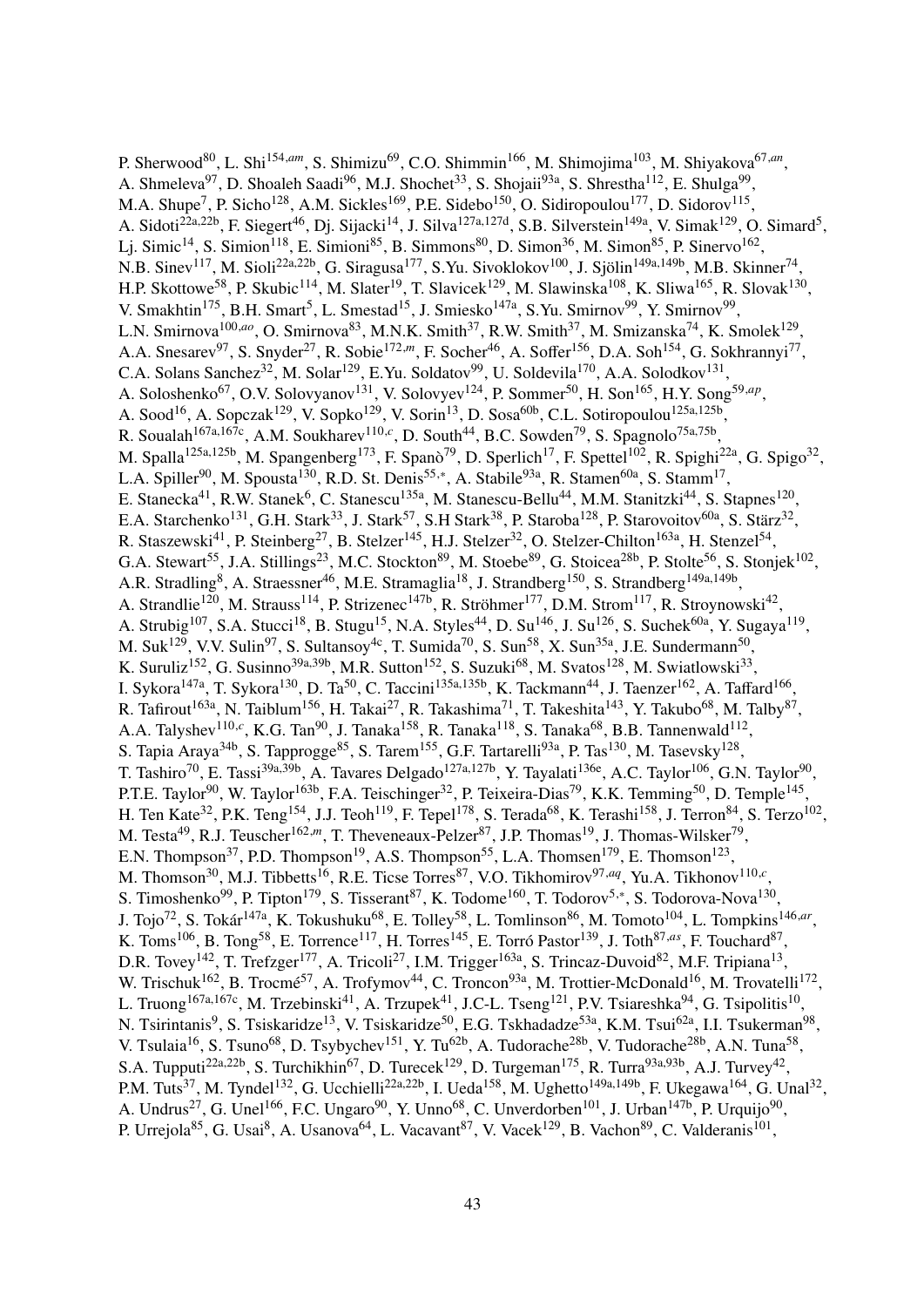E. Valdes Santurio<sup>149a,149b</sup>, N. Valencic<sup>108</sup>, S. Valentinetti<sup>22a,22b</sup>, A. Valero<sup>170</sup>, L. Valery<sup>13</sup>, S. Valkar<sup>130</sup>, J.A. Valls Ferrer<sup>170</sup>, W. Van Den Wollenberg<sup>108</sup>, P.C. Van Der Deijl<sup>108</sup>, R. van der Geer<sup>108</sup>, H. van der Graaf<sup>108</sup>, N. van Eldik<sup>155</sup>, P. van Gemmeren<sup>6</sup>, J. Van Nieuwkoop<sup>145</sup>, I. van Vulpen<sup>108</sup>, M.C. van Woerden<sup>32</sup>, M. Vanadia<sup>133a,133b</sup>, W. Vandelli<sup>32</sup>, R. Vanguri<sup>123</sup>, A. Vaniachine<sup>161</sup>, P. Vankov<sup>108</sup>, G. Vardanyan<sup>180</sup>, R. Vari<sup>133a</sup>, E.W. Varnes<sup>7</sup>, T. Varol<sup>42</sup>, D. Varouchas<sup>82</sup>, A. Vartapetian<sup>8</sup>, K.E. Varvell<sup>153</sup>, J.G. Vasquez<sup>179</sup>, F. Vazeille<sup>36</sup>, T. Vazquez Schroeder<sup>89</sup>, J. Veatch<sup>56</sup>, V. Veeraraghavan<sup>7</sup>, L.M. Veloce<sup>162</sup>, F. Veloso<sup>127a,127c</sup>, S. Veneziano<sup>133a</sup>, A. Ventura<sup>75a,75b</sup>, M. Venturi<sup>172</sup>, N. Venturi<sup>162</sup>, A. Venturini<sup>25</sup>, V. Vercesi<sup>122a</sup>, M. Verducci<sup>133a,133b</sup>, W. Verkerke<sup>108</sup>, J.C. Vermeulen<sup>108</sup>, A. Vest<sup>46,*at*</sup>, M.C. Vetterli<sup>145,*d*</sup>, O. Viazlo<sup>83</sup>, I. Vichou<sup>169,∗</sup>, T. Vickey<sup>142</sup>, O.E. Vickey Boeriu<sup>142</sup>, G.H.A. Viehhauser<sup>121</sup>, S. Viel<sup>16</sup>, L. Vigani<sup>121</sup>, M. Villa<sup>22a,22b</sup>, M. Villaplana Perez<sup>93a,93b</sup>, E. Vilucchi<sup>49</sup>, M.G. Vincter<sup>31</sup>, V.B. Vinogradov<sup>67</sup>, C. Vittori<sup>22a,22b</sup>, I. Vivarelli<sup>152</sup>, S. Vlachos<sup>10</sup>, M. Vlasak<sup>129</sup>, M. Vogel<sup>178</sup>, P. Vokac<sup>129</sup>, G. Volpi<sup>125a,125b</sup>, M. Volpi<sup>90</sup>, H. von der Schmitt<sup>102</sup>, E. von Toerne<sup>23</sup>, V. Vorobel<sup>130</sup>, K. Vorobev<sup>99</sup>, M. Vos<sup>170</sup>, R. Voss<sup>32</sup>, J.H. Vossebeld<sup>76</sup>, N. Vranjes<sup>14</sup>, M. Vranjes Milosavljevic<sup>14</sup>, V. Vrba<sup>128</sup>, M. Vreeswijk<sup>108</sup>, R. Vuillermet<sup>32</sup>, I. Vukotic<sup>33</sup>, Z. Vykydal<sup>129</sup>, P. Wagner<sup>23</sup>, W. Wagner<sup>178</sup>, H. Wahlberg<sup>73</sup>, S. Wahrmund<sup>46</sup>, J. Wakabayashi<sup>104</sup>, J. Walder<sup>74</sup>, R. Walker<sup>101</sup>, W. Walkowiak<sup>144</sup>, V. Wallangen<sup>149a,149b</sup>, C. Wang<sup>35b</sup>, C. Wang<sup>140,*au*</sup>, F. Wang<sup>176</sup>, H. Wang<sup>16</sup>, H. Wang<sup>42</sup>, J. Wang<sup>44</sup>, J. Wang<sup>153</sup>, K. Wang<sup>89</sup>, R. Wang<sup>6</sup>, S.M. Wang<sup>154</sup>, T. Wang<sup>23</sup>, T. Wang<sup>37</sup>, W. Wang<sup>59</sup>, X. Wang<sup>179</sup>, C. Wanotayaroj<sup>117</sup>, A. Warburton<sup>89</sup>, C.P. Ward<sup>30</sup>, D.R. Wardrope<sup>80</sup>, A. Washbrook<sup>48</sup>, P.M. Watkins<sup>19</sup>, A.T. Watson<sup>19</sup>, M.F. Watson<sup>19</sup>, G. Watts<sup>139</sup>, S. Watts<sup>86</sup>, B.M. Waugh<sup>80</sup>, S. Webb<sup>85</sup>, M.S. Weber<sup>18</sup>, S.W. Weber<sup>177</sup>, J.S. Webster<sup>6</sup>, A.R. Weidberg<sup>121</sup>, B. Weinert<sup>63</sup>, J. Weingarten<sup>56</sup>, C. Weiser<sup>50</sup>, H. Weits<sup>108</sup>, P.S. Wells<sup>32</sup>, T. Wenaus<sup>27</sup>, T. Wengler<sup>32</sup>, S. Wenig<sup>32</sup>, N. Wermes<sup>23</sup>, M. Werner<sup>50</sup>, M.D. Werner<sup>66</sup>, P. Werner<sup>32</sup>, M. Wessels<sup>60a</sup>, J. Wetter<sup>165</sup>, K. Whalen<sup>117</sup>, N.L. Whallon<sup>139</sup>, A.M. Wharton<sup>74</sup>, A. White<sup>8</sup>, M.J. White<sup>1</sup>, R. White<sup>34b</sup>, D. Whiteson<sup>166</sup>, F.J. Wickens<sup>132</sup>, W. Wiedenmann<sup>176</sup>, M. Wielers<sup>132</sup>, P. Wienemann<sup>23</sup>, C. Wiglesworth<sup>38</sup>, L.A.M. Wiik-Fuchs<sup>23</sup>, A. Wildauer<sup>102</sup>, F. Wilk<sup>86</sup>, H.G. Wilkens<sup>32</sup>, H.H. Williams<sup>123</sup>, S. Williams<sup>108</sup>, C. Willis<sup>92</sup>, S. Willocq<sup>88</sup>, J.A. Wilson<sup>19</sup>, I. Wingerter-Seez<sup>5</sup>, F. Winklmeier<sup>117</sup>, O.J. Winston<sup>152</sup>, B.T. Winter<sup>23</sup>, M. Wittgen<sup>146</sup>, J. Wittkowski<sup>101</sup>, T.M.H. Wolf<sup>108</sup>, M.W. Wolter<sup>41</sup>, H. Wolters<sup>127a,127c</sup>, S.D. Worm<sup>132</sup>, B.K. Wosiek<sup>41</sup>, J. Wotschack<sup>32</sup>, M.J. Woudstra<sup>86</sup>, K.W. Wozniak<sup>41</sup>, M. Wu<sup>57</sup>, M. Wu<sup>33</sup>, S.L. Wu<sup>176</sup>, X. Wu<sup>51</sup>, Y. Wu<sup>91</sup>, T.R. Wyatt<sup>86</sup>, B.M. Wynne<sup>48</sup>, S. Xella<sup>38</sup>, D. Xu<sup>35a</sup>, L. Xu<sup>27</sup>, B. Yabsley<sup>153</sup>, S. Yacoob<sup>148a</sup>, D. Yamaguchi<sup>160</sup>, Y. Yamaguchi<sup>119</sup>, A. Yamamoto<sup>68</sup>, S. Yamamoto<sup>158</sup>, T. Yamanaka<sup>158</sup>, K. Yamauchi<sup>104</sup>, Y. Yamazaki<sup>69</sup>, Z. Yan<sup>24</sup>, H. Yang<sup>141</sup>, H. Yang<sup>176</sup>, Y. Yang<sup>154</sup>, Z. Yang<sup>15</sup>, W-M. Yao<sup>16</sup>, Y.C. Yap<sup>82</sup>, Y. Yasu<sup>68</sup>, E. Yatsenko<sup>5</sup>, K.H. Yau Wong<sup>23</sup>, J. Ye<sup>42</sup>, S. Ye<sup>27</sup>, I. Yeletskikh<sup>67</sup>, A.L. Yen<sup>58</sup>, E. Yildirim<sup>85</sup>, K. Yorita<sup>174</sup>, R. Yoshida<sup>6</sup>, K. Yoshihara<sup>123</sup>, C. Young<sup>146</sup>, C.J.S. Young<sup>32</sup>, S. Youssef<sup>24</sup>, D.R. Yu<sup>16</sup>, J. Yu<sup>8</sup>, J.M. Yu<sup>91</sup>, J. Yu<sup>66</sup>, L. Yuan<sup>69</sup>, S.P.Y. Yuen<sup>23</sup>, I. Yusuff<sup>30,*av*</sup>, B. Zabinski<sup>41</sup>, R. Zaidan<sup>140</sup>, A.M. Zaitsev<sup>131,af</sup>, N. Zakharchuk<sup>44</sup>, J. Zalieckas<sup>15</sup>, A. Zaman<sup>151</sup>, S. Zambito<sup>58</sup>, L. Zanello<sup>133a,133b</sup>, D. Zanzi<sup>90</sup>, C. Zeitnitz<sup>178</sup>, M. Zeman<sup>129</sup>, A. Zemla<sup>40a</sup>, J.C. Zeng<sup>169</sup>, Q. Zeng<sup>146</sup>, K. Zengel<sup>25</sup>, O. Zenin<sup>131</sup>, T. Ženiš<sup>147a</sup>, D. Zerwas<sup>118</sup>, D. Zhang<sup>91</sup>, F. Zhang<sup>176</sup>, G. Zhang<sup>59,*ap*</sup>, H. Zhang<sup>35b</sup>, J. Zhang<sup>6</sup>, L. Zhang<sup>50</sup>, R. Zhang<sup>23</sup>, R. Zhang<sup>59,*au*</sup>, X. Zhang<sup>140</sup>, Z. Zhang<sup>118</sup>, X. Zhao<sup>42</sup>, Y. Zhao<sup>140,*aw*,</sup> Z. Zhao<sup>59</sup>, A. Zhemchugov<sup>67</sup>, J. Zhong<sup>121</sup>, B. Zhou<sup>91</sup>, C. Zhou<sup>47</sup>, L. Zhou<sup>37</sup>, L. Zhou<sup>42</sup>, M. Zhou<sup>151</sup>, N. Zhou<sup>35c</sup>, C.G. Zhu<sup>140</sup>, H. Zhu<sup>35a</sup>, J. Zhu<sup>91</sup>, Y. Zhu<sup>59</sup>, X. Zhuang<sup>35a</sup>, K. Zhukov<sup>97</sup>, A. Zibell<sup>177</sup>, D. Zieminska<sup>63</sup>, N.I. Zimine<sup>67</sup>, C. Zimmermann<sup>85</sup>, S. Zimmermann<sup>50</sup>, Z. Zinonos<sup>56</sup>, M. Zinser<sup>85</sup>, M. Ziolkowski<sup>144</sup>, L. Živković<sup>14</sup>, G. Zobernig<sup>176</sup>, A. Zoccoli<sup>22a,22b</sup>, M. zur Nedden<sup>17</sup>, L. Zwalinski<sup>32</sup>.

<sup>&</sup>lt;sup>1</sup> Department of Physics, University of Adelaide, Adelaide, Australia

<sup>2</sup> Physics Department, SUNY Albany, Albany NY, United States of America

<sup>3</sup> Department of Physics, University of Alberta, Edmonton AB, Canada

<sup>4 (</sup>*a*) Department of Physics, Ankara University, Ankara; (*b*) Istanbul Aydin University, Istanbul; (*c*)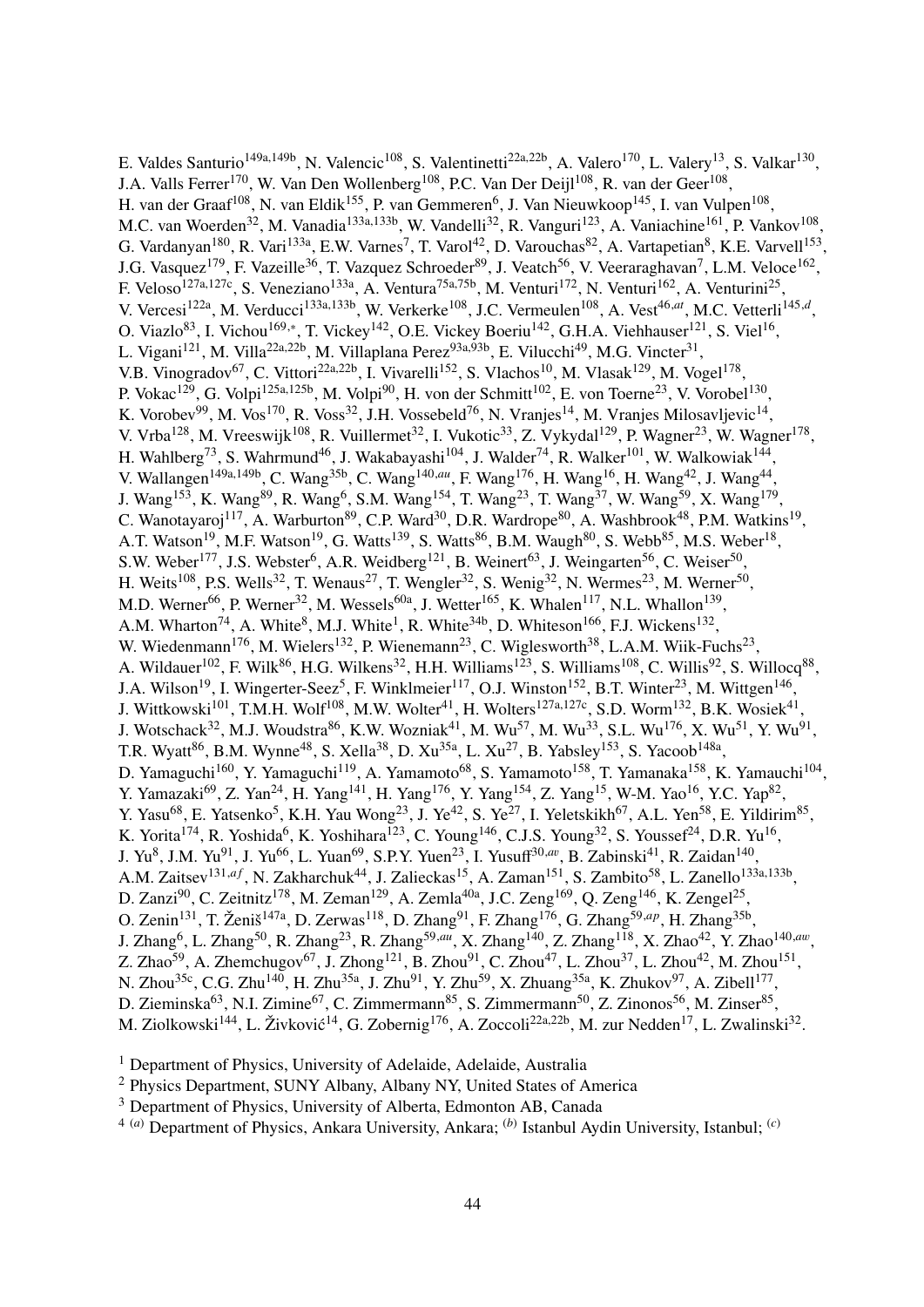Division of Physics, TOBB University of Economics and Technology, Ankara, Turkey

<sup>5</sup> LAPP, CNRS/IN2P3 and Université Savoie Mont Blanc, Annecy-le-Vieux, France

<sup>6</sup> High Energy Physics Division, Argonne National Laboratory, Argonne IL, United States of America

<sup>7</sup> Department of Physics, University of Arizona, Tucson AZ, United States of America

<sup>8</sup> Department of Physics, The University of Texas at Arlington, Arlington TX, United States of America

<sup>9</sup> Physics Department, National and Kapodistrian University of Athens, Athens, Greece

<sup>10</sup> Physics Department, National Technical University of Athens, Zografou, Greece

<sup>11</sup> Department of Physics, The University of Texas at Austin, Austin TX, United States of America

<sup>12</sup> Institute of Physics, Azerbaijan Academy of Sciences, Baku, Azerbaijan

<sup>13</sup> Institut de Física d'Altes Energies (IFAE), The Barcelona Institute of Science and Technology, Barcelona, Spain

<sup>14</sup> Institute of Physics, University of Belgrade, Belgrade, Serbia

<sup>15</sup> Department for Physics and Technology, University of Bergen, Bergen, Norway

<sup>16</sup> Physics Division, Lawrence Berkeley National Laboratory and University of California, Berkeley CA, United States of America

<sup>17</sup> Department of Physics, Humboldt University, Berlin, Germany

<sup>18</sup> Albert Einstein Center for Fundamental Physics and Laboratory for High Energy Physics, University of Bern, Bern, Switzerland

<sup>19</sup> School of Physics and Astronomy, University of Birmingham, Birmingham, United Kingdom 20 (*a*) Department of Physics, Bogazici University, Istanbul; (*b*) Department of Physics Engineering, Gaziantep University, Gaziantep; <sup>(d)</sup> Istanbul Bilgi University, Faculty of Engineering and Natural Sciences, Istanbul,Turkey; <sup>(*e*)</sup> Bahcesehir University, Faculty of Engineering and Natural Sciences, Istanbul, Turkey, Turkey

<sup>21</sup> Centro de Investigaciones, Universidad Antonio Narino, Bogota, Colombia

22 (*a*) INFN Sezione di Bologna; (*b*) Dipartimento di Fisica e Astronomia, Università di Bologna, Bologna, Italy

<sup>23</sup> Physikalisches Institut, University of Bonn, Bonn, Germany

<sup>24</sup> Department of Physics, Boston University, Boston MA, United States of America

<sup>25</sup> Department of Physics, Brandeis University, Waltham MA, United States of America

26 (*a*) Universidade Federal do Rio De Janeiro COPPE/EE/IF, Rio de Janeiro; (*b*) Electrical Circuits Department, Federal University of Juiz de Fora (UFJF), Juiz de Fora; (*c*) Federal University of Sao Joao del Rei (UFSJ), Sao Joao del Rei; (*d*) Instituto de Fisica, Universidade de Sao Paulo, Sao Paulo, Brazil <sup>27</sup> Physics Department, Brookhaven National Laboratory, Upton NY, United States of America 28 (*a*) Transilvania University of Brasov, Brasov, Romania; (*b*) Horia Hulubei National Institute of Physics and Nuclear Engineering, Bucharest; (*c*) National Institute for Research and Development of

Isotopic and Molecular Technologies, Physics Department, Cluj Napoca; (*d*) University Politehnica Bucharest, Bucharest; (*e*) West University in Timisoara, Timisoara, Romania

<sup>29</sup> Departamento de Física, Universidad de Buenos Aires, Buenos Aires, Argentina

<sup>30</sup> Cavendish Laboratory, University of Cambridge, Cambridge, United Kingdom

<sup>31</sup> Department of Physics, Carleton University, Ottawa ON, Canada

<sup>32</sup> CERN, Geneva, Switzerland

<sup>33</sup> Enrico Fermi Institute, University of Chicago, Chicago IL, United States of America

34 (*a*) Departamento de Física, Pontificia Universidad Católica de Chile, Santiago; (*b*) Departamento de Física, Universidad Técnica Federico Santa María, Valparaíso, Chile

35 (*a*) Institute of High Energy Physics, Chinese Academy of Sciences, Beijing; (*b*) Department of Physics, Nanjing University, Jiangsu; (*c*) Physics Department, Tsinghua University, Beijing 100084, China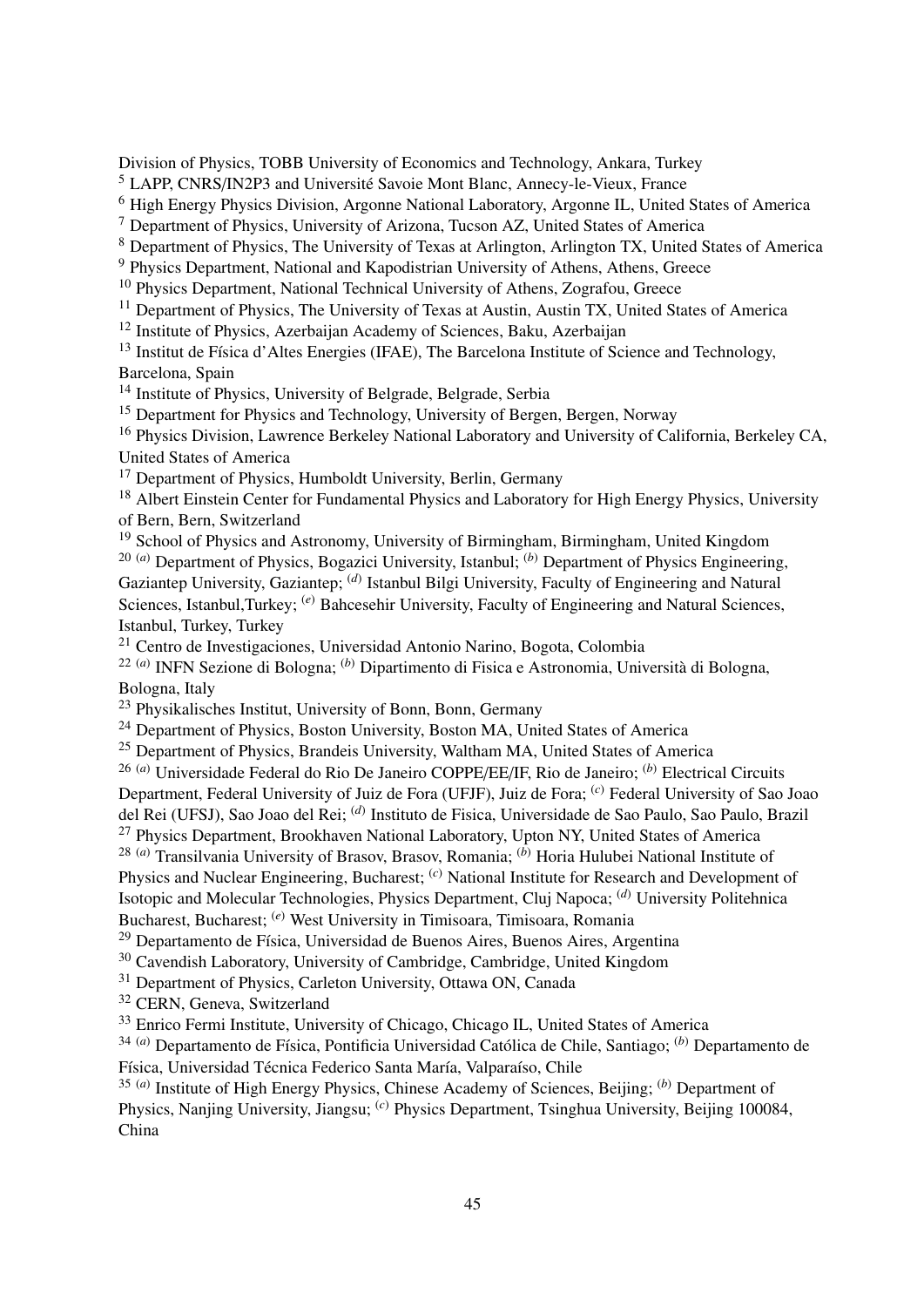Laboratoire de Physique Corpusculaire, Université Clermont Auvergne, Université Blaise Pascal, CNRS/IN2P3, Clermont-Ferrand, France

Nevis Laboratory, Columbia University, Irvington NY, United States of America

Niels Bohr Institute, University of Copenhagen, Kobenhavn, Denmark

39 (*a*) INFN Gruppo Collegato di Cosenza, Laboratori Nazionali di Frascati; (*b*) Dipartimento di Fisica, Università della Calabria, Rende, Italy

<sup>40 (*a*)</sup> AGH University of Science and Technology, Faculty of Physics and Applied Computer Science,

Krakow; (*b*) Marian Smoluchowski Institute of Physics, Jagiellonian University, Krakow, Poland

Institute of Nuclear Physics Polish Academy of Sciences, Krakow, Poland

Physics Department, Southern Methodist University, Dallas TX, United States of America

<sup>43</sup> Physics Department, University of Texas at Dallas, Richardson TX, United States of America

DESY, Hamburg and Zeuthen, Germany

Lehrstuhl für Experimentelle Physik IV, Technische Universität Dortmund, Dortmund, Germany

Institut für Kern- und Teilchenphysik, Technische Universität Dresden, Dresden, Germany

Department of Physics, Duke University, Durham NC, United States of America

SUPA - School of Physics and Astronomy, University of Edinburgh, Edinburgh, United Kingdom

INFN Laboratori Nazionali di Frascati, Frascati, Italy

Fakultät für Mathematik und Physik, Albert-Ludwigs-Universität, Freiburg, Germany

Departement de Physique Nucleaire et Corpusculaire, Université de Genève, Geneva, Switzerland

52 (*a*) INFN Sezione di Genova; (*b*) Dipartimento di Fisica, Università di Genova, Genova, Italy

53 (*a*) E. Andronikashvili Institute of Physics, Iv. Javakhishvili Tbilisi State University, Tbilisi; (*b*) High Energy Physics Institute, Tbilisi State University, Tbilisi, Georgia

II Physikalisches Institut, Justus-Liebig-Universität Giessen, Giessen, Germany

SUPA - School of Physics and Astronomy, University of Glasgow, Glasgow, United Kingdom

II Physikalisches Institut, Georg-August-Universität, Göttingen, Germany

 Laboratoire de Physique Subatomique et de Cosmologie, Université Grenoble-Alpes, CNRS/IN2P3, Grenoble, France

 Laboratory for Particle Physics and Cosmology, Harvard University, Cambridge MA, United States of America

 Department of Modern Physics, University of Science and Technology of China, Anhui, China 60 (*a*) Kirchhoff-Institut für Physik, Ruprecht-Karls-Universität Heidelberg, Heidelberg; (*b*)

Physikalisches Institut, Ruprecht-Karls-Universität Heidelberg, Heidelberg; (*c*) ZITI Institut für

technische Informatik, Ruprecht-Karls-Universität Heidelberg, Mannheim, Germany

<sup>61</sup> Faculty of Applied Information Science, Hiroshima Institute of Technology, Hiroshima, Japan

62 (*a*) Department of Physics, The Chinese University of Hong Kong, Shatin, N.T., Hong Kong; (*b*)

Department of Physics, The University of Hong Kong, Hong Kong; (*c*) Department of Physics and

Institute for Advanced Study, The Hong Kong University of Science and Technology, Clear Water Bay, Kowloon, Hong Kong, China

Department of Physics, Indiana University, Bloomington IN, United States of America

Institut für Astro- und Teilchenphysik, Leopold-Franzens-Universität, Innsbruck, Austria

University of Iowa, Iowa City IA, United States of America

Department of Physics and Astronomy, Iowa State University, Ames IA, United States of America

Joint Institute for Nuclear Research, JINR Dubna, Dubna, Russia

KEK, High Energy Accelerator Research Organization, Tsukuba, Japan

Graduate School of Science, Kobe University, Kobe, Japan

Faculty of Science, Kyoto University, Kyoto, Japan

Kyoto University of Education, Kyoto, Japan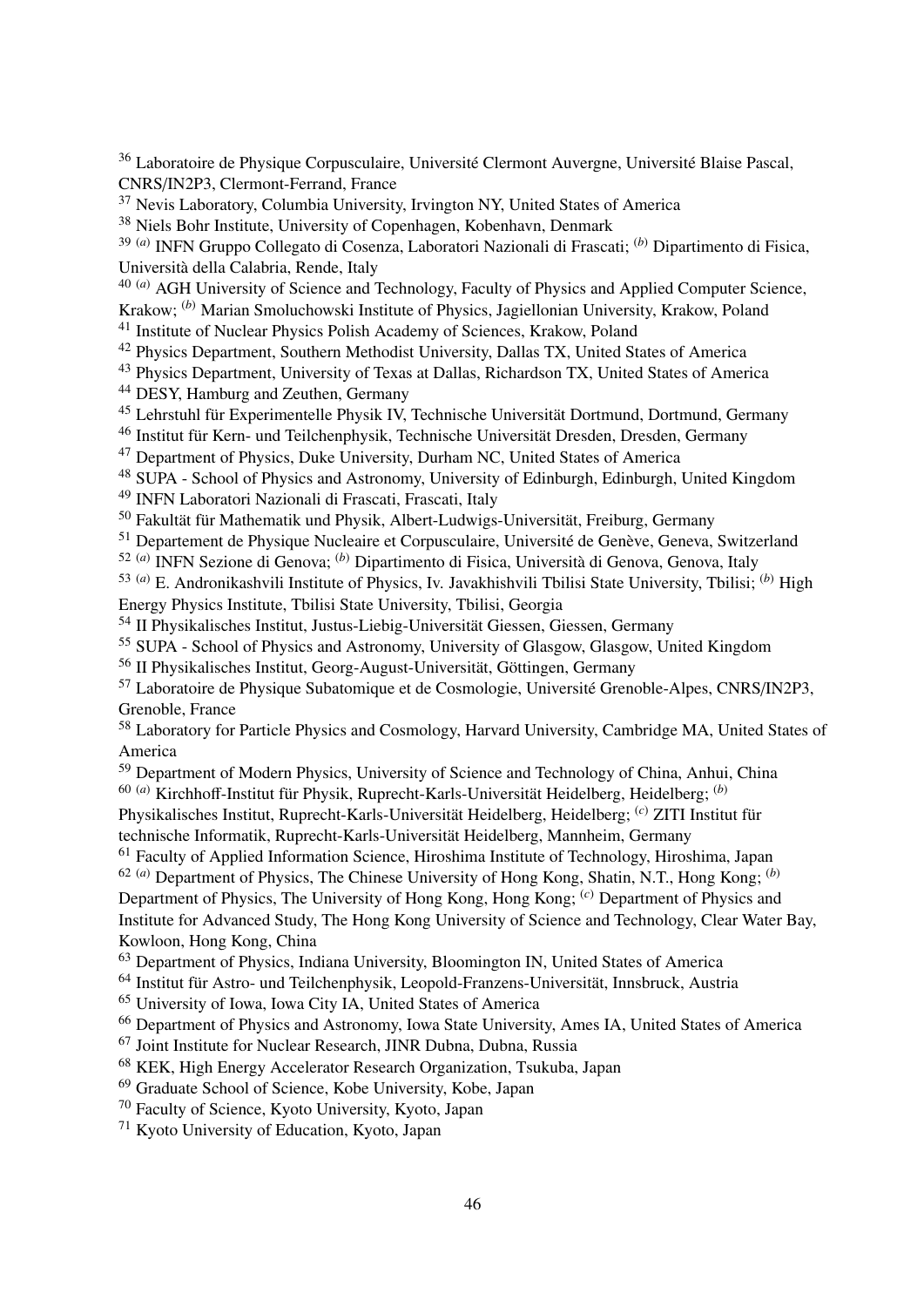<sup>72</sup> Department of Physics, Kyushu University, Fukuoka, Japan

<sup>73</sup> Instituto de Física La Plata, Universidad Nacional de La Plata and CONICET, La Plata, Argentina

<sup>74</sup> Physics Department, Lancaster University, Lancaster, United Kingdom

75 (*a*) INFN Sezione di Lecce; (*b*) Dipartimento di Matematica e Fisica, Università del Salento, Lecce, Italy

<sup>76</sup> Oliver Lodge Laboratory, University of Liverpool, Liverpool, United Kingdom

<sup>77</sup> Department of Experimental Particle Physics, Jožef Stefan Institute and Department of Physics, University of Ljubljana, Ljubljana, Slovenia

- <sup>78</sup> School of Physics and Astronomy, Queen Mary University of London, London, United Kingdom
- <sup>79</sup> Department of Physics, Royal Holloway University of London, Surrey, United Kingdom
- <sup>80</sup> Department of Physics and Astronomy, University College London, London, United Kingdom
- <sup>81</sup> Louisiana Tech University, Ruston LA, United States of America

<sup>82</sup> Laboratoire de Physique Nucléaire et de Hautes Energies, UPMC and Université Paris-Diderot and CNRS/IN2P3, Paris, France

<sup>83</sup> Fysiska institutionen, Lunds universitet, Lund, Sweden

<sup>84</sup> Departamento de Fisica Teorica C-15, Universidad Autonoma de Madrid, Madrid, Spain

- <sup>85</sup> Institut für Physik, Universität Mainz, Mainz, Germany
- <sup>86</sup> School of Physics and Astronomy, University of Manchester, Manchester, United Kingdom
- <sup>87</sup> CPPM, Aix-Marseille Université and CNRS/IN2P3, Marseille, France
- 88 Department of Physics, University of Massachusetts, Amherst MA, United States of America
- <sup>89</sup> Department of Physics, McGill University, Montreal QC, Canada
- <sup>90</sup> School of Physics, University of Melbourne, Victoria, Australia
- <sup>91</sup> Department of Physics, The University of Michigan, Ann Arbor MI, United States of America

<sup>92</sup> Department of Physics and Astronomy, Michigan State University, East Lansing MI, United States of America

- 93 (*a*) INFN Sezione di Milano; (*b*) Dipartimento di Fisica, Università di Milano, Milano, Italy
- <sup>94</sup> B.I. Stepanov Institute of Physics, National Academy of Sciences of Belarus, Minsk, Republic of Belarus
- <sup>95</sup> Research Institute for Nuclear Problems of Byelorussian State University, Minsk, Republic of Belarus
- <sup>96</sup> Group of Particle Physics, University of Montreal, Montreal QC, Canada
- <sup>97</sup> P.N. Lebedev Physical Institute of the Russian Academy of Sciences, Moscow, Russia
- <sup>98</sup> Institute for Theoretical and Experimental Physics (ITEP), Moscow, Russia
- <sup>99</sup> National Research Nuclear University MEPhI, Moscow, Russia

<sup>100</sup> D.V. Skobeltsyn Institute of Nuclear Physics, M.V. Lomonosov Moscow State University, Moscow, Russia

- <sup>101</sup> Fakultät für Physik, Ludwig-Maximilians-Universität München, München, Germany
- <sup>102</sup> Max-Planck-Institut für Physik (Werner-Heisenberg-Institut), München, Germany
- <sup>103</sup> Nagasaki Institute of Applied Science, Nagasaki, Japan
- <sup>104</sup> Graduate School of Science and Kobayashi-Maskawa Institute, Nagoya University, Nagoya, Japan
- 105 (*a*) INFN Sezione di Napoli; (*b*) Dipartimento di Fisica, Università di Napoli, Napoli, Italy
- <sup>106</sup> Department of Physics and Astronomy, University of New Mexico, Albuquerque NM, United States of America
- <sup>107</sup> Institute for Mathematics, Astrophysics and Particle Physics, Radboud University Nijmegen/Nikhef, Nijmegen, Netherlands

<sup>108</sup> Nikhef National Institute for Subatomic Physics and University of Amsterdam, Amsterdam, Netherlands

<sup>109</sup> Department of Physics, Northern Illinois University, DeKalb IL, United States of America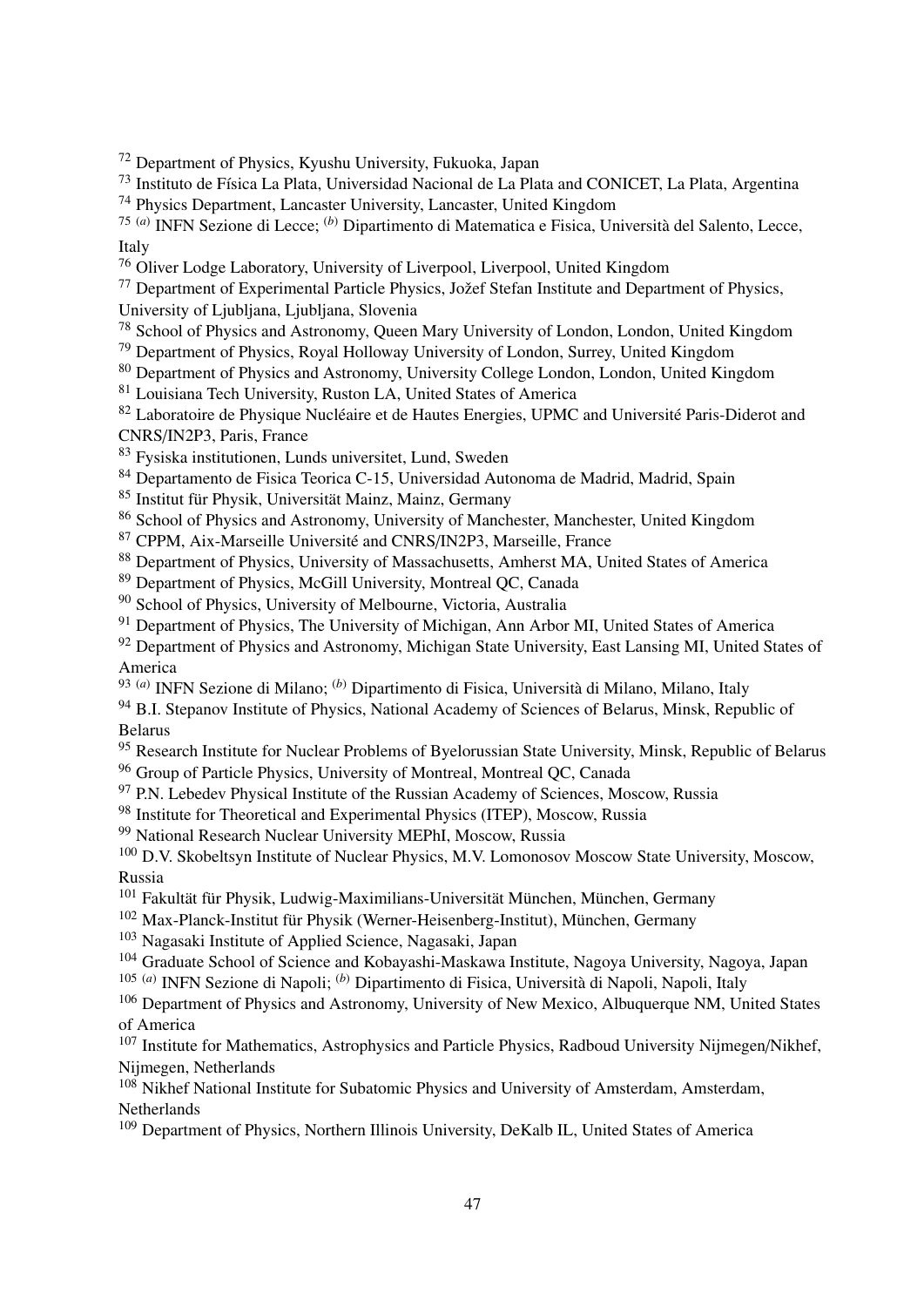<sup>110</sup> Budker Institute of Nuclear Physics, SB RAS, Novosibirsk, Russia

<sup>111</sup> Department of Physics, New York University, New York NY, United States of America

<sup>112</sup> Ohio State University, Columbus OH, United States of America

<sup>113</sup> Faculty of Science, Okayama University, Okayama, Japan

<sup>114</sup> Homer L. Dodge Department of Physics and Astronomy, University of Oklahoma, Norman OK, United States of America

<sup>115</sup> Department of Physics, Oklahoma State University, Stillwater OK, United States of America

<sup>116</sup> Palacký University, RCPTM, Olomouc, Czech Republic

<sup>117</sup> Center for High Energy Physics, University of Oregon, Eugene OR, United States of America

<sup>118</sup> LAL, Univ. Paris-Sud, CNRS/IN2P3, Université Paris-Saclay, Orsay, France

<sup>119</sup> Graduate School of Science, Osaka University, Osaka, Japan

<sup>120</sup> Department of Physics, University of Oslo, Oslo, Norway

<sup>121</sup> Department of Physics, Oxford University, Oxford, United Kingdom

122 (*a*) INFN Sezione di Pavia; (*b*) Dipartimento di Fisica, Università di Pavia, Pavia, Italy

<sup>123</sup> Department of Physics, University of Pennsylvania, Philadelphia PA, United States of America

<sup>124</sup> National Research Centre "Kurchatov Institute" B.P.Konstantinov Petersburg Nuclear Physics Institute, St. Petersburg, Russia

125 (*a*) INFN Sezione di Pisa; (*b*) Dipartimento di Fisica E. Fermi, Università di Pisa, Pisa, Italy

<sup>126</sup> Department of Physics and Astronomy, University of Pittsburgh, Pittsburgh PA, United States of America

127 (*a*) Laboratório de Instrumentação e Física Experimental de Partículas - LIP, Lisboa; (*b*) Faculdade de Ciências, Universidade de Lisboa, Lisboa; (*c*) Department of Physics, University of Coimbra, Coimbra; (*d*) Centro de Física Nuclear da Universidade de Lisboa, Lisboa; (*e*) Departamento de Fisica,

Universidade do Minho, Braga; (*f*) Departamento de Fisica Teorica y del Cosmos and CAFPE,

Universidad de Granada, Granada (Spain); <sup>(g)</sup> Dep Fisica and CEFITEC of Faculdade de Ciencias e Tecnologia, Universidade Nova de Lisboa, Caparica, Portugal

<sup>128</sup> Institute of Physics, Academy of Sciences of the Czech Republic, Praha, Czech Republic

<sup>129</sup> Czech Technical University in Prague, Praha, Czech Republic

<sup>130</sup> Faculty of Mathematics and Physics, Charles University in Prague, Praha, Czech Republic

<sup>131</sup> State Research Center Institute for High Energy Physics (Protvino), NRC KI, Russia

<sup>132</sup> Particle Physics Department, Rutherford Appleton Laboratory, Didcot, United Kingdom

133 (*a*) INFN Sezione di Roma; (*b*) Dipartimento di Fisica, Sapienza Università di Roma, Roma, Italy

134 (*a*) INFN Sezione di Roma Tor Vergata; (*b*) Dipartimento di Fisica, Università di Roma Tor Vergata, Roma, Italy

135 (*a*) INFN Sezione di Roma Tre; (*b*) Dipartimento di Matematica e Fisica, Università Roma Tre, Roma, Italy

136 (*a*) Faculté des Sciences Ain Chock, Réseau Universitaire de Physique des Hautes Energies - Université Hassan II, Casablanca; (*b*) Centre National de l'Energie des Sciences Techniques Nucleaires, Rabat; (*c*) Faculté des Sciences Semlalia, Université Cadi Ayyad, LPHEA-Marrakech; (*d*) Faculté des Sciences, Université Mohamed Premier and LPTPM, Oujda; (*e*) Faculté des sciences, Université Mohammed V, Rabat, Morocco

<sup>137</sup> DSM/IRFU (Institut de Recherches sur les Lois Fondamentales de l'Univers), CEA Saclay (Commissariat à l'Energie Atomique et aux Energies Alternatives), Gif-sur-Yvette, France

<sup>138</sup> Santa Cruz Institute for Particle Physics, University of California Santa Cruz, Santa Cruz CA, United States of America

<sup>139</sup> Department of Physics, University of Washington, Seattle WA, United States of America

<sup>140</sup> School of Physics, Shandong University, Shandong, China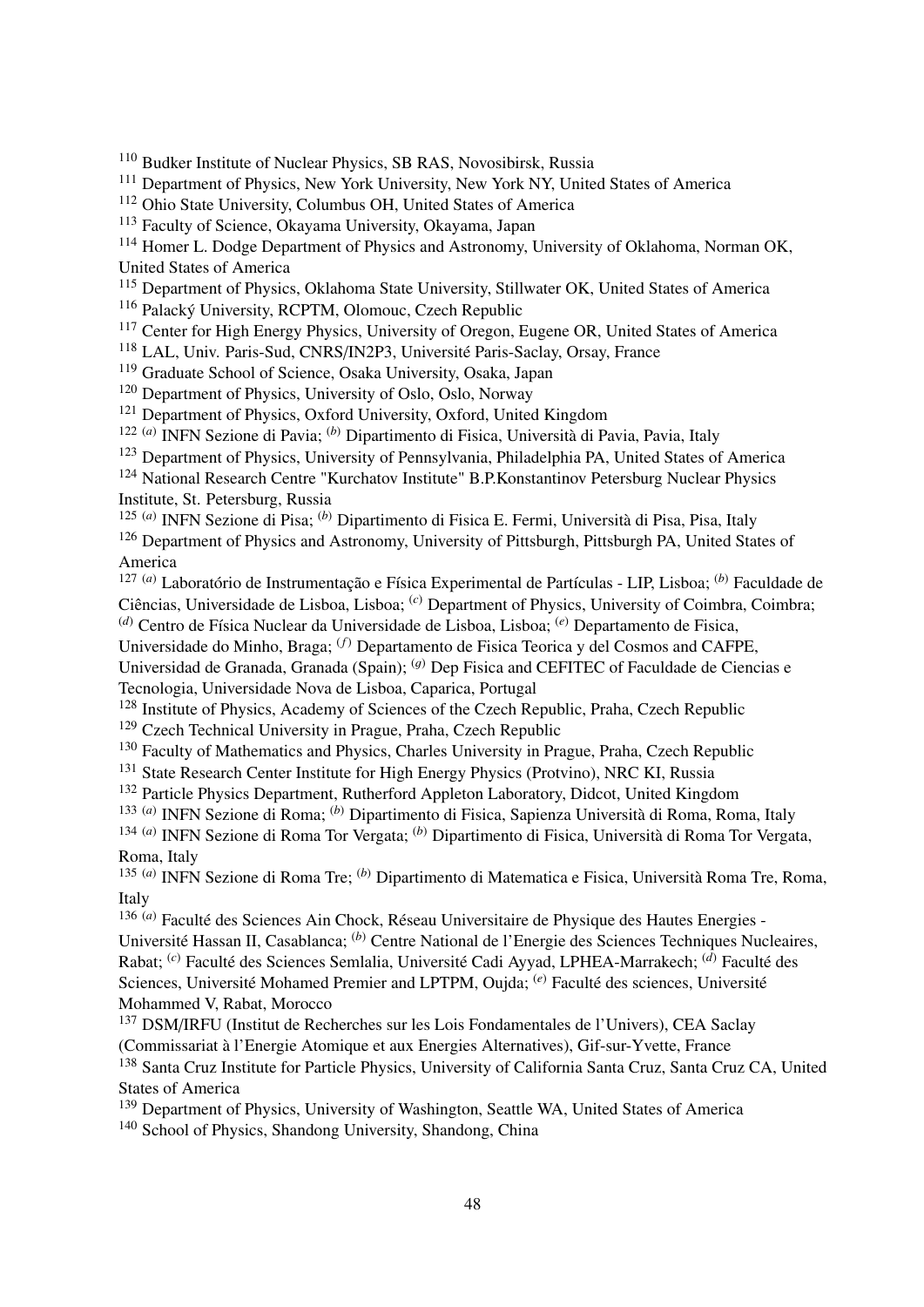<sup>141</sup> Department of Physics and Astronomy, Key Laboratory for Particle Physics, Astrophysics and Cosmology, Ministry of Education; Shanghai Key Laboratory for Particle Physics and Cosmology (SKLPPC), Shanghai Jiao Tong University, Shanghai;, China

<sup>142</sup> Department of Physics and Astronomy, University of Sheffield, Sheffield, United Kingdom

<sup>143</sup> Department of Physics, Shinshu University, Nagano, Japan

<sup>144</sup> Fachbereich Physik, Universität Siegen, Siegen, Germany

<sup>145</sup> Department of Physics, Simon Fraser University, Burnaby BC, Canada

<sup>146</sup> SLAC National Accelerator Laboratory, Stanford CA, United States of America

147 (*a*) Faculty of Mathematics, Physics & Informatics, Comenius University, Bratislava; (*b*) Department of Subnuclear Physics, Institute of Experimental Physics of the Slovak Academy of Sciences, Kosice, Slovak Republic

<sup>148 (*a*)</sup> Department of Physics, University of Cape Town, Cape Town; <sup>(*b*)</sup> Department of Physics, University of Johannesburg, Johannesburg; <sup>(*c*)</sup> School of Physics, University of the Witwatersrand. Johannesburg, South Africa

149 (*a*) Department of Physics, Stockholm University; (*b*) The Oskar Klein Centre, Stockholm, Sweden <sup>150</sup> Physics Department, Royal Institute of Technology, Stockholm, Sweden

<sup>151</sup> Departments of Physics & Astronomy and Chemistry, Stony Brook University, Stony Brook NY, United States of America

<sup>152</sup> Department of Physics and Astronomy, University of Sussex, Brighton, United Kingdom

<sup>153</sup> School of Physics, University of Sydney, Sydney, Australia

<sup>154</sup> Institute of Physics, Academia Sinica, Taipei, Taiwan

<sup>155</sup> Department of Physics, Technion: Israel Institute of Technology, Haifa, Israel

<sup>156</sup> Raymond and Beverly Sackler School of Physics and Astronomy, Tel Aviv University, Tel Aviv, Israel

<sup>157</sup> Department of Physics, Aristotle University of Thessaloniki, Thessaloniki, Greece

<sup>158</sup> International Center for Elementary Particle Physics and Department of Physics, The University of Tokyo, Tokyo, Japan

<sup>159</sup> Graduate School of Science and Technology, Tokyo Metropolitan University, Tokyo, Japan

<sup>160</sup> Department of Physics, Tokyo Institute of Technology, Tokyo, Japan

<sup>161</sup> Tomsk State University, Tomsk, Russia, Russia

<sup>162</sup> Department of Physics, University of Toronto, Toronto ON, Canada

163 (*a*) TRIUMF, Vancouver BC; (*b*) Department of Physics and Astronomy, York University, Toronto ON, Canada

<sup>164</sup> Faculty of Pure and Applied Sciences, and Center for Integrated Research in Fundamental Science and Engineering, University of Tsukuba, Tsukuba, Japan

<sup>165</sup> Department of Physics and Astronomy, Tufts University, Medford MA, United States of America

<sup>166</sup> Department of Physics and Astronomy, University of California Irvine, Irvine CA, United States of America

167 (*a*) INFN Gruppo Collegato di Udine, Sezione di Trieste, Udine; (*b*) ICTP, Trieste; (*c*) Dipartimento di Chimica, Fisica e Ambiente, Università di Udine, Udine, Italy

<sup>168</sup> Department of Physics and Astronomy, University of Uppsala, Uppsala, Sweden

<sup>169</sup> Department of Physics, University of Illinois, Urbana IL, United States of America

<sup>170</sup> Instituto de Fisica Corpuscular (IFIC) and Departamento de Fisica Atomica, Molecular y Nuclear

and Departamento de Ingeniería Electrónica and Instituto de Microelectrónica de Barcelona (IMB-CNM), University of Valencia and CSIC, Valencia, Spain

<sup>171</sup> Department of Physics, University of British Columbia, Vancouver BC, Canada

<sup>172</sup> Department of Physics and Astronomy, University of Victoria, Victoria BC, Canada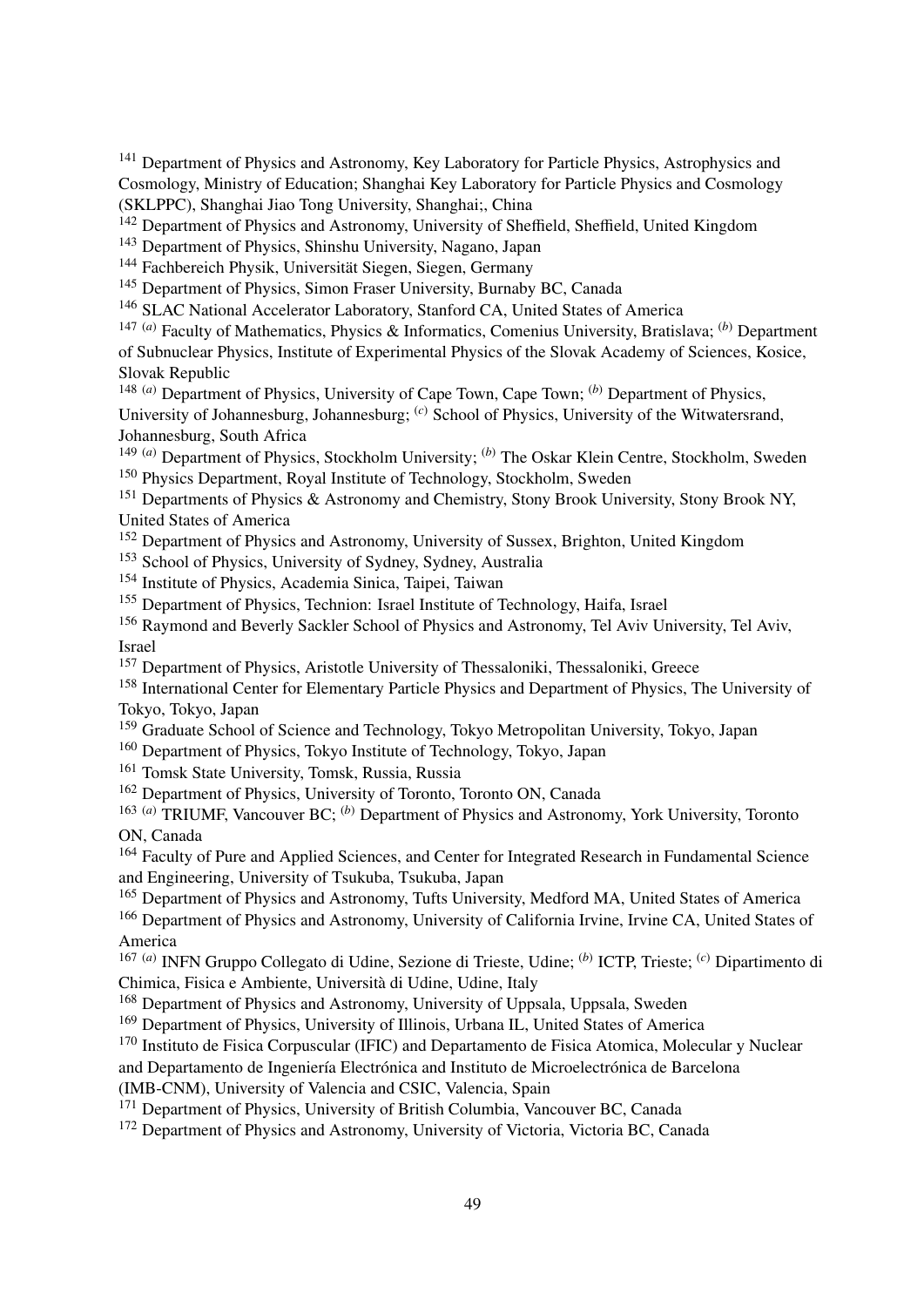<sup>173</sup> Department of Physics, University of Warwick, Coventry, United Kingdom

- <sup>174</sup> Waseda University, Tokyo, Japan
- <sup>175</sup> Department of Particle Physics, The Weizmann Institute of Science, Rehovot, Israel
- <sup>176</sup> Department of Physics, University of Wisconsin, Madison WI, United States of America
- <sup>177</sup> Fakultät für Physik und Astronomie, Julius-Maximilians-Universität, Würzburg, Germany

<sup>178</sup> Fakultät für Mathematik und Naturwissenschaften, Fachgruppe Physik, Bergische Universität

Wuppertal, Wuppertal, Germany

<sup>179</sup> Department of Physics, Yale University, New Haven CT, United States of America

<sup>180</sup> Yerevan Physics Institute, Yerevan, Armenia

<sup>181</sup> Centre de Calcul de l'Institut National de Physique Nucléaire et de Physique des Particules (IN2P3), Villeurbanne, France

*<sup>a</sup>* Also at Department of Physics, King's College London, London, United Kingdom

*<sup>b</sup>* Also at Institute of Physics, Azerbaijan Academy of Sciences, Baku, Azerbaijan

*<sup>c</sup>* Also at Novosibirsk State University, Novosibirsk, Russia

*<sup>d</sup>* Also at TRIUMF, Vancouver BC, Canada

*<sup>e</sup>* Also at Department of Physics & Astronomy, University of Louisville, Louisville, KY, United States of America

*<sup>f</sup>* Also at Physics Department, An-Najah National University, Nablus, Palestine

<sup>g</sup> Also at Department of Physics, California State University, Fresno CA, United States of America

*<sup>h</sup>* Also at Department of Physics, University of Fribourg, Fribourg, Switzerland

*<sup>i</sup>* Also at Departament de Fisica de la Universitat Autonoma de Barcelona, Barcelona, Spain

*<sup>j</sup>* Also at Departamento de Fisica e Astronomia, Faculdade de Ciencias, Universidade do Porto, Portugal

*<sup>k</sup>* Also at Tomsk State University, Tomsk, Russia, Russia

*<sup>l</sup>* Also at Universita di Napoli Parthenope, Napoli, Italy

*<sup>m</sup>* Also at Institute of Particle Physics (IPP), Canada

*<sup>n</sup>* Also at Horia Hulubei National Institute of Physics and Nuclear Engineering, Bucharest, Romania

*<sup>o</sup>* Also at Department of Physics, St. Petersburg State Polytechnical University, St. Petersburg, Russia

*<sup>p</sup>* Also at Department of Physics, The University of Michigan, Ann Arbor MI, United States of America

*<sup>q</sup>* Also at Centre for High Performance Computing, CSIR Campus, Rosebank, Cape Town, South Africa

*<sup>r</sup>* Also at Louisiana Tech University, Ruston LA, United States of America

*<sup>s</sup>* Also at Institucio Catalana de Recerca i Estudis Avancats, ICREA, Barcelona, Spain

*<sup>t</sup>* Also at Graduate School of Science, Osaka University, Osaka, Japan

*<sup>u</sup>* Also at Department of Physics, National Tsing Hua University, Taiwan

<sup>v</sup> Also at Institute for Mathematics, Astrophysics and Particle Physics, Radboud University

Nijmegen/Nikhef, Nijmegen, Netherlands

<sup>w</sup> Also at Department of Physics, The University of Texas at Austin, Austin TX, United States of America

*<sup>x</sup>* Also at CERN, Geneva, Switzerland

<sup>y</sup> Also at Georgian Technical University (GTU),Tbilisi, Georgia

*<sup>z</sup>* Also at Ochadai Academic Production, Ochanomizu University, Tokyo, Japan

*aa* Also at Manhattan College, New York NY, United States of America

*ab* Also at Academia Sinica Grid Computing, Institute of Physics, Academia Sinica, Taipei, Taiwan

*ac* Also at School of Physics, Shandong University, Shandong, China

*ad* Also at Departamento de Fisica Teorica y del Cosmos and CAFPE, Universidad de Granada, Granada (Spain), Portugal

<sup>ae</sup> Also at Department of Physics, California State University, Sacramento CA, United States of America

<sup>af</sup> Also at Moscow Institute of Physics and Technology State University, Dolgoprudny, Russia